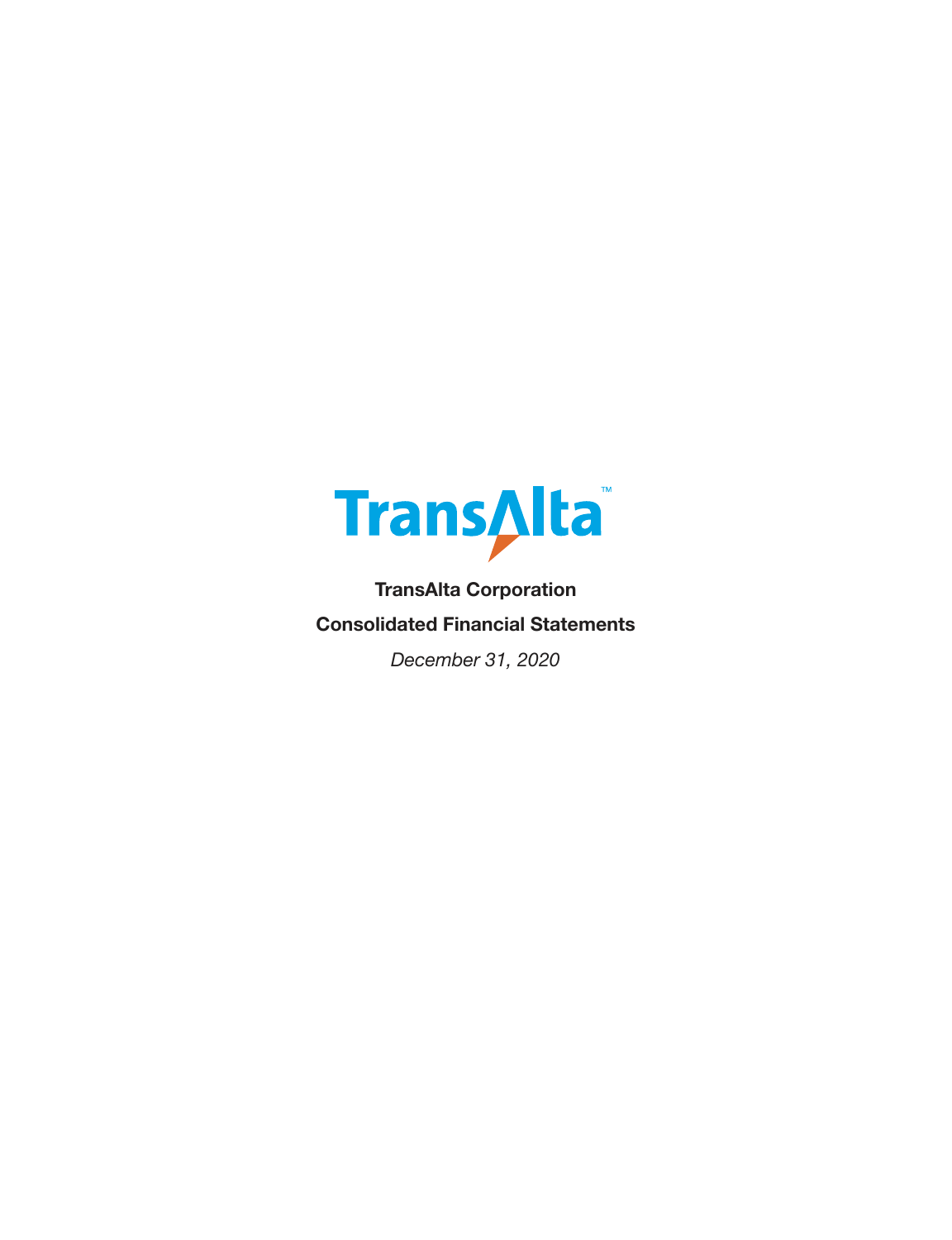# Consolidated Financial Statements **Consolidated Financial Statements**

## Management's Report

## To the Shareholders of TransAlta Corporation

The Consolidated Financial Statements and other financial information included in this annual report have been prepared by management. It is management's responsibility to ensure that sound judgment, appropriate accounting principles and methods, and reasonable estimates have been used to prepare this information. They also ensure that all information presented is consistent.

Management is also responsible for establishing and maintaining internal controls and procedures over the financial reporting process. The internal control system includes an internal audit function and an established business conduct policy that applies to all employees. In addition, TransAlta Corporation has a code of conduct that applies to all employees and is signed annually. The code of conduct can be viewed on TransAlta's website (www.transalta.com). Management believes the system of internal controls, review procedures and established policies provides reasonable assurance as to the reliability and relevance of financial reports. Management also believes that TransAlta's operations are conducted in conformity with the law and with a high standard of business conduct.

The Board of Directors (the "Board") is responsible for ensuring that management fulfills its responsibilities for financial reporting and internal controls. The Board carries out its responsibilities principally through its Audit, Finance and Risk Committee (the "Committee"). The Committee, which consists solely of independent directors, reviews the financial statements and annual report and recommends them to the Board for approval. The Committee meets with management, internal auditors and external auditors to discuss internal controls, auditing matters and financial reporting issues. Internal and external auditors have full and unrestricted access to the Committee. The Committee also recommends the firm of external auditors to be appointed by the shareholders.

**Dawn L. Farrell Todd Stack**

March 2, 2021

 $\forall \pi k$ 

President and Chief Executive Officer Executive Circuitive Vice President, Finance and Chief Financial Officer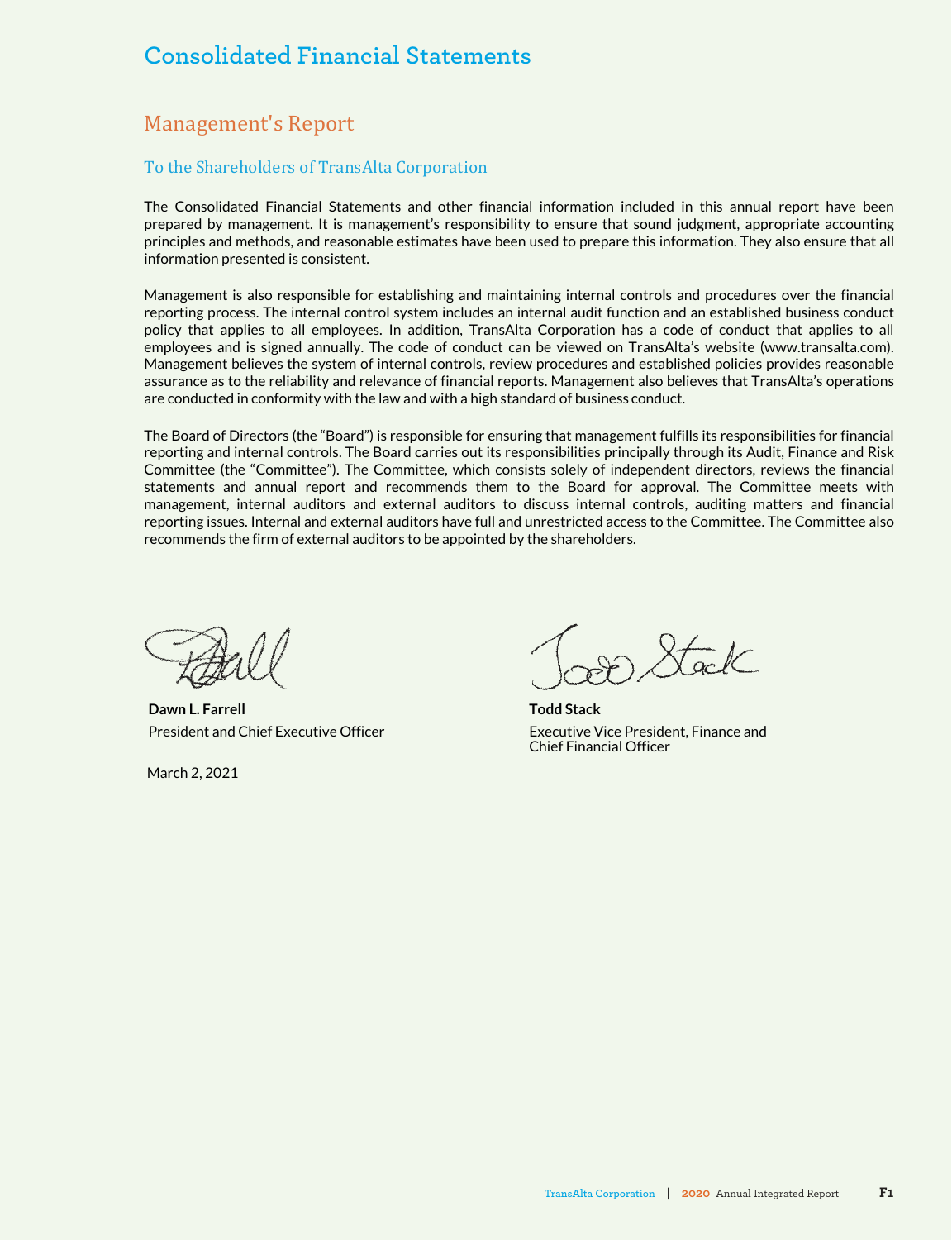## Management's Annual Report on Internal Control Over Financial Reporting

## To the Shareholders of TransAlta Corporation

The following report is provided by management in respect of TransAlta Corporation's ("TransAlta") internal control over financial reporting (as defined in Rules 13a-15f and 15d-15f under the United States *Securities Exchange Act of 1934* and *National Instrument 52-109 Certification of Disclosure in Issuers' Annual and Interim Filings).*

TransAlta's management is responsible for establishing and maintaining adequate internal control over financial reporting for TransAlta.

Management has used the Committee of Sponsoring Organizations of the Treadway Commission ("COSO") 2013 framework to evaluate the effectiveness of TransAlta's internal control over financial reporting. Management believes that the COSO 2013 framework is a suitable framework for its evaluation of TransAlta's internal control over financial reporting because it is free from bias, permits reasonably consistent qualitative and quantitative measurements of TransAlta's internal controls, is sufficiently complete so that those relevant factors that would alter a conclusion about the effectiveness of TransAlta's internal controls are not omitted, and is relevant to an evaluation of internal control over financial reporting.

Internal control over financial reporting cannot provide absolute assurance of achieving financial reporting objectives because of its inherent limitations. Internal control over financial reporting is a process that involves human diligence and compliance and is subject to lapses in judgment and breakdowns resulting from human failures. Internal control over financial reporting also can be circumvented by collusion or improper overrides. Because of such limitations, there is a risk that material misstatements may not be prevented or detected on a timely basis by internal control over financial reporting. However, these inherent limitations are known features of the financial reporting process, and it is possible to design safeguards into the process to reduce, though not eliminate, this risk.

TransAlta proportionately consolidates the joint operations of the Sheerness Generating Station, and Pioneer Pipeline Limited Partnership and we equity account for our investments in SP Skookumchuck Investment, LLC and EMG International, LLC in accordance with International Financial Reporting Standards. Management does not have the contractual ability to assess the internal controls of these joint arrangements and associates. Once the financial information is obtained from these joint arrangements and associates it falls within the scope of TransAlta's internal controls framework. Management's conclusion regarding the effectiveness of internal controls does not extend to the internal controls at the transactional level of these joint arrangements and associates.

Included in the 2020 Consolidated Financial Statements of TransAlta for joint operations and equity accounted investments are \$481 million and \$394 million of total and net assets, respectively, as of December 31, 2020, and \$112 million and \$6 million of revenues and net earnings (loss), respectively, for the year then ended.

Management has assessed the effectiveness of TransAlta's internal control over financial reporting, as at Dec. 31, 2020, and has concluded that such internal control over financial reporting is effective.

Ernst & Young LLP, who has audited the consolidated financial statements of TransAlta for the year ended Dec. 31, 2020, has also issued a report on internal control over financial reporting under the standards of the Public Company Accounting Oversight Board (United States). This report is located on the following page of this Annual Report.

**Dawn L. Farrell Todd Stack**

March 2, 2021

President and Chief Executive Officer Executive Vice President, Finance and Chief Financial Officer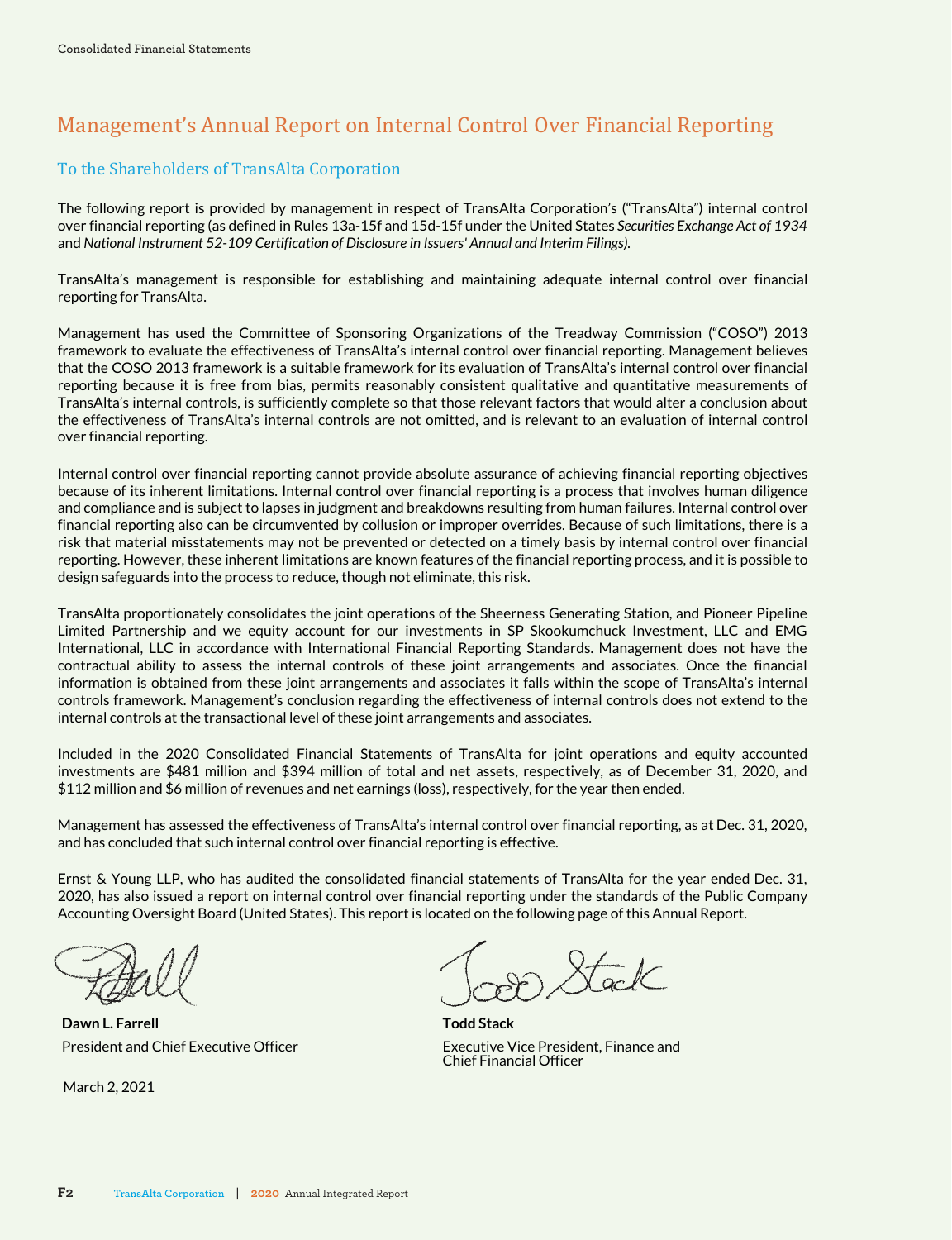## Report of Independent Registered Public Accounting Firm

### To the Shareholders and Directors of TransAlta Corporation

#### **Opinion on Internal Control Over Financial Reporting**

We have audited TransAlta Corporation's internal control over financial reporting as of December 31, 2020, based on criteria established in Internal Control — Integrated Framework issued by the Committee of Sponsoring Organizations of the Treadway Commission (2013 framework) (the "COSO criteria"). In our opinion, TransAlta Corporation maintained, in all material respects, effective internal control over financial reporting as of December 31, 2020, based on the COSO criteria.

As indicated in the accompanying Management's Annual Report on Internal Control over Financial Reporting, management's assessment of and conclusion on the effectiveness of internal control over financial reporting did not include the internal controls of the joint operations and equity accounted investments of the Sheerness Generating Station, Pioneer Pipeline Limited Partnership, SP Skookumchuk Investment, LLC and EMG International, LLC, which are included in the 2020 consolidated financial statements of TransAlta Corporation and constituted \$481 million and \$394 million of total and net assets, respectively, as of December 31, 2020, and \$112 million and \$6 million of revenues and net earnings (loss), respectively, for the year then ended. Our audit of internal control over financial reporting of TransAlta Corporation also did not include an evaluation of the internal control over financial reporting of the joint operations and equity accounted investments of the Sheerness Generating Station, Pioneer Pipeline Limited Partnership, SP Skookumchuck Investment, LLC and EMG International, LLC.

We also have audited, in accordance with the standards of the Public Company Accounting Oversight Board (United States) ("PCAOB"), the consolidated statements of financial position of TransAlta Corporation as of December 31, 2020 and 2019, and the related consolidated statements of earnings (loss), comprehensive income (loss), changes in equity and cash flows for each of the three years in the period ended December 31, 2020, and the related notes and our report dated March 2, 2021 expressed an unqualified opinion thereon.

#### **Basis for Opinion**

TransAlta Corporation's management is responsible for maintaining effective internal control over financial reporting and for its assessment of the effectiveness of internal control over financial reporting included in the accompanying Management's Annual Report on Internal Control over Financial Reporting. Our responsibility is to express an opinion on TransAlta Corporation's internal control over financial reporting based on our audit. We are a public accounting firm registered with the PCAOB and are required to be independent with respect to TransAlta Corporation in accordance with the US federal securities laws and the applicable rules and regulations of the Securities and Exchange Commission and the PCAOB.

We conducted our audit in accordance with the standards of the PCAOB. Those standards require that we plan and perform the audit to obtain reasonable assurance about whether effective internal control over financial reporting was maintained in all material respects.

Our audit included obtaining an understanding of internal control over financial reporting, assessing the risk that a material weakness exists, testing and evaluating the design and operating effectiveness of internal control based on the assessed risk, and performing such other procedures as we considered necessary in the circumstances. We believe that our audit provides a reasonable basis for our opinion.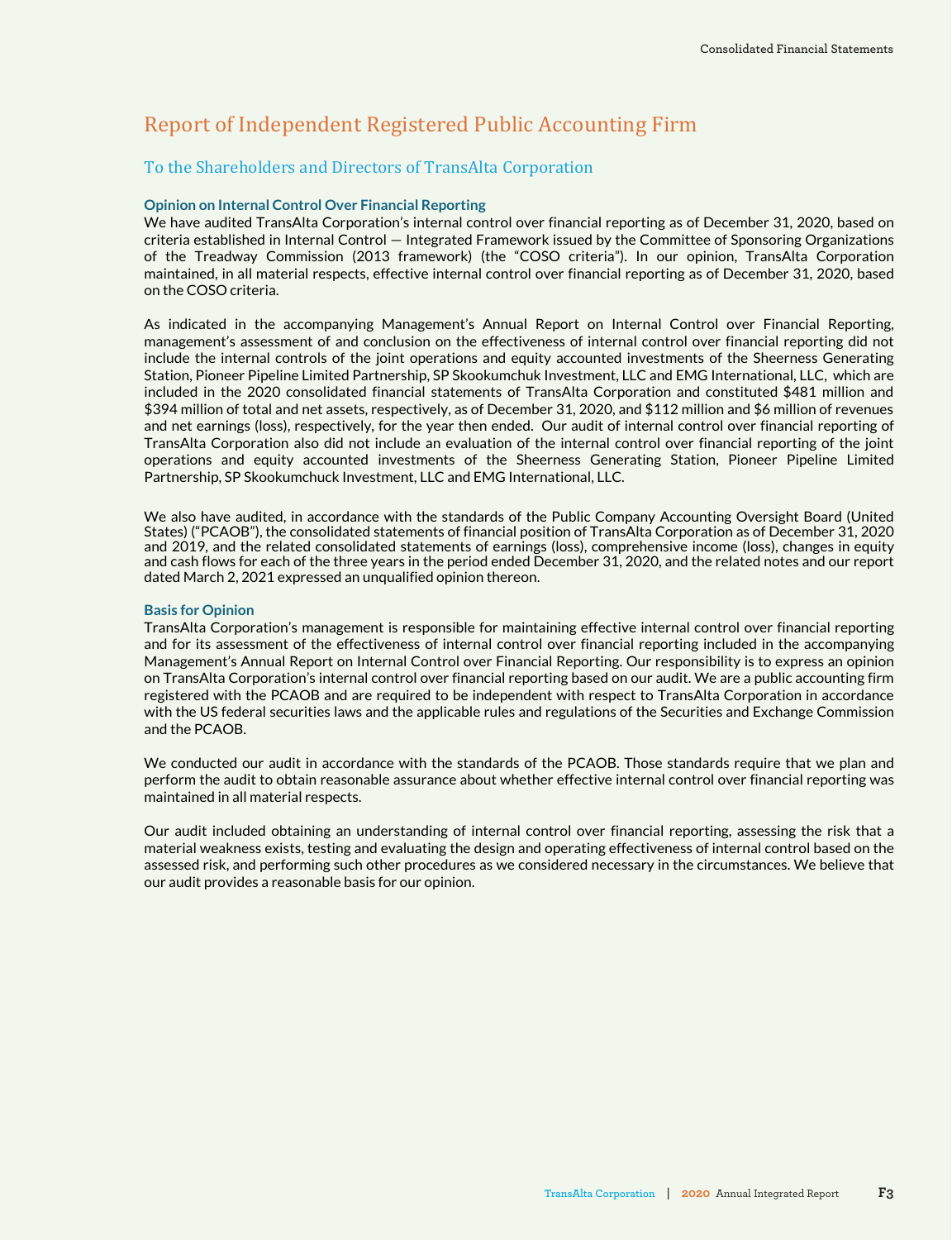#### **Definition and Limitations of Internal Control Over Financial Reporting**

A company's internal control over financial reporting is a process designed to provide reasonable assurance regarding the reliability of financial reporting and the preparation of financial statements for external purposes in accordance with generally accepted accounting principles. A company's internal control over financial reporting includes those policies and procedures that (1) pertain to the maintenance of records that, in reasonable detail, accurately and fairly reflect the transactions and dispositions of the assets of the corporation; (2) provide reasonable assurance that transactions are recorded as necessary to permit preparation of financial statements in accordance with generally accepted accounting principles, and that receipts and expenditures of the corporation are being made only in accordance with authorizations of management and directors of the corporation; and (3) provide reasonable assurance regarding prevention or timely detection of unauthorized acquisition, use, or disposition of the corporation's assets that could have a material effect on the financial statements.

Because of its inherent limitations, internal control over financial reporting may not prevent or detect misstatements. Also, projections of any evaluation of effectiveness to future periods are subject to the risk that controls may become inadequate because of changes in conditions, or that the degree of compliance with the policies or procedures may deteriorate.

Ernet + Young LLP

Chartered Professional Accountants

Calgary, Canada March 2, 2021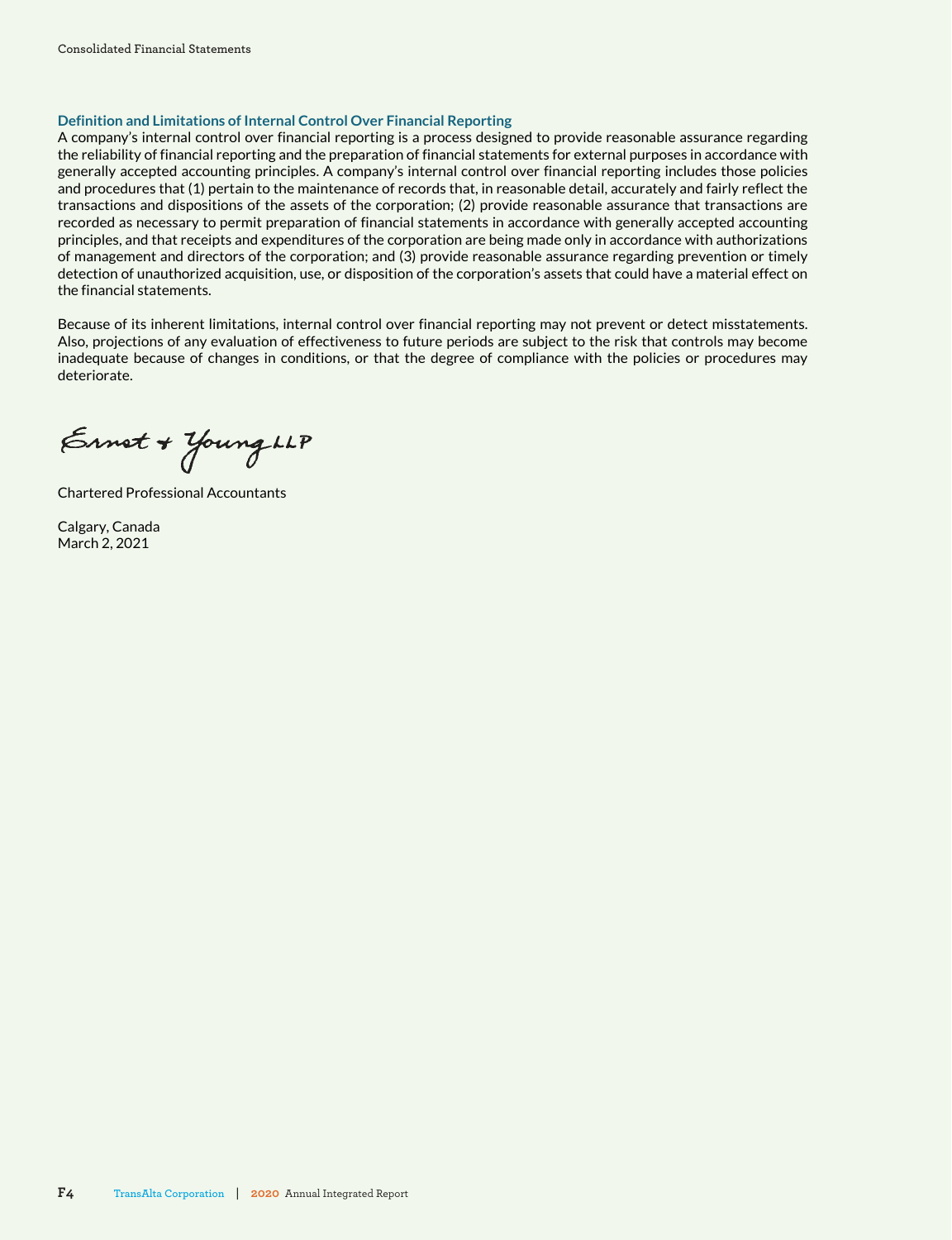## Report of Independent Registered Public Accounting Firm

## To the Shareholders and Directors of TransAlta Corporation

#### **Opinion on the Consolidated Financial Statements**

We have audited the accompanying consolidated statements of financial position of TransAlta Corporation (the "Corporation") as of December 31, 2020 and 2019, the related consolidated statements of earnings (loss), comprehensive income (loss), changes in equity and cash flows, for each of the years then ended, and the related notes (collectively referred to as the "consolidated financial statements"). In our opinion, the consolidated financial statements present fairly, in all material respects, the financial position of TransAlta Corporation at December 31, 2020 and 2019, and the results of its operations and its cash flows for each of the three years in the period ended December 31, 2020, in conformity with International Financial Reporting Standards as issued by the International Accounting Standards Board.

We also have audited, in accordance with the standards of the Public Company Accounting Oversight Board (United States) ("PCAOB"), TransAlta Corporation's internal control over financial reporting as of December 31, 2020, based on criteria established in Internal Control – Integrated Framework (2013) issued by the Committee of Sponsoring Organizations of the Treadway Commission ("COSO"), and our report dated March 2, 2021 expressed an unqualified opinion thereon.

#### **Basis for Opinion**

These consolidated financial statements are the responsibility of TransAlta Corporation's management. Our responsibility is to express an opinion on TransAlta Corporation's consolidated financial statements based on our audits. We are a public accounting firm registered with the PCAOB and are required to be independent with respect to TransAlta Corporation in accordance with the US federal securities laws and the applicable rules and regulations of the Securities and Exchange Commission and the PCAOB.

We conducted our audits in accordance with the standards of the PCAOB. Those standards require that we plan and perform the audit to obtain reasonable assurance about whether the consolidated financial statements are free of material misstatement, whether due to error or fraud. Our audits included performing procedures to assess the risks of material misstatement of the consolidated financial statements, whether due to error or fraud, and performing procedures that respond to those risks. Such procedures included examining, on a test basis, evidence regarding the amounts and disclosures in the consolidated financial statements. Our audits also included evaluating the accounting principles used and significant estimates made by management, as well as evaluating the overall presentation of the consolidated financial statements. We believe that our audits provide a reasonable basis for our opinion.

#### **Critical Audit Matters**

The critical audit matters communicated below are matters arising from the current period audit of the financial statements that were communicated or required to be communicated to the audit committee and that: (1) relate to accounts or disclosures that are material to the financial statements and (2) involved our especially challenging, subjective or complex judgments. The communication of critical audit matters does not alter in any way our opinion on the consolidated financial statements, taken as a whole, and we are not, by communicating the critical audit matters below, providing separate opinions on the critical audit matters or on the accounts or disclosures to which they relate.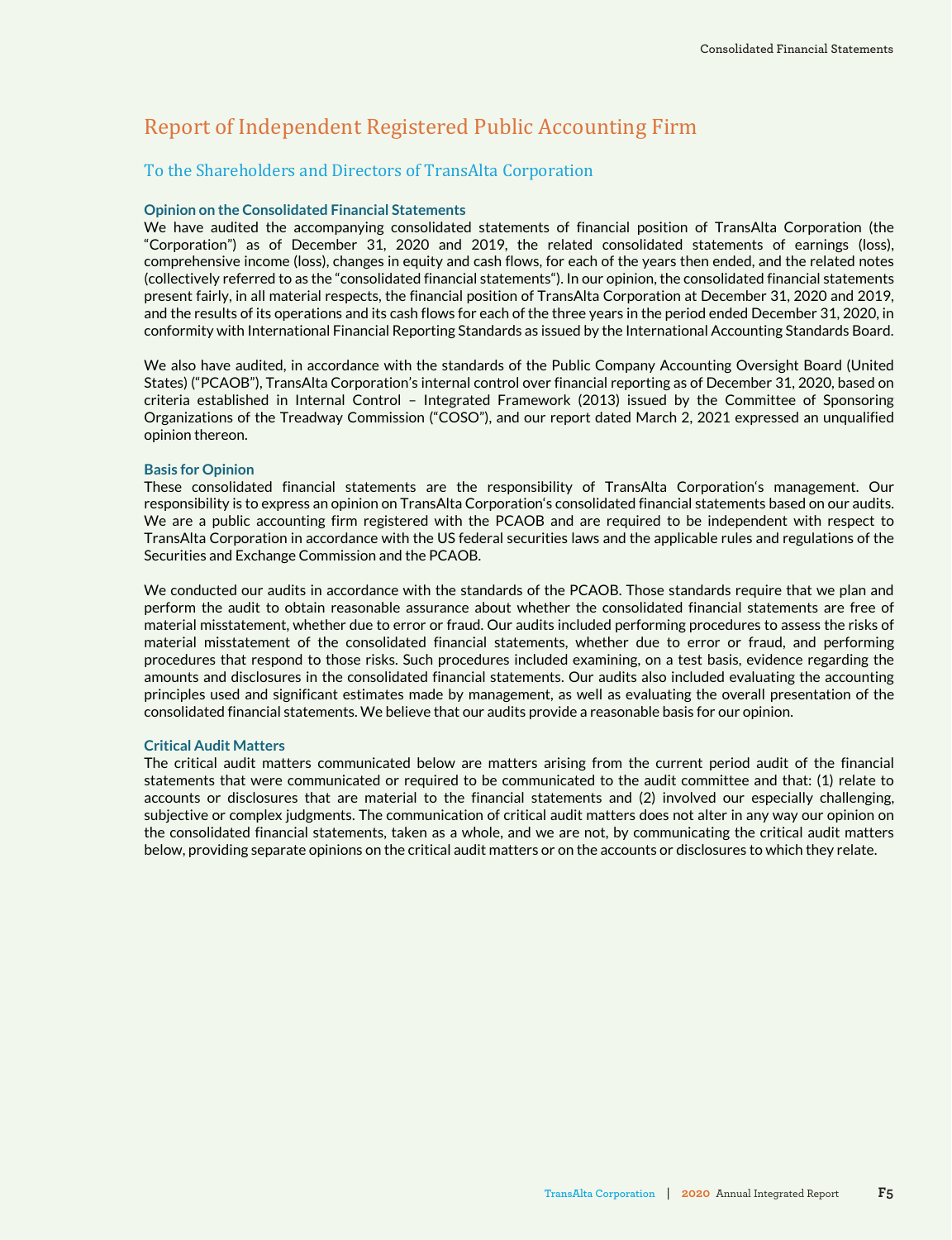#### **Long-Lived Assets within the Centralia Thermal Plant cash generating unit ("CGU") & Goodwill related to the Wind and Solar segment**

Description of As disclosed in notes 2(I), 2(J), 2(Z)(II), 18 and 21 of the consolidated financial statements, the Corporation owns the Matter significant power generation assets which are required to be reviewed for indicators of impairment at the CGU level and has recognized goodwill from historical acquisitions which must be tested for impairment at least annually. Long lived assets for the Centralia Thermal Plant CGU are included in the Centralia segment which amounts to \$260 million. Goodwill related to the Wind and Solar segment amounts to \$175 million.

> We identified the assessment of indicators of impairment for the Centralia Thermal Plant CGU as a critical audit matter because it involves auditing the judgment applied by management to assess various external and internal sources of information, more specifically if significant changes with an adverse effect on the Corporation have taken place during the year, or will take place in the near future, in the market or economic environment. Determining the recoverable amount for the Wind and Solar segment for the purposes of the annual goodwill impairment test was identified as a critical audit matter due to the significant estimation uncertainty and judgement applied by management in determining the recoverable amount, primarily due to the sensitivity of the significant assumptions to the future cash flows and the effect that changes in these assumptions would have on the recoverable amount. The estimates with a high degree of subjectivity include forecasted future cash flows, generation profiles, and commodity prices, and determining the appropriate discount rate.

How We Addressed the Matter in Our effectiveness of controls over the Corporation's processes to identify indicators and determine the recoverable Audit amount. Our audit procedures to test the indicators assessment included, among others, evaluating the We obtained an understanding of management's process for performing their assessment of indicators of impairment and the estimation of the recoverable amount. We evaluated the design and tested the operating Corporation's determination of future commodity prices by comparing them to externally available third-party future commodity price estimates. Our audit procedures to test the Corporation's recoverable amount of the Wind and Solar segment included, among others, comparing the significant assumptions used to estimate cash flows to current contracts with external parties and historical trends, and obtaining historical power generation data to evaluate future generation forecasts. We assessed the historical accuracy of management's forecasts by comparing them with actual results and performed a sensitivity analysis to evaluate the assumptions that were most significant to the determination of the recoverable amounts. We evaluated the Corporation's determination of future commodity prices by comparing them to externally available third-party future commodity price estimates. We also involved our internal valuation specialist to assist in our evaluation of the discount rates, which involved benchmarking the inputs against available market data.

#### **Valuation of Level III Derivative Instruments**

Description of As disclosed in notes 2(Z)(V) and 15 of the consolidated financial statements, the Corporation enters into the Matter transactions that are accounted for as derivative financial instruments and are recorded at fair value. The valuation of derivative instruments classified as level III are determined using assumptions that are not readily observable. As at December 31, 2020 the Corporation's derivative financial instruments classified as level III were \$582 million.

> Auditing the determination of fair value of level III derivative instruments that rely on significant unobservable inputs can be complex and relies on judgments and estimates concerning future commodity prices, discount rates, volatility, unit availability and demand profiles, and can fluctuate significantly depending on market conditions. Therefore, such determination of fair value was identified as a critical audit matter.

How We Addressed the Matter in Our

Audit internal models used by management and evaluating the significant assumptions utilized. We also compared We obtained an understanding of the Corporation's processes and we evaluated and tested the design and operating effectiveness of internal controls addressing the determination and review of inputs used in establishing level III fair values. Our audit procedures included, among others, testing a sample of level III derivative instrument management's future pricing assumptions, credit valuation adjustments, and liquidity assumptions to third-party data as well as comparing terms such as volumes and timing to executed commodity contracts. We compared the unit availability and demand profile assumptions to historical information. We performed a sensitivity analysis to evaluate the assumptions that were most significant to the determination of level III fair value. For a sample of level III derivative instruments, we involved our internal valuation specialist to assist in our evaluation of the appropriateness of the discount rates by evaluating the key assumptions and methodologies.

Ernet + Young LLP

Chartered Professional Accountants We have served as auditors of TransAlta Corporation and its predecessor entities since 1947. Calgary, Canada March 2, 2021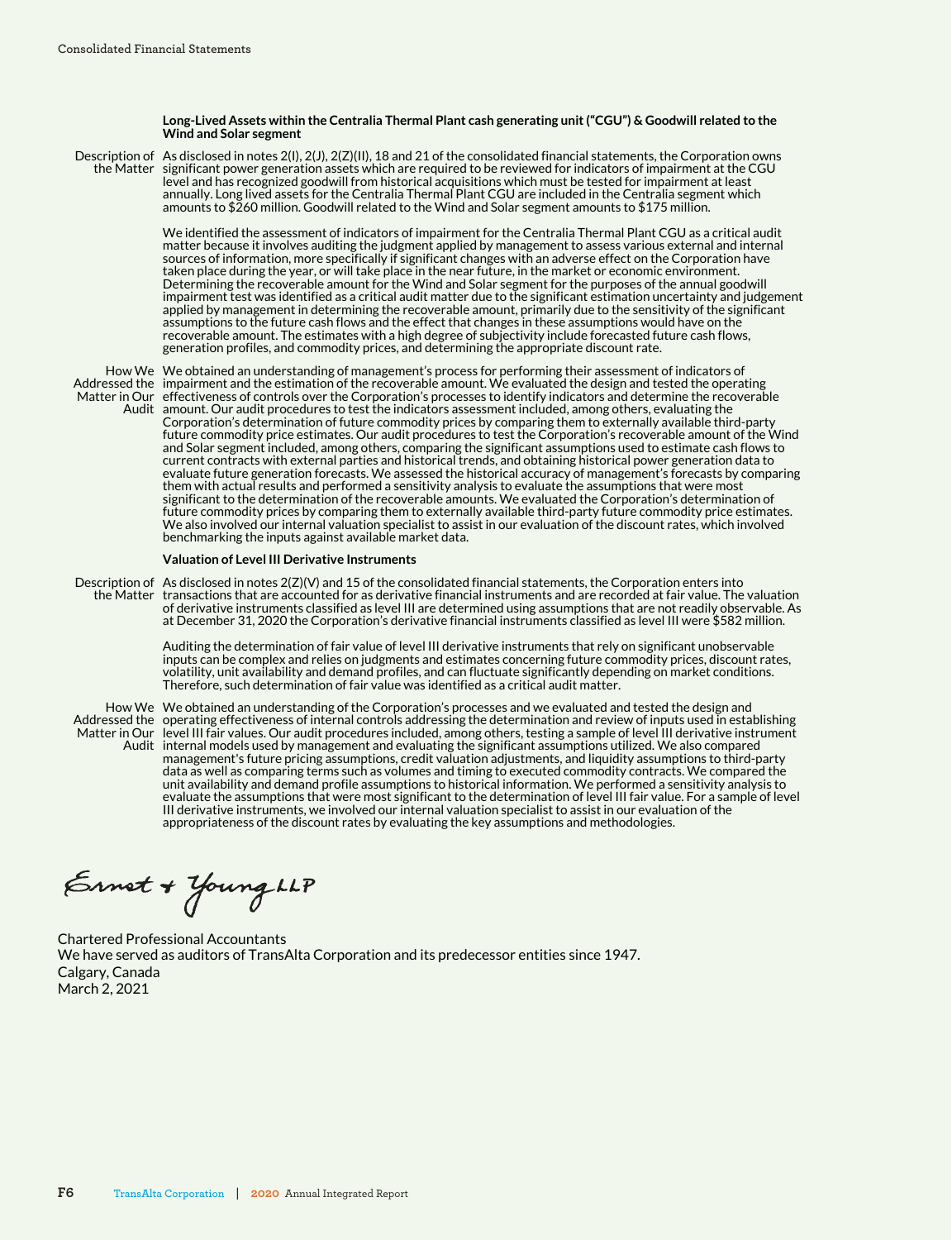# Consolidated Statements of Earnings (Loss)

| Year ended Dec. 31 (in millions of Canadian dollars except where noted)                           | 2020   | 2019  | 2018   |
|---------------------------------------------------------------------------------------------------|--------|-------|--------|
|                                                                                                   |        |       |        |
| Revenues (Note 5)                                                                                 | 2,101  | 2,347 | 2,249  |
| Fuel, carbon compliance and purchased power (Note 6)                                              | 968    | 1,086 | 1,100  |
| <b>Gross margin</b>                                                                               | 1,133  | 1,261 | 1,149  |
| Operations, maintenance and administration (Note 6)                                               | 472    | 475   | 515    |
| Depreciation and amortization                                                                     | 654    | 590   | 574    |
| Asset impairment charge (Note 7)                                                                  | 84     | 25    | 73     |
| Gain on termination of Keephills 3 coal rights contract (Note 4(R))                               |        | (88)  |        |
| Taxes, other than income taxes                                                                    | 33     | 29    | 31     |
| Termination of Sundance B and C PPAs (Note 4(S))                                                  |        | (56)  | (157)  |
| Net other operating income (Note 9)                                                               | (11)   | (49)  | (47)   |
| <b>Operating income</b>                                                                           | (99)   | 335   | 160    |
| Equity income (Note 10)                                                                           | 1      |       |        |
| Finance lease income                                                                              | 7      | 6     | 8      |
| Net interest expense (Note 11)                                                                    | (238)  | (179) | (250)  |
| Foreign exchange gain (loss)                                                                      | 17     | (15)  | (15)   |
| Gain on sale of assets and other (Note 4(R) and 18)                                               | 9      | 46    | 1      |
| Earnings (loss) before income taxes                                                               | (303)  | 193   | (96)   |
| Income tax expense (recovery) (Note 12)                                                           | (50)   | 17    | (6)    |
| Net earnings (loss)                                                                               | (253)  | 176   | (90)   |
| Net earnings (loss) attributable to:                                                              |        |       |        |
| Trans Alta shareholders                                                                           | (287)  | 82    | (198)  |
| Non-controlling interests (Note 13)                                                               | 34     | 94    | 108    |
|                                                                                                   | (253)  | 176   | (90)   |
|                                                                                                   |        |       |        |
| Net earnings (loss) attributable to TransAlta shareholders                                        | (287)  | 82    | (198)  |
| Preferred share dividends (Note 28)                                                               | 49     | 30    | 50     |
| Net earnings (loss) attributable to common shareholders                                           | (336)  | 52    | (248)  |
| Weighted average number of common shares outstanding in the year (millions)                       | 275    | 283   | 287    |
| Net earnings (loss) per share attributable to common shareholders, basic and diluted<br>(Note 27) | (1.22) | 0.18  | (0.86) |

*See accompanying notes.*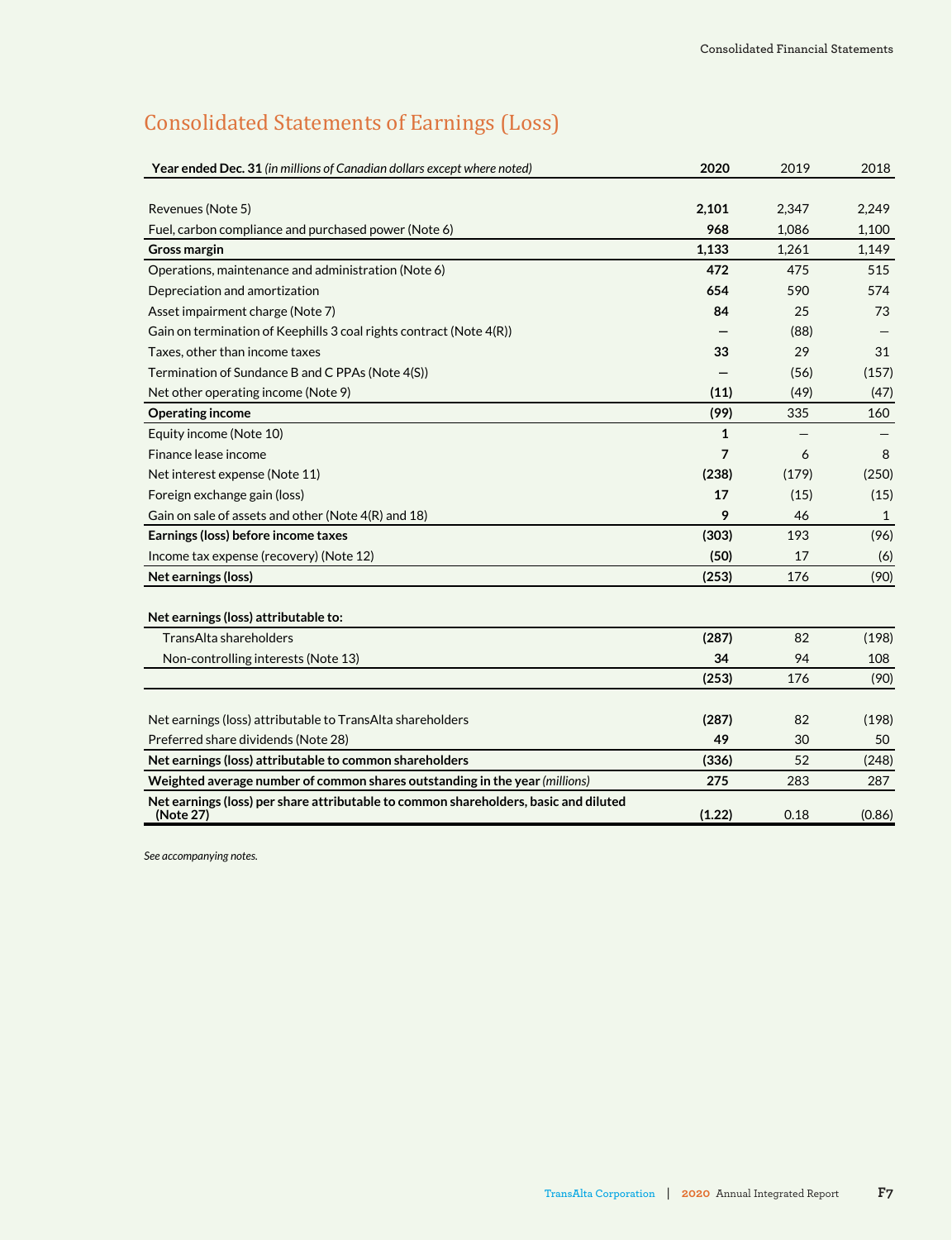## Consolidated Statements of Comprehensive Income (Loss)

| Year ended Dec. 31 (in millions of Canadian dollars)                                                                  | 2020  | 2019 | 2018           |
|-----------------------------------------------------------------------------------------------------------------------|-------|------|----------------|
| Net earnings (loss)                                                                                                   | (253) | 176  | (90)           |
| Other comprehensive income (loss)                                                                                     |       |      |                |
| Net actuarial gains (losses) on defined benefit plans, net of tax <sup>(1)</sup>                                      | (11)  | (26) | 15             |
| Losses on derivatives designated as cash flow hedges, net of tax                                                      | (1)   |      |                |
| Total items that will not be reclassified subsequently to net earnings                                                | (12)  | (26) | 15             |
| Gains (losses) on translating net assets of foreign operations, net of tax                                            | (11)  | (59) | 84             |
| Gains (losses) on financial instruments designated as hedges of foreign operations,<br>net of tax                     | 11    | 21   | (41)           |
| Gains (losses) on derivatives designated as cash flow hedges, net of tax <sup>(2)</sup>                               | 20    | 61   | (8)            |
| Reclassification of gains on derivatives designated as cash flow hedges to net earnings,<br>net of $\text{tax}^{(3)}$ | (110) | (42) | (46)           |
| Total items that will be reclassified subsequently to net earnings                                                    | (90)  | (19) | (11)           |
| Other comprehensive income (loss)                                                                                     | (102) | (45) | $\overline{4}$ |
| Total comprehensive income (loss)                                                                                     | (355) | 131  | (86)           |
|                                                                                                                       |       |      |                |
| Total comprehensive income (loss) attributable to:                                                                    |       |      |                |
| TransAlta shareholders                                                                                                | (439) | 54   | (210)          |
| Non-controlling interests (Note 13)                                                                                   | 84    | 77   | 124            |
|                                                                                                                       | (355) | 131  | (86)           |

*(1) Net of income tax recovery of \$3 million for the year ended Dec. 31, 2020 (2019 — \$7 million recovery, 2018 — \$5 million expense).*

*(2) Net of income tax expense of \$8 million for the year ended Dec. 31, 2020 (2019 —\$16 million expense, 2018 — \$1 million recovery).*

*(3) Net of reclassification of income tax expense of \$31 million for the year ended Dec. 31, 2020 (2019 —\$10 million expense, 2018 — \$11 million expense).*

*See accompanying notes.*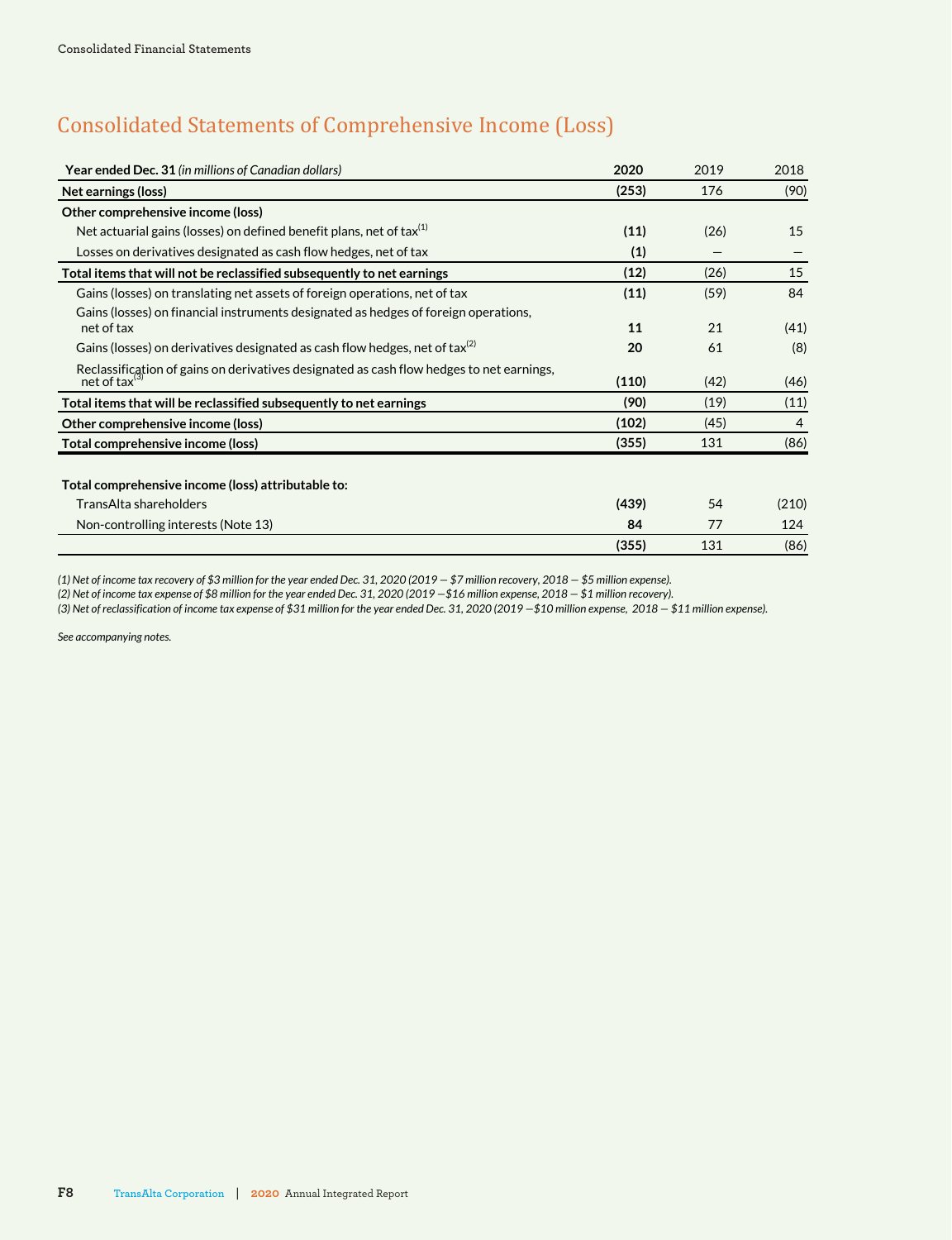## Consolidated Statements of Financial Position

| As at Dec. 31 (in millions of Canadian dollars)                      | 2020     | 2019     |
|----------------------------------------------------------------------|----------|----------|
| Cash and cash equivalents                                            | 703      | 411      |
| Restricted cash (Note 24)                                            | 71       | 32       |
| Trade and other receivables (Note 14)                                | 583      | 462      |
| Prepaid expenses                                                     | 31       | 19       |
| Risk management assets (Note 15 and 16)                              | 171      | 166      |
| Inventory (Note 17)                                                  | 238      | 251      |
| Assets held for sale (Note 4(B) and 7)                               | 105      |          |
|                                                                      | 1,902    | 1,341    |
| Investments (Note 10)                                                | 100      |          |
| Long-term portion of finance lease receivables (Note 8)              | 228      | 176      |
| Risk management assets (Note 15 and 16)                              | 521      | 640      |
| Property, plant and equipment (Note 18)                              |          |          |
| Cost                                                                 | 13,398   | 13,395   |
| Accumulated depreciation                                             | (7, 576) | (7, 188) |
|                                                                      | 5,822    | 6,207    |
| Right-of-use assets (Note 19)                                        | 141      | 146      |
| Intangible assets (Note 20)                                          | 313      | 318      |
| Goodwill (Note 21)                                                   | 463      | 464      |
| Deferred income tax assets (Note 12)                                 | 51       | 18       |
| Other assets (Note 22)                                               | 206      | 198      |
| <b>Total assets</b>                                                  | 9,747    | 9,508    |
|                                                                      |          |          |
| Accounts payable and accrued liabilities                             | 599      | 413      |
| Current portion of decommissioning and other provisions (Note 23)    | 59       | 58       |
| Risk management liabilities (Note 15 and 16)                         | 94       | 81       |
| Current portion of contract liabilities (Note 5)                     | 1        | 1        |
| Income taxes payable                                                 | 18       | 14       |
| Dividends payable (Note 27 and 28)                                   | 59       | 37       |
| Current portion of long-term debt and lease liabilities (Note 24)    | 105      | 513      |
|                                                                      | 935      | 1,117    |
| Credit facilities, long-term debt and lease liabilities (Note 24)    | 3,256    | 2,699    |
| Exchangeable securities (Note 25)                                    | 730      | 326      |
| Decommissioning and other provisions (Note 23)                       | 614      | 488      |
| Deferred income tax liabilities (Note 12)                            | 396      | 472      |
| Risk management liabilities (Note 15 and 16)                         | 68       | 29       |
| <b>Contract liabilities (Note 5)</b>                                 | 14       | 14       |
| Defined benefit obligation and other long-term liabilities (Note 26) | 298      | 301      |
| Equity                                                               |          |          |
| Common shares (Note 27)                                              | 2,896    | 2,978    |
| Preferred shares (Note 28)                                           | 942      | 942      |
| Contributed surplus                                                  | 38       | 42       |
| <b>Deficit</b>                                                       | (1,826)  | (1, 455) |
| Accumulated other comprehensive income (Note 29)                     | 302      | 454      |
| Equity attributable to shareholders                                  | 2,352    | 2,961    |
| Non-controlling interests (Note 13)                                  | 1,084    | 1,101    |
| <b>Total equity</b>                                                  | 3,436    | 4,062    |
| <b>Total liabilities and equity</b>                                  | 9,747    | 9,508    |

Significant and subsequent events (Note 4) Commitments and contingencies (Note 36)

Kr Hiel

On behalf of the Board:

*See accompanying notes.*

John P. Dielwart<br>Director

Beverlee F. Park Director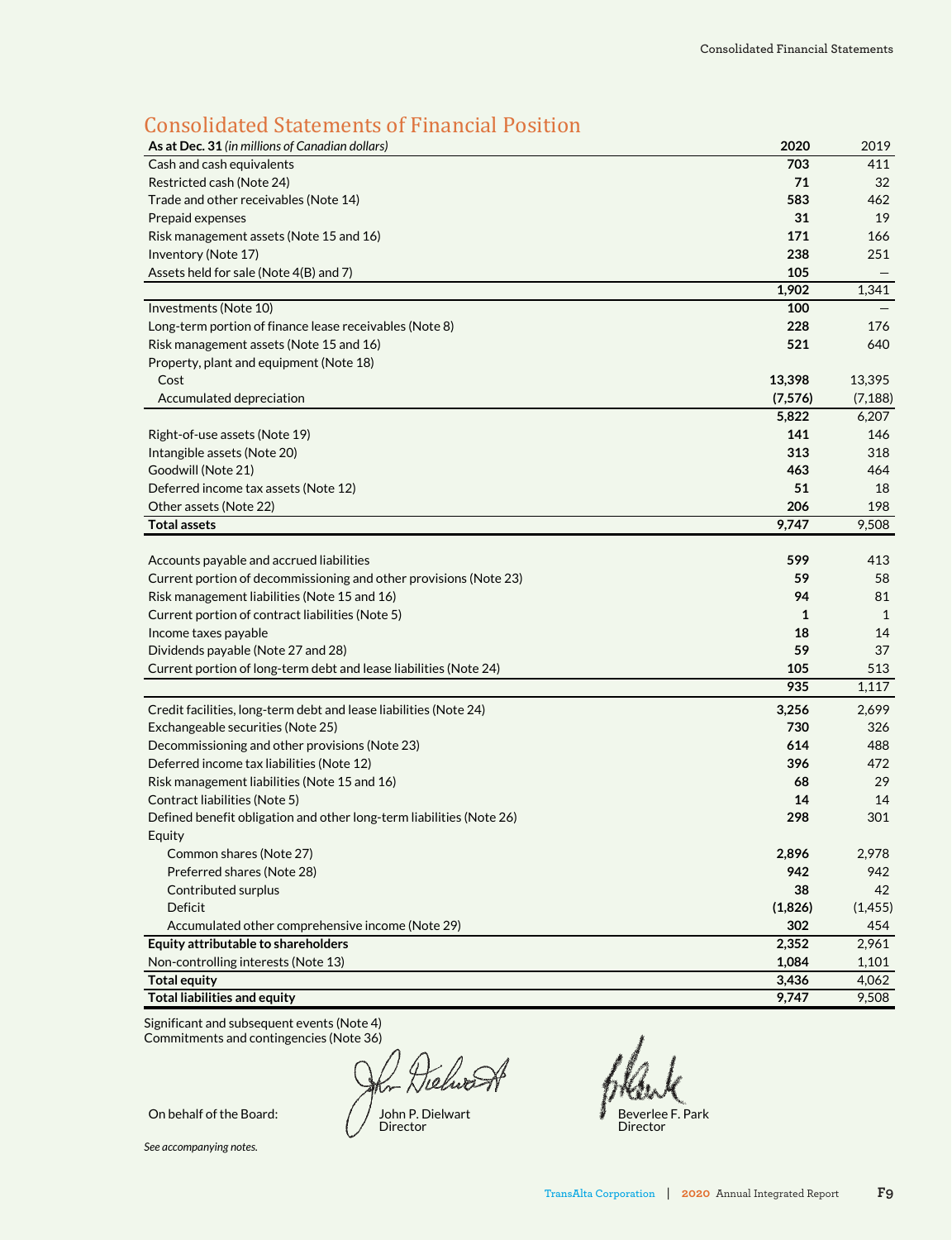## Consolidated Statements of Changes in Equity

*(in millions of Canadian dollars)*

|                                                                                            | Common<br>shares | shares | Preferred Contributed<br>surplus | <b>Deficit</b>    | <b>Accumulated other</b><br>comprehensive<br>income <sup>(1)</sup> | Attributable to<br>shareholders | <b>Attributable</b><br>to non-<br>controlling<br>interests | Total           |
|--------------------------------------------------------------------------------------------|------------------|--------|----------------------------------|-------------------|--------------------------------------------------------------------|---------------------------------|------------------------------------------------------------|-----------------|
| Balance, Dec. 31, 2018                                                                     | \$3,059          | \$942  |                                  | $$11$ $$ (1,496)$ | \$481                                                              | \$2,997                         |                                                            | \$1,137 \$4,134 |
| Adjustments on implementation of<br>IFRS 16                                                |                  |        |                                  | 3                 |                                                                    | 3                               |                                                            | 3               |
| Adjusted balance as at Jan. 1, 2019                                                        | 3,059            | 942    | 11                               | (1, 493)          | 481                                                                | 3,000                           | 1,137                                                      | 4,137           |
| Net earnings                                                                               |                  |        |                                  | 82                |                                                                    | 82                              | 94                                                         | 176             |
| Other comprehensive income (loss):                                                         |                  |        |                                  |                   |                                                                    |                                 |                                                            |                 |
| Net losses on translating net<br>assets of foreign operations,<br>net of hedges and of tax |                  |        |                                  |                   | (38)                                                               | (38)                            |                                                            | (38)            |
| Net gains on derivatives<br>designated as cash flow hedges,<br>net of tax                  |                  |        |                                  |                   | 19                                                                 | 19                              |                                                            | 19              |
| Net actuarial losses on defined<br>benefits plans, net of tax                              |                  |        |                                  |                   | (26)                                                               | (26)                            |                                                            | (26)            |
| Intercompany FVOCI investments                                                             |                  |        |                                  |                   | 17                                                                 | 17                              | (17)                                                       |                 |
| Total comprehensive income (loss)                                                          |                  |        |                                  | 82                | (28)                                                               | 54                              | 77                                                         | 131             |
| Common share dividends                                                                     |                  |        |                                  | (34)              | —                                                                  | (34)                            |                                                            | (34)            |
| Preferred share dividends                                                                  |                  |        |                                  | (30)              |                                                                    | (30)                            |                                                            | (30)            |
| Shares purchased under NCIB                                                                | (83)             |        |                                  | 15                |                                                                    | (68)                            |                                                            | (68)            |
| Changes in non-controlling<br>interests in TransAlta<br>Renewables (Note 4(V) and 13)      |                  |        |                                  | 5                 | $\mathbf{1}$                                                       | 6                               | 22                                                         | 28              |
| Effect of share-based payment<br>plans                                                     | $\overline{2}$   |        | 31                               |                   |                                                                    | 33                              |                                                            | 33              |
| Distributions paid, and payable, to<br>non-controlling interests                           |                  |        |                                  |                   |                                                                    |                                 | (135)                                                      | (135)           |
| Balance, Dec. 31, 2019                                                                     | 2,978            | 942    | 42                               | (1, 455)          | 454                                                                | 2,961                           | 1,101                                                      | 4,062           |
| Net earnings (loss)                                                                        |                  |        |                                  | (287)             |                                                                    | (287)                           | 34                                                         | (253)           |
| Other comprehensive income (loss):                                                         |                  |        |                                  |                   |                                                                    |                                 |                                                            |                 |
| Net losses on derivatives<br>designated as cash flow hedges,<br>net of tax                 |                  |        |                                  |                   | (91)                                                               | (91)                            |                                                            | (91)            |
| Net actuarial losses on defined<br>benefits plans, net of tax                              |                  |        |                                  |                   | (11)                                                               | (11)                            |                                                            | (11)            |
| Intercompany FVOCI investments                                                             |                  |        |                                  |                   | (50)                                                               | (50)                            | 50                                                         |                 |
| Total comprehensive income (loss)                                                          |                  |        |                                  | (287)             | (152)                                                              | (439)                           | 84                                                         | (355)           |
| Common share dividends                                                                     |                  |        |                                  | (58)              |                                                                    | (58)                            |                                                            | (58)            |
| Preferred share dividends                                                                  |                  |        |                                  | (49)              |                                                                    | (49)                            |                                                            | (49)            |
| Shares purchased under NCIB                                                                | (79)             |        |                                  | 18                |                                                                    | (61)                            |                                                            | (61)            |
| Changes in non-controlling<br>interests in TransAlta<br>Renewables                         |                  |        |                                  | 5                 |                                                                    | 5                               | 15                                                         | 20              |
| Effect of share-based payment<br>plans (Note 30)                                           | (3)              |        | (4)                              |                   |                                                                    | (7)                             |                                                            | (7)             |
| Distributions paid, and payable, to<br>non-controlling interests                           | —                |        |                                  |                   |                                                                    |                                 | (116)                                                      | (116)           |
| <b>Balance, Dec. 31, 2020</b>                                                              | 2,896            | 942    | 38                               | (1,826)           | 302                                                                | 2,352                           | 1,084                                                      | 3,436           |

*(1) Refer to Note 29 for details on components of, and changes in, accumulated other comprehensive income (loss). See accompanying notes.*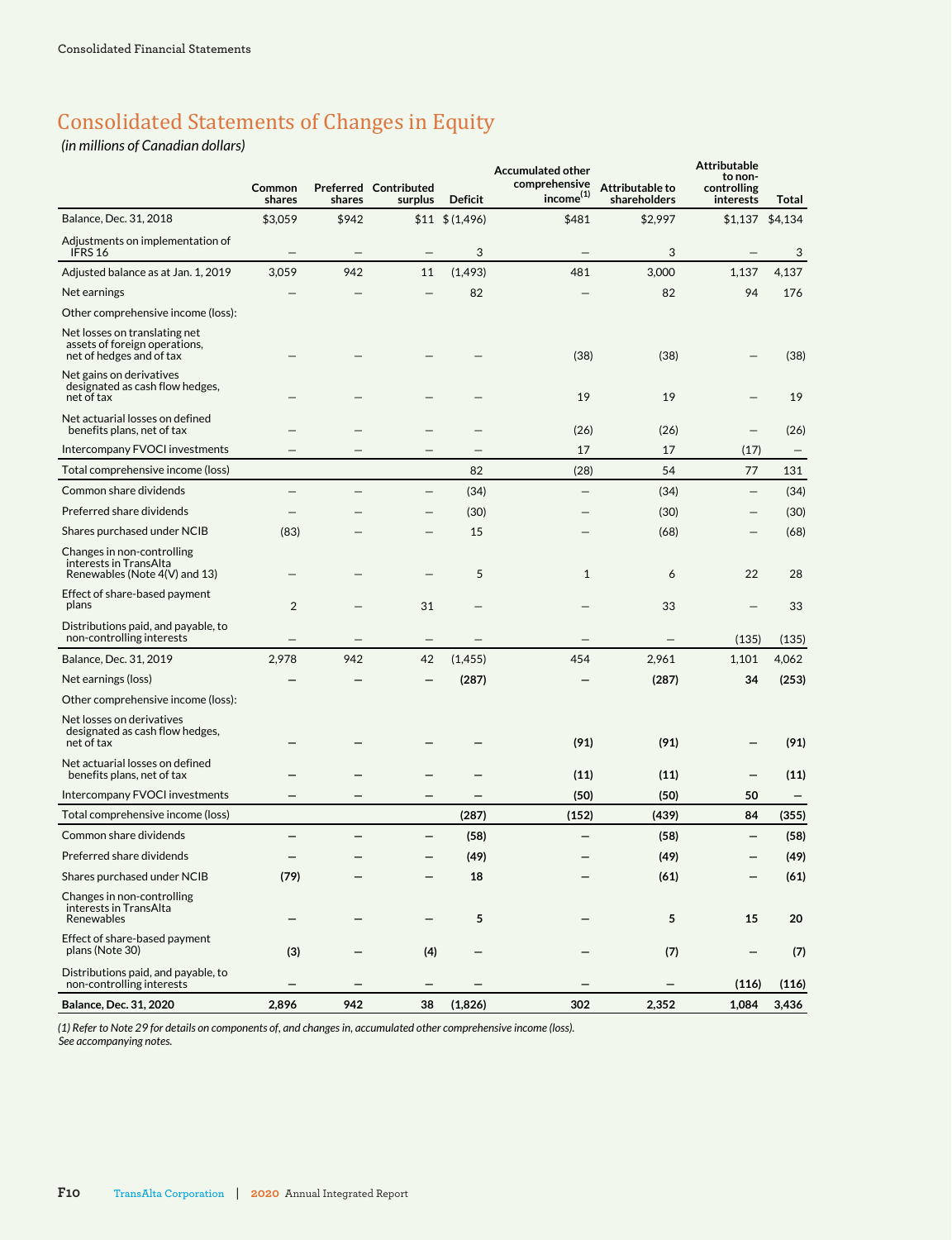# Consolidated Statements of Cash Flows

| <b>Year ended Dec. 31</b> (in millions of Canadian dollars)                | 2020           | 2019       | 2018         |
|----------------------------------------------------------------------------|----------------|------------|--------------|
| <b>Operating activities</b>                                                |                |            |              |
| Net earnings (loss)                                                        | (253)          | 176        | (90)         |
| Depreciation and amortization (Note 37)                                    | 798            | 709        | 710          |
| Net gain on sale of assets (Note 4(I) Note 4(R))                           | (9)            | (45)       |              |
| Accretion of provisions (Note 23)                                          | 30             | 23         | 24           |
| Decommissioning and restoration costs settled (Note 23)                    | (18)           | (34)       | (31)         |
| Deferred income tax recovery (Note 12)                                     | (85)           | (18)       | (34)         |
| Unrealized (gain) loss from risk management activities                     | 42             | (32)       | 30           |
| Unrealized foreign exchange loss                                           | 1              | 13         | 28           |
| Provisions                                                                 | 9              | 13         | 7            |
| Asset impairment (Note 7)                                                  | 84             | 25         | 73           |
| Equity income, net of distributions from Joint Ventures                    | (1)            |            |              |
| Other non-cash items                                                       | 15             | (102)      | 147          |
| Cash flow from operations before changes in working capital                | 613            | 728        | 864          |
| Change in non-cash operating working capital balances (Note 33)            | 89             | 121        | (44)         |
| Cash flow from operating activities                                        | 702            | 849        | 820          |
| <b>Investing activities</b>                                                |                |            |              |
|                                                                            | (486)          | (417)      | (277)        |
| Additions to property, plant and equipment (Note 18 and 37)                |                |            |              |
| Additions to intangible assets (Note 20 and 37)                            | (14)<br>(39)   | (14)<br>34 | (20)         |
| Restricted cash (Note 24)                                                  |                |            | (35)         |
| Loan receivable (Note 22)                                                  | (5)            | (10)       | $\mathbf{1}$ |
| Acquisitions, net of cash acquired (Note 4)                                | (32)           | (117)      | (30)         |
| Acquisition of investments (Note 10)                                       | (102)          |            |              |
| Investment in the Pioneer Pipeline                                         |                | (83)       | (15)         |
| Proceeds on sale of property, plant and equipment                          | 6              | 13         | 2            |
| Realized gains on financial instruments                                    | $\overline{2}$ | 3          | 2            |
| Decrease in finance lease receivable                                       | 17             | 24         | 59           |
| Other                                                                      | (12)           | 23         | 15           |
| Change in non-cash investing working capital balances                      | (22)           | 32         | (96)         |
| Cash flow used in investing activities                                     | (687)          | (512)      | (394)        |
| <b>Financing activities</b>                                                |                |            |              |
| Net increase (decrease) in borrowings under credit facilities (Note 24)    | (106)          | (119)      | 312          |
| Repayment of long-term debt (Note 24)                                      | (489)          | (96)       | (1, 179)     |
| Issuance of long-term debt (Note 24)                                       | 753            | 166        | 345          |
| Issuance of exchangeable securities (Note 25)                              | 400            | 350        |              |
| Dividends paid on common shares (Note 27)                                  | (47)           | (45)       | (46)         |
| Dividends paid on preferred shares (Note 28)                               | (39)           | (40)       | (40)         |
| Net proceeds on sale of non-controlling interest in subsidiary (Note 4(W)) |                |            | 144          |
| Repurchase of common shares under NCIB (Note 27)                           | (57)           | (68)       | (23)         |
| Realized gains on financial instruments                                    | 3              |            | 48           |
| Distributions paid to subsidiaries' non-controlling interests (Note 13)    | (97)           | (106)      | (165)        |
| Decrease in lease liabilities (Note 24)                                    | (25)           | (21)       | (18)         |
| Financing fees and other                                                   | (11)           | (35)       | (31)         |
| Change in non-cash financing working capital balances                      | (13)           |            | 2            |
| Cash flow from (used in) financing activities                              | 272            | (14)       | (651)        |
| Cash flow from (used in) operating, investing, and financing activities    | 287            | 323        | (225)        |
| Effect of translation on foreign currency cash                             | 5              | (1)        |              |
| Increase (decrease) in cash and cash equivalents                           | 292            | 322        | (225)        |
| Cash and cash equivalents, beginning of year                               | 411            | 89         | 314          |
| Cash and cash equivalents, end of year                                     | 703            | 411        | 89           |
| Cash income taxes paid                                                     | 36             | 35         | 87           |
| Cash interest paid                                                         | 201            | 185        | 188          |
|                                                                            |                |            |              |

*See accompanying notes.*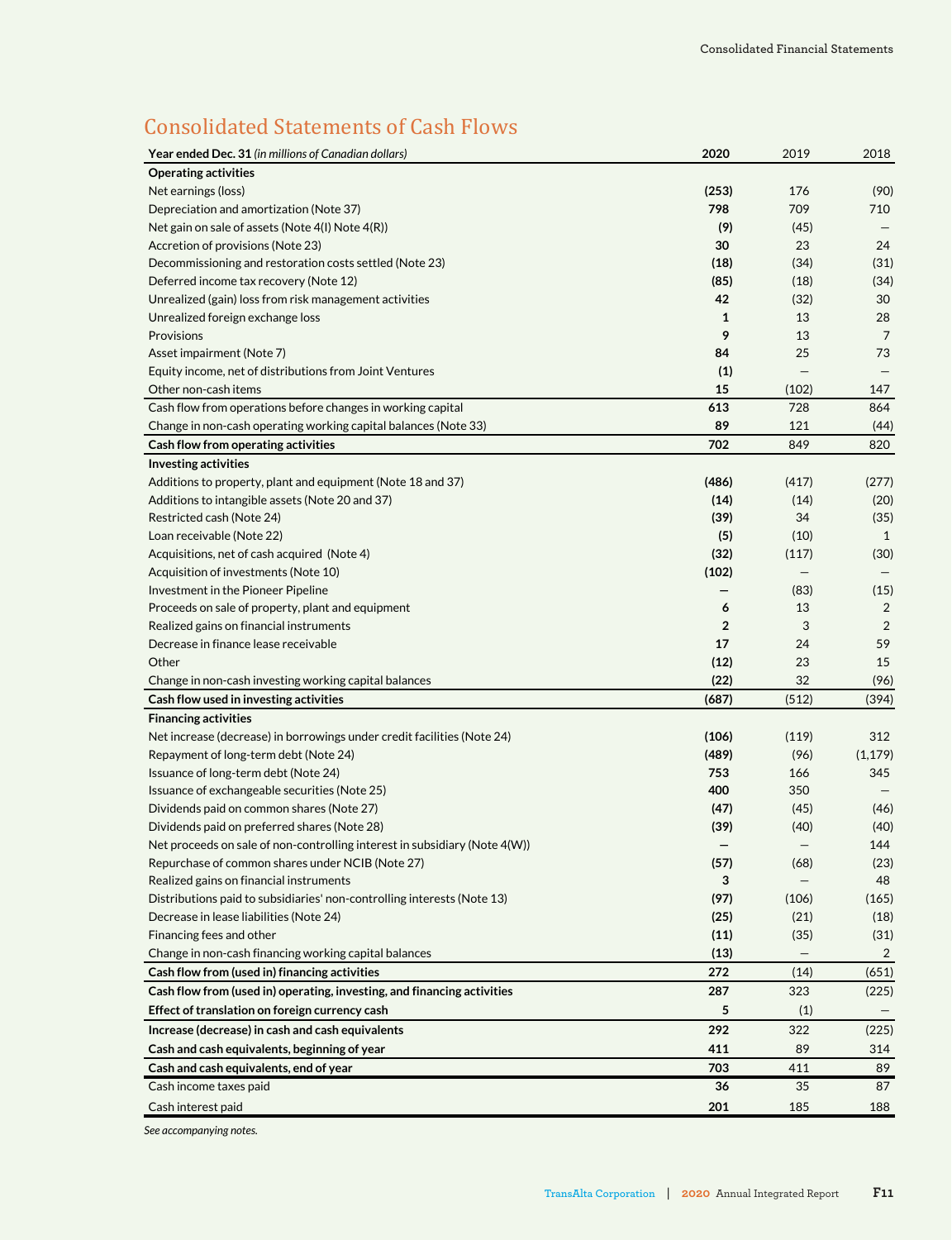#### Notes to Consolidated Financial Statements **Notes to Consolidated Financial Statements**

*(Tabular amounts in millions of Canadian dollars, except as otherwise noted)*

## 1. Corporate Information

## A. Description of the Business

TransAlta Corporation ("TransAlta" or the "Corporation") was incorporated under the *Canada Business Corporations Act* in March 1985. The Corporation became a public company in December 1992. Its head office is located in Calgary, Alberta.

### **I. Generation Segments**

The six generation segments of the Corporation are as follows: Hydro, Wind and Solar, North American Gas, Australian Gas, Alberta Thermal, and Centralia. The Corporation directly or indirectly owns and operates hydro, wind and solar, natural gas-fired and coal-fired facilities, related mining operations and natural gas pipeline operations in Canada, the United States ("US") and Australia. The Wind and Solar segment includes the financial results, on a proportionate basis, of our investment in SP Skookumchuck Investment LLC. Revenues are derived from the availability and production of electricity and steam as well as ancillary services such as system support. Electricity sales made by the Corporation's commercial and industrial group are assumed to be sourced from the Corporation's production and have been included in the Alberta Thermal segment.

#### **II. Energy Marketing Segment**

The Energy Marketing segment derives revenue and earnings from the wholesale trading of electricity and other energy-related commodities and derivatives.

Energy Marketing manages available generating capacity as well as the fuel and transmission needs of the generation segments by utilizing contracts of various durations for the forward sales of electricity and for the purchase of natural gas and transmission capacity. Energy Marketing is also responsible for recommending portfolio optimization decisions. The results of these optimization activities are included in each generation segment.

#### **III. Corporate and Other Segment**

The Corporate and Other segment includes the Corporation's central finance, legal, administrative, corporate development and investor relation functions. Activities and charges directly or reasonably attributable to other segments are allocated thereto. In 2020, the Corporate and Other segment also includes the investment in EMG International, LLC ("EMG"), a wastewater treatment processing company.

## B. Basis of Preparation

These consolidated financial statements have been prepared by management in compliance with International Financial Reporting Standards ("IFRS") as issued by the International Accounting Standards Board ("IASB").

The consolidated financial statements have been prepared on a historical cost basis except for financial instruments and assets held for sale, which are measured at fair value, as explained in the following accounting policies.

These consolidated financial statements were authorized for issue by TransAlta's Board of Directors (the "Board") on March 2, 2021.

## C. Basis of Consolidation

The consolidated financial statements include the accounts of the Corporation and the subsidiaries that it controls. Control exists when the Corporation is exposed, or has rights, to variable returns from its involvement with the subsidiary and has the ability to affect the returns through its power over the subsidiary. The financial statements of the subsidiaries are prepared for the same reporting period and apply consistent accounting policies as the parent company.

## 2. Significant Accounting Policies

## A. Revenue Recognition

## **I. Revenue from Contracts with Customers**

The majority of the Corporation's revenues from contracts with customers are derived from the sale of generation capacity, electricity, thermal energy, environmental attributes and byproducts of power generation. The Corporation evaluates whether the contracts it enters into meet the definition of a contract with a customer at the inception of the contract and on an ongoing basis if there is an indication of significant changes in facts and circumstances. Revenue is measured based on the transaction price specified in a contract with a customer. Revenue is recognized when control of the good or services is transferred to the customer. For certain contracts, revenue may be recognized at the invoiced amount, as permitted using the invoice practical expedient, if such amount corresponds directly with the Corporation's performance to date. The Corporation excludes amounts collected on behalf of third parties from revenue.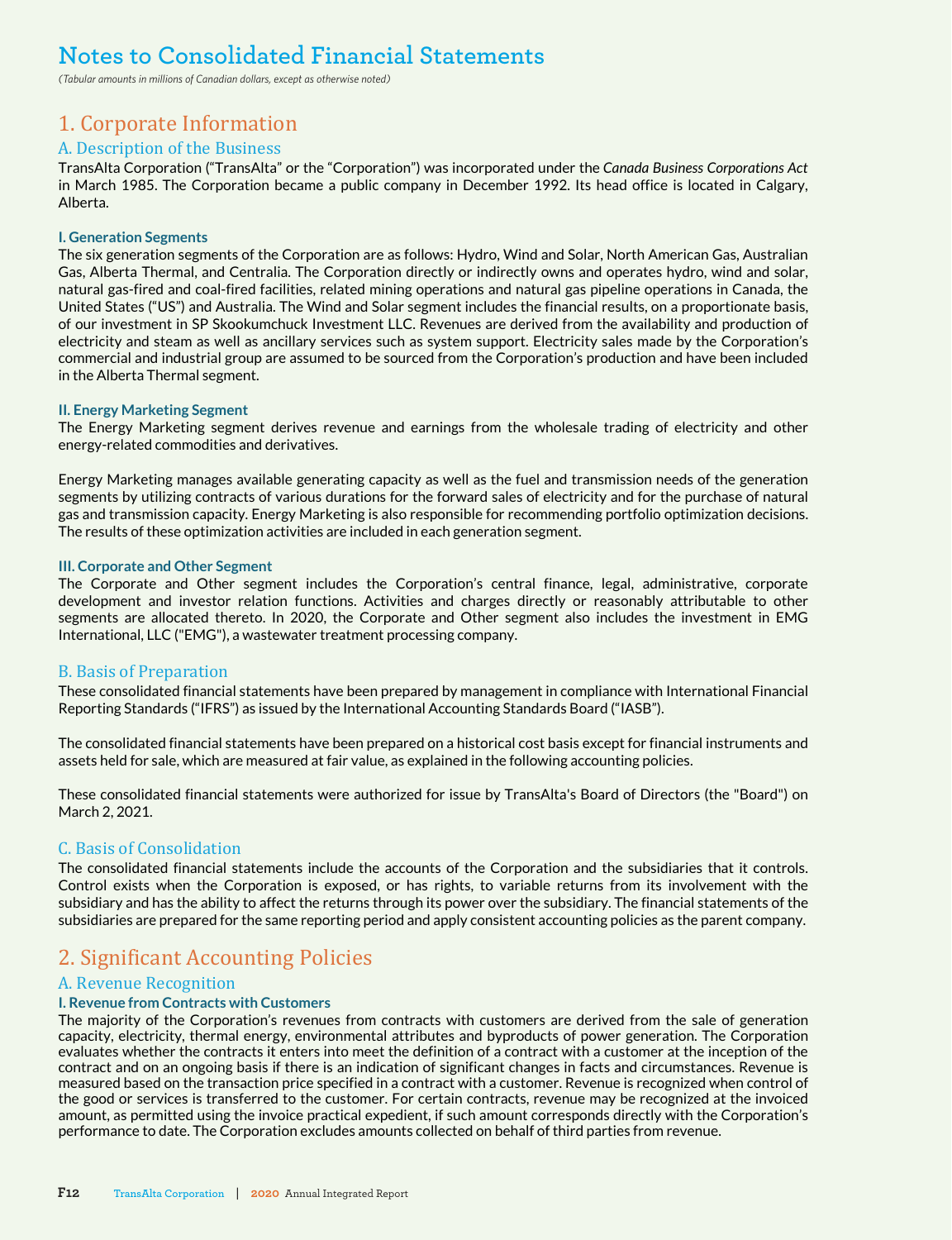#### *Performance Obligations*

Each promised good or service is accounted for separately as a performance obligation if it is distinct. The Corporation's contracts may contain more than one performance obligation.

#### *Transaction Price*

The Corporation allocates the transaction price in the contract to each performance obligation. Transaction price allocated to performance obligations may include variable consideration. Variable consideration is included in the transaction price for each performance obligation when it is highly probable that a significant reversal of the cumulative variable revenue will not occur. Variable consideration is assessed at each reporting period to determine whether the constraint is lifted. The consideration contained in some of the Corporation's contracts with customers is primarily variable, and may include both variability in quantity and pricing, such as: revenues can be dependent upon future production volumes that are driven by customer or market demand or by the operational ability of the plant; revenues can be dependent upon the variable cost of producing the energy; revenues can be dependent upon market prices; and revenues can be subject to various indices and escalators.

When multiple performance obligations are present in a contract, transaction price is allocated to each performance obligation in an amount that depicts the consideration the Corporation expects to be entitled to in exchange for transferring the good or service. The Corporation estimates the amount of the transaction price to allocate to individual performance obligations based on their relative stand-alone selling prices, which is primarily estimated based on the amounts that would be charged to customers under similar market conditions.

#### *Recognition*

The nature, timing of recognition of satisfied performance obligations and payment terms for the Corporation's goods and services are described below:

| <b>Good or Service</b>          | <b>Description</b>                                                                                                                                                                                                                                                                                                                                                                                                                                                                                                                                    |
|---------------------------------|-------------------------------------------------------------------------------------------------------------------------------------------------------------------------------------------------------------------------------------------------------------------------------------------------------------------------------------------------------------------------------------------------------------------------------------------------------------------------------------------------------------------------------------------------------|
| Capacity                        | Capacity refers to the availability of an asset to deliver goods or services. Customers<br>typically pay for capacity for each defined time period (i.e., monthly) in an amount<br>representative of availability of the asset for the defined time period. Obligations to deliver<br>capacity are satisfied over time and revenue is recognized using a time-based measure.<br>Contracts for capacity are typically long term in nature. Payments are typically received<br>from customers on a monthly basis.                                       |
| <b>Contract Power</b>           | The sale of contract power refers to the delivery of units of electricity to a customer under<br>the terms of a contract. Customers pay a contractually specified price for the output at the<br>end of predefined contractual periods (i.e., monthly). Obligations to deliver electricity are<br>satisfied over time and revenue is recognized using a units-based output measure (i.e.,<br>megawatt hours). Contracts for power are typically long-term in nature and payments are<br>typically received on a monthly basis.                        |
| <b>Thermal Energy</b>           | Thermal energy refers to the delivery of units of steam to a customer under the terms of a<br>contract. Customers pay a contractually specified price for the output at the end of<br>predefined contractual periods (i.e., monthly). Obligations to deliver steam are satisfied<br>over time and revenue is recognized using a units-based output measure (i.e., gigajoules).<br>Contracts for thermal energy are typically long term in nature. Payments are typically<br>received from customers on a monthly basis.                               |
| <b>Environmental Attributes</b> | Environmental attributes refers to the delivery of renewable energy certificates, green<br>attributes and other similar items. Customers may contract for environmental attributes in<br>conjunction with the purchase of power, in which case the customer pays for the attributes<br>in the month subsequent to the delivery of the power. Alternatively, customers pay upon<br>delivery of the environmental attributes. Obligations to deliver environmental attributes<br>are satisfied at a point in time, generally upon delivery of the item. |
| <b>Generation Byproducts</b>    | Generation byproducts refers to the sale of byproducts from the use of coal in the<br>Corporation's Canadian and US coal operations, and the sale of coal to third parties.<br>Obligations to deliver byproducts are satisfied at a point in time, generally upon delivery of<br>the item. Payments are received upon satisfaction of delivery of the byproducts.                                                                                                                                                                                     |

A contract liability is recorded when the Corporation receives consideration before the performance obligations have been satisfied. A contract asset is recorded when the Corporation has rights to consideration for the completion of a performance obligation before it has invoiced the customer. The Corporation recognizes unconditional rights to consideration separately as a receivable. Contract assets and receivables are evaluated at each reporting period to determine whether there is any objective evidence that they are impaired.

The Corporation recognizes a significant financing component where the timing of payment from the customer differs from the Corporation's performance under the contract and where that difference is the result of the Corporation financing the transfer of goods and services.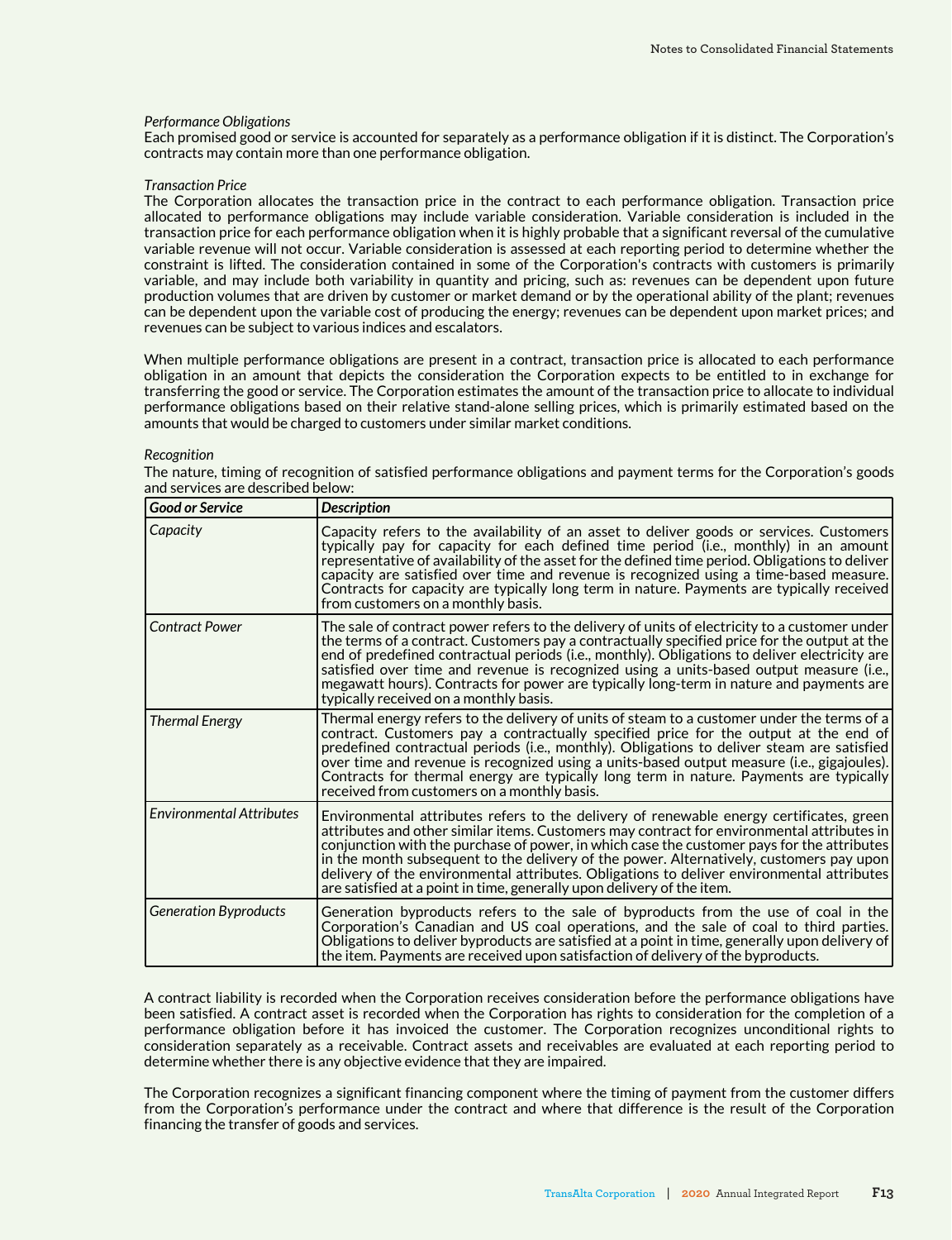#### **II. Revenue from Other Sources**

#### *Lease Revenue*

In certain situations, a long-term electricity or thermal sales contract may contain, or be considered, a lease. Revenues associated with non-lease elements are recognized as goods or services revenues as outlined above. Where the terms and conditions of the contract result in the customer assuming the principal risks and rewards of ownership of the underlying asset, the contractual arrangement is considered a finance lease, which results in the recognition of finance lease income. Where the Corporation retains the principal risks and rewards, the contractual arrangement is an operating lease. Rental income, including contingent rents where applicable, is recognized over the term of the contract.

#### *Revenue from Derivatives*

Commodity risk management activities involve the use of derivatives such as physical and financial swaps, forward sales contracts, futures contracts and options, which are used to earn revenues and to gain market information. These derivatives are accounted for using fair value accounting. The initial recognition and subsequent changes in fair value affect reported net earnings in the period the change occurs and are presented on a net basis in revenue. The fair values of instruments that remain open at the end of the reporting period represent unrealized gains or losses and are presented on the Consolidated Statements of Financial Position as risk management assets or liabilities. Some of the derivatives used by the Corporation in trading activities are not traded on an active exchange or have terms that extend beyond the time period for which exchange-based quotes are available. The fair values of these derivatives are determined using internal valuation techniques or models.

### B. Foreign Currency Translation

The Corporation, its subsidiary companies and joint arrangements each determine their functional currency based on the currency of the primary economic environment in which they operate. The Corporation's functional currency is the Canadian dollar, while the functional currencies of its subsidiary companies and joint arrangements are the Canadian, US or Australian dollar. Transactions denominated in a currency other than the functional currency of an entity are translated at the exchange rate in effect on the transaction date. The resulting exchange gains and losses are included in each entity's net earnings in the period in which they arise.

The Corporation's foreign operations are translated to the Corporation's presentation currency, which is the Canadian dollar, for inclusion in the consolidated financial statements. Foreign-denominated monetary and non-monetary assets and liabilities of foreign operations are translated at exchange rates in effect at the end of the reporting period, and revenue and expenses are translated at exchange rates in effect on the transaction date. The resulting translation gains and losses are included in other comprehensive income (loss) ("OCI") with the cumulative gain or loss reported in accumulated other comprehensive income (loss) ("AOCI"). Amounts previously recognized in AOCI are recognized in net earnings when there is a reduction in a foreign net investment as a result of a disposal, partial disposal or loss of control.

#### C. Financial Instruments and Hedges **I. Financial Instruments**

## *Classification and Measurement*

IFRS 9 introduced the requirement to classify and measure financial assets based on their contractual cash flow characteristics and the Corporation's business model for the financial asset. All financial assets and financial liabilities, including derivatives, are recognized at fair value on the Consolidated Statements of Financial Position when the Corporation becomes party to the contractual provisions of a financial instrument or non-financial derivative contract. Financial assets must be classified and measured at either amortized cost, at fair value through profit or loss ("FVTPL"), or at fair value through other comprehensive income ("FVOCI").

Financial assets with contractual cash flows arising on specified dates, consisting solely of principal and interest, and that are held within a business model whose objective is to collect the contractual cash flows are subsequently measured at amortized cost. Financial assets measured at FVOCI are those that have contractual cash flows arising on specific dates, consisting solely of principal and interest, and that are held within a business model whose objective is to collect the contractual cash flows and to sell the financial asset. All other financial assets are subsequently measured at FVTPL.

Financial liabilities are classified as FVTPL when the financial liability is held for trading. All other financial liabilities are subsequently measured at amortized cost.

Funds received under tax equity investment arrangements are classified as long-term debt. These arrangements are used in the US where project investors acquire an equity investment in the project entity and in return for their investment, are allocated substantially all of the earnings, cash flows and tax benefits (such as production tax credits, investment tax credits, accelerated tax depreciation, as applicable) until they have achieved the agreed upon target rate of return. Once achieved, the arrangements flip, with the Corporation then receiving the majority of earnings, cash flows and tax benefits. At that time, the tax equity financings will be classified as a non-controlling interest. In applying the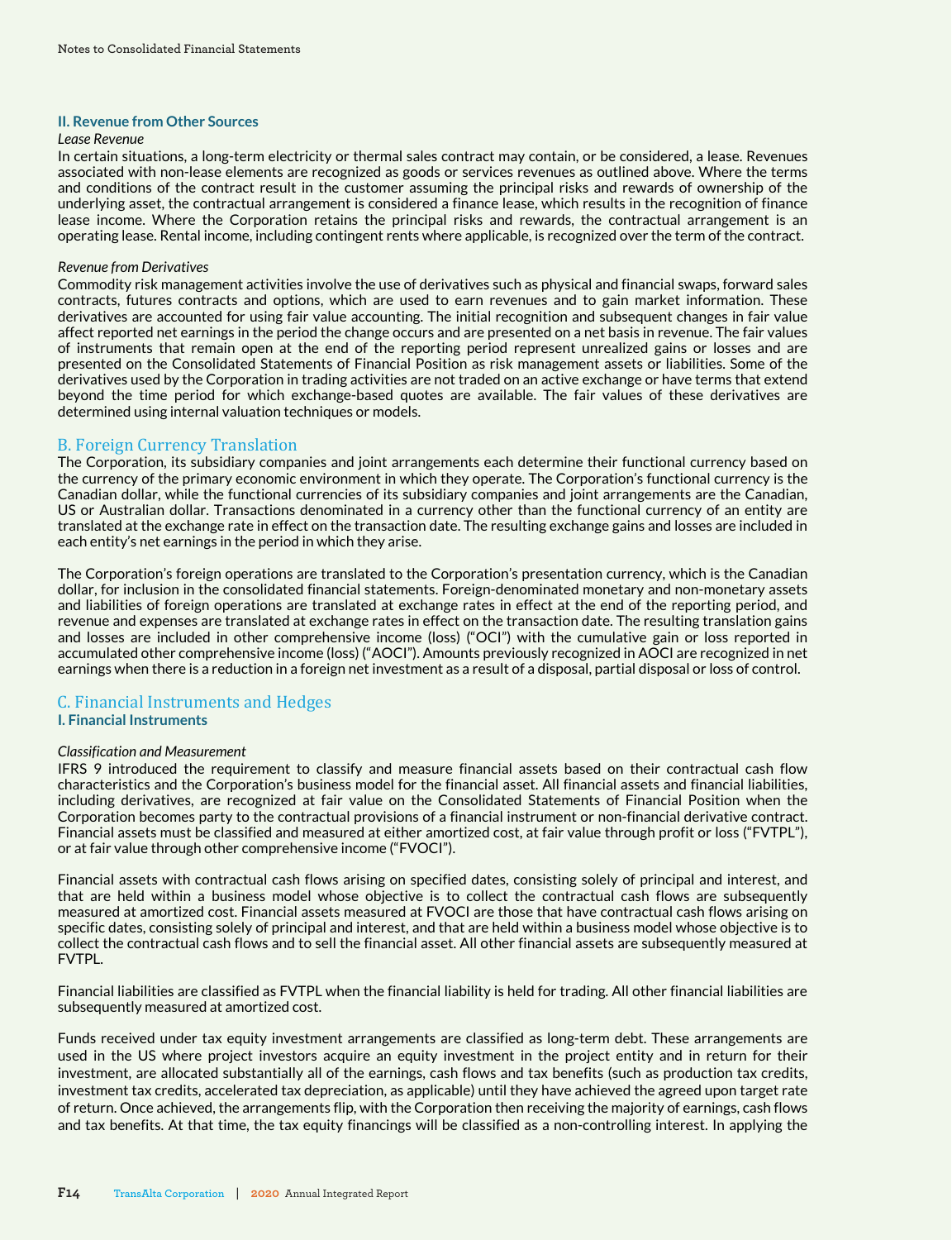effective interest method to tax equity financings, the Corporation has made an accounting policy choice to recognize the impacts of the tax attributes in net interest expense.

The Corporation enters into a variety of derivative financial instruments to manage its exposure to commodity price risk, interest rate risk and foreign currency exchange risk, including fixed price financial swaps, long-term physical power sale contracts, foreign exchange forward contracts and designating foreign currency debt as a hedge of net investments in foreign operations.

Derivatives are initially recognized at fair value at the date the derivative contracts are entered into and are subsequently remeasured to their fair value at the end of each reporting period. The resulting gain or loss is recognized in net earnings immediately, unless the derivative is designated and effective as a hedging instrument, in which case the timing of the recognition in net earnings is dependent on the nature of the hedging relationship.

Derivatives embedded in non-derivative host contracts that are not financial assets within the scope of IFRS 9 (e.g., financial liabilities) are treated as separate derivatives when they meet the definition of a derivative, their risks and characteristics are not closely related to those of the host contracts and the host contracts are not measured at FVTPL. Derivatives embedded in hybrid contracts that contain financial asset hosts within the scope of IFRS 9 are not separated and the entire contract is measured at either FVTPL or amortized cost, as appropriate.

Financial assets are derecognized when the contractual rights to receive cash flows expire. Financial liabilities are derecognized when the obligation is discharged, cancelled or expired.

Financial assets are also derecognized when the Corporation has transferred its rights to receive cash flows from the asset or has assumed an obligation to pay the received cash flows to a third party under a "pass-through" arrangement and either transferred substantially all the risks and rewards of the asset, or transferred control of the asset. TransAlta will continue to recognize the asset and any associated liability if TransAlta retains substantially all of the risks and rewards of the asset, or retains control of the asset. Continuing involvement that takes the form of a guarantee over the transferred asset is measured at the lower of the original carrying amount of the asset and the maximum amount of consideration that TransAlta could be required to repay.

Financial assets and financial liabilities are offset and the net amount is reported in the Consolidated Statements of Financial Position if there is a currently enforceable legal right to offset the recognized amounts and there is an intention to settle on a net basis or to realize the assets and settle the liabilities simultaneously.

Transaction costs are expensed as incurred for financial instruments classified or designated as FVTPL. For other financial instruments, such as debt instruments, transaction costs are recognized as part of the carrying amount of the financial instrument. The Corporation uses the effective interest method of amortization for any transaction costs or fees, premiums or discounts earned or incurred for financial instruments measured at amortized cost.

#### *Impairment of Financial Assets*

TransAlta recognizes an allowance for expected credit losses for financial assets measured at amortized cost as well as certain other instruments. The loss allowance for a financial asset is measured at an amount equal to the lifetime expected credit loss if its credit risk has increased significantly since initial recognition or if the financial asset is a purchased or originated credit-impaired financial asset. If the credit risk on a financial asset has not increased significantly since initial recognition, its loss allowance is measured at an amount equal to the 12-month expected credit loss.

For trade receivables, lease receivables and contract assets recognized under IFRS 15, TransAlta applies a simplified approach for measuring the loss allowance. Therefore, the Corporation does not track changes in credit risk but instead recognizes a loss allowance at an amount equal to the lifetime expected credit losses at each reporting date.

The assessment of the expected credit loss is based on historical data and adjusted by forward-looking information. Forward-looking information utilized includes third-party default rates over time, dependent on credit ratings.

#### **II. Hedges**

Where hedge accounting can be applied and the Corporation chooses to seek hedge accounting treatment, a hedge relationship is designated as a fair value hedge, a cash flow hedge or a hedge of foreign currency exposures of a net investment in a foreign operation.

A relationship qualifies for hedge accounting if, at inception, it is formally designated and documented as a hedge, and the hedging instrument and the hedged item have values that generally move in opposite direction because of the hedged risk. The documentation includes identification of the hedging instrument and hedged item or transaction, the nature of the risk being hedged, the Corporation's risk management objectives and strategy for undertaking the hedge, and how hedge effectiveness will be assessed. The process of hedge accounting includes linking derivatives to specific recognized assets and liabilities or to specific firm commitments or highly probable anticipated transactions.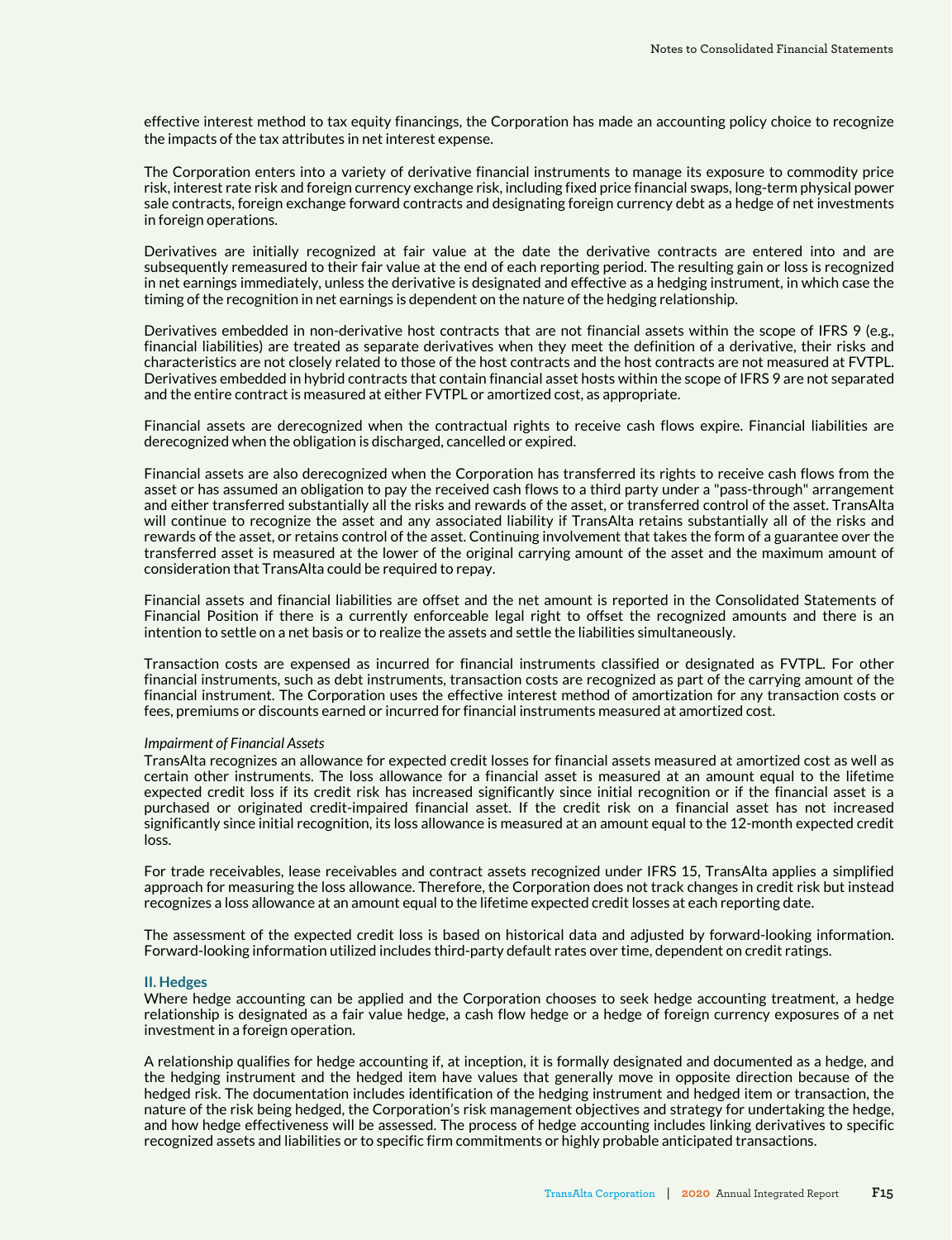The Corporation formally assesses, both at the hedge's inception and on an ongoing basis, whether the derivatives used are highly effective in offsetting changes in fair values or cash flows of hedged items. If hedge criteria are not met or the Corporation does not apply hedge accounting, the derivative is recognized at fair value on the Consolidated Statements of Financial Position, with subsequent changes in fair value recorded in net earnings in the period of change.

#### *Fair Value Hedges*

In a fair value hedging relationship, the carrying amount of the hedged item is adjusted for changes in fair value attributable to the hedged risk, with the changes being recognized in net earnings. Changes in the fair value of the hedged item, to the extent that the hedging relationship is effective, are offset by changes in the fair value of the hedging derivative, which is also recorded in net earnings.

For fair value hedges relating to items carried at amortized cost, any adjustment to carrying value is amortized through profit or loss over the remaining term of the hedge using the effective interest rate ("EIR") method. The EIR amortization may begin as soon as an adjustment exists and no later than when the hedged item ceases to be adjusted for changes in its fair value attributable to the risk being hedged.

If the hedged item is derecognized, the unamortized fair value is recognized immediately in profit or loss.

#### *Cash Flow Hedges*

In a cash flow hedging relationship, the effective portion of the change in the fair value of the hedging derivative is recognized in OCI while any ineffective portion is recognized in net earnings. The cash flow hedge reserve is adjusted to the lower of the cumulative gain or loss on the hedging instrument and the cumulative change in fair value of the hedged item.

If cash flow hedge accounting is discontinued, the amounts previously recognized in AOCI must remain in AOCI if the hedged future cash flows are still expected to occur. Otherwise, the amount will be immediately reclassified to net earnings as a reclassification adjustment. After discontinuation, once the hedged cash flow occurs, any amount remaining in AOCI must be accounted for depending on the nature of the underlying transaction.

#### *Hedges of Foreign Currency Exposures of a Net Investment in a Foreign Operation*

In hedging a foreign currency exposure of a net investment in a foreign operation, the effective portion of foreign exchange gains and losses on the hedging instrument is recognized in OCI and the ineffective portion is recognized in net earnings. The related fair values are recorded in risk management assets or liabilities, as appropriate. The amounts previously recognized in AOCI are recognized in net earnings when there is a reduction in the hedged net investment as a result of a disposal, partial disposal or loss of control.

#### D. Cash and Cash Equivalents

Cash and cash equivalents are comprised of cash and highly liquid investments with original maturities of three months or less.

### E. Collateral Paid and Received

The terms and conditions of certain contracts may require the Corporation or its counterparties to provide collateral when the fair value of the obligation pursuant to these contracts is in excess of any credit limits granted. Downgrades in creditworthiness by certain credit rating agencies may decrease the credit limits granted to the Corporation or its counterparties and accordingly increase the amount of collateral that may have to be provided by the Corporation or its counterparties.

#### F. Inventory

#### **I. Fuel**

The Corporation's inventory balance is comprised of coal and natural gas used as fuel, which is measured at the lower of weighted average cost and net realizable value.

The cost of internally produced coal inventory is determined using absorption costing, which is defined as the sum of all applicable expenditures and charges directly incurred in bringing inventory to its existing condition and location. Available coal inventory tends to increase during the second and third quarters as a result of favourable weather conditions and lower electricity production as maintenance is performed. Due to the limited number of processing steps incurred in mining coal and preparing it for consumption and its relatively low value on a per-unit basis, management does not distinguish between work in process and coal available for consumption. The cost of natural gas and purchased coal inventory includes all applicable expenditures and charges incurred in bringing the inventory to its existing condition and location.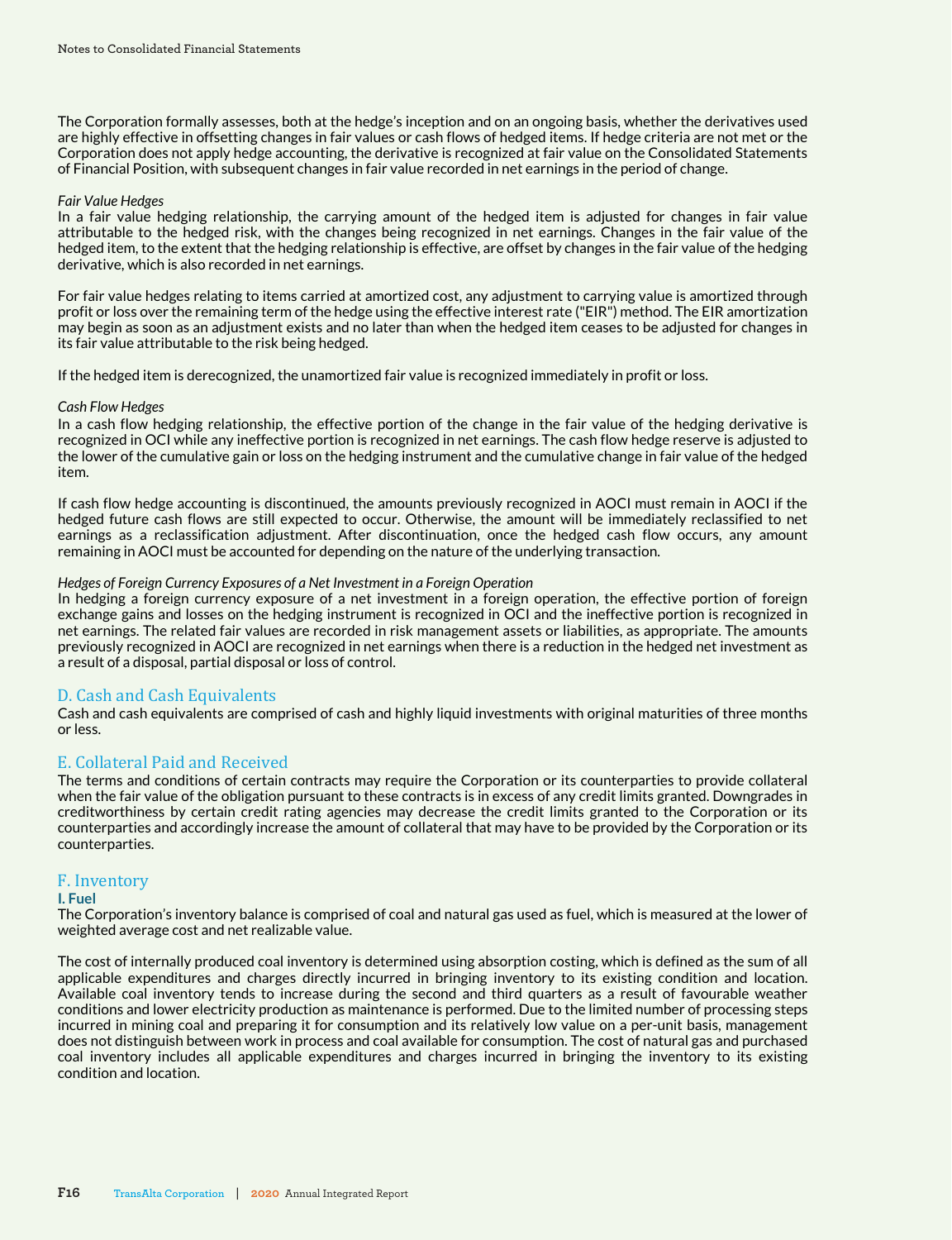#### **II. Energy Marketing**

Commodity inventories held in the Energy Marketing segment for trading purposes are measured at fair value less costs to sell. Changes in fair value less costs to sell are recognized in net earnings in the period of change.

#### **III. Parts, Materials and Supplies**

Parts, materials and supplies are recorded at the lower of cost, measured at moving average costs, and net realizable value.

#### **IV. Emission Credits and Allowances**

Emission credits and allowances are recorded as inventory at cost. Those purchased for use by the Corporation are recorded at cost and are carried at the lower of weighted average cost and net realizable value. For emission credits that are not ordinarily interchangeable, the Corporation records the credits using the specific identification method. Credits granted to, or internally generated by, TransAlta are recorded at nil. Emission liabilities are recorded using the best estimate of the amount required by the Corporation to settle its obligation in excess of government-established caps and targets. To the extent compliance costs are recoverable under the terms of contracts with third parties, the amounts are recognized as revenue in the period of recovery.

Emission credits and allowances that are held for trading and that meet the definition of a derivative are accounted for using the fair value method of accounting. Emission credits and allowances that do not satisfy the criteria of a derivative are accounted for using the accrual method.

#### G. Property, Plant and Equipment

The Corporation's investment in property, plant and equipment ("PP&E") is initially measured at the original cost of each component at the time of construction, purchase or acquisition. A component is a tangible portion of an asset that can be separately identified and depreciated over its own expected useful life, and is expected to provide a benefit for a period in excess of one year. Original cost includes items such as materials, labour, borrowing costs and other directly attributable costs, including the initial estimate of the cost of decommissioning and restoration. Costs are recognized as PP&E assets if it is probable that future economic benefits will be realized and the cost of the item can be measured reliably. The cost of major spare parts is capitalized and classified as PP&E, as these items can only be used in connection with an item of PP&E.

Planned maintenance is performed at regular intervals. Planned major maintenance includes inspection, repair and maintenance of existing components, and the replacement of existing components. Costs incurred for planned major maintenance activities are capitalized in the period maintenance activities occur and are amortized on a straight-line basis over the term until the next major maintenance event. Expenditures incurred for the replacement of components during major maintenance are capitalized and amortized over the estimated useful life of such components.

The cost of routine repairs and maintenance and the replacement of minor parts is charged to net earnings as incurred. Subsequent to initial recognition and measurement at cost, all classes of PP&E continue to be measured using the cost model and are reported at cost less accumulated depreciation and impairment losses, if any.

An item of PP&E or a component is derecognized upon disposal or when no future economic benefits are expected from its use or disposal. Any gain or loss arising on derecognition is included in net earnings when the asset is derecognized.

The estimate of the useful life of each component of PP&E is based on current facts and past experience, and takes into consideration existing long-term sales agreements and contracts, current and forecasted demand, and the potential for technological obsolescence. The useful life is used to estimate the rate at which the component of PP&E is depreciated. PP&E assets are subject to depreciation when the asset is considered to be available for use, which is typically upon commencement of commercial operations. Capital spares that are designated as critical for uninterrupted operation in a particular facility are depreciated over the life of that facility, even if the item is not in service. Other capital spares begin to be depreciated when the item is put into service. Each significant component of an item of PP&E is depreciated to its residual value over its estimated useful life, generally using straight-line or unit-of-production methods. Estimated useful lives, residual values and depreciation methods are reviewed annually and are subject to revision based on new or additional information. The effect of a change in useful life, residual value or depreciation method is accounted for prospectively.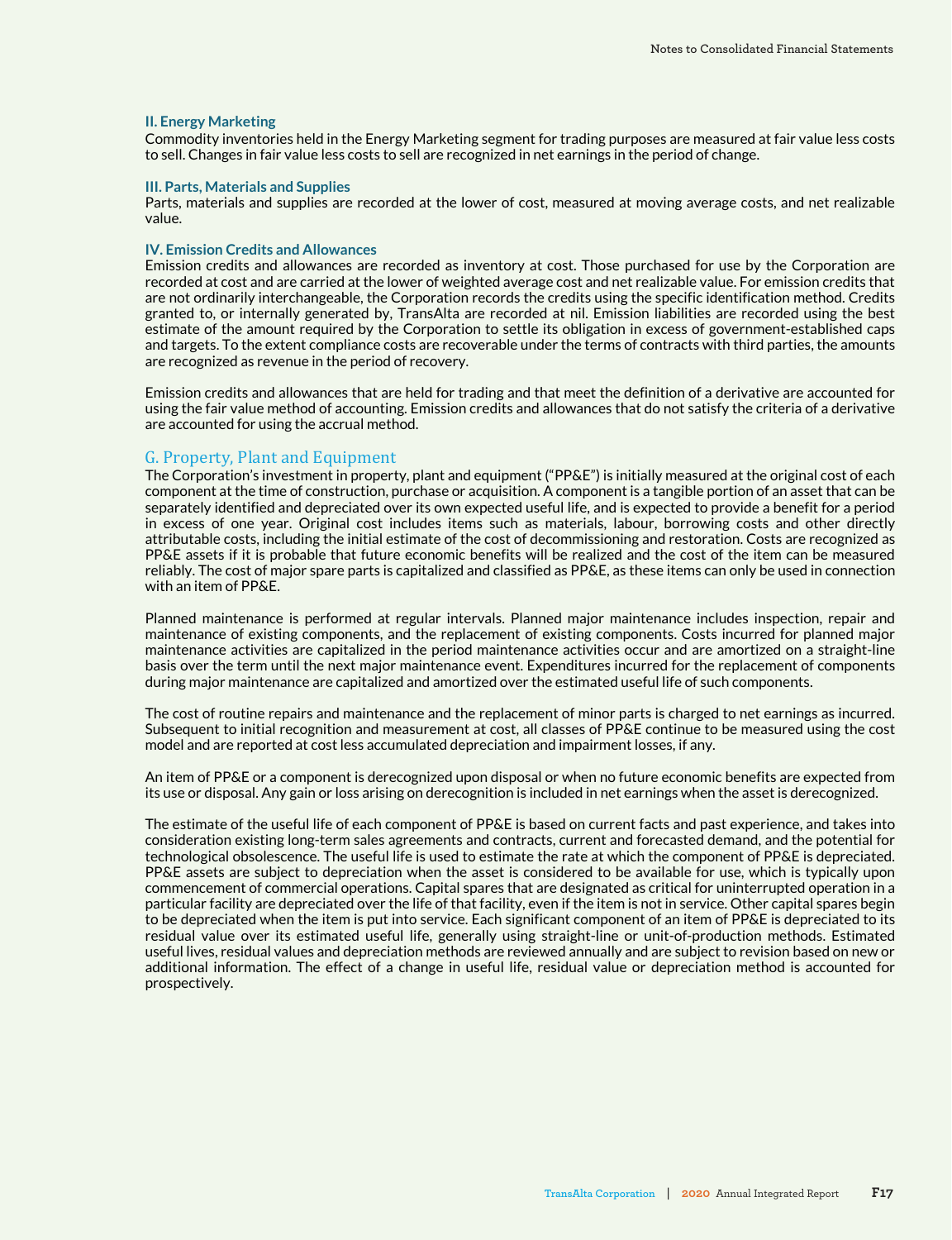Estimated remaining useful lives of the components of depreciable assets, categorized by asset class, are as follows:

| Hydro generation              | $1-52$ years |
|-------------------------------|--------------|
| Wind generation               | 1-29 years   |
| Gas generation                | $1-17$ years |
| Coal generation               | 1-29 years   |
| Mining property and equipment | 1-9 years    |
| Capital spares and other      | 2-52 years   |

TransAlta capitalizes borrowing costs on capital invested in projects under construction (see Note 2(R)). Upon commencement of commercial operations, capitalized borrowing costs, as a portion of the total cost of the asset, are depreciated over the estimated useful life of the related asset.

### H. Intangible Assets

Intangible assets acquired in a business combination are recognized separately from goodwill at their fair value at the date of acquisition. Intangible assets acquired separately are recognized at cost. Internally generated intangible assets arising from development projects are recognized when certain criteria related to the feasibility of internal use or sale, and probable future economic benefits of the intangible asset, are demonstrated.

Intangible assets are initially recognized at cost, which is comprised of all directly attributable costs necessary to create, produce and prepare the intangible asset to be capable of operating in the manner intended by management.

Subsequent to initial recognition, intangible assets continue to be measured using the cost model, and are reported at cost less accumulated amortization and impairment losses, if any. Amortization is included in depreciation and amortization and fuel, carbon compliance and purchased power in the Consolidated Statements of Earnings (Loss).

Amortization commences when the intangible asset is available for use and is computed on a straight-line basis over the intangible asset's estimated useful life, except for coal rights, which are amortized using a unit-of-production basis, based on the estimated mine reserves. Estimated useful lives of intangible assets may be determined, for example, with reference to the term of the related contract or licence agreement. The estimated useful lives and amortization methods are reviewed annually with the effect of any changes being accounted for prospectively.

Intangible assets consist of power sale contracts with fixed prices higher than market prices at the date of acquisition, coal rights, software and intangibles under development. Estimated remaining useful lives of intangible assets are as follows:

| Software             | 2-7 years  |
|----------------------|------------|
| Power sale contracts | 1-20 years |

## I. Impairment of Tangible and Intangible Assets Excluding Goodwill

At the end of each reporting period, the Corporation assesses whether there is any indication that PP&E and finite life intangible assets are impaired.

Factors that could indicate that an impairment exists include: significant underperformance relative to historical or projected operating results; significant changes in the manner in which an asset is used, or in the Corporation's overall business strategy; or significant negative industry or economic trends. In some cases, these events are clear. However, in many cases, a clearly identifiable event indicating possible impairment does not occur. Instead, a series of individually insignificant events occur over a period of time leading to an indication that an asset may be impaired. This can be further complicated in situations where the Corporation is not the operator of the facility. Events can occur in these situations that may not be known until a date subsequent to their occurrence.

The Corporation's operations, the market and business environment are routinely monitored, and judgments and assessments are made to determine whether an event has occurred that indicates a possible impairment. If such an event has occurred, an estimate is made of the recoverable amount of the asset or "CGU" to which the asset belongs. Recoverable amount is the higher of an asset's fair value less costs of disposal and its value in use. Fair value is the price that would be received to sell an asset in an orderly transaction between market participants at the measurement date. In determining fair value, recent market transactions are taken into account. If no such transactions can be identified, an appropriate valuation model such as discounted cash flows is used. Value in use is the present value of the estimated future cash flows expected to be derived from the asset from its continued use and ultimate disposal by the Corporation. If the recoverable amount is less than the carrying amount of the asset or CGU, an asset impairment charge is recognized in net earnings, and the asset's carrying amount is reduced to its recoverable amount.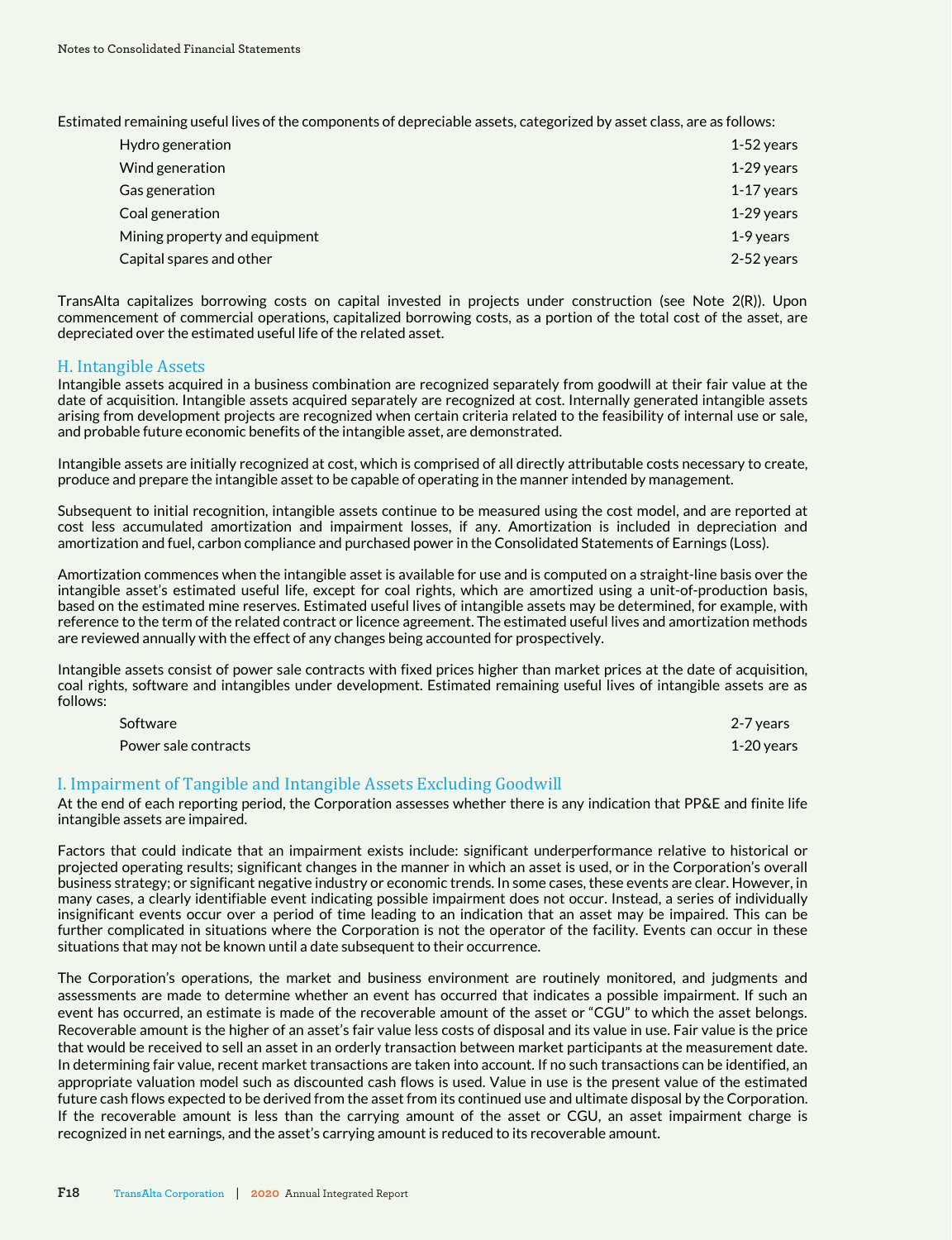At each reporting date, an assessment is made whether there is any indication that an impairment charge previously recognized may no longer exist or may have decreased. If such indication exists, the recoverable amount of the asset or CGU to which the asset belongs is estimated, and, if there has been an increase in the recoverable amount, the impairment charge previously recognized is reversed. Where an impairment charge is subsequently reversed, the carrying amount of the asset is increased to the lesser of the revised estimate of its recoverable amount or the carrying amount that would have been determined (net of depreciation) had no impairment charge been recognized previously. A reversal of an impairment charge is recognized in net earnings.

#### J. Goodwill

Goodwill arising in a business combination is recognized as an asset at the date control is acquired. Goodwill is measured as the cost of an acquisition plus the amount of any non-controlling interest in the acquiree (if applicable) less the fair value of the related identifiable assets acquired and liabilities assumed.

Goodwill is not subject to amortization, but is tested for impairment at least annually, or more frequently, if an analysis of events and circumstances indicates that a possible impairment may exist. These events could include a significant change in financial position of the CGUs or groups of CGUs to which the goodwill relates or significant negative industry or economic trends. For impairment purposes, goodwill is allocated to each of the Corporation's CGUs or groups of CGUs that are expected to benefit from the synergies of the business combination in which the goodwill arose. To test for impairment, the recoverable amount of the CGUs or groups of CGUs to which the goodwill relates is compared to its carrying amount. If the recoverable amount is less than the carrying amount, an impairment charge is recognized in net earnings immediately, by first reducing the carrying amount of the goodwill, and then by reducing the carrying amount of the other assets in the unit. An impairment charge recognized for goodwill is not reversed in subsequent periods.

#### K. Project Development Costs

Project development costs include external, direct and incremental costs that are necessary for completing an acquisition or construction project. These costs are recognized as operating expenses until construction of a plant or acquisition of an investment is likely to occur, there is reason to believe that future costs are recoverable, and that efforts will result in future value to the Corporation, at which time the costs incurred subsequently are included in PP&E or other assets. The appropriateness of capitalization of these costs is evaluated each reporting period, and amounts capitalized for projects no longer probable of occurring are charged to net earnings.

#### L. Income Taxes

The Corporation uses the liability method of accounting for income taxes. Under the liability method, deferred income tax assets and liabilities are recognized on the differences between the carrying amounts of assets and liabilities and their respective income tax basis (temporary differences). A deferred income tax asset may also be recognized for the benefit expected from unused tax credits and losses available for carryforward, to the extent that it is probable that future taxable earnings will be available against which the tax credits and losses can be applied. Deferred income tax assets and liabilities are measured based on income tax rates and tax laws that are enacted or substantively enacted by the end of the reporting period and that are expected to apply in the years in which temporary differences are expected to be realized or settled. Deferred income tax is charged or credited to net earnings, except when related to items charged or credited to either OCI or directly to equity. The carrying amount of deferred income tax assets is evaluated at the end of each reporting period and is reduced to the extent that it is no longer probable that sufficient taxable income will be available to allow all or part of the asset to be realized. Unrecognized deferred tax assets are re-assessed at each reporting date and are recognised to the extent that it has become probable that future taxable income will allow the deferred income tax asset to be recovered.

Deferred income tax liabilities are recognized for taxable temporary differences arising on investments in subsidiaries, except where the Corporation is able to control the reversal of the temporary difference and it is probable that the temporary difference will not reverse in the foreseeable future.

#### M. Employee Future Benefits

The Corporation has defined benefit pension and other post-employment benefit plans. The current service cost of providing benefits under the defined benefit plans is determined using the projected unit credit method pro-rated based on service. The net interest cost is determined by applying the discount rate to the net defined benefit liability. The discount rate used to determine the present value of the defined benefit obligation, and the net interest cost, is determined by reference to market yields at the end of the reporting period on high-quality corporate bonds with terms and currencies that match the estimated terms and currencies of the benefit obligations. Remeasurements, which include actuarial gains and losses and the return on plan assets (excluding net interest), are recognized through OCI in the period in which they occur. Actuarial gains and losses arise from experience adjustments and changes in actuarial assumptions. Remeasurements are not reclassified to profit or loss, from OCI, in subsequent periods.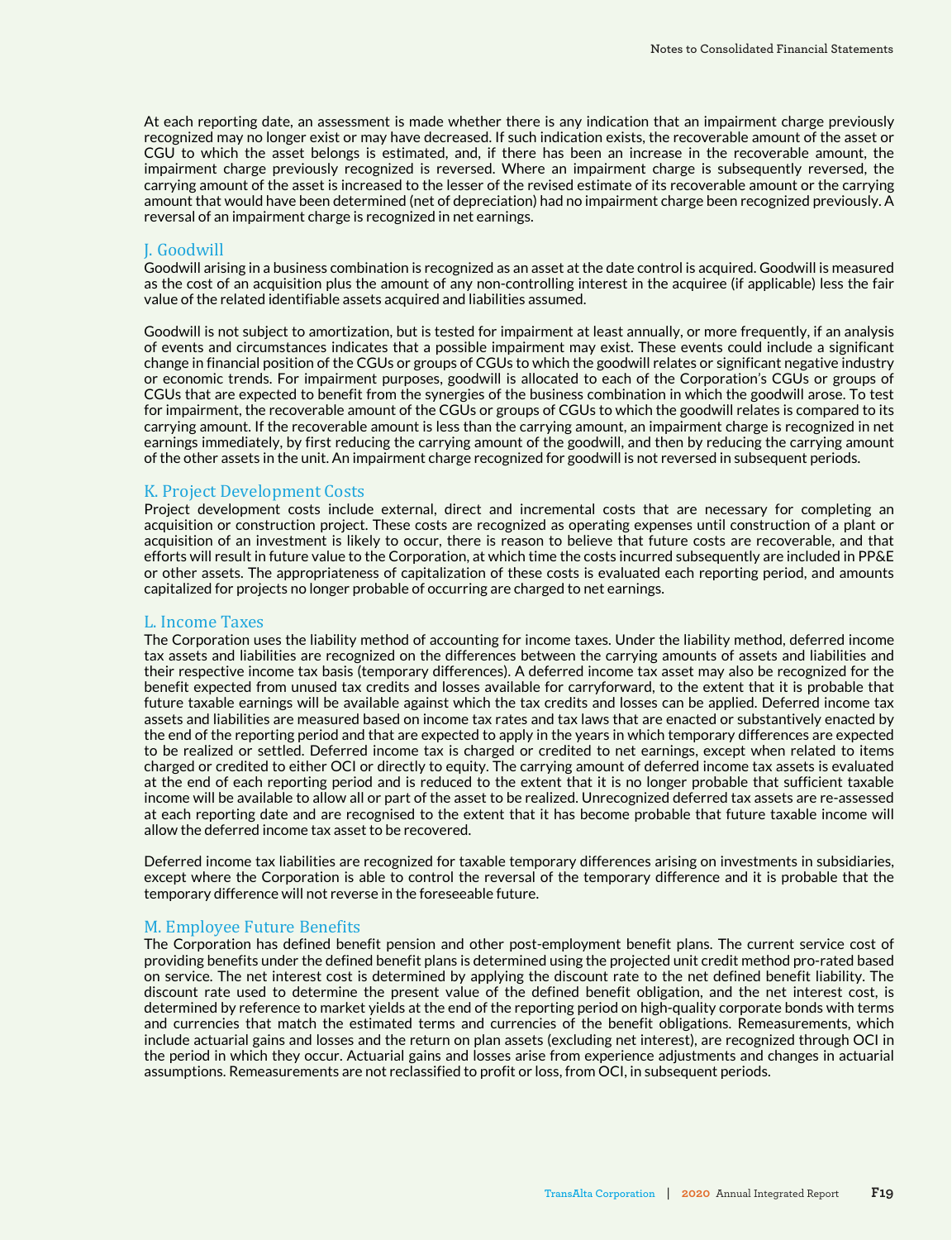Gains or losses arising from either a curtailment or settlement of a defined benefit plan are recognized when the curtailment or settlement occurs. When the restructuring of a benefit plan gives rise to a curtailment and a settlement of obligations, the curtailment is accounted for prior to the settlement.

In determining whether statutory minimum funding requirements of the Corporation's defined benefit pension plans give rise to recording an additional liability, letters of credit provided by the Corporation as security are considered to alleviate the funding requirements. No additional liability results in these circumstances.

Contributions payable under defined contribution pension plans are recognized as a liability and an expense in the period in which the services are rendered.

#### N. Provisions

Provisions are recognized when the Corporation has a present obligation (legal or constructive) as a result of a past event, it is probable that the Corporation will be required to settle the obligation, and a reliable estimate can be made of the amount of the obligation. A legal obligation can arise through a contract, legislation or other operation of law. A constructive obligation arises from an entity's actions whereby through an established pattern of past practice, published policies or a sufficiently specific current statement, the entity has indicated it will accept certain responsibilities and has thus created a valid expectation that it will discharge those responsibilities. The amount recognized as a provision is the best estimate, remeasured at each period-end, of the expenditures required to settle the present obligation, considering the risks and uncertainties associated with the obligation. Where expenditures are expected to be incurred in the future, the obligation is measured at its present value using a current market-based, riskadjusted interest rate.

The Corporation records a decommissioning and restoration provision for all generating facilities and mine sites for which it is legally or constructively required to remove the facilities at the end of their useful lives and restore the plant or mine sites. For some hydro facilities, the Corporation is required to remove the generating equipment, but is not required to remove the structures. Initial decommissioning provisions are recognized at their present value when incurred. Each reporting date, the Corporation determines the present value of the provision using the current discount rates that reflect the time value of money and associated risks. The Corporation recognizes the initial decommissioning and restoration provisions, as well as changes resulting from revisions to cost estimates and period-end revisions to the market-based, risk-adjusted discount rate, as a cost of the related PP&E (see Note 2(G)) to the extent the related PP&E asset is still in use. Where the related PP&E asset has reached the end of its useful life, changes in the decommissioning and restoration provision are recognized in net earnings. The accretion of the net present value discount is charged to net earnings each period and is included in net interest expense. Where the Corporation expects to receive reimbursement from a third party for a portion of future decommissioning costs, the reimbursement is recognized as a separate asset when it is virtually certain that the reimbursement will be received. Decommissioning and restoration obligations for coal mines are incurred over time as new areas are mined, and a portion of the provision is settled over time as areas are reclaimed prior to final pit reclamation. Reclamation costs for mining assets are recognized on a unitof-production basis.

Changes in other provisions resulting from revisions to estimates of expenditures required to settle the obligation or period-end revisions to the market-based, risk-adjusted discount rate are recognized in net earnings. The accretion of the net present value discount is charged to net earnings each period and is included in net interest expense.

#### O. Share-Based Payments

The Corporation measures share-based awards compensation expense at grant date at fair value and recognizes the expense over the vesting period based on the Corporation's estimate of the number of units that will eventually vest. Any award that vests in installments is accounted for as a separate award with its own distinct fair value measurement.

Compensation expense associated with equity-settled and cash-settled awards are recognized within equity and liability, respectively. The liability associated with cash-settled awards is remeasured to fair value at each reporting date up to, and including, the settlement date, with changes in fair value recognized within compensation expense.

## P. Assets Held for Sale

Assets are classified as held for sale if their carrying amount will be recovered primarily through a sale as opposed to continued use by the Corporation. Assets classified as held for sale are measured at the lower of their carrying amount and fair value less costs of disposal. Any impairment is recognized in net earnings. Depreciation and equity accounting ceases when an asset or equity investment, respectively, is classified as held for sale. Assets classified as held for sale are reported as current assets in the Consolidated Statements of Financial Position.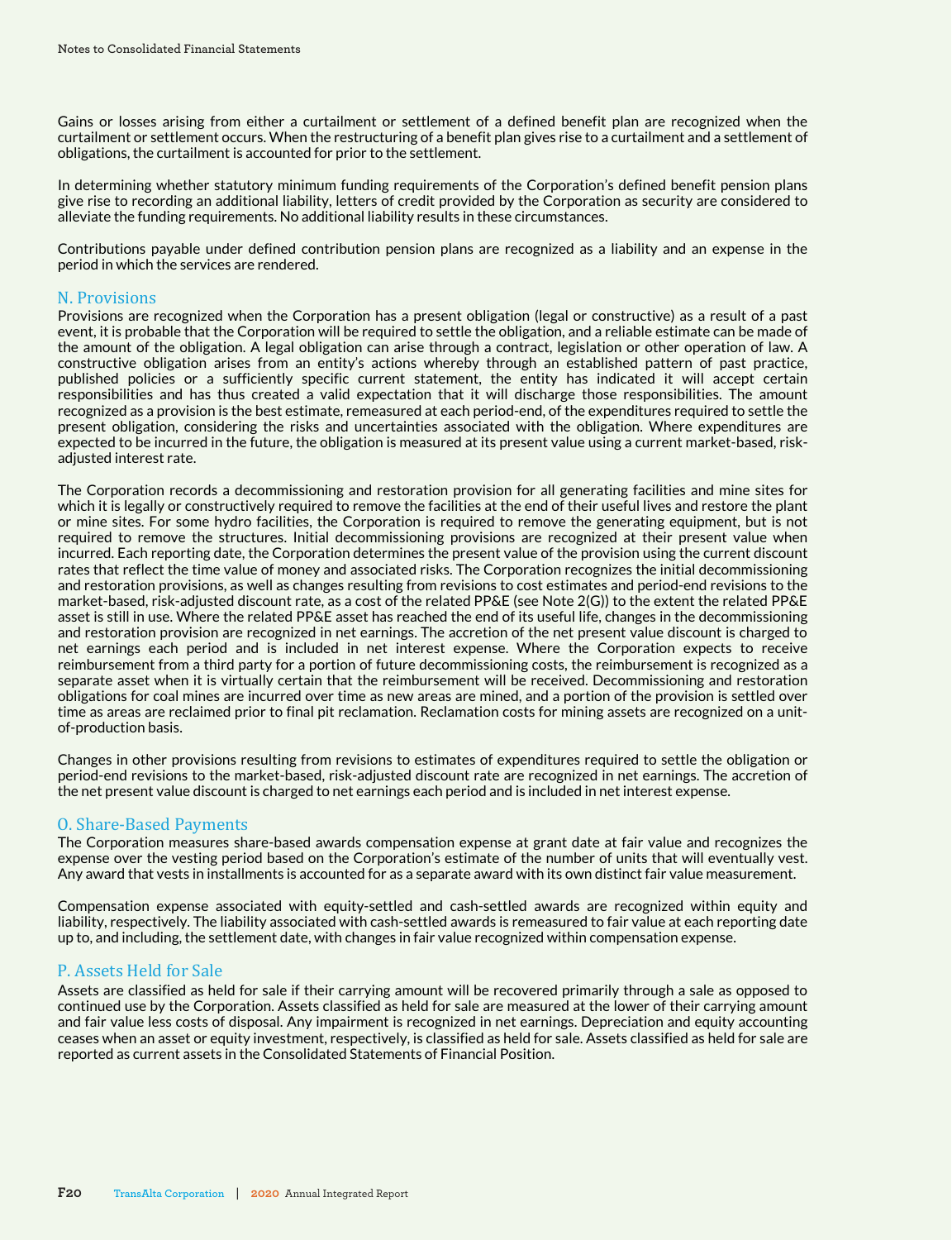### Q. Leases

### **I. Lease Policy for 2019 and 2020**

The Corporation adopted IFRS 16 *Leases* ("IFRS 16") with an initial adoption date of Jan. 1, 2019. As a result, in 2019, the Corporation changed its accounting policy for leases, which is outlined below. Refer to (II) below for information on the prior accounting policy.

Under IFRS 16, a contract contains a lease when the customer obtains the right to control the use of an identified asset for a period of time in exchange for consideration.

#### *Lessee*

The Corporation enters into lease arrangements with respect to land, building and office space, vehicles and site machinery and equipment. For all contracts that meet the definition of a lease under IFRS 16 in which the Corporation is the lessee, and which are not exempt as short-term or low-value leases, the Corporation:

- Recognizes right-of-use assets and lease liabilities in the Consolidated Statements of Financial Position;
- Recognizes depreciation of the right-of-use assets and interest expense on lease liabilities in the Consolidated Statements of Earnings (Loss); and
- Recognizes the principal repayments on lease liabilities as financing activities and interest payments on lease liabilities as operating activities in the Consolidated Statements of Cash Flows.

For short-term and low-value leases, the Corporation recognizes the lease payments as operating expenses.

Variable lease payments that do not depend on an index or a rate are not included in the measurement of the lease liability and the right-of-use asset and are recognized as an expense in the period in which the event or condition that triggers the payments occurs.

Right-of-use assets are initially measured at an amount equal to the lease liability and adjusted for any payments made at or before the commencement date, plus any initial direct costs incurred and an estimate of costs to dismantle and remove the underlying asset, or to restore the underlying asset or the site on which it is located, less any lease incentives received.

Lease liabilities are initially measured at the present value of the lease payments that are not paid at commencement and discounted using the Corporation's incremental borrowing rate or the rate implicit in the lease. The lease liability is remeasured when there is a change in future lease payments arising from a change in an index or rate, or if there is a change in the Corporation's estimate or assessment of whether it will exercise an extension, termination or purchase option. A corresponding adjustment is made to the carrying amount of the right-of-use asset, or is recorded in profit or loss if the carrying amount of the right-of-use asset has been reduced to zero.

The lease term includes periods covered by an option to extend if the Corporation is reasonably certain to exercise that option and periods covered by an option to terminate if the Corporation is reasonably certain not to exercise that option.

Right-of-use assets are depreciated over the shorter period of either the lease term or the useful life of the underlying asset. If a lease transfers ownership of the underlying asset or the cost of the right-of-use asset reflects that the Corporation expects to exercise the purchase option, the related right-of-use asset is depreciated over the useful life of the underlying asset.

The Corporation has elected to apply the practical expedient that permits a lessee not to separate non-lease components, and instead account for any lease and associated non-lease components as a single arrangement.

#### *Lessor*

Power purchase agreements ("PPA") and other long-term contracts may contain, or may be considered, leases where the fulfilment of the arrangement is dependent on the use of a specific asset (e.g., a generating unit) and the arrangement conveys to the customer the right to control the use of that asset.

Where the Corporation determines that the contractual provisions of a contract contain, or are, a lease and result in the customer assuming the principal risks and rewards of ownership of the asset, the arrangement is a finance lease. Assets subject to finance leases are not reflected as PP&E and the net investment in the lease, represented by the present value of the amounts due from the lessee, is recorded in the Consolidated Statements of Financial Position as a financial asset, classified as a finance lease receivable. The payments considered to be part of the leasing arrangement are apportioned between a reduction in the lease receivable and finance lease income. The finance lease income element of the payments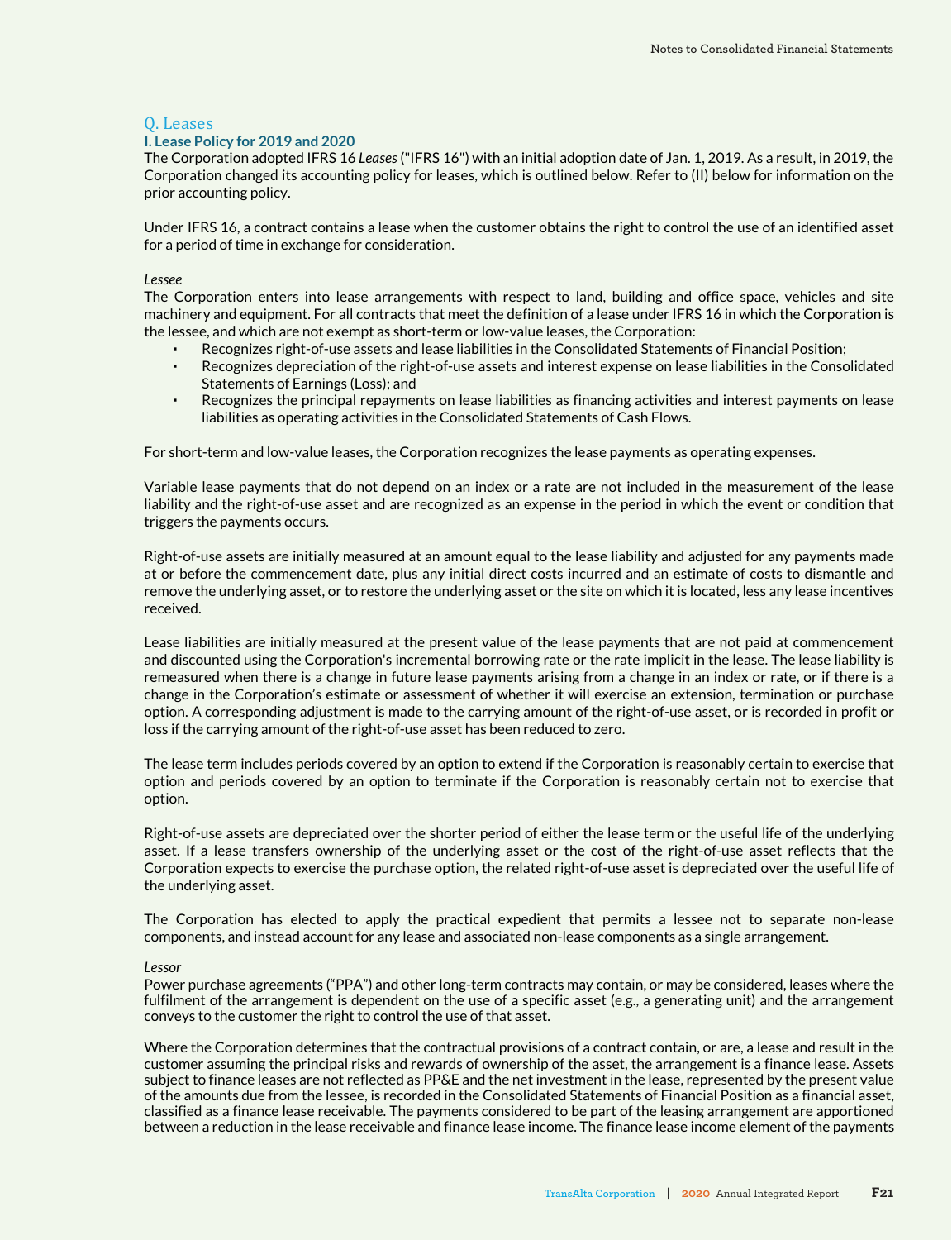is recognized using a method that results in a constant rate of return on the net investment in each period and is reflected in finance lease income on the Consolidated Statements of Earnings (Loss).

Where the Corporation determines that the contractual provisions of a contract contain, or are, a lease and result in the Corporation retaining the principal risks and rewards of ownership of the asset, the arrangement is an operating lease. For operating leases, the asset is, or continues to be, capitalized as PP&E and depreciated over its useful life.

When the Corporation has subleased all or a portion of an asset it is leasing and for which it remains the primary obligor under the lease, it accounts for the head lease and the sublease as two separate contracts. The sublease is classified as a finance lease by reference to the right-of-use asset arising from the head lease.

#### **II. Lease Policy Prior to 2019**

A lease is an arrangement whereby the lessor conveys to the lessee, in return for a payment or series of payments, the right to use an asset for an agreed period of time.

PPA and other long-term contracts may contain, or may be considered, leases where the fulfilment of the arrangement is dependent on the use of a specific asset (e.g., a generating unit) and the arrangement conveys to the customer the right to use that asset.

Where the Corporation determines that the contractual provisions of a contract contain, or are, a lease and result in the customer assuming the principal risks and rewards of ownership of the asset, the arrangement is a finance lease. Assets subject to finance leases are not reflected as PP&E and the net investment in the lease, represented by the present value of the amounts due from the lessee, is recorded in the Consolidated Statements of Financial Position as a financial asset, classified as a finance lease receivable. The payments considered to be part of the leasing arrangement are apportioned between a reduction in the lease receivable and finance lease income. The finance lease income element of the payments is recognized using a method that results in a constant rate of return on the net investment in each period and is reflected in finance lease income on the Consolidated Statements of Earnings (Loss).

Where the Corporation determines that the contractual provisions of a contract contain, or are, a lease and result in the Corporation retaining the principal risks and rewards of ownership of the asset, the arrangement is an operating lease. For operating leases, the asset is, or continues to be, capitalized as PP&E and depreciated over its useful life. Rental income, including contingent rent, from operating leases is recognized over the term of the arrangement and is reflected in revenue on the Consolidated Statements of Earnings (Loss). Contingent rent may arise when payments due under the contract are not fixed in amount but vary based on a future factor such as the amount of use or production.

Leasing or other contractual arrangements that transfer substantially all of the risks and rewards of ownership to the Corporation are considered finance leases. A leased asset and lease obligation are recognized at the lower of the fair value or the present value of the minimum lease payments. Lease payments are apportioned between interest expense and a reduction of the lease liability. Contingent rents are charged as expenses in the periods incurred. The leased asset is depreciated over the shorter of the estimated useful life of the asset and the lease term.

#### R. Borrowing Costs

The Corporation capitalizes borrowing costs that are directly attributable to, or relate to general borrowings used for, the construction of qualifying assets. Qualifying assets are assets that take a substantial period of time to prepare for their intended use and typically include generating facilities or other assets that are constructed over periods of time exceeding 12 months. Borrowing costs are considered to be directly attributable if they could have been avoided if the expenditure on the qualifying asset had not been made. Borrowing costs that are capitalized are included in the cost of the related PP&E component. Capitalization of borrowing costs ceases when substantially all the activities necessary to prepare the asset for its intended use are complete.

All other borrowing costs are expensed in the period in which they are incurred.

#### S. Non-Controlling Interests

Non-controlling interests arise from business combinations in which the Corporation acquires less than a 100 per cent interest. Non-controlling interests are initially measured at either fair value or at the non-controlling interest's proportionate share of the acquiree's identifiable net assets. The Corporation determines on a transaction-bytransaction basis which measurement method is used. Non-controlling interests also arise from other contractual arrangements between the Corporation and other parties, whereby the other party has acquired an interest in a specified asset or operation, and the Corporation retains control.

Subsequent to acquisition, the carrying amount of non-controlling interests is increased or decreased by the noncontrolling interest's share of subsequent changes in equity and payments to the non-controlling interest. Total comprehensive income is attributed to the non-controlling interests even if this results in the non-controlling interests having a negative balance.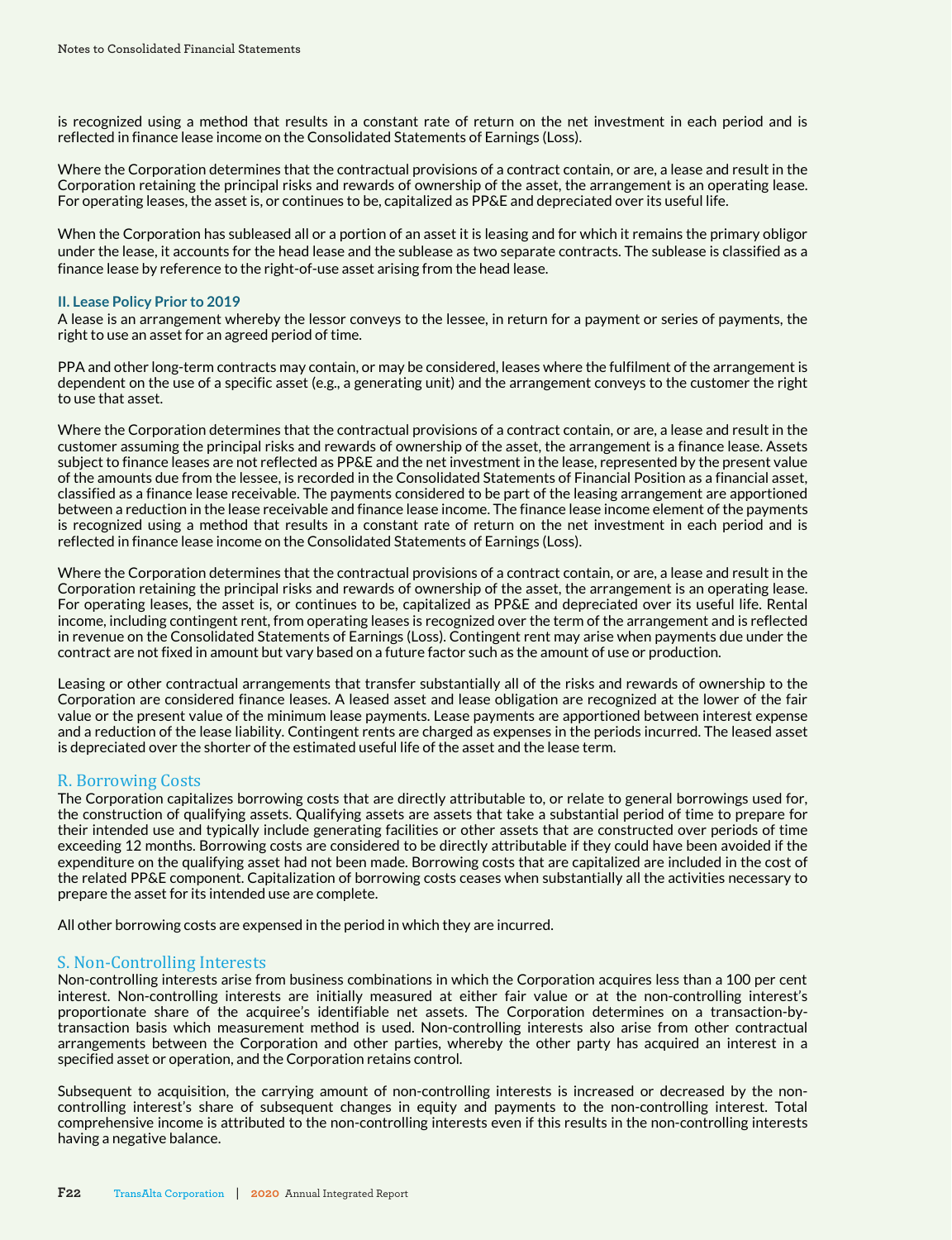#### T. Joint Arrangements

A joint arrangement is a contractual arrangement that establishes the terms by which two or more parties agree to undertake and jointly control an economic activity. The Corporation's joint arrangements are generally classified as two types: joint operations and joint ventures.

A joint operation arises when the parties that have joint control have rights to the assets and obligations for the liabilities relating to the arrangement. Generally, each party takes a share of the output from the asset and each bears an agreed upon share of the costs incurred in respect of the joint operation. The Corporation reports its interests in joint operations in its consolidated financial statements using the proportionate consolidation method by recognizing its share of the assets, liabilities, revenues and expenses in respect of its interest in the joint operation.

In a joint venture, the venturers do not have rights to individual assets or obligations of the venture. Rather, each venturer has rights to the net assets of the arrangement. The Corporation reports its interests in joint ventures using the equity method. Under the equity method, the investment is initially recognized at cost and the carrying amount is increased or decreased to recognize the Corporation's share of the joint venture's net earnings or loss after the date of acquisition. The impact of transactions between the Corporation and joint ventures is eliminated based on the Corporation's ownership interest. Distributions received from joint ventures reduce the carrying amount of the investment. Any excess of the cost of an acquisition less the fair value of the recognized identifiable assets, liabilities and contingent liabilities of an acquired joint venture is recognized as goodwill and is included in the carrying amount of the investment and is assessed for impairment as part of the investment.

Investments in joint ventures are evaluated for impairment at each reporting date by first assessing whether there is objective evidence that the investment is impaired. If such objective evidence is present, an impairment charge is recognized if the investment's recoverable amount is less than its carrying amount. The investment's recoverable amount is determined as the higher of value in use and fair value less costs of disposal.

#### U. Investments in Associates

Associates are entities over which the Corporation has significant influence. Significant influence is the power to participate in financial and operating policy decisions of the entity, but is not control or joint control over the policies. Significant influence is generally present when an investor holds more than 20 per cent of the voting power of the investee.

Investments in associates are accounted for using the equity method of accounting. Under the equity method, the investment is initially recognized at cost and the carrying amount is increased or decreased to recognize the Corporation's share of the associate's net earnings or loss after the date of acquisition. The Corporation's share of the associate's net earnings or loss is recognized in net earnings. Distributions received from the associate reduce the carrying amount of the investment

Investments in associates are evaluated for impairment at each reporting date by first assessing whether there is objective evidence that the investment is impaired. If such objective evidence is present, an impairment charge is recognized if the investment's recoverable amount is less than its carrying amount. The investment's recoverable amount is determined as the higher of value in use and fair value less costs of disposal. Any impairment loss is recognized within equity income in the statement of earnings.

#### V. Government Incentives

Government incentives are recognized when the Corporation has reasonable assurance that it will comply with the conditions associated with the incentive and that the incentive will be received. When the incentive relates to an expense item, it is recognized in net earnings over the same period in which the related costs or revenues are recognized. When the incentive relates to an asset, it is recognized as a reduction of the carrying amount of PP&E and released to earnings as a reduction in depreciation over the expected useful life of the related asset.

#### W. Earnings per Share

Basic earnings per share is calculated by dividing net earnings attributable to common shareholders by the weighted average number of common shares outstanding in the year.

Diluted earnings per share is calculated by dividing net earnings attributable to common shareholders, adjusted for the after-tax effects of dividends, interest or other changes in net earnings that would result from potential dilutive instruments, by the weighted average number of common shares outstanding in the year, adjusted for additional common shares that would have been issued on the conversion of all potential dilutive instruments.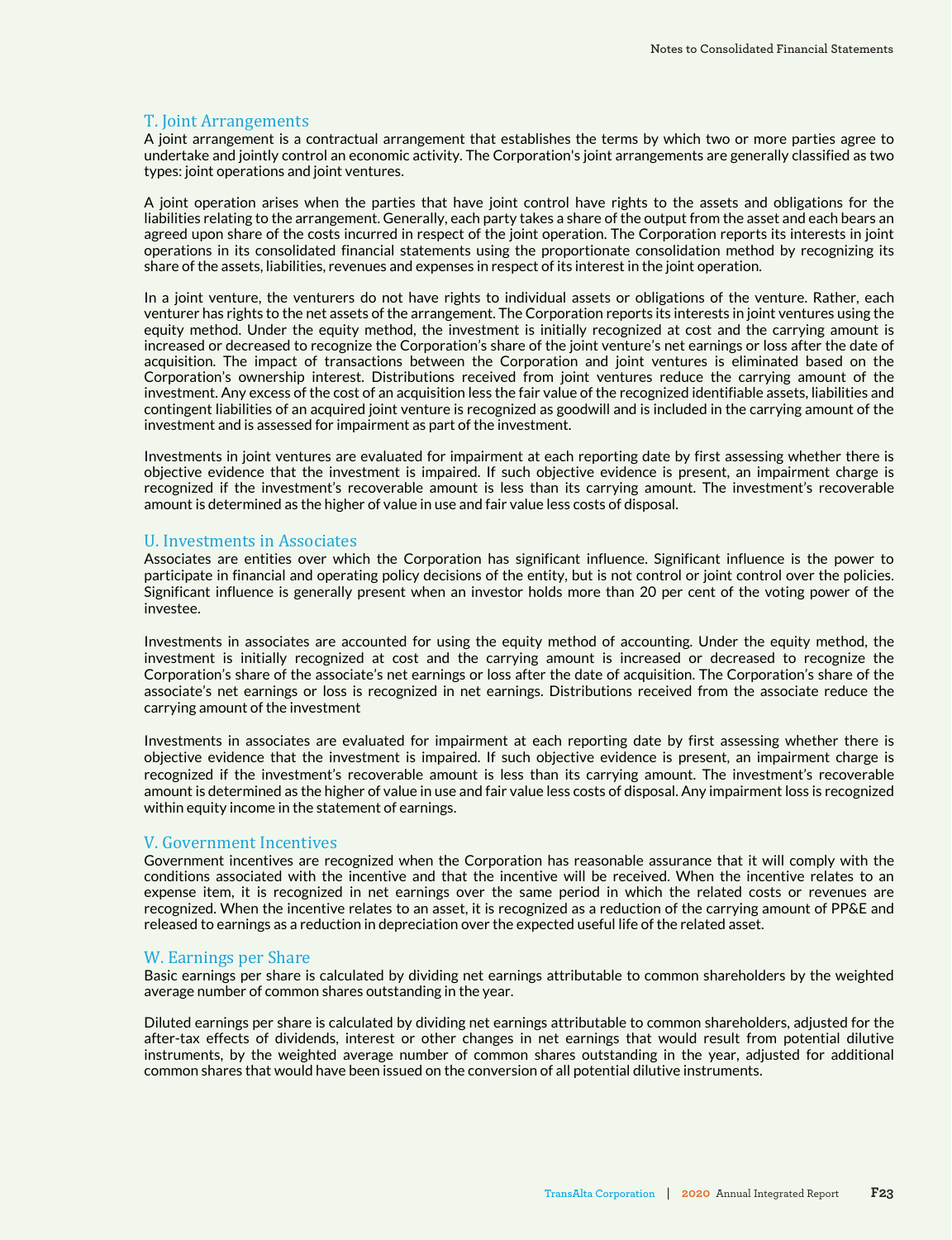## X. Business Combinations

Transactions in which the acquisition constitutes a business are accounted for using the acquisition method. Identifiable assets acquired and liabilities assumed are measured at their acquisition date fair values. A business consists of inputs and processes applied to those inputs that have the ability to contribute to the creation of outputs. Goodwill is measured as the excess of the fair value of consideration transferred less the fair value of the identifiable assets acquired and liabilities assumed. Acquisition-related costs to effect the business combination, with the exception of costs to issue debt or equity securities, are recognized in net earnings as incurred.

In 2019, the Corporation early-adopted amendments to IFRS 3 *Business Combinations* in advance of the mandatory effective date of Jan. 1, 2020. The amendments*,* among other things, introduced an optional fair value concentration test that can be applied on a transaction-by-transaction basis, to permit a simplified assessment of whether an acquired set of activities and assets are not a business. Where substantially all of the fair value of the gross assets acquired is concentrated in a single identifiable asset or group of similar identifiable assets, the Corporation may elect to treat the acquisition as an asset acquisition and not as a business combination.

## Y. Stripping Costs

A mine stripping activity asset is recognized when all of the following are met: i) it is probable that the future benefit associated with improved access to the coal reserves associated with the stripping activity will be realized; ii) the component of the coal reserve to which access has been improved can be identified; and iii) the costs related to the stripping activity associated with that component can be measured reliably. Costs include those directly incurred to perform the stripping activity as well as an allocation of directly attributable overheads. The resulting stripping activity asset is amortized on a unit-of-production basis over the expected useful life of the identified component that it relates to. The amortization is recognized as a component of the standard cost of coal inventory.

### Z. Significant Accounting Judgments and Key Sources of Estimation Uncertainty

The preparation of financial statements requires management to make judgments, estimates and assumptions that could affect the reported amounts of assets, liabilities, revenues, expenses and disclosures of contingent assets and liabilities during the period. These estimates are subject to uncertainty. Actual results could differ from those estimates due to factors such as fluctuations in interest rates, foreign exchange rates, inflation and commodity prices, and changes in economic conditions, legislation and regulations.

In the process of applying the Corporation's accounting policies, management has to make judgments and estimates about matters that are highly uncertain at the time the estimate is made and that could significantly affect the amounts recognized in the consolidated financial statements. Different estimates with respect to key variables used in the calculations, or changes to estimates, could potentially have a material impact on the Corporation's financial position or performance. The key judgments and sources of estimation uncertainty are described below:

#### **I. COVID-19**

The outbreak of the novel strain of coronavirus ("COVID-19") has resulted in governments worldwide enacting emergency measures to constrain the spread of the virus. These measures, which include the implementation of travel bans, self-imposed quarantine periods, self-isolation, physical and social distancing and the closure of non-essential businesses, have caused significant disruption to businesses globally, which has resulted in an uncertain and challenging economic environment. The duration and impact of the COVID-19 pandemic are unknown at this time. Estimates to the extent to which the COVID-19 pandemic may, directly or indirectly, impact the Corporation's operations, financial results and conditions in future periods are also subject to significant uncertainty. For a description of additional risks identified as a result of the pandemic, refer to Note 16. Actual results could differ from these estimates due to factors such as fluctuations in interest rates, foreign exchange rates, inflation and commodity prices, and changes in economic conditions, legislation and regulations.

#### **II. Impairment of PP&E and Goodwill**

Impairment exists when the carrying amount of an asset, CGU or group of CGUs to which goodwill relates exceeds its recoverable amount, which is the higher of its fair value less costs of disposal and its value in use. An assessment is made at each reporting date as to whether there is any indication that an impairment charge may exist or that a previously recognized impairment charge may no longer exist or may have decreased. In determining fair value less costs of disposal, information about third-party transactions for similar assets is used and if none is available, other valuation techniques, such as discounted cash flows, are used. Value in use is computed using the present value of management's best estimates of future cash flows based on the current use and present condition of the asset.

In estimating either fair value less costs of disposal or value in use using discounted cash flow methods, estimates and assumptions must be made about sales prices, cost of sales, production, fuel consumed, capital expenditures, retirement costs and other related cash inflows and outflows over the life of the facilities, which can range from 30 to 60 years. In developing these assumptions, management uses estimates of contracted and future market prices based on expected market supply and demand in the region in which the plant operates, anticipated production levels, planned and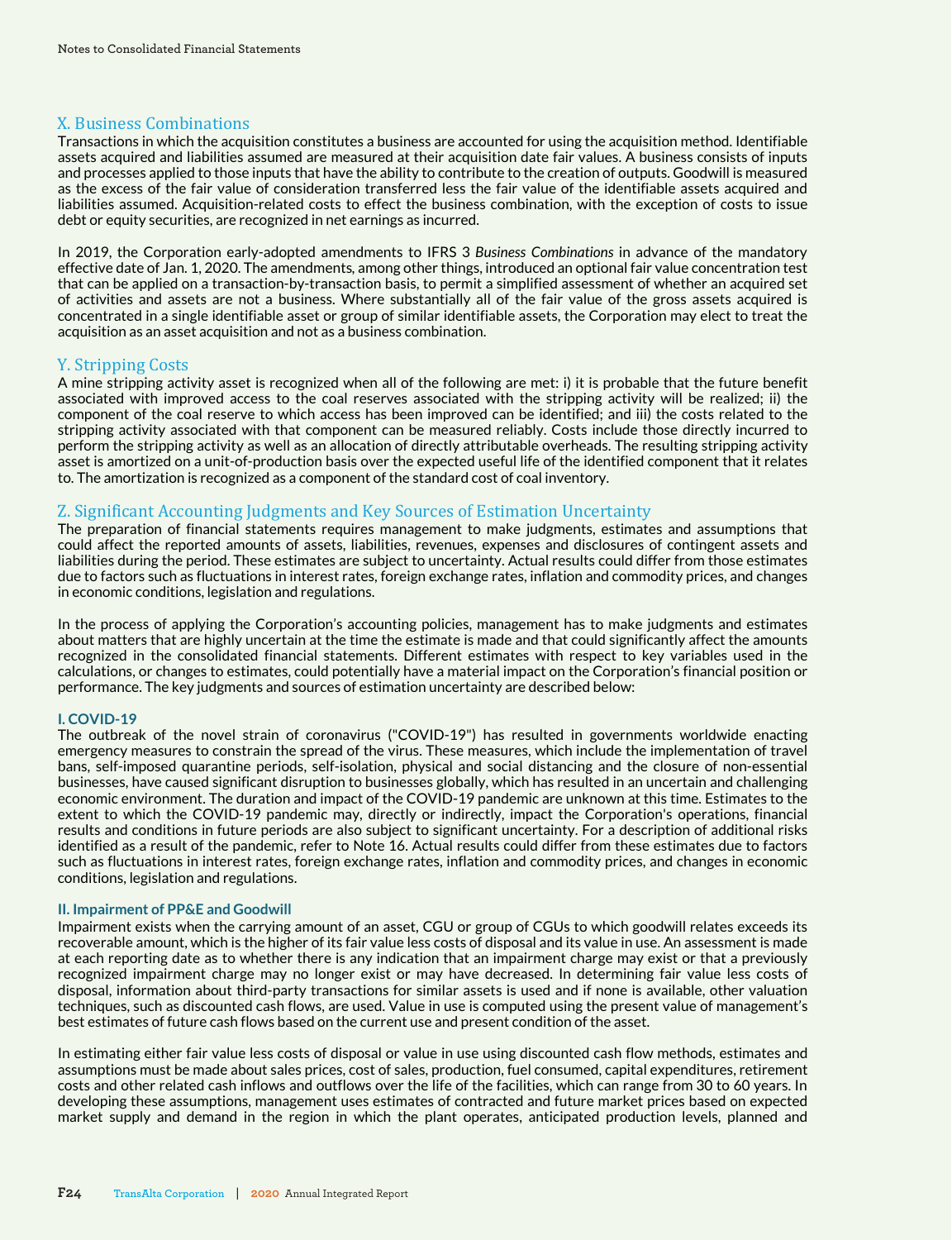unplanned outages, changes to regulations and transmission capacity or constraints for the remaining life of the facilities.

Discount rates are determined by employing a weighted average cost of capital methodology that is based on capital structure, cost of equity and cost of debt assumptions based on comparable companies with similar risk characteristics and market data as the asset, CGU or group of CGUs subject to the test. These estimates and assumptions are susceptible to change from period to period and actual results can, and often do, differ from the estimates, and can have either a positive or negative impact on the estimate of the impairment charge, and may be material.

The impairment outcome can also be impacted by the determination of CGUs or groups of CGUs for asset and goodwill impairment testing. A CGU is the smallest identifiable group of assets that generates cash inflows that are largely independent of the cash inflows from other assets or groups of assets, and goodwill is allocated to each CGU or group of CGUs that is expected to benefit from the synergies of the acquisition from which the goodwill arose. The allocation of goodwill is reassessed upon changes in the composition of segments, CGUs or groups of CGUs. In respect of determining CGUs, significant judgment is required to determine what constitutes independent cash flows between power plants that are connected to the same system. The Corporation evaluates the market design, transmission constraints and the contractual profile of each facility, as well as the Corporation's own commodity price risk management plans and practices, in order to inform this determination.

With regard to the allocation or reallocation of goodwill, significant judgment is required to evaluate synergies and their impacts. Minimum thresholds also exist with respect to segmentation and internal monitoring activities. The Corporation evaluates synergies with regards to opportunities from combined talent and technology, functional organization and future growth potential, and considers its own performance measurement processes in making this determination. Information regarding significant judgments and estimates in respect of impairment during 2018 to 2020 is found in Notes 7, 18 and 21.

#### **III. Leases**

In determining whether the Corporation's contracts contain, or are, leases, management must use judgment in assessing whether the contract provides the customer with the right to substantially all of the economic benefits from the use of the asset during the lease term and whether the customer obtains the right to direct the use of the asset during the lease term. For those agreements considered to contain, or be, leases, further judgment is required to determine the lease term by assessing whether termination or extension options are reasonably certain to be exercised. Judgment is also applied in identifying in-substance fixed payments (included) and variable payments that are based on usage or performance factors (excluded) and in identifying lease and non-lease components (services that the supplier performs) of contracts and in allocating contract payments to lease and non-lease components.

For leases where the Corporation is a lessor, judgment is required to determine if substantially all of the significant risks and rewards of ownership are transferred to the customer or remain with the Corporation, to appropriately account for the agreement as either a finance or operating lease. These judgments can be significant and impact how the Corporation classifies amounts related to the arrangement as either PP&E or as a finance lease receivable on the Consolidated Statements of Financial Position, and therefore the amount of certain items of revenue and expense is dependent upon such classifications.

#### **IV. Income Taxes**

Preparation of the consolidated financial statements involves determining an estimate of, or provision for, income taxes in each of the jurisdictions in which the Corporation operates. The process also involves making an estimate of income taxes currently payable and income taxes expected to be payable or recoverable in future periods, referred to as deferred income taxes. Deferred income taxes result from the effects of temporary differences due to items that are treated differently for tax and accounting purposes. The tax effects of these differences are reflected in the Consolidated Statements of Financial Position as deferred income tax assets and liabilities. An assessment must also be made to determine the likelihood that the Corporation's future taxable income will be sufficient to permit the recovery of deferred income tax assets. To the extent that such recovery is not probable, deferred income tax assets must be reduced. Management uses the Corporation's long-range forecasts as a basis for evaluation of recovery of deferred income tax assets. Management must exercise judgment in its assessment of continually changing tax interpretations, regulations and legislation to ensure deferred income tax assets and liabilities are complete and fairly presented. Differing assessments and applications than the Corporation's estimates could materially impact the amounts recognized for deferred income tax assets and liabilities. See Note 12 for further details on the impacts of the Corporation's tax policies.

#### **V. Financial Instruments and Derivatives**

The Corporation's financial instruments and derivatives are accounted for at fair value, with the initial and subsequent changes in fair value affecting earnings in the period the change occurs. The fair values of financial instruments and derivatives are classified within three levels, with Level III fair values determined using inputs for the asset or liability that are not readily observable. These fair value levels are outlined and discussed in more detail in Note 15. Some of the Corporation's fair values are included in Level III because they are not traded on an active exchange or have terms that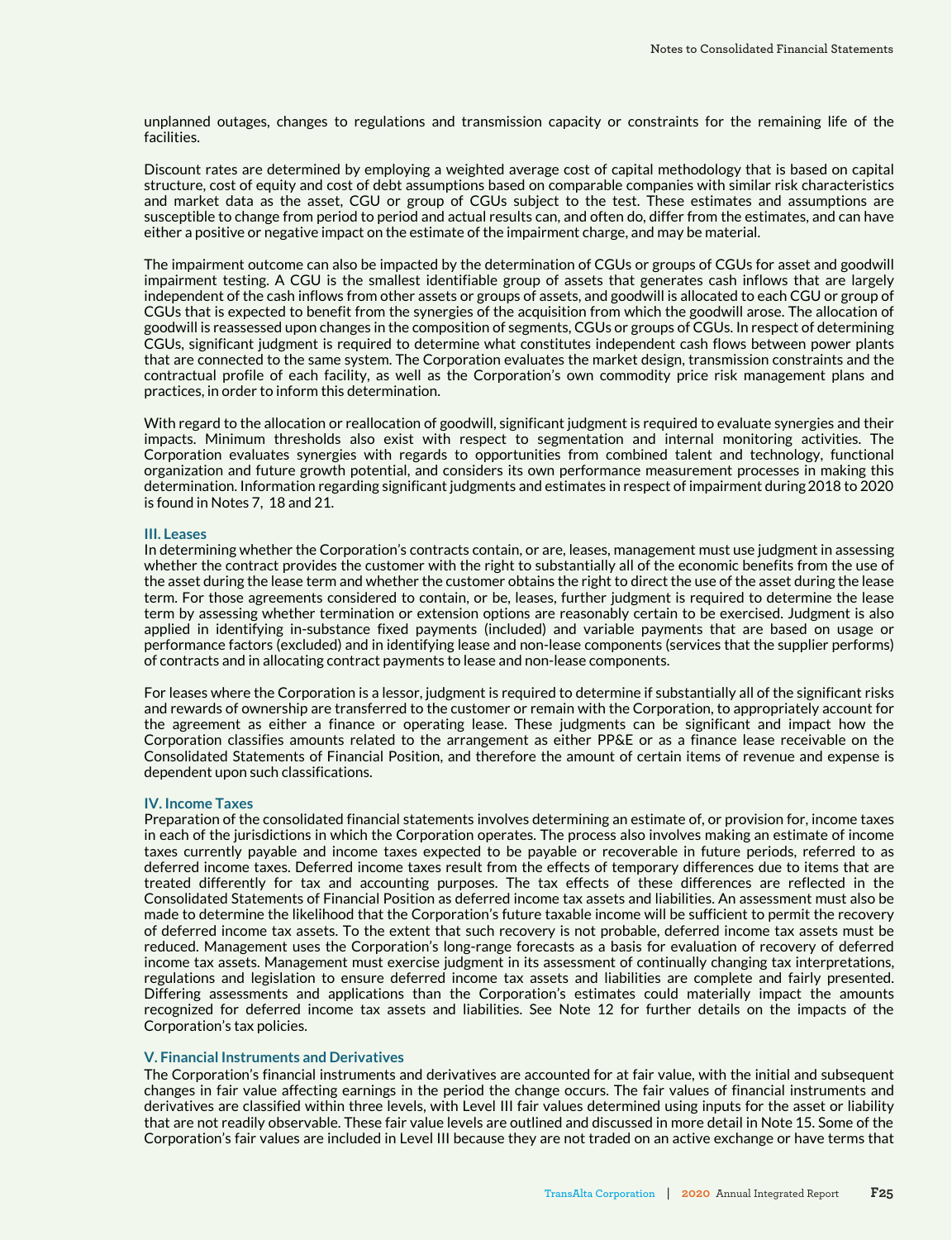extend beyond the time period for which exchange-based quotes are available and require the use of internal valuation techniques or models to determine fair value.

The determination of the fair value of these contracts and derivative instruments can be complex and relies on judgments and estimates concerning future prices, volatility and liquidity, among other factors. These fair value estimates may not necessarily be indicative of the amounts that could be realized or settled, and changes in these assumptions could affect the reported fair value of financial instruments. Fair values can fluctuate significantly and can be favourable or unfavourable depending on current market conditions. Judgment is also used in determining whether a highly probable forecasted transaction designated in a cash flow hedge is expected to occur based on the Corporation's estimates of pricing and production to allow the future transaction to be fulfiled.

When the Corporation enters into contracts to buy or sell non-financial items, such as certain commodities, and the contracts can be settled net in cash, the Corporation must use judgment to evaluate whether such contracts were entered into and continue to be held for the purposes of the receipt or delivery of the commodity in accordance with the Corporation's expected purchase, sale or usage requirements (i.e., normal purchase and sale). If this assertion cannot be supported, initially at contract inception and on an ongoing basis, the contracts must be accounted for as derivatives and measured at fair value, with changes in fair value recognized in net earnings. In supporting the normal purchase and sale assertion, the Corporation considers the nature of the contracts, the forecasted demand and supply requirements to which the contracts relate, and its past practice of net settling other similar contracts, which may taint the normal purchase and sale assertion.

#### **VI. Project Development Costs**

Project development costs are capitalized in accordance with the accounting policy in Note 2(K). Management is required to use judgment to determine if there is reason to believe that future costs are recoverable, and that efforts will result in future value to the Corporation, in determining the amount to be capitalized. Information on the write-off of project development costs is disclosed in Note 7.

#### **VII. Provisions for Decommissioning and Restoration Activities**

TransAlta recognizes provisions for decommissioning and restoration obligations as outlined in Note 2(N) and Note 23. Initial decommissioning provisions, and subsequent changes thereto, are determined using the Corporation's best estimate of the required cash expenditures, adjusted to reflect the risks and uncertainties inherent in the timing and amount of settlement. The estimated cash expenditures are present valued using a current, risk-adjusted, market-based, pre-tax discount rate. A change in estimated cash flows, market interest rates or timing could have a material impact on the carrying amount of the provision. Information regarding significant judgments and estimates made during 2020 in respect of decommissioning and restoration provisions can be found in Note 3(A)(III) and Notes 7 and 23.

#### **VIII. Useful Life of PP&E**

Each significant component of an item of PP&E is depreciated over its estimated useful life. Estimated useful lives are determined based on current facts and past experience, and take into consideration the anticipated physical life of the asset, existing long-term sales agreements and contracts, current and forecasted demand, the potential for technological obsolescence and regulations. The useful lives of PP&E are reviewed at least annually to ensure they continue to be appropriate. Information on changes in useful lives of facilities is disclosed in Note 3(A)(III).

#### **IX. Employee Future Benefits**

The Corporation provides pension and other post-employment benefits, such as health and dental benefits, to employees. The cost of providing these benefits is dependent upon many factors, including actual plan experience and estimates and assumptions about future experience.

The liability for pension and post-employment benefits and associated costs included in annual compensation expenses are impacted by estimates related to:

- Employee demographics, including age, compensation levels, employment periods, the level of contributions made to the plans and earnings on plan assets;;
- The effects of changes to the provisions of the plans; and
- Changes in key actuarial assumptions, including rates of compensation and health-care cost increases and discount rates.

Due to the complexity of the valuation of pension and post-employment benefits, a change in the estimate of any one of these factors could have a material effect on the carrying amount of the liability for pension and other post-employment benefits or the related expense. These assumptions are reviewed annually to ensure they continue to be appropriate. See Note 31 for disclosures on employee future benefits.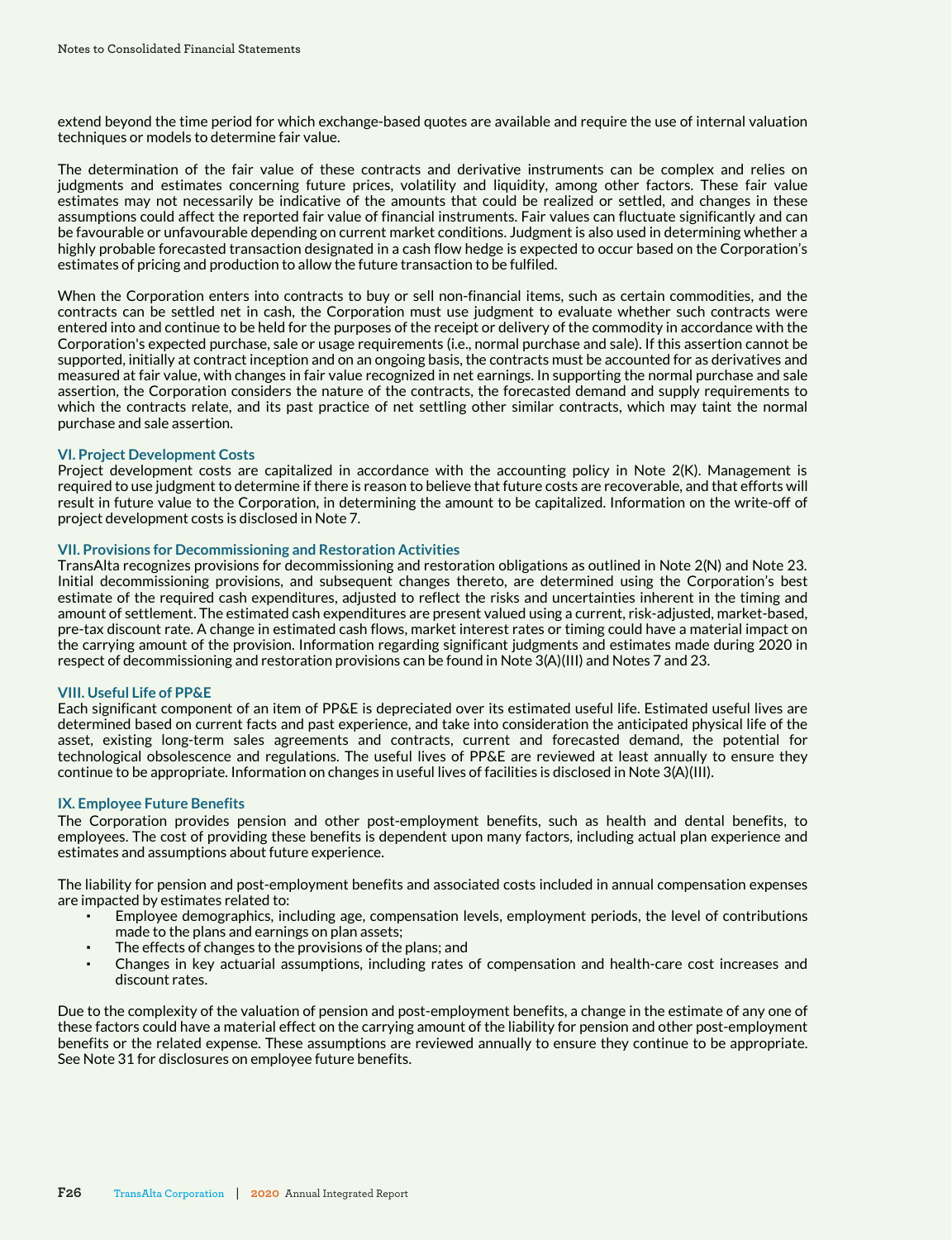#### **X. Other Provisions**

Where necessary, the Corporation recognizes provisions arising from ongoing business activities, such as interpretation and application of contract terms, ongoing litigation and force majeure claims. These provisions, and subsequent changes thereto, are determined using the Corporation's best estimate of the outcome of the underlying event and can also be impacted by determinations made by third parties, in compliance with contractual requirements. The actual amount of the provisions that may be required could differ materially from the amount recognized. More information is disclosed in Notes 4, 9 and 23 with respect to other provisions.

#### **XI. Revenue from Contracts with Customers**

Where contracts contain multiple promises for goods or services, management exercises judgment in determining whether goods or services constitute distinct goods or services or a series of distinct goods that are substantially the same and that have the same pattern of transfer to the customer. The determination of a performance obligation affects whether the transaction price is recognized at a point in time or over time. Management considers both the mechanics of the contract and the economic and operating environment of the contract in determining whether the goods or services in a contract are distinct.

In determining the transaction price and estimates of variable consideration, management considers the past history of customer usage in estimating the goods and services to be provided to the customer. The Corporation also considers the historical production levels and operating conditions for its variable generating assets. The Corporation's contracts generally outline a specific amount to be invoiced to a customer associated with each performance obligation in the contract. Where contracts do not specify amounts for individual performance obligations, the Corporation estimates the amount of the transaction price to allocate to individual performance obligations based on their stand-alone selling price, which is primarily estimated based on the amounts that would be charged to customers under similar market conditions.

The satisfaction of performance obligations requires management to make judgments as to when control of the underlying good or service transfers to the customer. Determining when a performance obligation is satisfied affects the timing of revenue recognition. Management considers both customer acceptance of the good or service, and the impact of laws and regulations such as certification requirements, in determining when this transfer occurs.

Management also applies judgment in determining whether the invoice practical expedient permits recognition of revenue at the invoiced amount, if that invoiced amount corresponds directly with the entity's performance to date.

#### **XII. Classification of Joint Arrangements**

Upon entering into a joint arrangement, the Corporation must classify it as either a joint operation or joint venture, which classification affects the accounting for the joint arrangement. In making this classification, the Corporation exercises judgment in evaluating the terms and conditions of the arrangement to determine whether the parties have rights to the assets and obligations or rights to the net assets. Factors such as the legal structure, contractual arrangements and other facts and circumstances, such as where the purpose of the arrangement is primarily for the provision of the output to the parties and when the parties are substantially the only source of cash flows for the arrangement, must be evaluated to understand the rights of the parties to the arrangement.

#### **XIII. Significant Influence**

Upon entering into an investment, the Corporation must classify it as either an investment as an associate or an investment under IFRS 9. In making this classification, the Corporation exercises judgment in evaluating whether the Corporation has significant influence over the investee. Significant influence is the power to participate in the financial and operating policy decisions of the investee, but is not control or joint control over those policies. If the Corporation holds 20 per cent or more of the voting rights in the investee, it is presumed that the entity has significant influence, unless it can be clearly demonstrated that this is not the case. Other factors such as representation on the board of directors, participation in policy-making processes, material transactions between the Corporation and investee, interchange of managerial personnel or providing essential technical information are considered when assessing if the Corporation has significant influence over an investee.

## 3. Accounting Changes

### A. Current Accounting Changes

#### **I. Amendments to IAS 1 and IAS 8** *Definition of Material*

The Corporation adopted the amendments to IAS 1 and IAS 8 as of Jan. 1, 2020. The amendments provide a new definition of material that states "information is material if omitting, misstating or obscuring it could reasonably be expected to influence decisions that the primary users of general purpose financial statements make on the basis of those financial statements, which provide financial information about a specific reporting entity."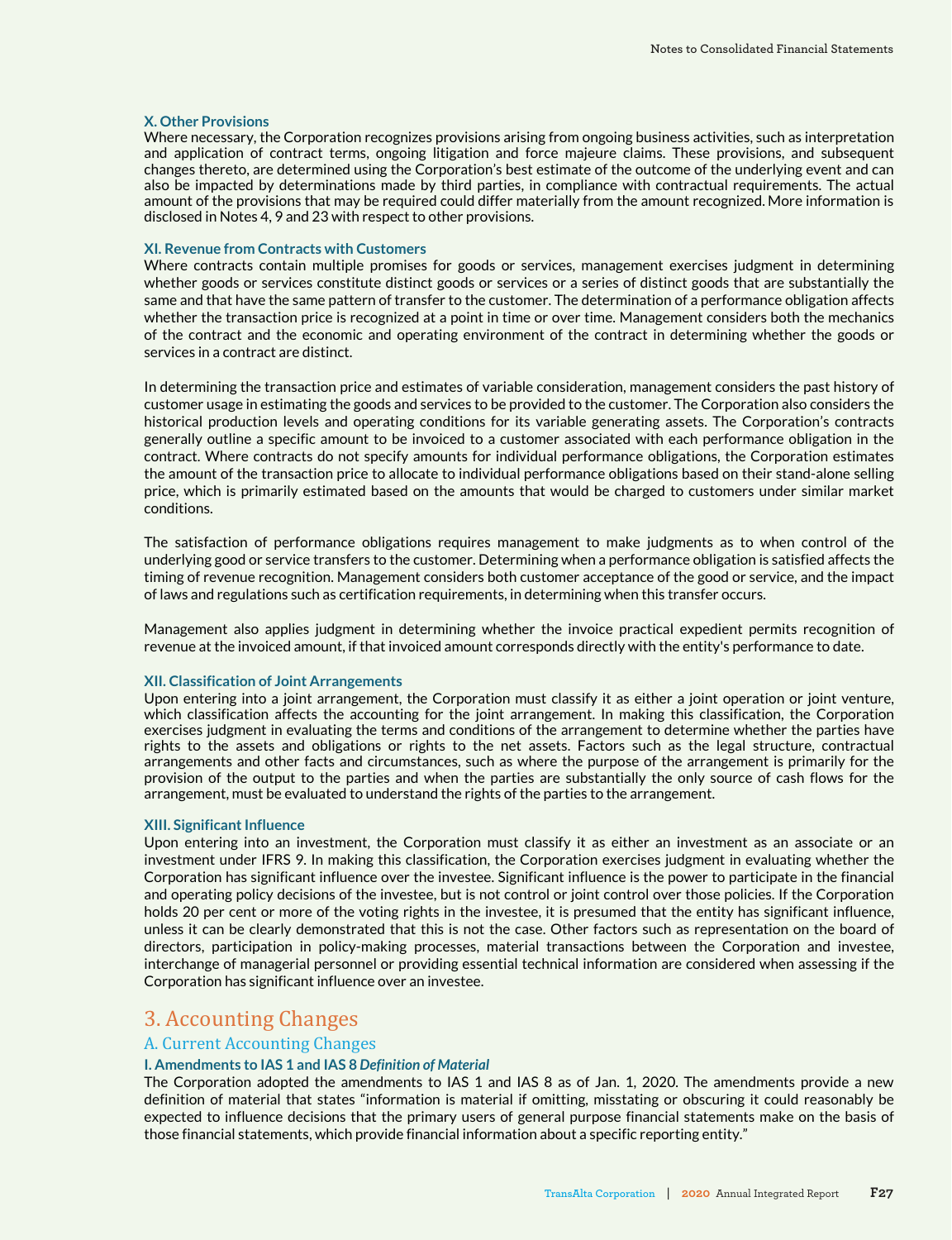The amendments clarify that materiality will depend on the nature or magnitude of information, either individually or in combination with other information, in the context of the financial statements. A misstatement of information is material if it could reasonably be expected to influence decisions made by the primary users. These amendments had no impact on the consolidated financial statements of, nor is there expected to be any future impact to, the Corporation.

#### **II. Amendments to IFRS 7 and 9** *Interest Rate Benchmark Reform*

In September 2019, the IASB issued amendments to the IFRS relating to *Interest Rate Benchmark Reform* - amending IFRS 9, IAS 39 and IFRS 7. These amendments provide temporary relief during the period of uncertainty from applying specific hedge accounting requirements to hedging relationships directly affected by the ongoing interest rate benchmark reforms. These amendments are mandatory for annual periods beginning on or after Jan. 1, 2020. The Corporation adopted these amendments as of Jan. 1, 2020. There were no hedging relationships that were directly affected on Jan. 1, 2020.

During the first quarter of 2020, the Corporation entered into cash flow hedges of interest rate risk associated with a future forecasted debt issuance using London Interbank Offered Rate ("LIBOR") based derivative instruments. As a temporary relief, provided by the IFRS 9 amendments, the Corporation has assumed that the LIBOR interest rate on which the cash flows of the interest rate swaps are based is not altered by interbank offered rates ("IBOR") reform when assessing if the hedge is highly effective.

#### **III. Change in Estimates**

#### *Useful Life of PP&E at Alberta Thermal*

During the third quarter of 2020, the Board approved the accelerated shutdown of the Highvale mine by the end of 2021 and accordingly the useful life of the related assets was adjusted to align with the Corporation's conversion to gas plans. This resulted in an increase of \$15 million in depreciation expense that was recognized in the Consolidated Statements of Earnings (Loss) during the second half of 2020. As at Dec. 31, 2020, the carrying value of the Highvale mine, including PP&E, right-of-use assets and intangible assets, was \$373 million,

During the third quarter of 2019, the Corporation adjusted the useful lives of certain coal assets, effective Sept. 1, 2019, to reflect the changes announced related to the Clean Energy Investment Plan (see Note 4(A) for further details). As a result, assets used only for coal-burning operations were adjusted to shorten their useful lives whereas other asset lives were extended as they were identified as being used after the coal-to-gas or combined-cycle conversions. Due to the impact of shortening the lives of the coal assets, overall depreciation expense for the year ended Dec. 31, 2019 increased by approximately \$16 million.

In 2018, as a result of the Off-Coal Agreement ("OCA") with the Government of Alberta described in Note 9(B), the Corporation adjusted the useful lives of some of its mine assets to align with the Corporation's coal-to-gas conversion plans. As a result, depreciation expense and intangibles amortization for the year ended Dec.31, 2018, increased by \$38 million.

In the third quarter of 2018, the Corporation retired Sundance Unit 2 and recorded an impairment charge of \$38 million for the remaining net book value of the asset. In the third quarter of 2020, the Corporation recognized an impairment on Sundance Unit 3 in the amount of \$70 million, due to the Corporation's decision to retire the unit. The retirement decision for Sundance Unit 3 was largely driven by an assessment of future market conditions, the age and condition of the unit, and our ability to supply energy and capacity from our generation portfolio in Alberta.

#### *Useful Life of PP&E at Wind and Solar*

During the third quarter of 2019, the allocation of the costs recognized for the components of the Wind and Solar PP&E and the useful lives for these identified components were reviewed. As a result of the review, additional components were identified for parts where the useful lives are shorter than the original estimate. The useful life of each of these components was reduced from 30 years to either 15 years or 10 years. Accordingly, depreciation expense for the year ended Dec. 31, 2019, increased by approximately \$11 million.

#### *Sheerness*

During the second quarter of 2019, the Corporation adjusted the useful life of its Sheerness coal-fired facility assets to align with the dual-fuel conversion plans. As a result, the assets used for coal-burning operations as well as the other asset lives were extended and depreciation expense for the year ended Dec. 31, 2019, decreased by approximately \$8 million.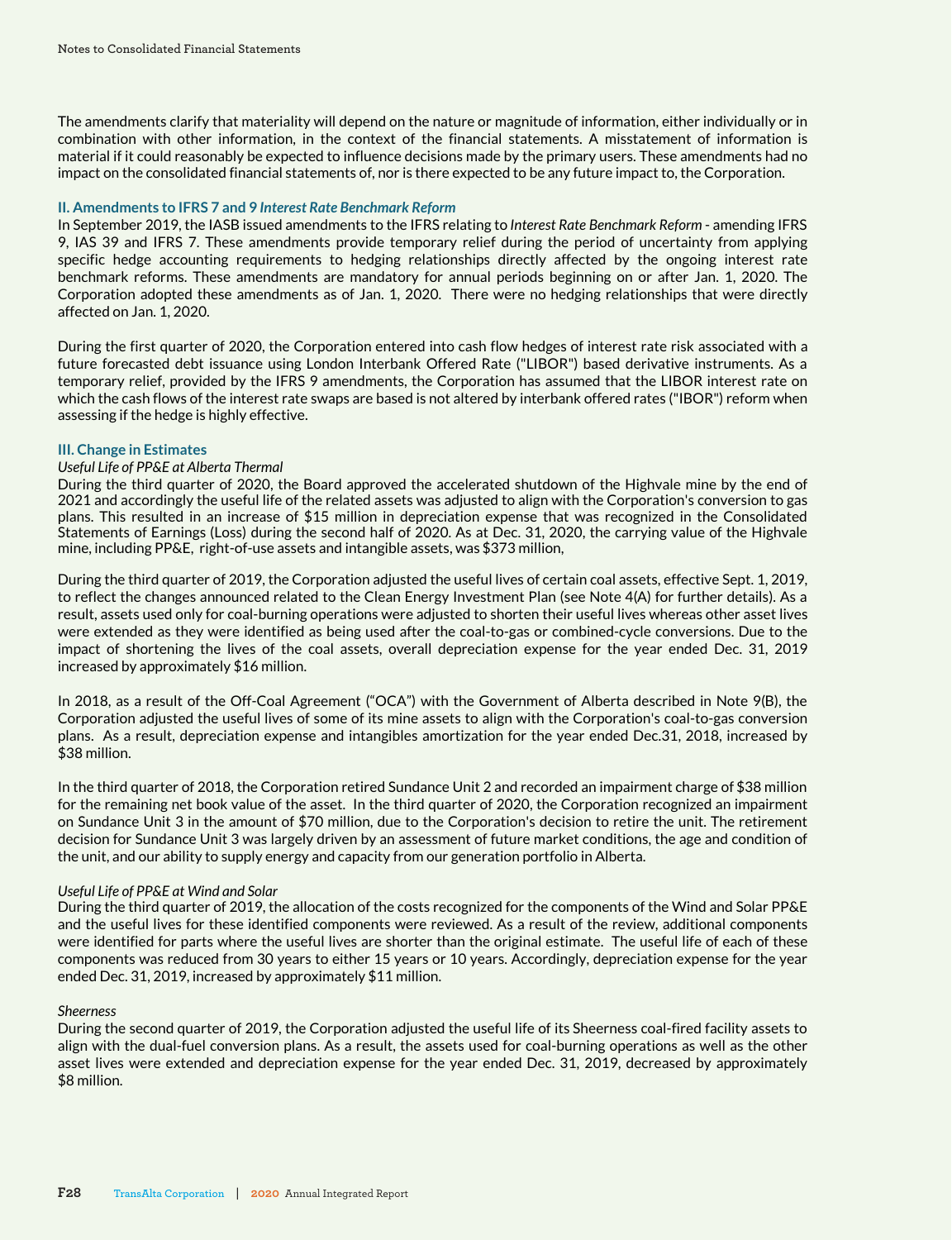The useful lives may be revised or extended in compliance with the Corporation's accounting policies, dependent upon future operating decisions and events.

#### *Decommissioning and other provisions*

In the fourth quarter of 2020, the Corporation adjusted the Sarnia decommissioning and restoration provision to reflect an updated engineering study. The Corporation's current best estimate of the decommissioning and restoration provision decreased by \$15 million. This resulted in a decrease in the related assets in PP&E.

In the third quarter of 2020, the Corporation adjusted the Highvale mine decommissioning and restoration provision to reflect the mine closure advancement, an updated mine plan and current mining activity including increased volume of material movement. The Corporation's current best estimate of the decommissioning and restoration provision increased by \$75 million. This resulted in an increase in the related assets in PP&E.

During the third quarter of 2019, the Corporation adjusted the Centralia mine decommissioning and restoration provision as management no longer believed that the fine coal recovery and reclamation work would be completed as originally proposed. At the end of 2019, the Corporation's best estimate of the decommissioning and restoration provision increased by \$141 million. Since the Centralia mine is no longer operating and reached the end of its useful life in 2006, this adjustment resulted in the immediate recognition of the full \$141 million, through asset impairment in net earnings.

#### B. Future Accounting Changes

#### **Amendments to IAS 16** *Property, Plant and Equipment: Proceeds before Intended Use*

The Corporation plans to early adopt the amendments to IAS 16 *Property, Plant and Equipment: Proceeds before Intended Use* on Jan. 1, 2021. The amendment has a mandatory effective date of Jan. 1, 2022. The amendments prohibit deducting from the cost of an item of property, plant and equipment any proceeds from selling items produced while bringing the asset to the location and condition necessary for it to be capable of operating. No adjustments are expected from early adopting the amendments.

#### **IFRS 7** *Financial Instruments, Disclosures* **- Interest Rate Benchmark Reform**

The IASB issued *Interest Rate Benchmark Reform — Phase 2* in August 2020, which amends IFRS 9 *Financial Instruments,* IAS 39 *Financial Instruments: Recognition and Measurement,* IFRS 7 *Financial Instruments: Disclosures* and IFRS 16 *Leases*. The amendments are effective Jan. 1, 2021, and will be adopted by the Corporation in 2021, no financial impact is expected upon adoption.

#### C. Comparative Figures

Certain comparative figures have been reclassified to conform to the current period's presentation. These reclassifications did not impact previously reported net earnings.

## 4. Significant and Subsequent Events

#### A. Clean Energy Investment Plan

TransAlta's Clean Energy Investment Plan announced in 2019 includes converting our existing Alberta coal assets to natural gas and advancing our leadership position in on-site generation and renewable energy. The Clean Energy Investment Plan provided further details of previously highlighted initiatives that TransAlta has been continuing to progress since early 2017.

TransAlta's Clean Energy Investment Plan includes converting three of our existing Alberta thermal units to gas during 2021 by replacing existing coal burners with natural gas burners. The cost to convert each unit is expected to be approximately \$35 million. On Feb. 1, 2021, we announced the completion of the conversion to gas of Sundance Unit 6. The Corporation continues to advance the conversion of its Keephills Unit 2 and Keephills Unit 3 for completion later in 2021 and has issued Full Notice to Proceed for both units. In addition, on April 4, 2020, the dual-fuel conversion of Sheerness Unit 2 was completed. The Sheerness facility will receive it's last coal shipment in the first quarter of 2021, with coal stock being actively depleted until the end of 2021. The elimination of coal as a fuel source will reduce future fuel costs and greenhouse gas ("GHG") costs at Sheerness.

The highlights of these gas conversion investments include:

- Positioning TransAlta's fleet as a low-cost generator in the Alberta energy-only market;
- Generating attractive returns by leveraging the Corporation's existing infrastructure;
- Significantly extending the life and cash flows of our Alberta thermal assets; and
- Significantly reducing air emissions and costs.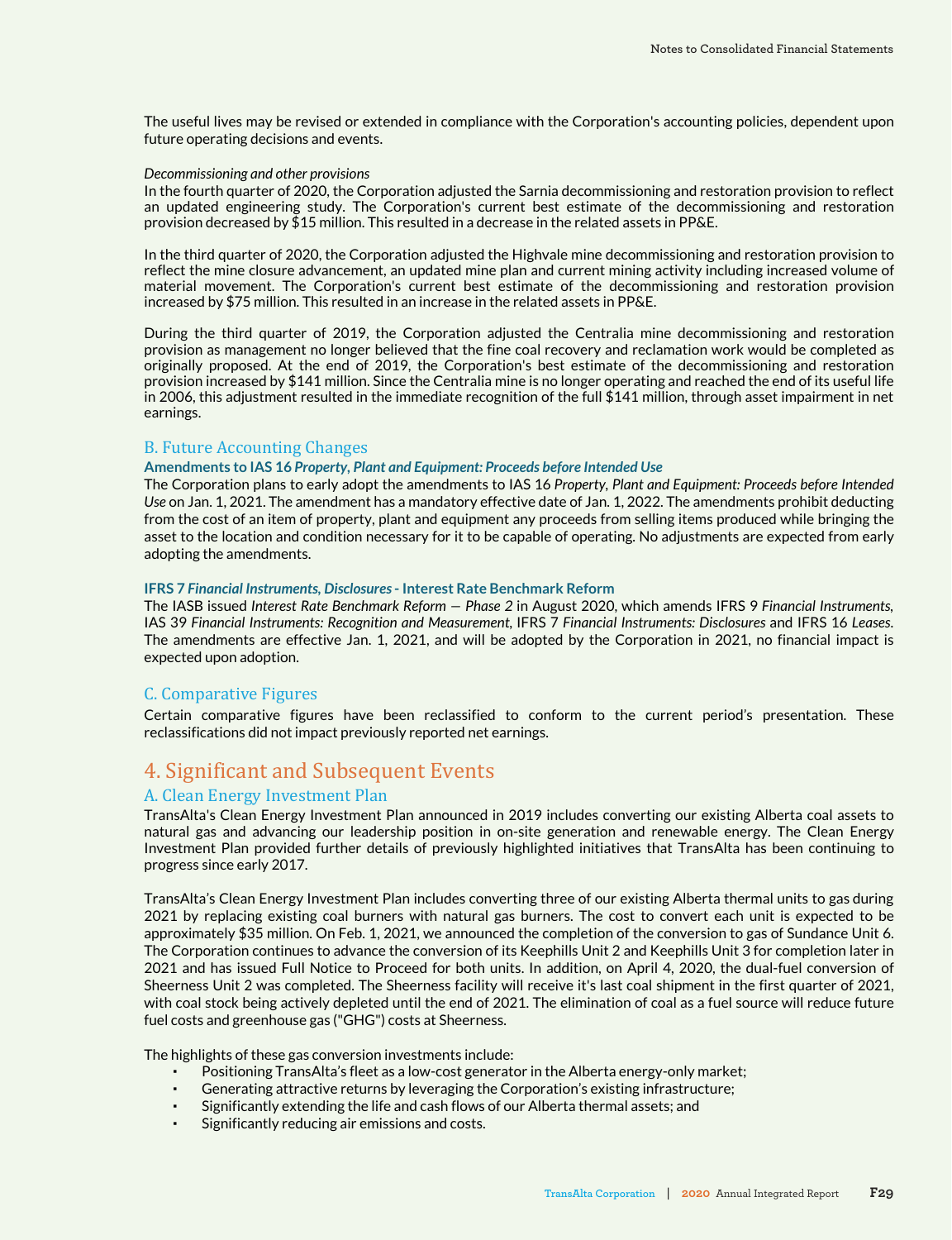The Clean Energy Investment Plan also includes repowering the steam turbines at Sundance Unit 5 and, potentially, Keephills Unit 1 by installing one or more combustion turbines and heat recovery steam generators, thereby creating highly efficient combined-cycle units. The repowered units are expected to be a 35 per cent to 45 per cent lower capital investment when compared to a new combined-cycle facility, while achieving a similar heat rate. During the first quarter of 2020, we received regulatory approval from the Alberta Utilities Commission ("AUC") and Alberta Environment and Parks for the repowering of Sundance Unit 5 and Keephills Unit 1 into combined-cycle units. During the fourth quarter of 2020, an equipment supply agreement was executed as part of the strategy to repower Sundance Unit 5 into a highly efficient combined cycle unit. The commercial operation date is anticipated in the fourth quarter of 2023. The Sundance Unit 5 repowered combined-cycle unit will have a capacity of approximately 730 MW and is expected to cost approximately \$800 million to \$825 million, well below a greenfield combined-cycle project. As part of this transaction, we also acquired a long-term PPA for capacity plus energy, including the passthrough of GHG costs, starting in late 2023 with Shell Energy North America (Canada). The Corporation will continue to evaluate the prospect for the repowering of Keephills Unit 1 in 2021 and 2022, as a supply addition to the Alberta market in the 2026 to 2030 time frame.

TransAlta has determined to cease coal-fired operations in Canada by Jan 1, 2022. During the third quarter of 2020, the Board approved the accelerated shutdown of the Highvale mine by the end of 2021, and the useful life of the related assets was adjusted to align with the Corporation's conversion to gas plans. As a result, the Corporation announced that Keephills Unit 1 and Sundance Unit 4 will discontinue firing with coal and will only operate on gas effective Jan. 1, 2022. The maximum capability of these units will be reduced to 70 MW and 113 MW, respectively.

As at Dec. 31, 2020, the carrying value of the Highvale mine, including PP&E right-of-use assets and intangible assets, was \$373 million. As a result, our cost per tonne of coal will increase as the fixed coal costs will be spread over lower volumes. During the second half of 2020, the increased depreciation expense and our cost per tonne of coal exceeded the net realizable value of the coal inventory and a writedown of \$37 million was recognized in fuel, carbon compliance and purchased power. As the Highvale mine moves into the reclamation phase, our anticipated coal consumption is expected to continue to decline, further increasing the cost of coal, and future expected writedowns in fuel costs. In 2020, we started the year with 2.1 million tonnes of coal inventory, during which we mined an additional 2.3 million tonnes and consumed 3.5 million tonnes. We ended the year with approximately 1 million tonnes of coal inventory and we will continue to actively deplete our coal stock as we wind down our mining activity by the end of 2021.

The Corporation's Clean Energy Investment Plan also consists of three wind projects in the United States, one wind project in Alberta and a cogeneration facility that is discussed in more detail later in this section. The Big Level wind project ("Big Level") and Antrim wind project ("Antrim") began commercial operations on Dec. 19, 2019, and Dec, 24, 2019, respectively. The Skookumchuck wind project began commercial operation on Nov. 7, 2020, and was acquired by the Corporation on Nov. 25. 2020. The Windrise wind project ("Windrise") is currently under construction. These projects are underpinned by long-term PPAs with highly creditworthy counterparties. In addition, TransAlta has entered into agreements to develop, construct and operate a 40 MW cogeneration facility at the Kaybob South No. 3 sour gas processing plant ("K3"). Please see Note 4(J) for additional details on the current status of the Kaybob cogeneration project.

## B. Pioneer Pipeline

On Dec. 17, 2018, the Corporation exercised its option to acquire 50 per cent ownership in the Pioneer gas pipeline ("Pioneer Pipeline") for \$83 million. Tidewater Midstream & Infrastructure Ltd.'s ("TMI") and TransAlta each own a 50 per cent interest in the Pioneer Pipeline, which is backstopped by a 15-year take-or-pay agreement from TransAlta at market rate tolls. During the fourth quarter of 2019, TransAlta recognized a right-of-use asset and lease liability for the portion of the Pioneer Pipeline that is not directly owned.

During 2019, the Pioneer Pipeline transported its first gas four months ahead of schedule to TransAlta's generating units at Sundance and Keephills. The Pioneer Pipeline initially had approximately 50 MMcf/day of natural gas flowing during the start-up phase where initial flows fluctuated depending on market conditions. Firm throughput of approximately 130 MMcf/day of natural gas began flowing through the Pioneer Pipeline on Nov. 1, 2019.

The Pioneer Pipeline is held in a separate entity that is a joint operation with TMI. The Corporation reports its interests in joint operations in its consolidated financial statements using the proportionate consolidation method by recognizing its share of the assets, liabilities, revenues and expenses in respect of its interest in the joint operation within the Alberta Thermal segment. The Pioneer Pipeline is classified as a joint operation, due to the fact that TransAlta is currently the only customer and both parties are providing the only cash flows to fund the operations.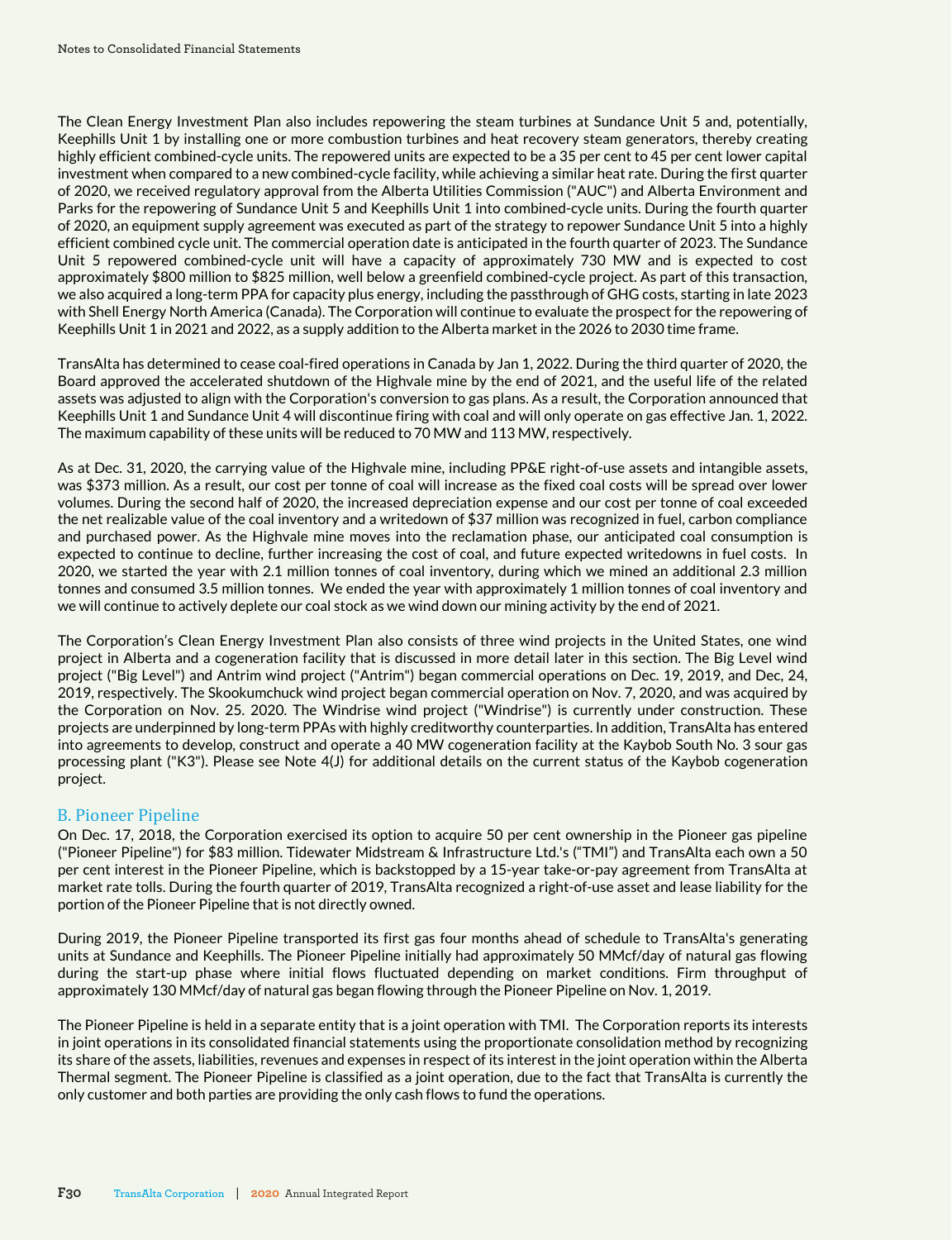On Oct. 1, 2020, TransAlta announced that it had entered into a definitive Purchase and Sale Agreement providing for the sale of its 50 per cent interest in the Pioneer Pipeline to ATCO Gas and Pipelines Ltd. ("ATCO") (the "Transaction"). The purchase price of \$255 million represents both TransAlta's and TMI's interests. This agreement replaces the previous Purchase and Sale agreement to sell the Pioneer Pipeline to NOVA Gas Transmission Ltd. ("NGTL") from the second quarter of 2020. ATCO acquired the right to purchase the Pioneer Pipeline through an option agreement with NGTL. Following closing of the Transaction, the Pioneer Pipeline will be integrated into NGTL's and ATCO's Alberta integrated natural gas transmission systems to provide reliable natural gas supply to TransAlta's Sundance and Keephills power generating stations. At Dec. 31, 2020, our interest in the Pioneer Pipeline is included in assets held for sale in the Consolidated Statements of Financial Position.

In addition, TransAlta has entered into incremental long-term firm natural gas delivery transportation agreements with NGTL for 351 TJ per day, bringing the total long-term firm natural gas transportation contracts up to 400 TJ per day by 2023. TransAlta's current commitments, including the 139 TJ per day supply arrangement with TMI, will remain in place until the closing of the Transaction. The Transaction is subject to customary regulatory approvals and is anticipated to close during the second quarter of 2021.

### C. Skookumchuck Wind Project

On April 12, 2019, TransAlta signed an agreement with Southern Power Company, a subsidiary of Southern Company, to have the option to purchase a 49 per cent interest in SP Skookumchuck Investments, LLC ("Skookumchuck") with Southern Power upon the facility's commercial operation date. Skookumchuck is a 136.8 MW wind project located in Lewis and Thurston counties near Centralia in Washington state consisting of 38 Vestas V136 wind turbines. The project began commercial operation on Nov. 7, 2020.

On Nov. 25, 2020, TransAlta completed the acquisition of Skookumchuck. TransAlta's total capital investment was \$163 million, with TransAlta paying cash of \$86 million (US\$66 million) with the remaining \$77 million (US\$59 million) being funded with tax equity financing. The investment has been classified as a joint venture, as the investment is held in a separate entity and the Corporation has rights to the net assets of Skookumchuck. The Corporation reports its interests in joint arrangements in its consolidated financial statements using the equity method recognizing its share of income (loss) in the Consolidated Statements of Earnings (Loss).

The project has a 20-year PPA with Puget Sound Energy. TransAlta has entered into an definitive agreement with TransAlta Renewables to sell the Corporation's interest in Skookumchuck, which is expected to close in April 2021, as further described below in this section.

#### D. WindCharger

On Aug. 1, 2020, the WindCharger battery storage project ("WindCharger") was sold to TransAlta Renewables. Wind-Charger has been operational since Oct. 15, 2020 and is the first utility-scale battery energy storage project in Alberta. The WindCharger project has a nameplate capacity of 10 MW with a total storage capacity of 20 MWh. WindCharger is located in southern Alberta in the Municipal District of Pincher Creek next to TransAlta's existing Summerview wind facility substation. WindCharger stores energy produced by the nearby Summerview II wind facility and discharges it into the Alberta electricity grid at times of peak demand. TransAlta is expected to receive co-funding of almost 50 per cent of the \$14 million construction cost from Emissions Reduction Alberta. WindCharger is participating in both the wholesale energy and ancillary services market of the Alberta Electric System Operator ("AESO").

#### E. Windrise

On Dec. 17, 2018, TransAlta's 207 MW Windrise wind project was identified by the AESO as one of the three selected projects in the third round of the Renewable Electricity Program. TransAlta and the AESO subsequently executed a Renewable Electricity Support Agreement with a 20-year term. Windrise is situated on 11,000 acres of land located in the county of Willow Creek, Alberta, and is expected to cost approximately \$270 million to \$285 million. Windrise has secured approval for the wind facility and transmission line required to connect the facility to the Alberta grid from the AUC. Construction activities on Windrise continue to advance with all appropriate procedures in place to protect the construction team during the COVID-19 pandemic. However as a result of COVID-19 and related delays in construction, the commercial operation date is expected to occur during the second half of 2021. As of Dec. 31, 2020, Windrise was 78 per cent complete. On Feb. 26, 2021, TransAlta Renewables acquired Windrise from the Corporation as described further below.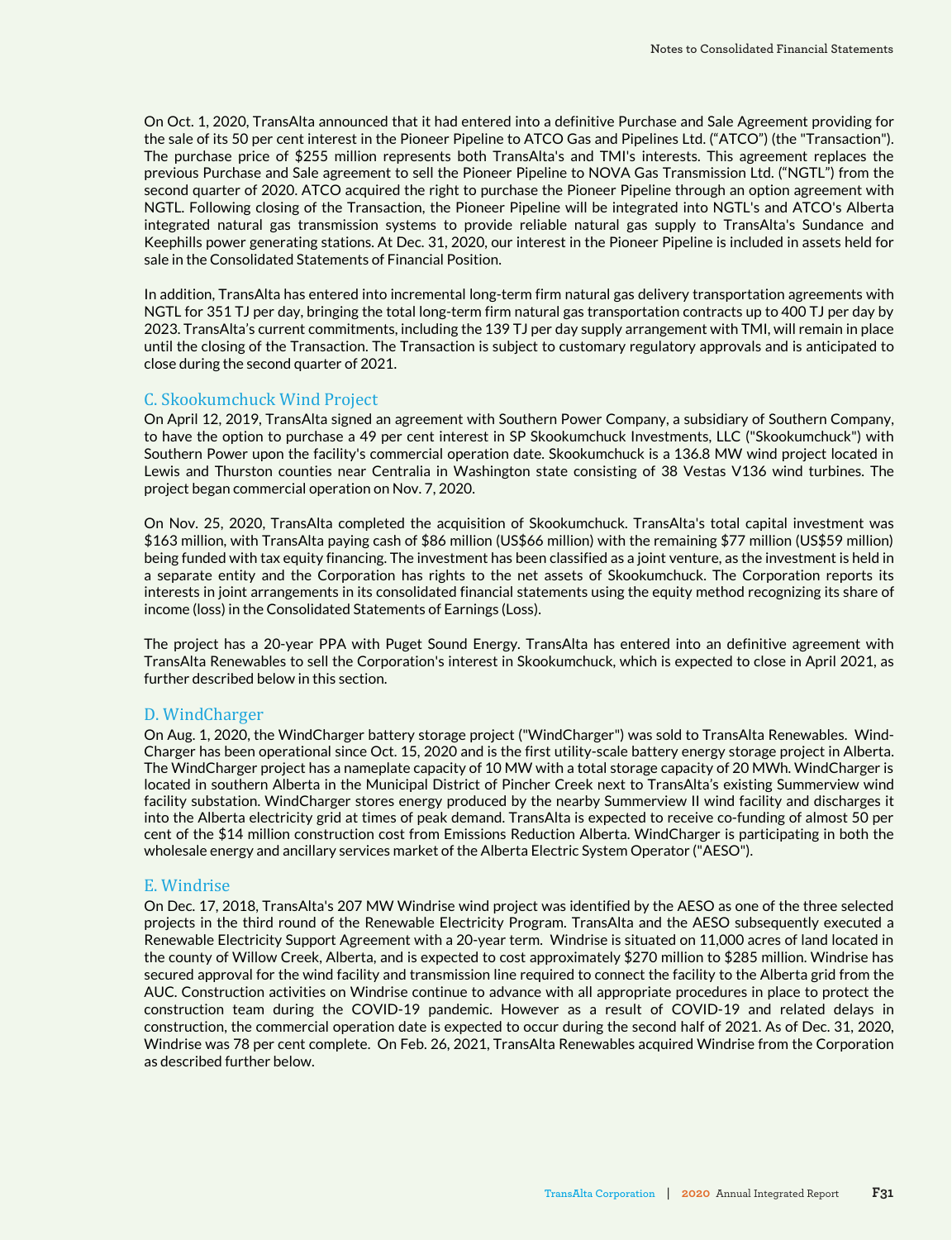## F. Acquisition of Wind Development Projects

In 2019, TransAlta acquired a portfolio of wind development projects in the US. If the Corporation decides to move forward with any of these projects, additional consideration may be payable on a project-by-project basis only in the event a project achieves commercial operations prior to Dec. 31, 2025.

## G. EMG International Acquisition

On Nov. 30, 2020, TransAlta acquired a 30 per cent equity interest in EMG to diversify our sustainability offerings to customers while directly supporting our clean energy transition and sustainability goals. Included in the purchase price of US\$12 million is an estimated component contingent on EMG realizing certain earnings metrics in 2020 and 2021, following the acquisition. The final contingent amount will be calculated based on actual earnings metrics achieved. EMG is an established company with over 25 years of experience in process wastewater treatment and specializes in the design and construction of high-rate anaerobic digester systems. EMG's wastewater treatment process converts organic waste into a valuable source of renewable energy. Their technology produces a biogas stream that can be used as fuel to generate electricity, displacing energy consumed from higher emitting resources. The investment provides a unique opportunity for TransAlta to leverage its vast expertise in on-site generation to support further advancements by EMG in the waste-to-energy space. This investment will advance the Corporation's presence in the US sustainability and on-site generation markets. The investment has been classified as an Investment in associate, as the Corporation owns 30 per cent of the entity and has representation on the management committee. The Corporation reports its investment in associates in its consolidated financial statements using the equity method recognizing its share of income (loss) in the Consolidated Statement of Earnings (Loss).

### H. TransAlta Renewables Acquisitions

On Dec. 23, 2020, the Corporation announced that it had entered into definitive agreements for the acquisition by TransAlta Renewables of its 100 per cent direct interest in the 207 MW Windrise wind project located in the Municipal District of Willow Creek, Alberta; a 49 per cent economic interest in the 137 MW Skookumchuck wind facility located across Thurston and Lewis counties in Washington State; and a 100 per cent economic interest in the 29 MW Ada cogeneration facility located in Ada, Michigan. TransAlta Renewables' acquisition of the Windrise closed on Feb. 26, 2021, and the acquisition of the economic interests in the Ada cogeneration facility and the Skookumchuck wind facility are expected to close in April 2021. The total acquisition value for the portfolio of assets is expected to be \$439 million, which includes the remaining construction costs for the Windrise wind project. TransAlta Renewables will fund the acquisition and remaining construction costs with the proceeds from the TEC Hedland financing. Please refer to Note 4(L) for further details.

#### I. BHP Nickel West Contract Extension

On Oct. 22, 2020, Southern Cross Energy ("SCE"), a subsidiary of the Corporation, replaced and extended its current PPA with BHP Billiton Nickel West Pty Ltd. ("BHP"). SCE is composed of four generation facilities with a combined capacity of 245 MW in the Goldfields region of Western Australia.

The new agreement was effective Dec. 1, 2020, and replaces the previous contract that was scheduled to expire Dec. 31, 2023. The amendment to the PPA extends the term to Dec. 31, 2038, and provides SCE with the exclusive right to supply thermal and electrical energy from the Southern Cross Facilities for BHP's mining operations located in the Goldfields region of Western Australia. The extension will provide SCE a return on new capital investments, which will be required to support BHP's future power requirements and recently announced emission reduction targets. The amendments within the PPA also provide BHP participation rights in integrating renewable electricity generation, including solar and wind, with energy storage technologies, subject to the satisfaction of certain conditions. Evaluation of renewable energy supply and carbon emissions reduction initiatives under the extended PPA with SCE are underway, including a 18.5MW solar photovoltaic facility supported by a battery energy storage system and a waste heat steam turbine system.

For accounting purposes, the original agreement was accounted for as an operating lease. Under the new PPA, the agreement is now accounted for as a finance lease. As a result, we derecognized net assets of \$77 million, which includes balances for PP&E, intangible assets, deferred credits and prepaid expenses. In addition, we recognized a finance lease receivable of \$89 million and a gain on asset disposition of \$12 million. Subsequent to the transaction, the Corporation incurred additional major maintenance costs in relation to these assets which was recorded as a reduction to the gain on asset disposition.

## J. Agreement to Construct and Own a Cogeneration Plant in Alberta

On Oct. 1, 2019, TransAlta and Energy Transfer Canada ("ET Canada" formerly known as SemCAMS Midstream ULC) entered into definitive agreements to develop, construct and operate a 40 MW cogeneration facility at the Kaybob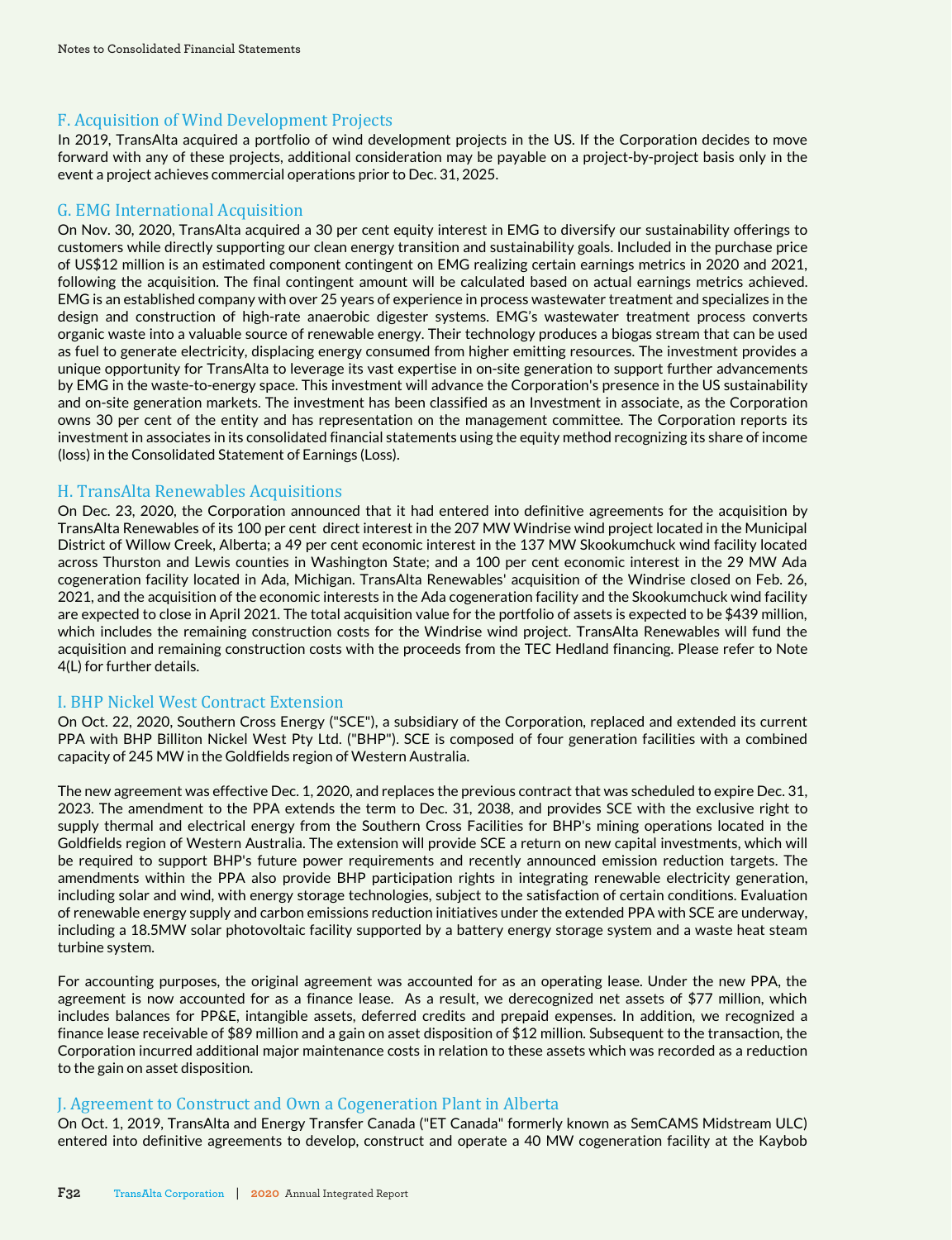South No. 3 sour gas processing plant. The facility was expected to receive its final regulatory approvals in the second half of the year and begin construction in December 2020. On Sept. 25, 2020, the AUC released a decision in which it approved the construction and operation of the facility, but denied the application for the Industrial System Designation. We are in ongoing commercial and technical discussions with ET Canada relative to the project at K3, or potentially developing a new project at another site owned and/or operated by ET Canada.

## K. Acquisition of a Contracted Cogeneration Asset in Michigan

On May 19, 2020, the Corporation closed the previously announced acquisition of a contracted natural-gas-fired cogeneration facility from two private companies for a purchase price of US\$27 million. The Ada facility is a 29 MW cogeneration facility ("Ada") in Michigan that is contracted under a PPA and a steam sale agreement for approximately six years with Consumers Energy and Amway.

The fair values of the identifiable assets and liabilities of the acquired entity in the business combination as at the date of acquisition were:

| As at May 19, 2020                                  | Fair value recognized<br>on acquisition |
|-----------------------------------------------------|-----------------------------------------|
| <b>Assets</b>                                       |                                         |
| Net working capital                                 | 6                                       |
| Property, plant and equipment                       |                                         |
| Intangible assets <sup>(1)</sup>                    | 37                                      |
| Risk management liabilities (current and long-term) | (5)                                     |
| Decommissioning provisions                          | (1)                                     |
| Total identifiable net assets at fair value         | 38                                      |
|                                                     |                                         |
| Cash consideration                                  | 32 <sub>2</sub>                         |
| Working capital consideration                       | 6                                       |
| Total purchase consideration transferred            | 38                                      |

*(1) This relates to the power sales contract acquired and will be amortized over six years.*

## L. TEC Hedland Pty Ltd. Secures AU\$800 Million Financing

On Oct. 22, 2020, TEC Hedland Pty Ltd. ("TEC"), a subsidiary of the Corporation, closed an AU\$800 million senior secured note offering ("Offering"), by way of a private placement, which is secured by, among other things, a first ranking charge over all assets of TEC. The Offering bears interest at 4.07 per cent per annum, payable quarterly and maturing on June 30, 2042, with principal payments starting on Mar. 31, 2022. The Offering has a rating of BBB by Kroll Bond Rating Agency.

TransAlta Renewables has received \$480 million (AU\$515 million) of the proceeds from the Offering through the redemption of certain intercompany structures. An additional AU\$200 million has been loaned to TransAlta Renewables by TransAlta Energy (Australia) Pty Ltd. ("TEA"), which is a subsidiary of TransAlta. The loan bears interest at 4.32 per cent and will be repaid by Oct. 23, 2022 or on demand. The remaining proceeds from the Offering were set aside for required reserves and transaction costs.

TransAlta Renewables used a portion of the proceeds from the redemption and the intercompany loan to repay existing indebtedness on its credit facility and to acquire the asset and economic interests noted above.

#### M. Strategic Investment by Brookfield

On March 22, 2019, the Corporation entered into an agreement (the "Investment Agreement") whereby Brookfield Renewable Partners or its affiliates (collectively "Brookfield") agreed to invest \$750 million (the "Investment") in the Corporation through the purchase of exchangeable securities. The securities are exchangeable by Brookfield into an equity ownership interest in TransAlta's Alberta Hydro Assets in the future at a value based on a multiple of the Alberta Hydro Assets' future adjusted earnings before interest, taxes, depreciation and amortization ("EBITDA").

On May 1, 2019, Brookfield invested the initial tranche of \$350 million in exchange for seven per cent unsecured subordinated debentures due May 1, 2039. On Oct. 30, 2020, Brookfield invested the second tranche of \$400 million in consideration for redeemable, retractable first preferred shares. The proceeds from the first tranche were used to accelerate our conversion to gas program. The Corporation intends to use the proceeds from the second tranche of the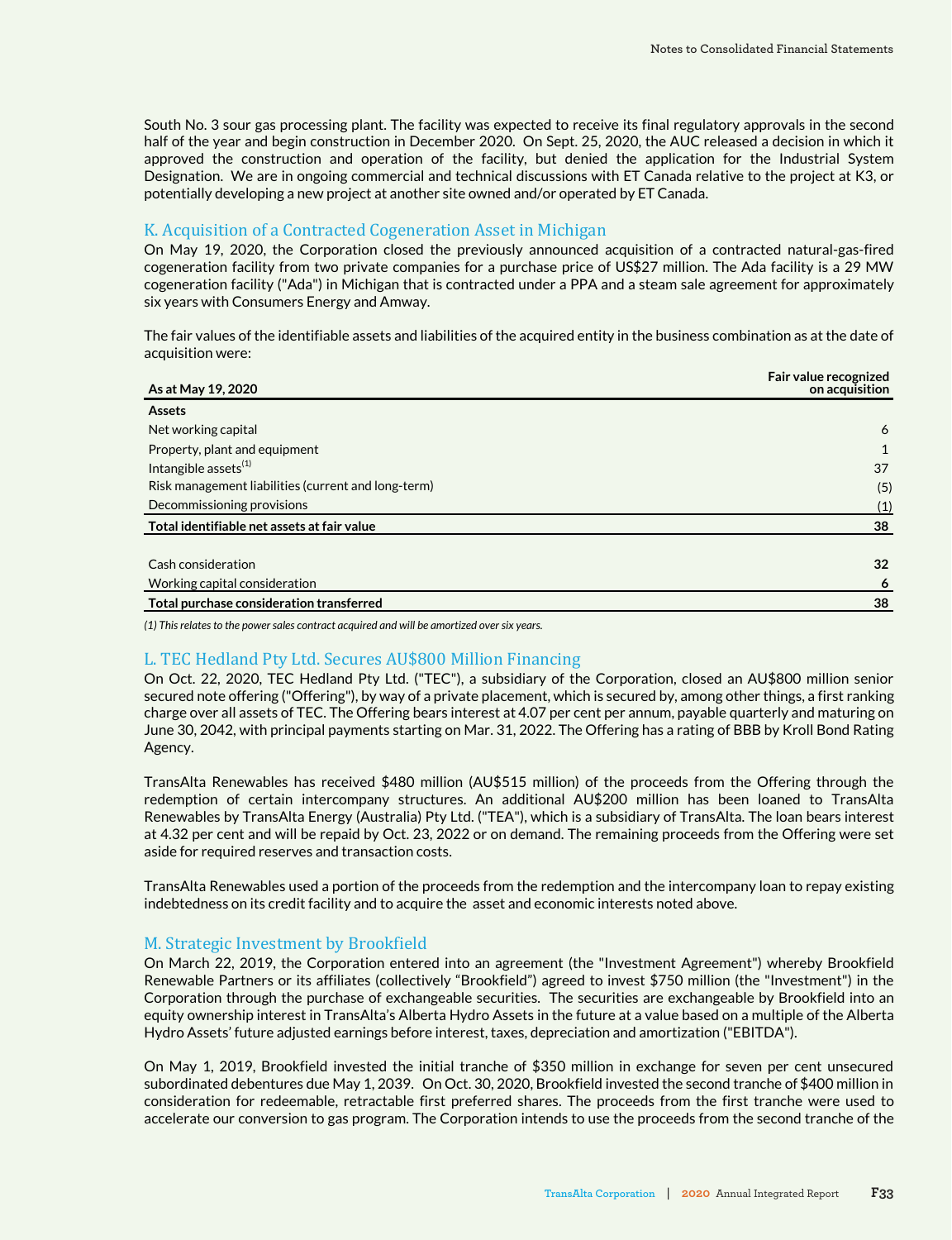financing to advance the Corporation's conversion to gas program, to fund other growth initiatives and for general corporate purposes.

Upon entering into the Investment Agreement and as required under the terms of the agreement, the Corporation paid Brookfield a \$7.5 million structuring fee. A commitment fee of \$15 million was also paid upon completion of the initial funding. These transaction costs, representing three per cent of the total investment of \$750 million, have been recognized as part of the carrying value of the unsecured subordinated debentures. See Note 25 for further details.

In accordance with the terms of the Investment Agreement, TransAlta has formed a Hydro Assets Operating Committee consisting of two representatives from Brookfield and two representatives from TransAlta to collaborate in connection with the operation and maximization of the value of the Alberta Hydro Assets. In connection with this, the Corporation has committed to pay Brookfield an annual fee of \$1.5 million for six years beginning May 1, 2019 (the "Brookfield Hydro Fee"), which is recognized in the operations, maintenance and administration expense on the Consolidated Statements of Earnings (Loss).

TransAlta has indicated that it intends to return up to \$250 million of capital to shareholders through share repurchases within three years of receiving the first tranche of the Investment. As of Dec. 31, 2020, 15,068,900 common shares have been repurchased and \$129 million under the normal course issuer bid normal course issuer bid("NCIB") program.

Under the terms of the Investment Agreement, Brookfield committed to purchase TransAlta common shares on the open market to increase its share ownership in TransAlta to not less than nine per cent by May 1, 2021. As of Jan. 8, 2021, Brookfield, through its affiliates, held, owned or had control over an aggregate of 33,845,685 common shares, representing approximately 12.4 per cent of the issued and outstanding common shares, calculated on an undiluted basis. In connection with the Investment, Brookfield is entitled to nominate two directors for election to the Board.

On April 23, 2019, the Mangrove Partners Master Fund Ltd. ("Mangrove") commenced an action in the Ontario Superior Court of Justice alleging, among other things, oppression by the Corporation and its directors and seeking to set aside the Brookfield Investment Agreement. TransAlta believes the claim is wholly lacking in merit and is taking all steps to defend against the allegations. This matter was adjourned due to the COVID-19 pandemic and is now scheduled to proceed to trial for three weeks starting April 19, 2021. Refer to Note 36 for further details.

## N. Centralia Unit 1 Retirement

The Corporation owns a two-unit 1,340 MW thermal coal-fired facility in Centralia, Washington in relation to which we have entered into a number of multiple year medium- and short-term energy sales agreements. In 2011, Washington State passed the TransAlta Energy Transition Bill (chapter 180, Laws of 2011) (the "Bill'') allowing the Centralia thermal facility to comply with the State's GHG emissions performance standards by ceasing coal generation in one of its two boilers by the end of 2020 and the other by the end of 2025. The Bill removed restrictions that had previously been imposed on the facility limiting the duration of new contracts from the facility and limiting the technology that the facility would be required to implement for nitrogen oxide controls. Centralia Unit 1 was retired from service effective Dec. 31, 2020.

## O. Mothballing of Sundance Units and Sundance Unit 3 Retirement

On March 8, 2019, the Corporation announced that the AESO granted an extension to the mothballing of Sundance Units 3 and 5, which are to remain mothballed until Nov. 1, 2021, extended from April 1, 2020. On July 22, 2020, the Corporation announced that it gave notice to the AESO to retire Sundance Unit 3 effective July 31, 2020. The retirement decision was largely driven by TransAlta's assessment of future market conditions, the age and condition of the unit and our ability to supply energy and capacity from our generation portfolio in Alberta. This decision advances our transition to 100 per cent clean electricity by 2025. The Corporation recognized an impairment charge of approximately \$70 million (\$52 million after-tax) during the third quarter 2020.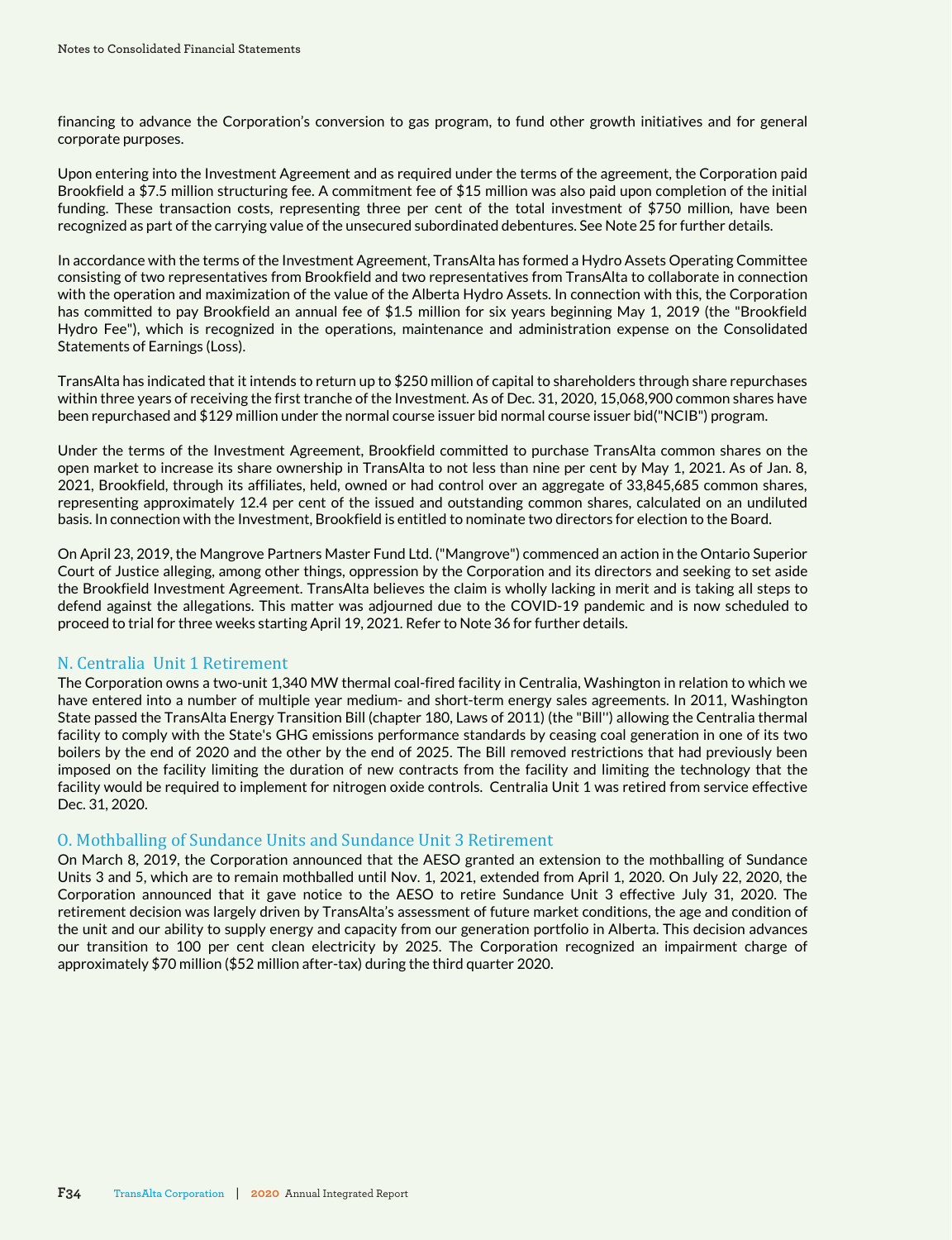#### P. COVID-19

The World Health Organization declared a Public Health Emergency of International Concern relating to COVID-19 on Jan. 30, 2020, which they subsequently declared, on March 11, 2020, as a global pandemic. The outbreak of COVID-19 has resulted in governments worldwide enacting emergency measures to constrain the spread of the virus. These measures, which include the implementation of travel bans, self-imposed quarantine periods, self-isolation, physical and social distancing and the closure of non-essential business, have caused significant disruption to businesses globally, which has resulted in an uncertain and challenging economic environment.

The Corporation continued to operate under its business continuity plan, which focused on ensuring that: (i) employees who could work remotely did so; and (ii) employees who operate and maintain our facilities, and who were not able to work remotely, were able to work safely and in a manner that ensured they remained healthy. During the second and third quarters of 2020, the Corporation successfully brought employees who were working remotely back to the office without compromising health and safety standards. In November 2020, as a result of rising COVID-19 case counts in the Province of Alberta and in light of office attendance restrictions eventually imposed by the Government of Alberta, staff at TransAlta's head office returned to remote work protocols. All of TransAlta's offices and sites follow strict health screening and social distancing protocols with personal protective equipment readily available and in use. Further, TransAlta maintains travel bans aligned to local jurisdictional guidance, enhanced cleaning procedures, revised work schedules, contingent work teams and the reorganization of processes and procedures to limit contact with other employees and contractors on-site.

While our financial results have been impacted by price and demand as a result of COVID-19, all of our facilities continue to remain fully operational and capable of meeting our customers' needs. The Corporation continues to work and serve all of our customers and counterparties under the terms of their contracts. We have not experienced interruptions to service requirements. Electricity and steam supply continue to remain a critical service requirement to all of our customers and have been deemed an essential service in our jurisdictions.

During the second quarter of 2020, the Government of Canada passed the Canada Emergency Wage Subsidy as part of its COVID-19 Economic Response Plan. The program's intent is to support employment by providing expense relief to companies that experienced revenue declines in 2020. In January 2021, TransAlta applied for support under this program and expects to receive \$8 million (pre-tax) for application periods in 2020. This represents a portion of the funding that the Corporation is eligible for and will be used in supporting a strategy to add incremental employment within the Corporation.

## Q. Normal Course Issuer Bid

#### **2020**

On May 26, 2020, the Corporation announced that the Toronto Stock Exchange ("TSX") accepted the notice filed by the Corporation to implement an NCIB for a portion of its common shares. Pursuant to the NCIB, the Corporation may repurchase up to a maximum of 14,000,000 common Shares, representing approximately 7.02 per cent of its public float of common shares as at May 25, 2020. Purchases under the NCIB may be made through open market transactions on the TSX and any alternative Canadian trading platforms on which the common shares are traded, based on the prevailing market price. Any common shares purchased under the NCIB will be cancelled.

The period during which the Corporation is authorized to make purchases under the NCIB commenced on May 29, 2020, and ends on May 28, 2021, or such earlier date on which the maximum number of common shares are purchased under the NCIB or the NCIB is terminated at the Corporation's election.

Under TSX rules, not more than 228,157 common shares (being 25 per cent of the average daily trading volume on the TSX of 912,630 common shares for the six months ended April 30, 2020) can be purchased on the TSX on any single trading day under the NCIB, with the exception that one block purchase in excess of the daily maximum is permitted per calendar week.

During the year ended Dec. 31, 2020, under the current and previous NCIB, the Corporation purchased and cancelled a total of 7,352,600 common shares at an average price of \$8.33 per common share, for a total cost of \$61 million. See Note 27 for further details.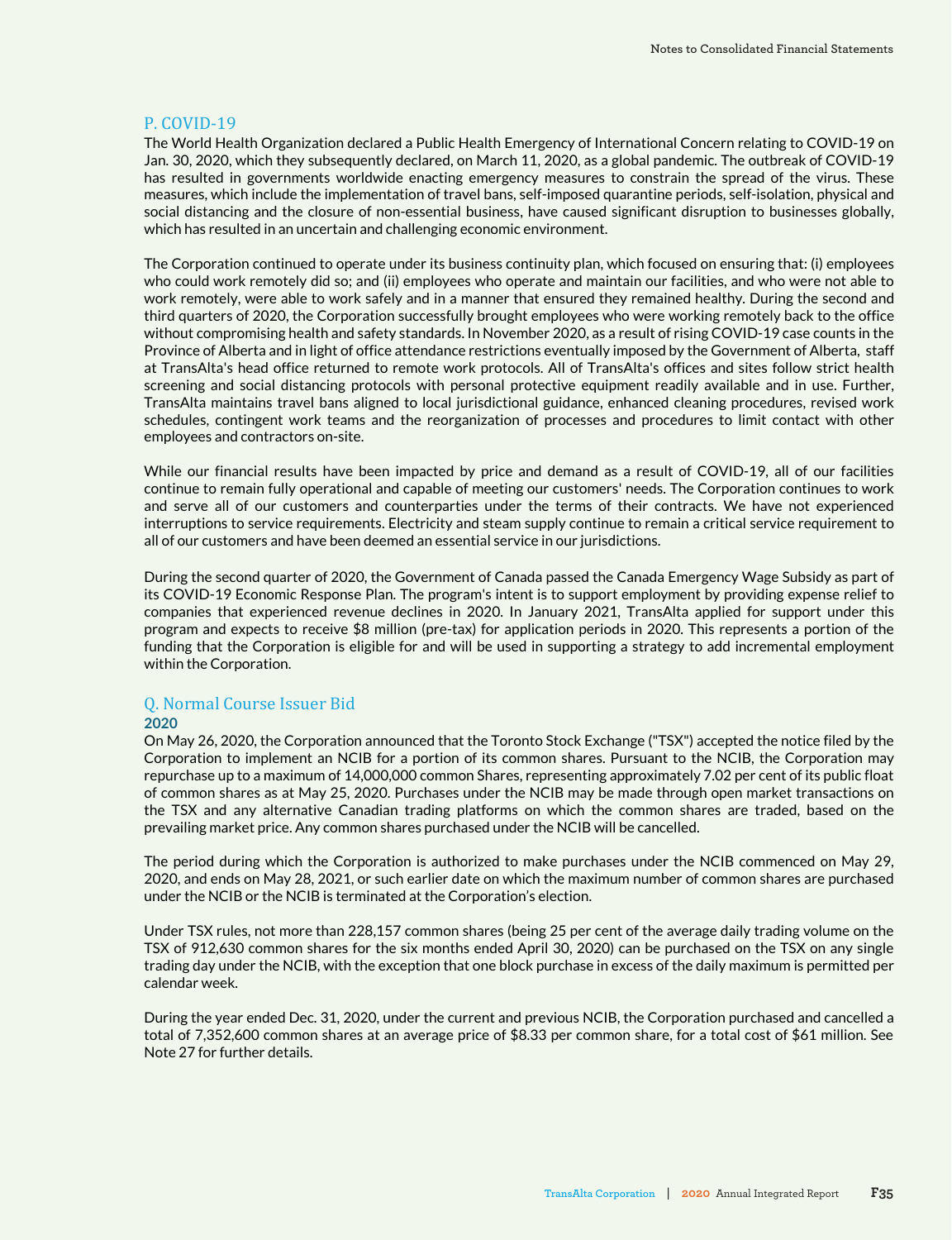## **2019**

On May 27, 2019, the Corporation announced that the TSX accepted the notice filed by the Corporation to implement a NCIB for a portion of its common shares. Pursuant to such NCIB, the Corporation was permitted to repurchase up to a maximum of 14,000,000 common shares, representing approximately 4.92 per cent of issued and outstanding common shares as at May 27, 2019.

During the year ended Dec. 31, 2019, the Corporation purchased and cancelled a total of 7,716,300 common shares at an average price of \$8.80 per common share, for a total cost of \$68 million. See Note 27 for further details.

#### **2018**

On March 9, 2018, the Corporation announced that the TSX accepted the notice filed by the Corporation to implement an NCIB for a portion of its common shares. Pursuant to such NCIB, the Corporation was permitted to repurchase up to a maximum of 14,000,000 common shares, representing approximately 4.86 per cent of issued and outstanding common shares as at March 2, 2018.

During the year ended Dec. 31, 2018, the Corporation purchased and cancelled a total of 3,264,500 common shares at an average price of \$7.02 per common share, for a total cost of \$23 million.

## R. TransAlta and Capital Power Swap Non-Operating Interests in Keephills 3 and Genesee 3

On Oct. 1, 2019, the Corporation closed a transaction with Capital Power Corporation ("Capital Power") to swap TransAlta's 50 per cent ownership interest in the 466 MW Genesee 3 facility for Capital Power's 50 per cent ownership interest in the 463 MW Keephills 3 facility. As a result, TransAlta now owns 100 per cent of the Keephills 3 facility and Capital Power owns 100 per cent of the Genesee 3 facility.

The transaction price for each non-operating interest largely offset each other, resulting in a net payment of approximately \$10 million from Capital Power to TransAlta. Final working capital true-ups and settlements occurred in November 2019, with a net working capital difference of less than \$1 million paid by TransAlta to Capital Power.

In 2019, the Corporation early-adopted 2020 amendments to IFRS 3 *Business Combinations*, which introduce an optional fair value concentration test. The Corporation elected to apply the optional fair value concentration test to its acquisition of the non-operating interest in Keephills 3, through which it was determined that greater than 90 per cent of the fair value was concentrated in the PP&E acquired. As a result, the acquisition was determined to not be a business and IFRS 3 requirements were not applied and the existing carrying amount of the owned 50 per cent of Keephills 3 was not required to be assessed at fair value. Consequently, the acquisition has been accounted for as an asset acquisition, with the following carrying amounts assigned based on relative fair values:

| <b>Total acquisition cost</b>        | 301  |
|--------------------------------------|------|
| Decommissioning and other provisions | (19) |
| Other liabilities                    | (2)  |
| Other assets                         | 3    |
| Property, plant and equipment        | 308  |
| Working capital                      | 11   |

The sale of Genesee 3 resulted in a gain of \$77 million, which was recognized in gains on sale of assets and other on the statement of earnings during the fourth quarter of 2019.

On the closing of the transaction, all of the Keephills 3 and Genesee 3 project agreements with Capital Power were terminated, including the agreement governing the supply of coal from TransAlta's Highvale mine to the Keephills 3 facility. The Highvale mine accounted for the revenues generated under this agreement pursuant to IFRS 15 *Revenue from Contracts with Customers*, which resulted in the recognition of a contract liability representing the mine's unsatisfied performance obligations for which consideration was received in advance. On Oct. 1, 2019, upon termination of this agreement, the Highvale mine had no future performance obligations and accordingly, the balance of the contract liability of \$88 million was recognized in earnings in the fourth quarter of 2019.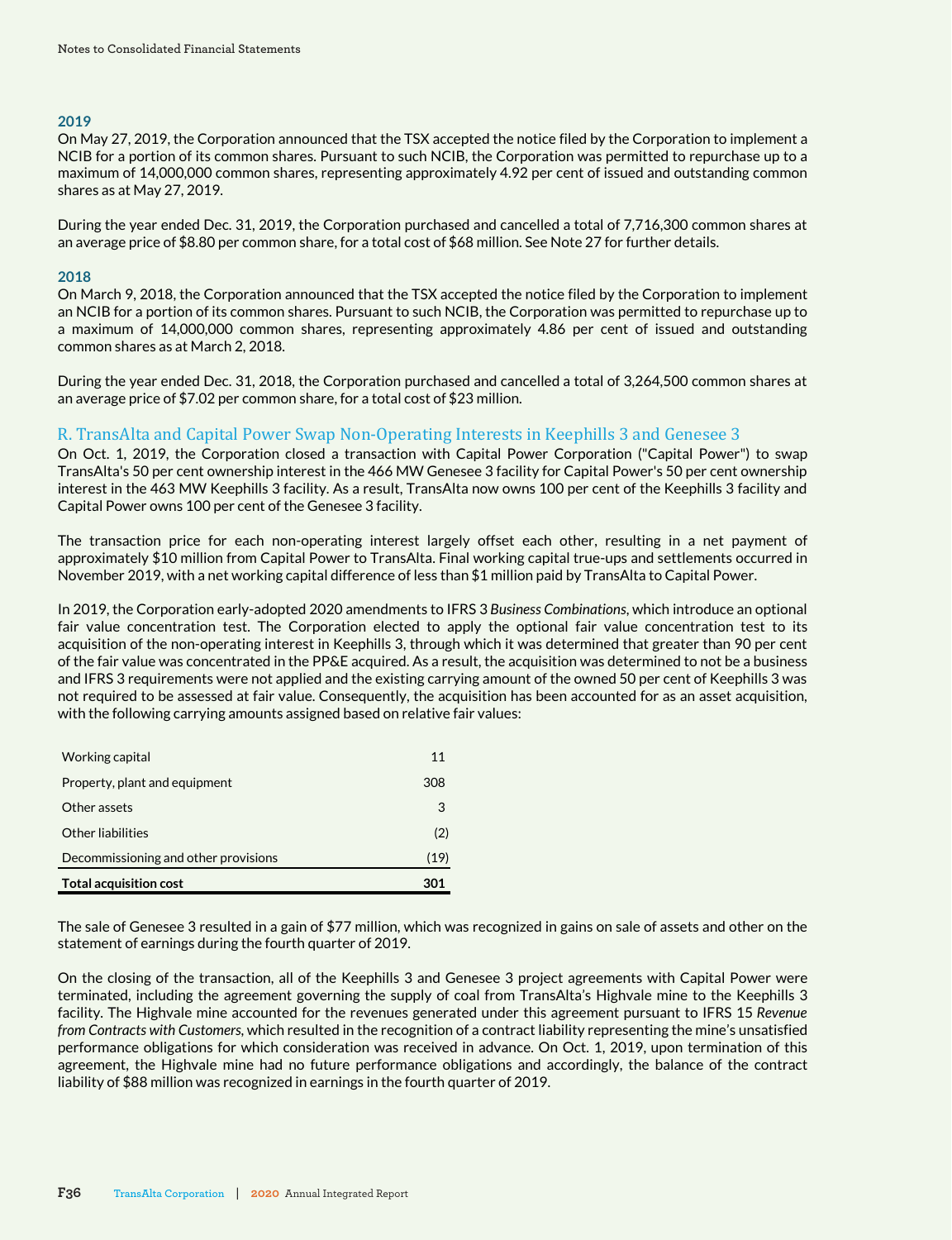## S. Termination of the Alberta Sundance Power Purchase Arrangement

On Sept. 18, 2017, the Corporation received formal notice from the Balancing Pool for the termination of the Sundance B and C PPAs effective March 31, 2018. This announcement was expected and the Corporation took steps to re-take dispatch control for the units effective March 31, 2018.

Pursuant to a written agreement, the Balancing Pool paid the Corporation approximately \$157 million on March 29, 2018. The Corporation disputed the termination payment received. The Balancing Pool excluded certain mining and corporate assets that should have been included in the net book value calculation, which the Corporation pursued from the Balancing Pool through an arbitration initiated under the PPAs. On Aug. 26, 2019, the Corporation announced it was successful in the arbitration and received the full amount it was seeking to recover of \$56 million, plus GST and interest.

## T. US Wind Projects

On Feb. 20, 2018, TransAlta Renewables announced it entered into an arrangement to acquire interests in two construction-ready wind projects in the Northeastern United States (collectively, the "US Wind Projects"). Big Level consists of a 90 MW wind project located in Pennsylvania that has a 15-year PPA with Microsoft Corporation, and Antrim consists of a 29 MW wind project located in New Hampshire with two 20-year PPAs with Partners Healthcare and New Hampshire Electric Co-op. The Counterparties in the PPAs all have a Standard & Poor's credit ratings of A+ or better.

A subsidiary of TransAlta acquired Big Level on March 1, 2018, and Antrim on March 28, 2019.

On April 20, 2018, TransAlta Renewables completed the acquisition of an economic interest in Big Level from a subsidiary of TransAlta Power Ltd. ("TA Power"). Pursuant to the arrangement, a TransAlta subsidiary owns Big Level directly and TA Power issued to TransAlta Renewables tracking preferred shares that pay quarterly dividends based on the pre-tax net earnings of Big Level. The tracking preferred shares have preference over the common shares of TA Power held by TransAlta, in respect of dividends and the distribution of assets in the event of the liquidation, dissolution or winding-up of TA Power.

On March 28, 2019, the closing conditions related to the acquisition of Antrim were finalized and the TransAlta subsidiary acquired the development project for total cash consideration of \$24 million and the settlement of the balance of the outstanding loan receivable of \$41 million. As a result, the Corporation recognized \$50 million for assets under construction in PP&E and \$15 million in intangibles. The TransAlta subsidiary also paid the final holdback for the Big Level development project of \$7 million (US\$5 million) on the closing of Antrim.

During 2019, TransAlta Renewables funded the acquisition of Antrim and the construction costs of the US Wind Projects by subscribing for \$142 million (US\$105 million) of interest-bearing promissory notes and \$78 million (US\$59 million) of tracking preferred shares.

During 2020, TransAlta Renewables subscribed for additional tracking preferred shares in Big Level and Antrim for \$72 million (US\$52 million). In addition TransAlta Renewables repaid a portion of the total outstanding promissory notes to the Corporation related to the Big Level and Antrim wind projects in the amount of \$92 million (US\$72 million).

Big Level and Antrim each began commercial operations in December 2019. In conjunction with reaching commercial operation, tax equity proceeds were raised to partially fund the US Wind Projects in the amount of approximately US\$85 million for Big Level and approximately US\$41 million for Antrim. The tax equity financing is classified as longterm debt on the Consolidated Statements of Financial Position.

From the tax equity proceeds, a subsidiary of TransAlta repaid \$98 million (US\$72 million) of the interest-bearing promissory notes from TransAlta Renewables. The remaining amount of the tax equity proceeds is held as reserves within the project entity and will be released upon certain conditions being met. Once these conditions are met, the reserves will be released and the subsidiary of TransAlta will repay the remaining outstanding interest-bearing promissory notes from TransAlta Renewables.

## U. Kent Hills 3 Wind Project

On Oct. 19, 2018, TransAlta Renewables announced that the Kent Hills 3 expansion was fully operational, bringing total generating capacity of the Kent Hills wind facility to 167 MW.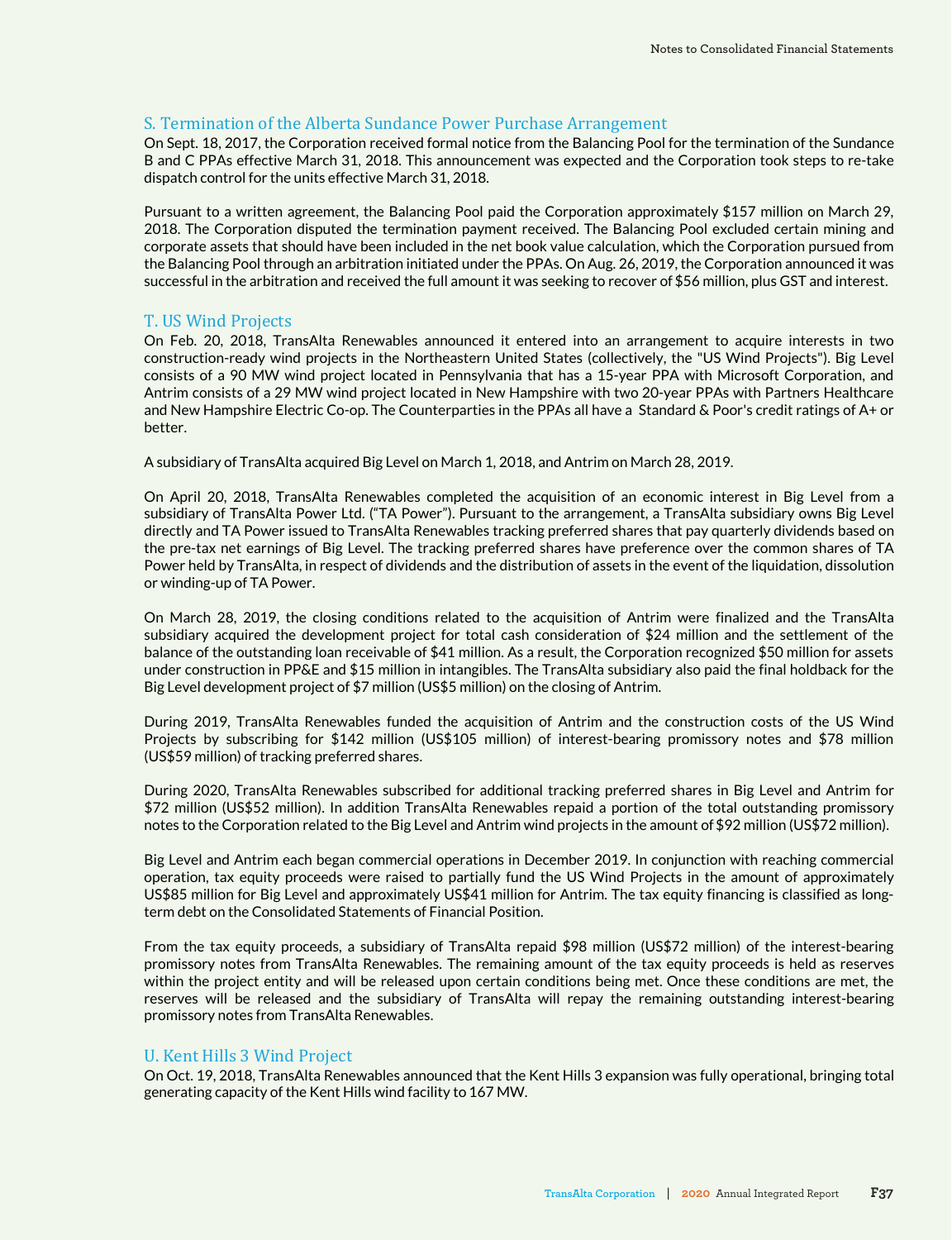## V. TransAlta Renewables Acquires Three Renewable Assets from the Corporation

On May 31, 2018, TransAlta Renewables acquired from a subsidiary of the Corporation an economic interest in the 50 MW Lakeswind wind facility in Minnesota and 21 MWs of solar projects located in Massachusetts ("Mass Solar") through the subscription of tracking preferred shares of a subsidiary of the Corporation. In addition, TransAlta Renewables acquired from a subsidiary of the Corporation ownership of the 20 MW Kent Breeze wind facility located in Ontario. The total purchase price for the three assets was approximately \$166 million, including the assumption of \$62 million of tax equity obligations and project debt, for net cash consideration of \$104 million. The Corporation continues to operate these assets on behalf of TransAlta Renewables.

The acquisition of Kent Breeze was accounted for by TransAlta Renewables as a business combination under common control, requiring the application of the pooling of interests method of accounting, whereby the assets and liabilities acquired were recognized at the book values previously recognized by TransAlta at May 31, 2018, and not at their fair values. As a result, the Corporation recognized a transfer of equity from the non-controlling interests in the amount of \$1 million in 2018.

On June 28, 2018, TransAlta Renewables subscribed for an additional \$33 million (US\$25 million) of tracking preferred shares of a subsidiary of the Corporation related to Mass Solar to fund the repayment of Mass Solar's project debt.

In connection with these acquisitions, the Corporation recorded a \$12 million impairment charge, of which \$11 million was recorded against PP&E and \$1 million against intangibles. See Note 7 for further details.

## W. TransAlta Renewables Closes \$150- Million Share Offering of Common Shares

On June 22, 2018, TransAlta Renewables closed a bought deal offering of 11,860,000 common shares through a syndicate of underwriters (the "Share Offering"). The common shares were issued at a price of \$12.65 per common share for gross proceeds of approximately \$150 million (\$144 million of net proceeds).

The net proceeds of the Share Offering were used to partially repay drawn amounts under TransAlta Renewables' credit facility, which was drawn in order to fund recent acquisitions. The additional liquidity under the credit facility was used for general corporate purposes, including ongoing construction costs associated with the US Wind Projects, described in 4(J) above.

The Corporation did not purchase any additional common shares under the Share Offering and, following the closing, owned 161 million common shares, representing approximately 61 per cent of the outstanding common shares of TransAlta Renewables. See Note 13 for further details of TransAlta's ownership of TransAlta Renewables.

## X. \$345 Million Financing Related to the Off-Coal Agreement

On July 20, 2018, the Corporation monetized the payments under OCA with the Government of Alberta by closing a \$345 million bond offering through its indirect wholly owned subsidiary, TransAlta OCP LP ("TransAlta OCP"). The offering was a private placement that was secured by, among other things, a first ranking charge over the OCA payments payable by the Government of Alberta. The amortizing bonds bear interest at a rate of 4.509 per cent per annum, payable semi-annually and maturing on Aug. 5, 2030. The bonds have a rating of BBB, with a stable trend, by DBRS. Under the terms of the OCA, the Corporation receives annual cash payments on or before July 31 of approximately \$40 million (approximately \$37 million, net to the Corporation), commencing Jan. 1, 2017, and terminating at the end of 2030.

The net proceeds were used to partially repay the 6.40 per cent debentures, as described in Note 24.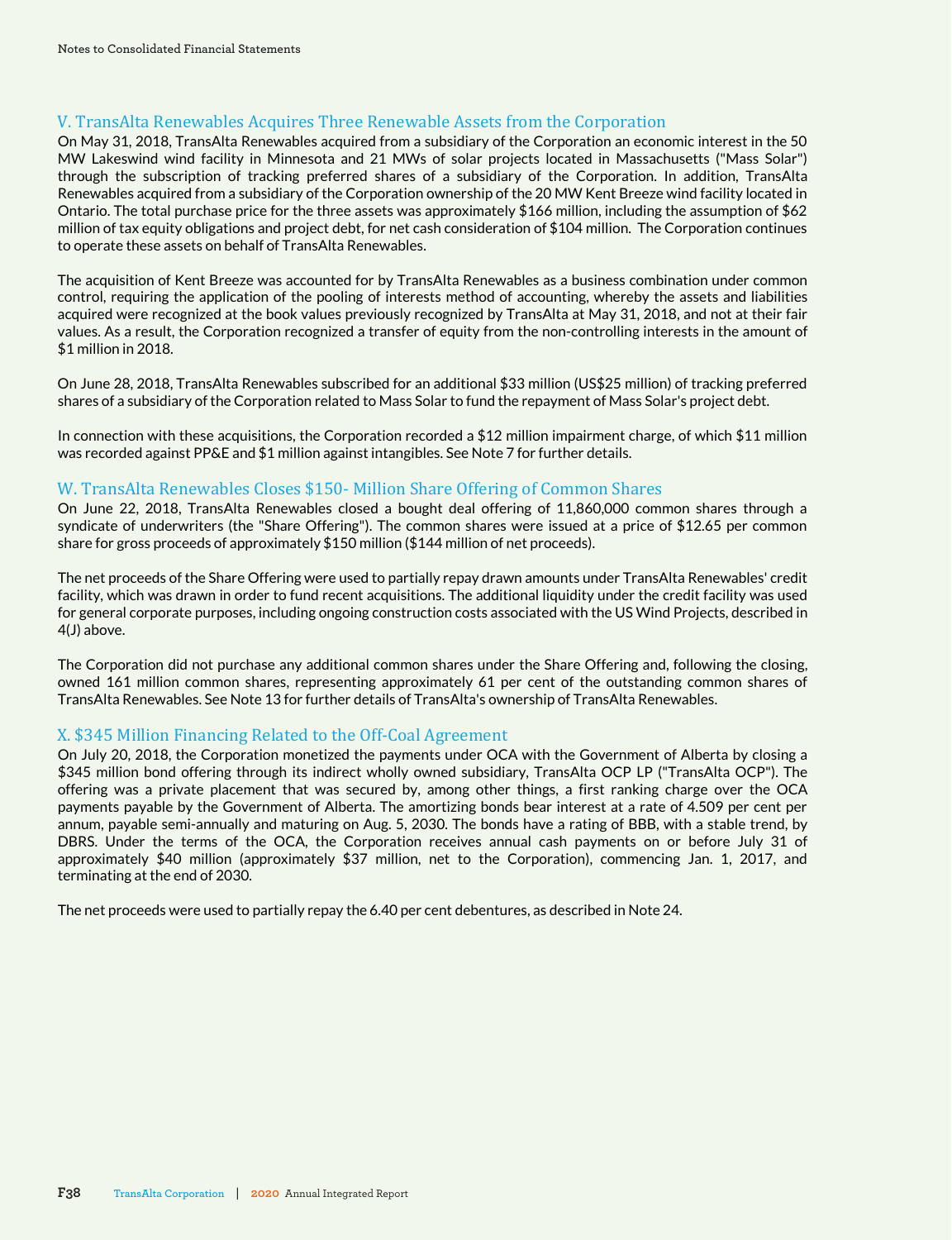# 5. Revenue

## A. Disaggregation of Revenue

The majority of the Corporation's revenues are derived from the sale of physical power, capacity and environmental attributes, leasing of power facilities, and from asset optimization activities, which the Corporation disaggregates into the following groups for the purpose of determining how economic factors affect the recognition of revenue.

| <b>Year ended Dec. 31, 2020</b>                          | Hydro        | Wind<br>and<br>Solar | <b>North</b><br>American<br>Gas <sup>(1)</sup> | Australian<br>Gas | Alberta<br>Thermal <sup>(2)</sup> | Centralia <sup>(2)</sup> | <b>Marketing</b> | <b>Energy Corporate</b><br>and Other | Total |
|----------------------------------------------------------|--------------|----------------------|------------------------------------------------|-------------------|-----------------------------------|--------------------------|------------------|--------------------------------------|-------|
| Revenues from contracts with<br>customers                | 141          | 261                  | 196                                            | 90                | 325                               | 10                       |                  | $\overline{\phantom{m}}$             | 1,023 |
| Revenue from leases <sup>(3)</sup>                       |              |                      | 8                                              | 60                | 55                                |                          |                  |                                      | 123   |
| Revenue from derivatives and<br>other trading activities |              | (2)                  | 4                                              |                   | (12)                              | 283                      | 122              | 12                                   | 407   |
| Government incentives                                    | $\mathbf{1}$ | 4                    |                                                |                   |                                   |                          |                  |                                      | 5     |
| Revenue from other $(4)$                                 | 10           | 66                   | 9                                              | 8                 | 251                               | 204                      |                  | (5)                                  | 543   |
| <b>Total revenue</b>                                     | 152          | 329                  | 217                                            | 158               | 619                               | 497                      | 122              | $\overline{7}$                       | 2,101 |
| Revenues from contracts with customers                   |              |                      |                                                |                   |                                   |                          |                  |                                      |       |
| Timing of revenue recognition                            |              |                      |                                                |                   |                                   |                          |                  |                                      |       |
| At a point in time                                       |              | 25                   |                                                |                   | 23                                | 10                       |                  |                                      | 58    |
| Over time                                                | 141          | 236                  | 196                                            | 90                | 302                               |                          |                  |                                      | 965   |
| <b>Total revenue from contracts</b>                      |              |                      |                                                |                   |                                   |                          |                  |                                      |       |

 **with customers 141 261 196 90 325 10 — — 1,023**  *(1) This segment was previously known as the Canadian Gas segment but renamed with the acquisition of the US cogeneration facility in the second quarter of 2020. Refer to Note 4(K) for further details. In addition, during the third quarter of 2020, merchant revenue within this segment was reclassified from revenue from* 

*contracts with customers to revenue from other and prior periods were adjusted.*

*(2) The Canadian Coal segment was renamed Alberta Thermal and the US Coal segment was renamed Centralia in the third quarter of 2020.*

*(3) Total rental income, including contingent rent related to certain PPAs and other long-term contracts that meet the criteria of operating leases.* 

*(4) Includes merchant revenue and other miscellaneous.*

| <b>Year ended Dec. 31, 2019</b>                          | Hydro | Wind<br>and<br>Solar | <b>North</b><br>American<br>Gas <sup>(1)</sup> | Australian<br>Gas | Alberta<br>Thermal $^{(2)}$ | Centralia <sup>(2)</sup> |     | <b>Energy Corporate</b><br>Marketing and Other | Total |
|----------------------------------------------------------|-------|----------------------|------------------------------------------------|-------------------|-----------------------------|--------------------------|-----|------------------------------------------------|-------|
| Revenues from contracts with<br>customers                | 142   | 244                  | 190                                            | 87                | 395                         | 10                       |     |                                                | 1,068 |
| Revenue from leases <sup>(3)</sup>                       |       |                      |                                                | 65                | 65                          |                          |     |                                                | 130   |
| Revenue from derivatives and<br>other trading activities |       | 18                   | 2                                              |                   | (17)                        | 160                      | 129 | 4                                              | 296   |
| Government incentives                                    |       | 8                    |                                                |                   |                             |                          |     |                                                | 8     |
| Revenue from other <sup>(4)</sup>                        | 14    | 42                   | 17                                             | 8                 | 373                         | 401                      |     | (10)                                           | 845   |
| <b>Total revenue</b>                                     | 156   | 312                  | 209                                            | 160               | 816                         | 571                      | 129 | (6)                                            | 2,347 |
| Revenues from contracts with customers                   |       |                      |                                                |                   |                             |                          |     |                                                |       |
| Timing of revenue recognition                            |       |                      |                                                |                   |                             |                          |     |                                                |       |
| At a point in time                                       |       | 27                   |                                                |                   | 41                          | 10                       |     |                                                | 78    |

|                                                |     | --  |     |    | .   | -- | . .   |
|------------------------------------------------|-----|-----|-----|----|-----|----|-------|
| Over time                                      | 142 | へィフ | 190 | 87 | 354 |    | 990   |
| Total revenue from contracts<br>with customers | 142 | 244 | 190 | 87 | 395 | 10 | 1.068 |

*(1) This segment was previously known as the Canadian Gas segment but renamed with the acquisition of the US cogeneration facility in the second quarter of 2020. Refer to Note 4(K) for further details. In addition, during the third quarter of 2020, merchant revenue within this segment was reclassified from revenue from contracts with customers to revenue from other and prior periods were adjusted.*

*(2) The Canadian Coal segment was renamed Alberta Thermal and the US Coal segment was renamed Centralia in the third quarter of 2020.*

*(3) Total rental income, including contingent rent related to certain PPAs and other long-term contracts that meet the criteria of operating leases.*

*(4) Includes merchant revenue and other miscellaneous.*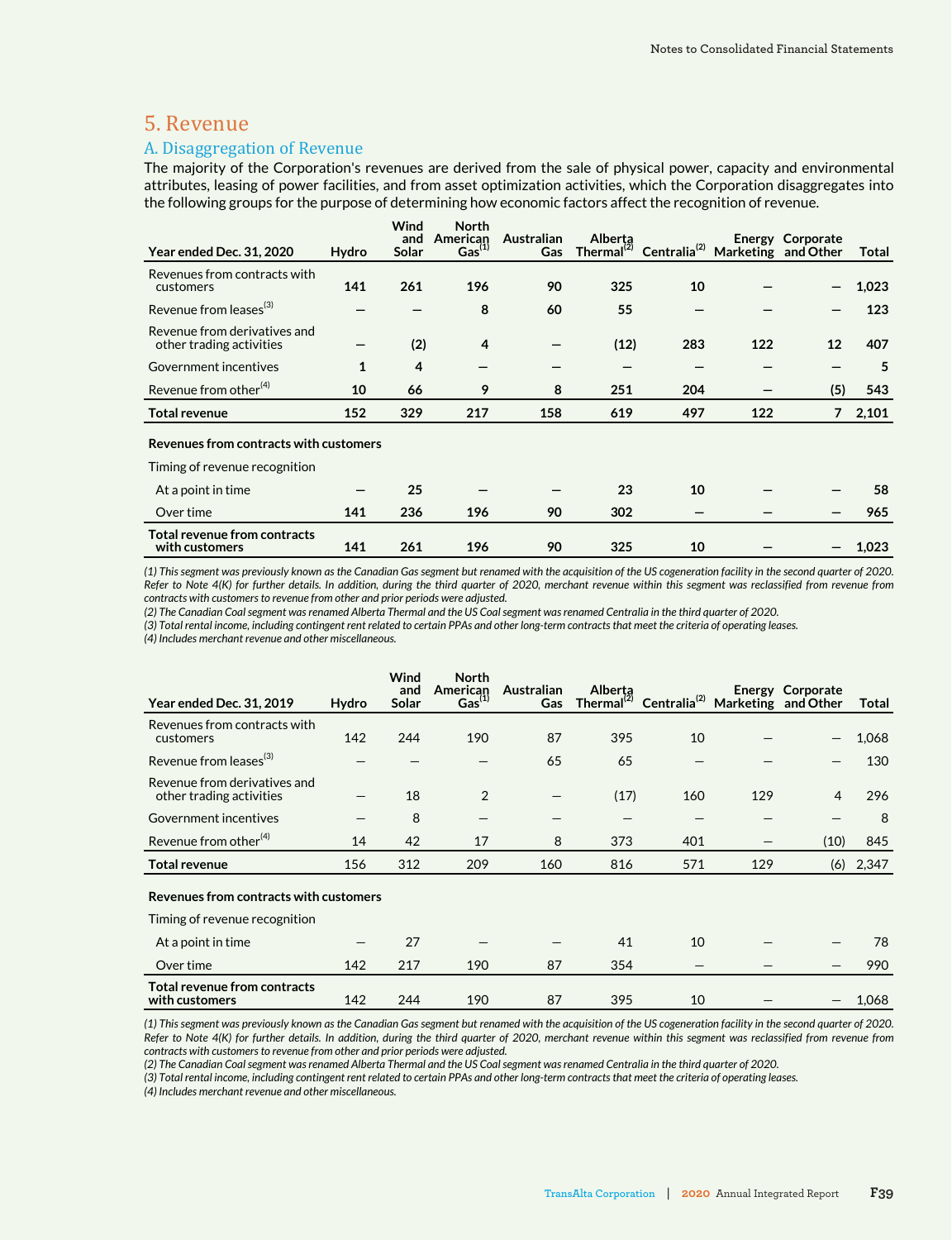| <b>Year ended Dec. 31, 2018</b>                          | Hydro | Wind and<br>Solar | <b>North</b><br>Gas <sup>(1)</sup> | American Australian<br><b>Gas</b> | Alberta<br>Thermal $^{(2)}$ | Centralia <sup>(2)</sup> | Energy<br><b>Marketing</b> | Corporate                | Total |
|----------------------------------------------------------|-------|-------------------|------------------------------------|-----------------------------------|-----------------------------|--------------------------|----------------------------|--------------------------|-------|
| Revenues from contracts with<br>customers                | 132   | 206               | 206                                | 91                                | 517                         | 9                        |                            | $\overline{\phantom{m}}$ | 1,161 |
| Revenue from leases <sup>(3)</sup>                       | 7     | 27                |                                    | 68                                | 68                          |                          |                            |                          | 170   |
| Revenue from derivatives and<br>other trading activities |       | (20)              | $\overline{4}$                     |                                   | (1)                         | 115                      | 67                         |                          | 165   |
| Government incentives                                    |       | 16                |                                    |                                   |                             |                          |                            |                          | 16    |
| Revenue from other <sup>(4)</sup>                        | 17    | 53                | 22                                 | 6                                 | 328                         | 318                      |                            | (7)                      | 737   |
| <b>Total revenue</b>                                     | 156   | 282               | 232                                | 165                               | 912                         | 442                      | 67                         | (7)                      | 2,249 |
| Revenues from contracts with customers                   |       |                   |                                    |                                   |                             |                          |                            |                          |       |
| Timing of revenue recognition                            |       |                   |                                    |                                   |                             |                          |                            |                          |       |
| At a point in time                                       |       | 18                |                                    |                                   | 38                          | 9                        |                            |                          | 65    |
| Over time                                                | 132   | 188               | 206                                | 91                                | 479                         |                          |                            |                          | 1,096 |
| Total revenue from contracts<br>with customers           | 132   | 206               | 206                                | 91                                | 517                         | 9                        |                            | —                        | 1,161 |

*(1) This segment was previously known as the Canadian Gas segment but renamed with the acquisition of the US cogeneration facility in the second quarter of 2020. Refer to Note 4(K) for further details. In addition, during the third quarter of 2020, merchant revenue within this segment was reclassified from revenue from contracts with customers to revenue from other and prior periods were adjusted.*

*(2) The Canadian Coal segment was renamed Alberta Thermal and the US Coal segment was renamed Centralia in the third quarter of 2020.*

*(3) Total rental income, including contingent rent related to certain PPAs and other long-term contracts that meet the criteria of operating leases.*

*(4) Includes merchant revenue and other miscellaneous.*

## B. Contract Liabilities

The Corporation has recognized the following revenue-related contract liabilities:

| <b>Contract liabilities</b>                                                  | 2020 | 2019 |
|------------------------------------------------------------------------------|------|------|
| Balance, beginning of the year                                               | 15   | 88   |
| IFRS 16 transition adjustments $(1)$                                         |      | 15   |
| Amounts transferred to revenue included in opening balance                   | (1)  | (10) |
| Consideration received                                                       |      | 5    |
| Increases due to interest accrued and expensed during the period             |      | 5    |
| Contract termination associated with the purchase of Keephills 3 (Note 4(R)) |      | (88) |
| Consideration paid                                                           | 2    |      |
| Performance obligations satisfied                                            | (2)  |      |
| Balance, end of year                                                         | 15   | 15   |
| Current portion                                                              |      |      |
| Long-term portion                                                            | 14   | 14   |

*(1) In 2019, on transition to IFRS 16, some contracts that were previously considered leases under IAS 17 did not meet the definition of a lease under IFRS 16 and therefore were assessed under IFRS 15 and balances were transferred from deferred revenue to contract liabilities.* 

The opening contract liabilities in 2019 were primarily comprised of consideration received from the Corporation's Keephills 3 joint operation partner, Capital Power, for which the Corporation had a future obligation to transfer goods and services to Capital Power under the contract. On closing of the Keephills 3 and Genesee 3 swap, wherein the Corporation acquired Capital Power's 50 per cent ownership interest in Keephills 3 and sold its 50 per cent ownership interest in Genesee 3, the agreement with Capital Power was terminated in 2019 and the Corporation no longer had any further performance obligations and the related contract liability balance was recognized in net earnings.

The remaining contract liabilities outstanding at Dec. 31, 2020, and Dec. 31, 2019, primarily relate to prepayments relating to the Corporation's New Richmond and Bone Creek facilities where the Corporation still has to fulfil its performance obligations.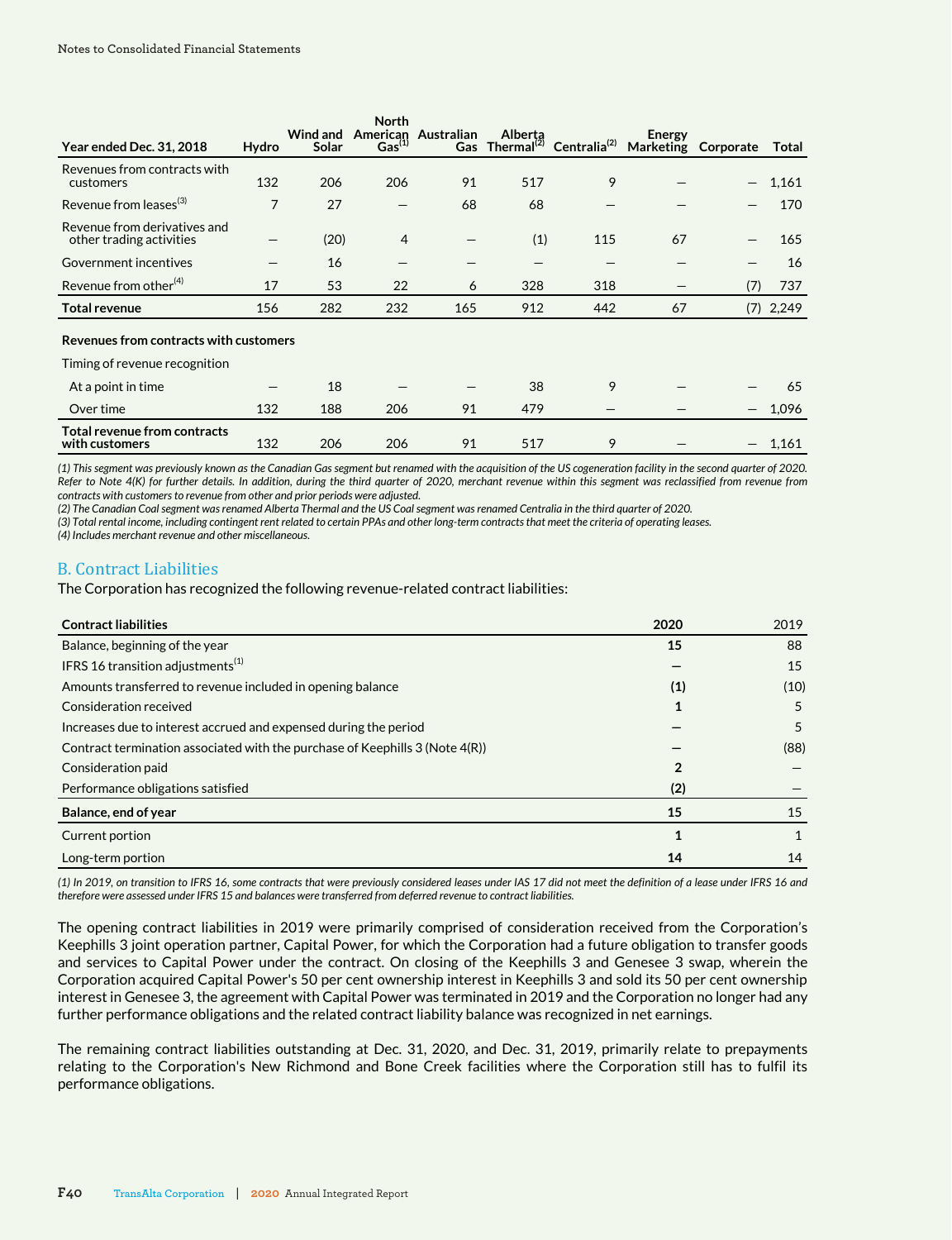## C. Remaining Performance Obligations

The following disclosures regarding the aggregate amounts of transaction prices allocated to remaining performance obligations (contract revenues that have not yet been recognized) for contracts in place at the end of the reporting period exclude revenues related to contracts that qualify for the following practical expedients:

- The Corporation recognizes revenue from the contract in an amount that is equal to the amount invoiced where the amount invoiced represents the value to the customer of the service performed to date. Certain of the Corporation's contracts at some of its wind, hydro, gas and solar facilities, and within its commercial and industrial business, qualify for this practical expedient. For these contracts, the Corporation is not required to disclose information about the remaining unsatisfied performance obligations.
- Contracts with an original expected duration of less than 12 months.

Additionally, in many of the Corporation's contracts, elements of the transaction price are considered constrained, such as for variable revenues dependent upon future production volumes that are driven by customer or market demand or market prices that are subject to factors outside the Corporation's influence. Future revenues that are related to constrained variable consideration are not included in the disclosure of remaining performance obligations until the constraints are resolved. Further, adjustments to revenue to recognize a significant financing component in a contract are not included in the amounts disclosed for remaining performance obligations.

As a result, the amounts of future revenues disclosed below represent only a portion of future revenues that are expected to be realized by the Corporation from its contractual portfolio.

### **Hydro**

At Dec. 31, 2020, the Corporation's PPA with the Balancing Pool to provide the capacity of 12 hydro facilities throughout the province of Alberta concluded. Future production will be sold into the merchant market. The Corporation has contracts for blackstart services at specific hydro facilities, which will conclude at the end of 2030. The Corporation also has a contract with the Government of Alberta to manage water on the Bow River for flood and drought mitigation purposes, which concludes in 2021.

Estimated future revenues related to the remaining performance obligations for these contracts as of Dec. 31, 2020, are approximately \$31 million, which the Corporation expects to recognize approximately \$8 million in 2021 and approximately \$2 million to \$3 million annually from 2022-2030.

The practical expedient allowing the recognition of revenue from the contract in an amount that is equal to the amount invoiced is applied to all hydro energy contracts in Ontario, British Columbia and Washington; accordingly, disclosures related to remaining performance obligations are not provided for these contracts.

#### **Wind and Solar**

At Dec. 31, 2020, the Corporation had long-term contracts with customers to deliver electricity and the associated renewable energy credits from three wind facilities located in Alberta, Minnesota and Quebec, for which the invoice practical expedient is not applied. The PPAs generally require all available generation to be provided to customers at fixed prices, with certain pricing subject to annual escalations for inflation. The Corporation expects to recognize such amounts as revenue as it delivers electricity over the remaining terms of the contracts, until 2024, 2034 and 2033, respectively. Electricity delivered is ultimately dependent upon the wind resource, which is outside of the Corporation's control. Amounts delivered, and therefore revenue recognized, in the future will vary. These variable revenues for electricity delivered are considered to be fully constrained, and will be recognized over time as the performance obligation, the delivery of electricity, is satisfied. Accordingly, these revenues are excluded from these disclosures. The Corporation also has contracts to sell renewable energy certificates generated at merchant wind facilities and expects to recognize revenues as it delivers the renewable energy certificates to the purchasers over the remaining terms of the contracts, from 2020 through 2024.

Estimated future revenues related to the remaining performance obligations for these contracts as of Dec. 31, 2020, are approximately \$13 million, of which the Corporation expects to recognize between approximately \$2 million to \$5 million annually through to contract expiry.

The practical expedient allowing the recognition of revenue from the contract in an amount that is equal to the amount invoiced is applied to wind energy contracts in Ontario, New Brunswick, Quebec and Wyoming, and for all solar contracts; accordingly, disclosures related to remaining performance obligations are not provided for these contracts.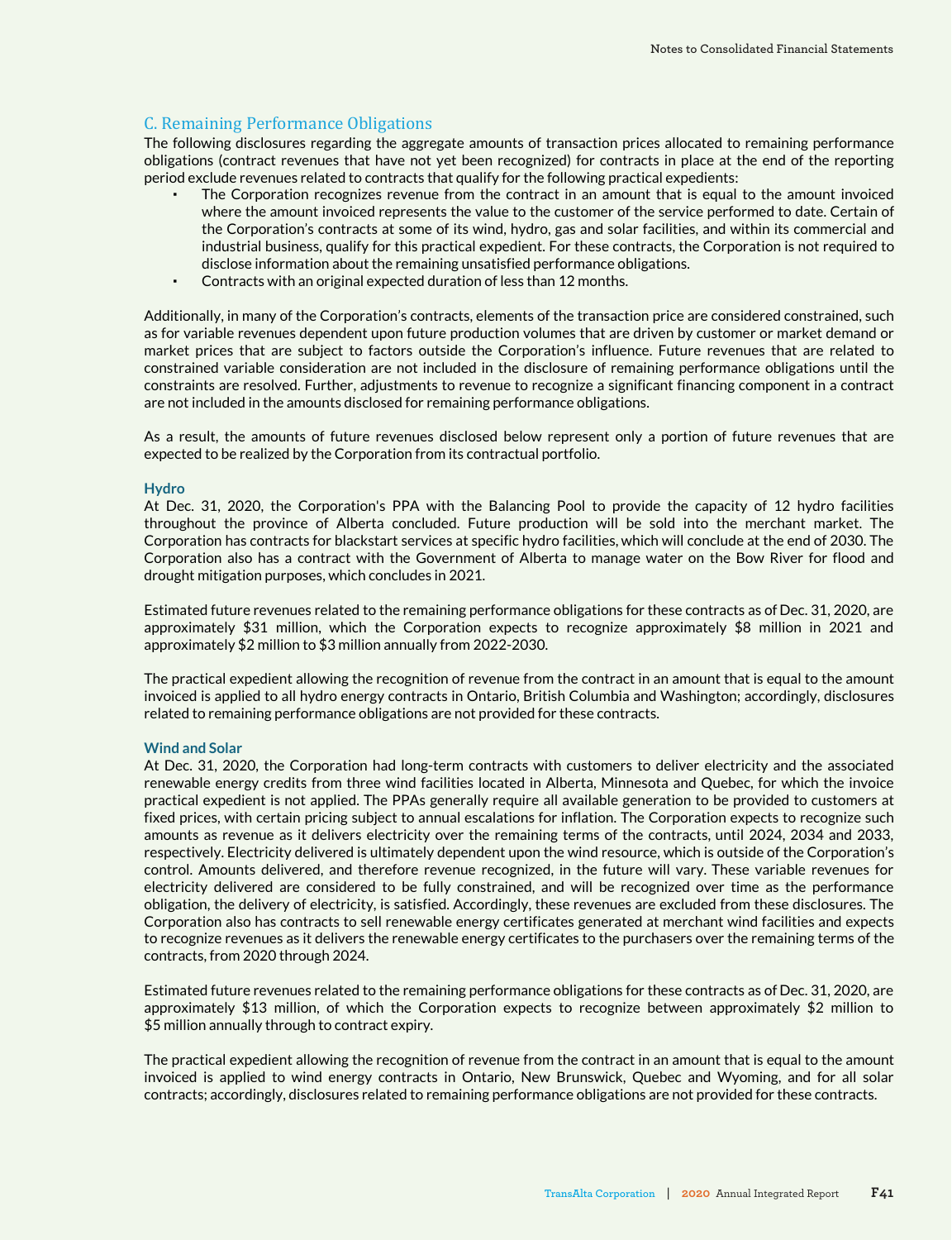#### **North American Gas**

At Dec. 31, 2020, the Corporation has contracts with customers to deliver energy services from one of its gas facilities in Ontario. The contracts all consist of a single performance obligation requiring the Corporation to stand ready to deliver electricity and steam. A summary of the key terms of these contracts is set out below.

The energy supply agreements require specified amounts of steam to be delivered to each customer, and have pricing terms that include fixed and variable charges for electricity, capacity and steam, as well as a true-up based on contractual minimum volumes of steam. The steam reconciliation is based on an estimate of the customer's steam volume taken and the contractual minimum volume, and various factors including the annual average market price of electricity and the average locally posted and index prices of natural gas, as well as transportation. For steam volumes not taken by the customer, a revenue-sharing mechanism provides for sharing of revenues earned by the Corporation using that steam to generate and sell electricity. Capacity and electricity pricing vary from contract to contract and are subject to annual indexation at varying rates. Electricity and steam delivered is ultimately dependent upon customer requirements, which is outside of the Corporation's control. The variable revenues under the contracts are considered to be fully constrained. Accordingly, these revenues are excluded from these disclosures. The Corporation expects to recognize revenue as it delivers electricity and steam until the completion of the contract in late 2022.

At the same gas facility, the Corporation has a contract with the local power authority with fixed capacity charges that are adjusted for seasonal fluctuations, steam demand from the plant's other customers and for deemed net revenue related to production of electricity into the market. As a result, revenues recognized in the future will vary as they are dependent upon factors outside of the Corporation's control and are considered to be fully constrained. Accordingly, these revenues are excluded from these disclosures. The Corporation expects to recognize such revenue as it stands ready to deliver electricity until the completion of the contract term on Dec. 31, 2025.

At Dec. 31, 2020, the Corporation had contracts with customers to deliver steam, hot water and chilled water from one of its other gas facilities in Ontario, extending through 2023. Prices under these contracts are at fixed base amounts per gigajoule and are subject to escalation annually for both gas prices and inflation. The contracts include minimum annual take-or-pay volumes.

The Corporation's contract with its customer for provision of steam and electricity output at its Alberta cogeneration facility, effective Jan. 1, 2020 through Dec. 31, 2029, is considered an operating lease resulting in some revenues being classified for accounting purposes as variable lease revenues. Other revenue streams are based on cost-recovery mechanisms and thus are variable in nature and are considered to be fully constrained and excluded from these disclosures.

Estimated future revenues related to the remaining performance obligations for these contracts as of Dec. 31, 2020, are approximately \$13 million in total, of which the Corporation expects to recognize between approximately \$4 million to \$5 million annually for the duration of the contracts.

The practical expedient allowing the recognition of revenue from the contract in an amount that is equal to the amount invoiced is applied to some of the Corporation's other gas facilities' contracts in Ontario and the United States; accordingly, disclosures related to remaining performance obligations are not provided for these contracts.

#### **Australian Gas**

At Dec. 31, 2020, the Corporation has PPAs with customers to deliver electricity from its gas facilities located in Australia. The PPAs generally call for all available generation to be provided to customers. Pricing terms include fixed and variable price components for delivered electricity and fixed capacity payments. Prices may be subject to true-up adjustments for deviations from expected heat rates and are subject to various escalators to reflect inflation. Electricity delivered is ultimately dependent upon customer requirements, which is outside of the Corporation's control. These variable revenues for electricity delivered are considered to be fully constrained, and will be recognized at a point in time as the performance obligation, the delivery of electricity, is satisfied. Accordingly, these revenues are excluded from these disclosures. The contracts have durations that range from 2026 to 2042.

One of the Corporation's PPA with its customer to deliver electricity from its gas facilities is considered a finance lease resulting in some revenues being classified for accounting purposes as finance lease income. The Corporation also earns revenues from providing operation and maintenance services for the facility for a fixed monthly fee. Pricing is subject to periodic review under the PPA and subject to escalation to reflect inflation out to the end of the contract in 2038. Other revenue streams are based on cost-recovery mechanisms and thus are variable in nature and considered to be fully constrained and excluded from these disclosures.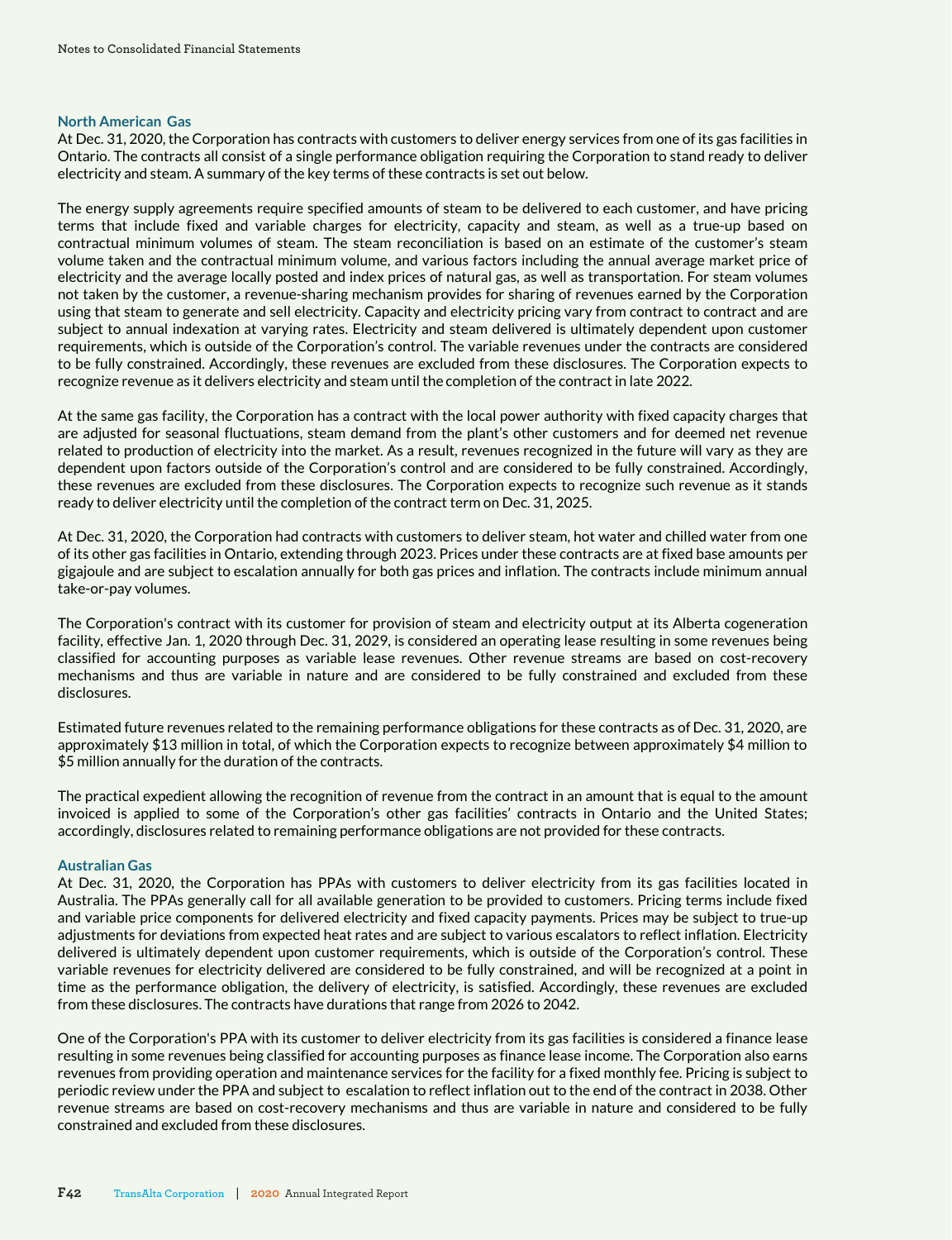Estimated future revenues related to the remaining performance obligations for these contracts as at Dec. 31, 2020, are approximately \$2,594 million, of which the Corporation expects to recognize approximately \$203 million in total over the next two fiscal years and on average, between approximately \$100 million to \$126 million annually thereafter for the duration of the remaining contract.

#### **Alberta Thermal**

At Dec. 31, 2020, the Corporation's PPAs with the Balancing Pool for capacity and electricity from two of its coal facilities concluded. Future production will be sold into the merchant market.

The Corporation also has several contracts for sale of byproducts of coal combustion from certain of its coal facilities. The contracts range in duration from one to three years. Generally, revenues vary based on market prices that are subject to factors outside of the Corporation's control, and the quantities delivered and sold, which are ultimately dependent upon customer demand. These variable revenues are considered to be fully constrained, and will be recognized at a point in time as the performance obligation, the delivery of byproducts, is satisfied. Accordingly, these revenues are excluded from these disclosures.

The Corporation has a contract, commencing in late 2023, for the sale of capacity and electricity, exercisable at the option of the customer, under which the Corporation will receive a fixed capacity payment and variable energy payments based on production. Estimated future revenues related to the remaining performance obligations for these contracts as of Dec. 31, 2020, are approximately \$336 million, of which the Corporation expects to recognize on average, between \$5 million to \$10 million in 2023 and \$40 million to \$45 million annually thereafter for the duration of the contracts.

#### **Centralia**

The Corporation's long-term contract for the sale of electricity produced at its US Coal plant is considered a derivative and is designated as an all-in-one hedge. Accordingly, while revenues for electricity delivered to the customer are recognized pursuant to the contractual terms, the revenues are not accounted for under IFRS 15 and the contract has been excluded from any required IFRS 15 disclosures.

The Corporation also has a contract for the sale of byproducts of coal combustion from its US Coal plant. Generally, revenues vary based on market prices that are subject to factors outside of the Corporation's control, and the quantities delivered and sold, which are ultimately dependent upon customer demand. These variable revenues are considered to be fully constrained, and will be recognized at a point in time as the performance obligation, the delivery of byproducts, is satisfied. Accordingly, these revenues are excluded from these disclosures.

## 6. Expenses by Nature

Expenses classified by nature are as follows:

| Year ended Dec. 31                 | 2020                                                    |                                                     | 2019                                                    |                                                     | 2018                                                    |                                                     |
|------------------------------------|---------------------------------------------------------|-----------------------------------------------------|---------------------------------------------------------|-----------------------------------------------------|---------------------------------------------------------|-----------------------------------------------------|
|                                    | Fuel, carbon<br>compliance<br>and<br>purchased<br>power | Operations.<br>maintenance<br>and<br>administration | Fuel, carbon<br>compliance<br>and<br>purchased<br>power | Operations.<br>maintenance<br>and<br>administration | Fuel, carbon<br>compliance<br>and<br>purchased<br>power | Operations,<br>maintenance<br>and<br>administration |
| Fuel and carbon compliance         | 574                                                     |                                                     | 669                                                     |                                                     | 656                                                     |                                                     |
| Coal inventory writedown (Note 17) | 37                                                      |                                                     |                                                         |                                                     |                                                         |                                                     |
| Purchased power                    | 163                                                     |                                                     | 246                                                     |                                                     | 210                                                     |                                                     |
| Mine depreciation                  | 144                                                     |                                                     | 119                                                     |                                                     | 136                                                     |                                                     |
| Salaries and benefits              | 50                                                      | 235                                                 | 52                                                      | 228                                                 | 98                                                      | 245                                                 |
| Other operating expenses           |                                                         | 237                                                 |                                                         | 247                                                 |                                                         | 270                                                 |
| <b>Total</b>                       | 968                                                     | 472                                                 | 1,086                                                   | 475                                                 | 1,100                                                   | 515                                                 |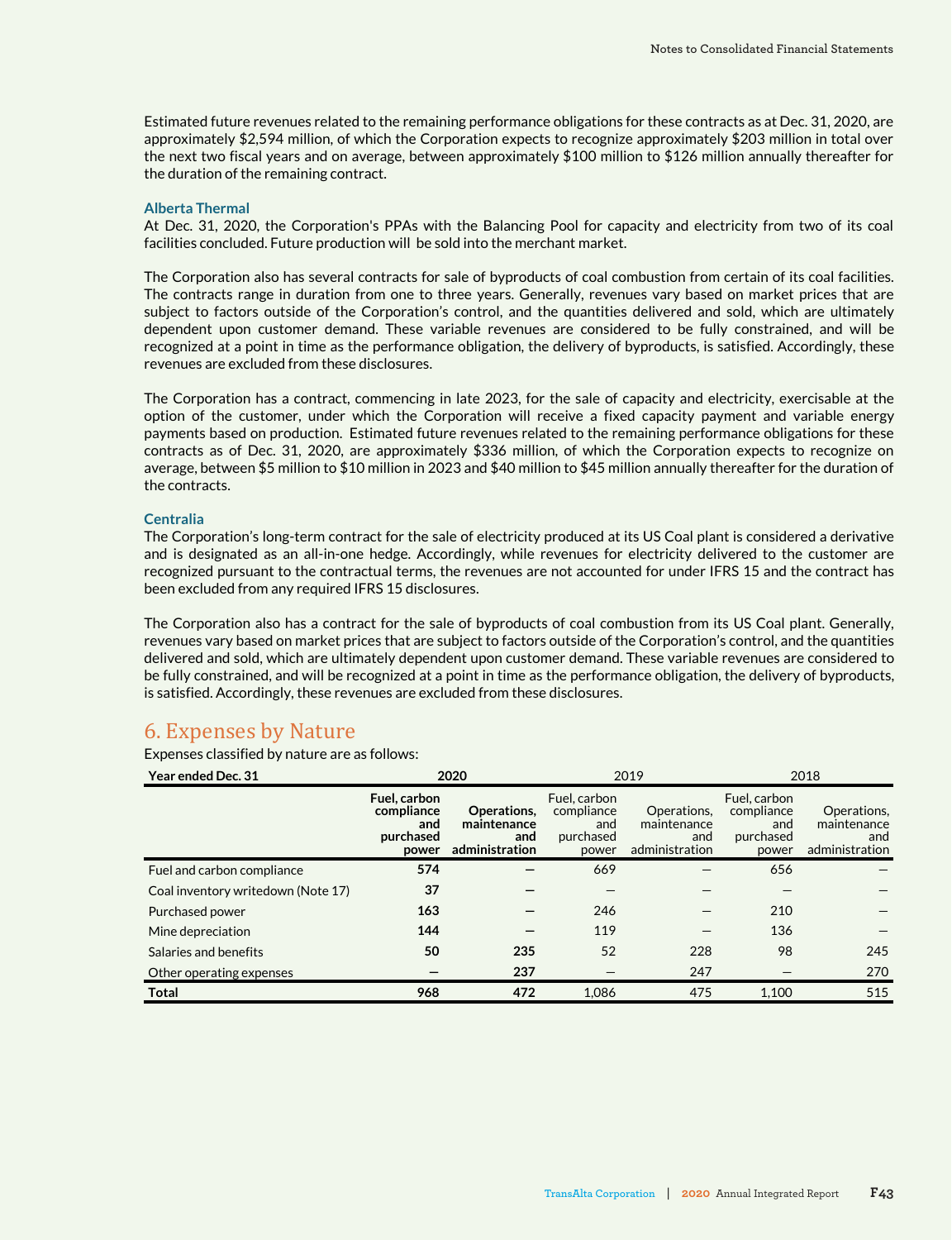# 7. Asset Impairment and Reversals

As part of the Corporation's monitoring controls, long-range forecasts are prepared for each CGU. The long-range forecast estimates are used to assess the significance of potential indicators of impairment and provide criteria to evaluate adverse changes in operations. The Corporation also considers the relationship between its market capitalization and its book value, among other factors, when reviewing for indicators of impairment. When indicators of impairment are present, the Corporation estimates a recoverable amount for each CGU by calculating an approximate fair value less costs of disposal using discounted cash flow projections based on the Corporation's long-range forecasts. The valuations used are subject to measurement uncertainty based on assumptions and inputs to the Corporation's long-range forecast, including changes to fuel costs, operating costs, capital expenditures, external power prices and useful lives of the assets extending to the last planned asset retirement in 2073.

## A. 2020

### **Sundance Unit 3**

In the third quarter of 2020, the Corporation recognized an impairment on Sundance Unit 3 in the amount of \$70 million in the Alberta Thermal segment, due to the Corporation's decision to retire the unit (see Note 4(O)). Previously, the Corporation had expected Sundance Unit 3 to remain mothballed until November 2021. As there were no estimated future cash flows from power generation expected to be derived from the unit, the unit was removed from the Alberta merchant CGU and immediately written down to the recoverable value of the scrap materials.

## **BC Hydro Facility**

In the third quarter of 2020, the Corporation recorded an impairment of \$2 million in the Hydro segment, due to a review of water resources that resulted in a revision to the forecasted production at a BC hydro facility. The impairment assessment was based on fair value less costs of disposal using discounted cash flow projections based on the Corporation's long-range forecasts. The resulting fair value measurement is categorized as a Level III fair value measurement. The key assumptions impacting the determination of fair value are electricity production and sales prices, which are subject to measurement uncertainty.

## **Centralia Land**

In the fourth quarter of 2020, the Corporation recognized an impairment of \$9 million (US\$7 million) in the Centralia segment due to a decrease in the fair value of the land determined through a third-party appraiser.

In addition to the asset impairments noted above, a net asset impairment of \$3 million was recognized for changes in the decommissioning and restoration liabilities related to the Centralia mine and Sundance Unit 1, which are no longer operating and have reached the end of their useful lives (see Note 23).

## B. 2019

## **Centralia Thermal Facility**

In 2012, the Corporation recorded an impairment of \$347 million relating to the Centralia thermal facility CGU. As part of the annual impairment test, the Corporation considers possible indicators of impairment at the Centralia thermal facility CGU. In 2019, an internal valuation indicated the fair value less costs of disposal of the Centralia thermal facility CGU exceeded the carrying value, resulting in a full recoverability test in 2019. The updated fair value included sustained changes in the power price market and cost of coal due to contract renegotiations. As a result of the recoverability test, an impairment reversal of \$151 million was recorded in the Centralia segment.

The valuations are categorized as Level III fair value measurements and subject to measurement uncertainty based on the key assumptions outlined below, and on inputs to the Corporation's long-range forecast, including changes to fuel costs, operating costs, capital expenses and the level of contractedness under the Memorandum of Agreement ("MOA") for coal transition established with the State of Washington. The valuation period includes cash flows until the decommissioning of the facility in 2025.

The Corporation utilized the Corporation's long-range forecast and the following key assumptions in 2019 compared with 2016 assumptions, which was the most recent detailed valuation:

|                                          | 2019                            | 2016                            |
|------------------------------------------|---------------------------------|---------------------------------|
| Mid-Columbia annual average power prices | US\$30 to US\$42 per MWh        | US\$22 to US\$46 per MWh        |
| On-highway diesel fuel on coal shipments | US\$2.35 to US\$2.40 per gallon | US\$1.69 to US\$2.09 per gallon |
| Discount rates                           | 5.2 to 6.4 per cent             | 5.4 to 5.7 per cent             |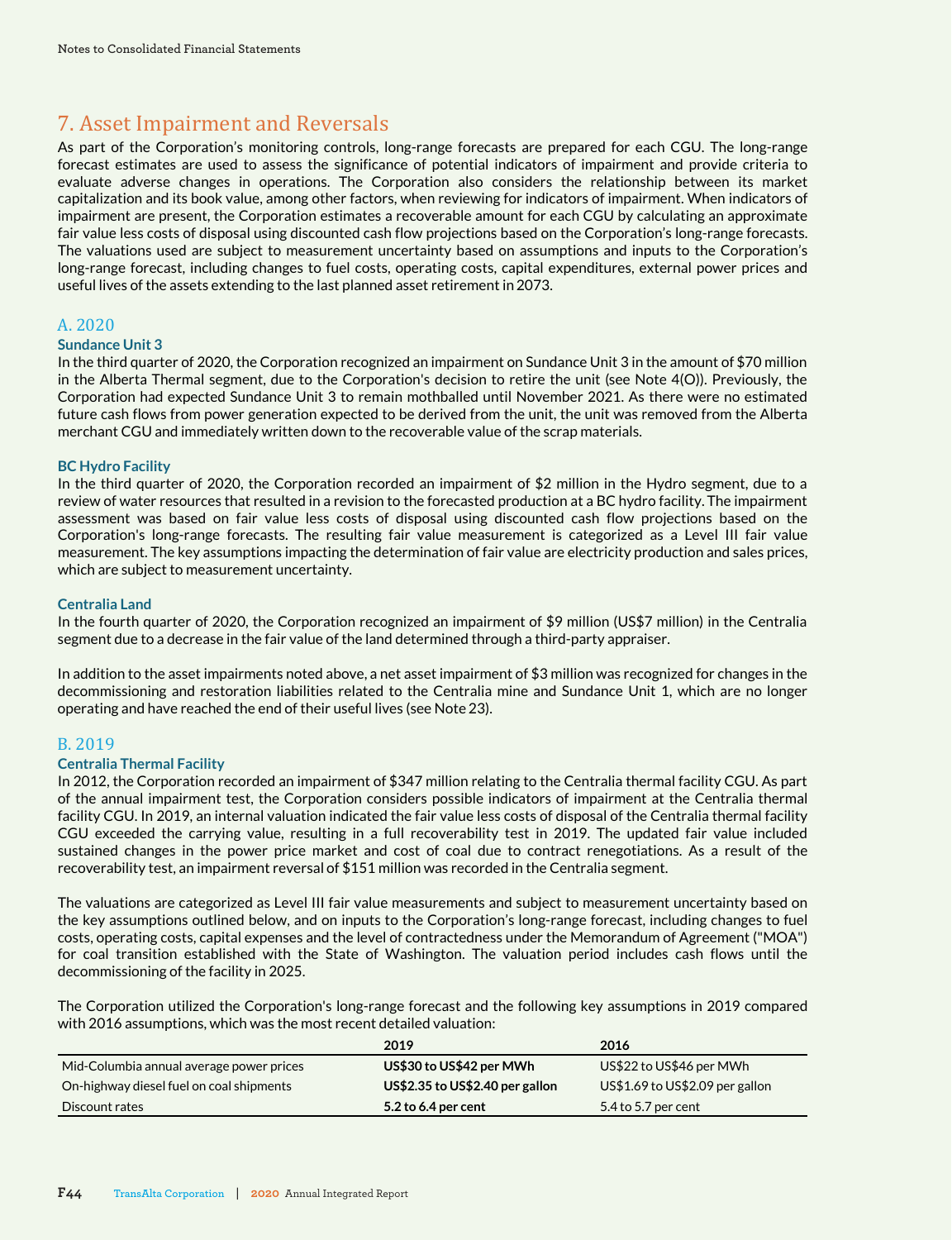During 2019, the Corporation adjusted the Centralia mine decommissioning and restoration provision as management no longer believes that the fine coal recovery and reclamation work will occur as originally proposed. At the end of 2019, the Corporation's best estimate of the decommissioning and restoration provision increased by \$141 million. Since the Centralia mine is no longer operating and reached the end of its useful life in 2006, this adjustment results in the immediate recognition of the full \$141 million, through asset impairment charges in net earnings.

Refer to Note 3(A)(III) and 23 for further details on the Centralia mine decommissioning and restoration provision.

#### **Assets Held for Sale**

In the fourth quarter of 2019, the Corporation identified several trucks and associated inventory to be sold within the Alberta Thermal segment and accordingly wrote the assets down to net realizable value, resulting in an impairment charge of \$15 million.

## C. 2018

## **Sundance Unit 2**

In the third quarter of 2018, the Corporation recognized an impairment charge on Sundance Unit 2 in the amount of \$38 million, due to the Corporation's decision to retire Sundance Unit 2. Previously, the Corporation had expected Sundance Unit 2 to remain mothballed for a period of up to two years and therefore remain within the Alberta merchant CGU. The impairment assessment was based on value in use and included the estimated future cash flows expected to be derived from the unit until its retirement on July 31, 2018. Discounting did not have a material impact.

#### **Lakeswind and Kent Breeze**

On May 31, 2018, TransAlta Renewables acquired an economic interest in Lakeswind through the subscription of tracking preferred shares of a subsidiary of the Corporation and also purchased Kent Breeze (see Note 4(V)). In connection with these acquisitions, the assets were fair valued using discount rates that average approximately seven per cent. Accordingly, the Corporation has recorded an impairment of \$12 million using the valuation in the agreement as the indicator of fair value less cost of disposal in 2018. The impairment charge had an \$11 million impact on PP&E and a \$1 million impact on intangible assets (refer to Note 18 and 20).

## D. Project Development Costs

During 2020, the Corporation wrote off nil (2019 — \$18 million; 2018 — \$23 million) in project development costs related to projects that are no longer proceeding.

# 8. Finance Lease Receivables

Amounts receivable under the Corporation's finance leases associated with the Poplar Creek cogeneration facility and in 2020, the Southern Cross Energy facilities are as follows:

| As at Dec. 31                                                     | 2020                                | 2019                                                |                              |                                                     |
|-------------------------------------------------------------------|-------------------------------------|-----------------------------------------------------|------------------------------|-----------------------------------------------------|
|                                                                   | <b>Minimum</b><br>lease<br>receipts | Present<br>value of<br>minimum<br>lease<br>receipts | Minimum<br>lease<br>receipts | Present<br>value of<br>minimum<br>lease<br>receipts |
| Within one year                                                   | 63                                  | 56                                                  | 20                           | 20                                                  |
| Second to fifth years inclusive                                   | 169                                 | 126                                                 | 80                           | 74                                                  |
| More than five years                                              | 100                                 | 82                                                  | 120                          | 97                                                  |
|                                                                   | 332                                 | 264                                                 | 220                          | 191                                                 |
| Less: unearned finance lease income                               | 68                                  |                                                     | 29                           |                                                     |
| Total finance lease receivables                                   | 264                                 | 264                                                 | 191                          | 191                                                 |
| Included in the Consolidated Statements of Financial Position as: |                                     |                                                     |                              |                                                     |

| Current portion of finance lease receivables (Note 14) | 36  |  |
|--------------------------------------------------------|-----|--|
| Long-term portion of finance lease receivables         | 228 |  |
|                                                        | 264 |  |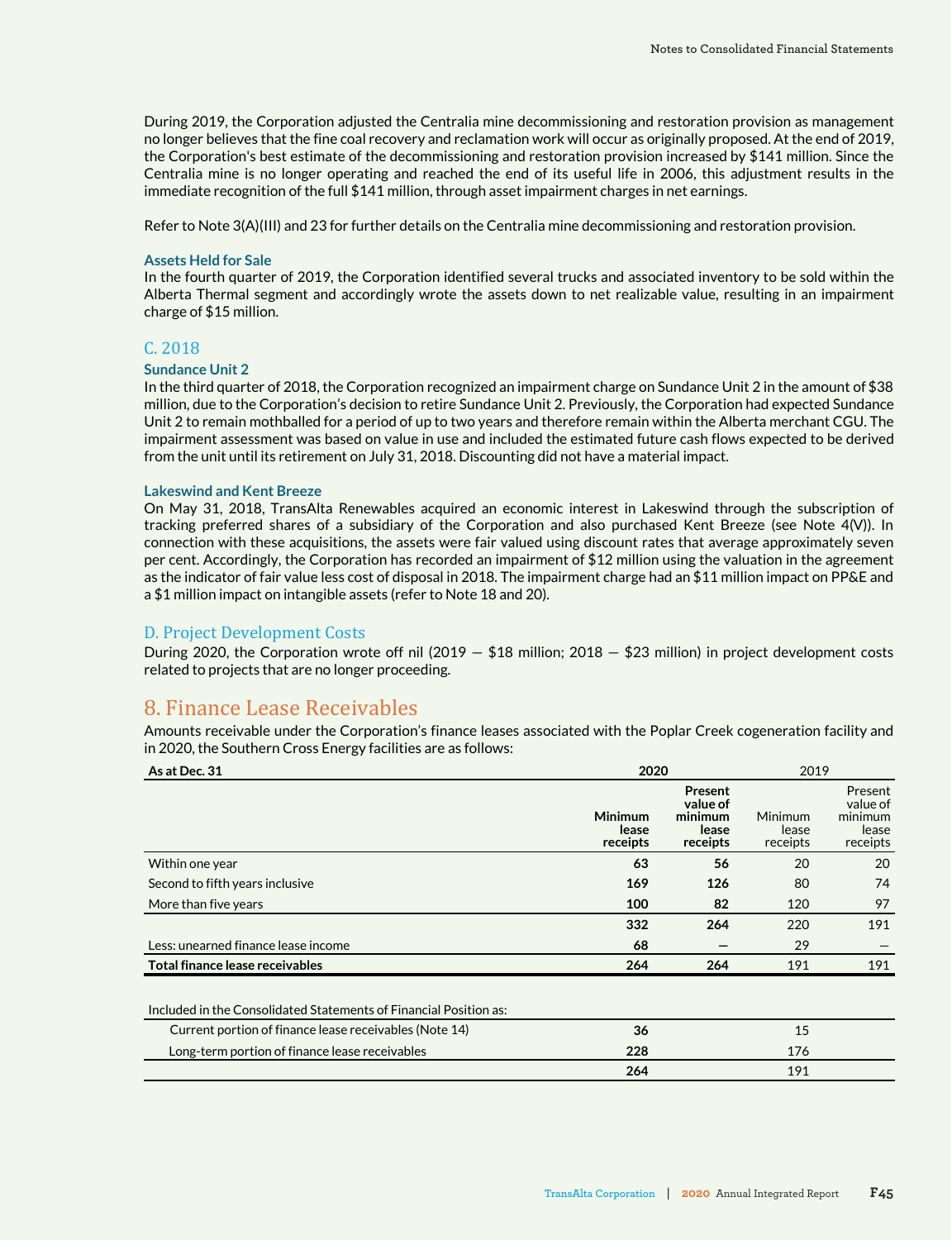# 9. Net Other Operating Income

Net other operating income includes the following:

| Year ended Dec. 31         | 2020                     | 2019 | 2018 |
|----------------------------|--------------------------|------|------|
| Coal supply agreement      | 29                       |      |      |
| Alberta Off-Coal Agreement | (40)                     | (40) | (40) |
| Insurance recoveries       | $\overline{\phantom{0}}$ | (10) | (7)  |
| Other expenses             |                          |      |      |
| Net other operating income | (11)                     | (49) | (47) |

## A.Onerous Contract Provision for Coal Supply Agreement

During the fourth quarter of 2020, an onerous contract provision of \$29 million was recognized as a result of a decision to accelerate our plans to eliminate coal as a fuel source by the end of 2021 at the Sheerness facility. The last coal shipment is expected to be received during the first quarter of 2021, while payments required under the contract will continue until 2025.

## B. Alberta Off-Coal Agreement

The Corporation receives payments from the Government of Alberta for the cessation of coal-fired emissions from its interest in the Keephills 3, Genesee 3 and Sheerness coal-fired plants on or before Dec. 31, 2030. The swap of ownership interests in Keephills 3 and Genesee 3 did not impact the payments received. Refer to Note 4(R) for further details.

Under the terms of the OCA, the Corporation receives annual cash payments on or before July 31 of approximately \$40 million (\$37 million, net to the Corporation), which commenced Jan. 1, 2017, and will terminate at the end of 2030. The Corporation recognizes the off-coal payments evenly throughout the year. Receipt of the payments is subject to certain terms and conditions. The OCA's main condition is the cessation of all coal-fired emissions on or before Dec. 31, 2030. The affected plants are not, however, precluded from generating electricity at any time by any method, other than generation resulting in coal-fired emissions after Dec. 31, 2030. In July 2018, the Corporation obtained financing against the OCA payments. Refer to Note 4(X) and 24 for further details.

## C. Insurance Recoveries

There were no insurance recoveries in 2020.

During 2019, the Corporation received \$10 million in insurance recoveries, which related to insurance proceeds for tower fires at Wyoming and Summerview.

During 2018, the Corporation received \$7 million in insurance recoveries, of which \$6 million related to insurance proceeds for the tower fire at Wyoming and a \$1 million claim related to equipment repairs within Alberta Thermal.

## 10. Investments

The Corporation's investments in joint ventures and associates that are accounted for using the equity method consist of its investments in Skookumchuck and EMG.

The change in investments is as follows:

|                                  | <b>Skookumchuck</b> | <b>EMG</b> | <b>Total</b> |
|----------------------------------|---------------------|------------|--------------|
| Balance, Dec. 31, 2019           |                     |            |              |
| Contributions <sup>(1)</sup>     | 86                  | 16         | 102          |
| Equity income                    |                     |            |              |
| Change in foreign exchange rates | (2)                 | (1)        | (3)          |
| <b>Balance, Dec. 31, 2020</b>    | 85                  | 15         | 100          |

*(1) Contributions were paid in US dollars and were US\$66 million for Skookumchuck and US\$12 million for EMG, including contingent consideration.*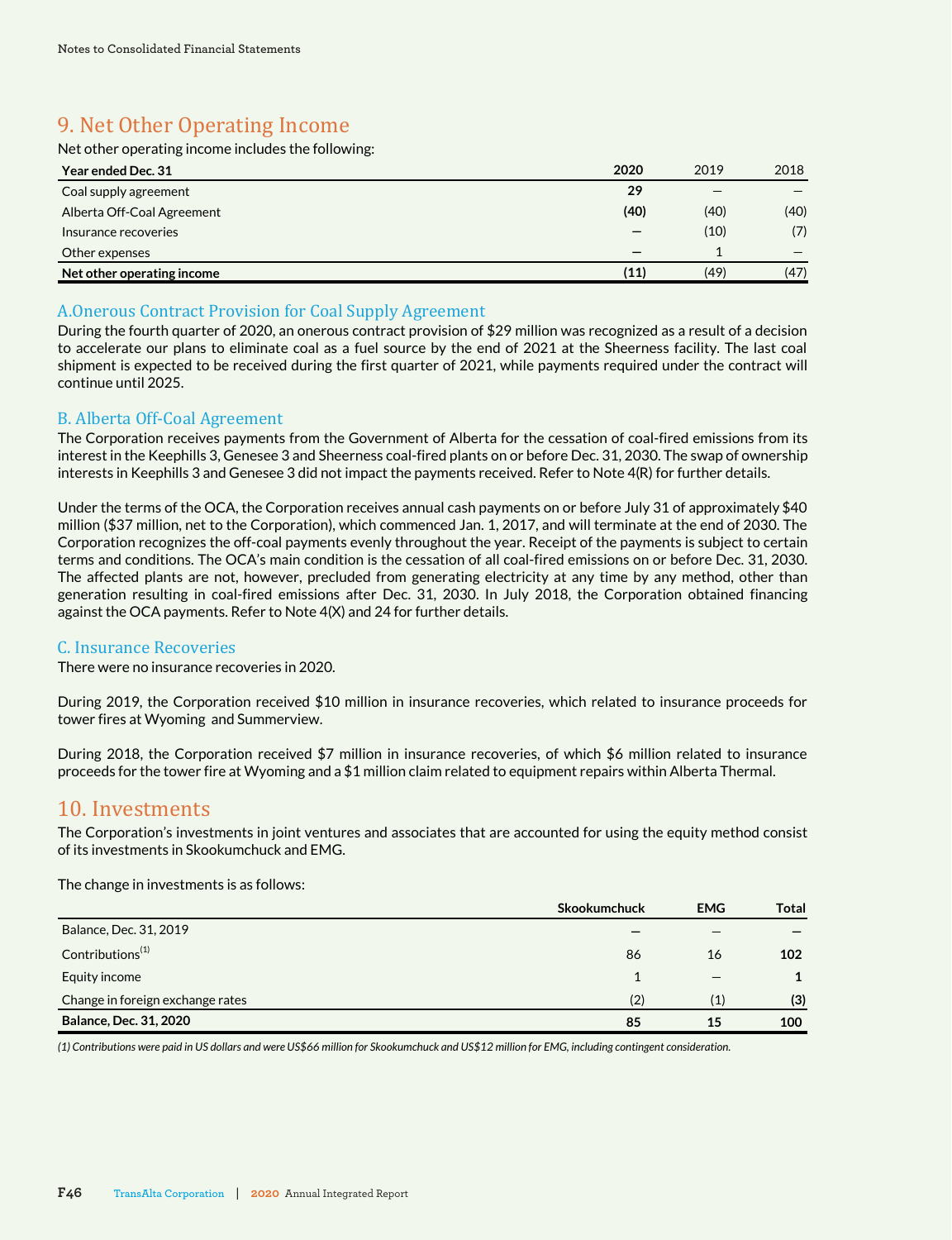Summarized financial information on the results of operations relating to the Corporation's pro-rata interests in Skookumchuck and EMG is as follows:

| Year ended Dec. 31                  | 2020         |
|-------------------------------------|--------------|
| <b>Results of operations</b>        |              |
| Revenues                            | $\mathbf{3}$ |
| Expenses                            | (2)          |
| Proportionate share of net earnings |              |

On Nov. 25, 2020, TransAlta purchased a 49 per cent interest in Skookumchuck, a 136.8 MW wind facility located in Lewis and Thurston counties near Centralia in Washington state consisting of 38 Vestas 136 wind turbines. Summarized financial information relating to 100 per cent of Skookumchuck, including adjustments for the application of consistent accounting policies and the Corporation's purchase price adjustments, is as follows:

| Year ended Dec. 31            | 2020                |
|-------------------------------|---------------------|
| Revenues                      | $\ddot{\mathbf{c}}$ |
| Depreciation and amortization | $\overline{2}$      |
| Interest expense              |                     |
| Net earnings                  | 3                   |
| Other comprehensive loss      |                     |
| Total comprehensive loss      | 3                   |

| As at Dec. 31                                    | 2020  |
|--------------------------------------------------|-------|
| Current assets                                   | 6     |
| Non-current assets                               | 382   |
| <b>Current liabilities</b>                       | (65)  |
| Non-current liabilities                          | (150) |
| Net assets                                       | 173   |
| Additional items included above                  |       |
| Cash and cash equivalents                        | 1     |
| Current financial liabilities <sup>(1)</sup>     | (27)  |
| Non-current financial liabilities <sup>(1)</sup> | (147) |

*(1) Excludes trade and other payables and provisions.*

A reconciliation of the carrying amount to the Corporation's 49 per cent interest in the Skookumchuck is as follows:

| As at Dec. 31                                                             | 2020 |
|---------------------------------------------------------------------------|------|
| Net assets                                                                | 173  |
| Less: 51 per cent of Skookumchuck net assets not owned by the Corporation | (88) |
| Net investment                                                            | 85   |

Skookumchuck's ability to make distributions to its owners, including the Corporation, is dependent on available cash flow and is restricted by covenants and conditions, including principal and interest funding requirements imposed by the tax equity financing agreements.

Skookumchuck's approximate future payments under contractual commitments are as follows:

|                                          | 2021 | າດາາ<br>ZUZZ | 2023 | 2024 | 2025 | 2026 and<br>thereafter | <b>Total</b> |
|------------------------------------------|------|--------------|------|------|------|------------------------|--------------|
| Long-term service agreements $^{\prime}$ |      |              |      |      |      | ററ<br>za               | າາ<br>აა     |

*(1) Refer to Note 36 for further details on long-term service agreements.*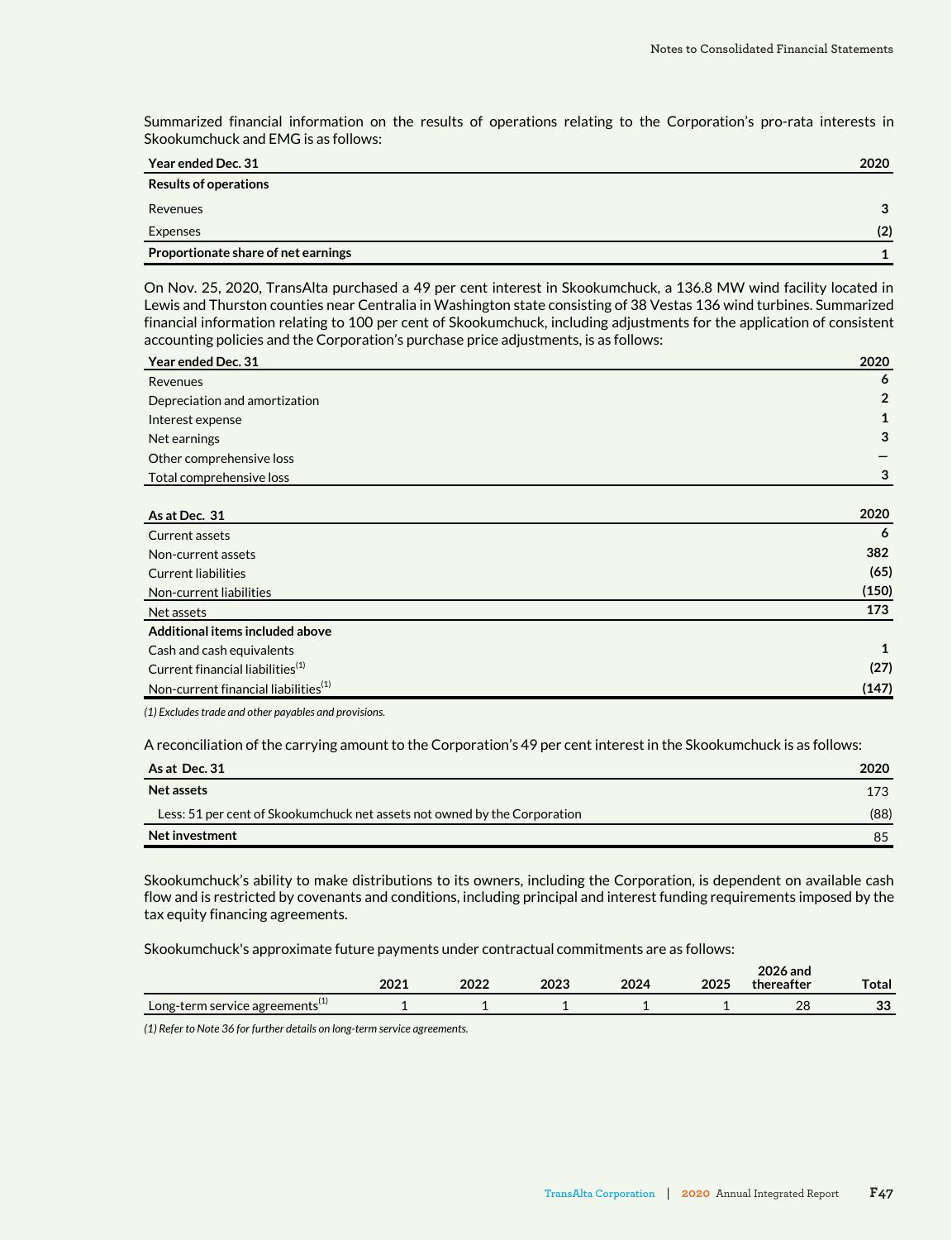# 11. Net Interest Expense

## The components of net interest expense are as follows:

| Year ended Dec. 31                                          | 2020           | 2019 | 2018 |
|-------------------------------------------------------------|----------------|------|------|
| Interest on debt                                            | 158            | 161  | 184  |
| Interest on exchangeable securities (Note 25)               | 34             | 20   |      |
| Interest income                                             | (10)           | (13) | (11) |
| Capitalized interest (Note 18)                              | (8)            | (6)  | (2)  |
| Loss on redemption of bonds (Note 24)                       |                |      | 24   |
| Interest on lease liabilities                               | 8              | 4    | 3    |
| Credit facility fees, bank charges and other interest       | 18             | 15   | 13   |
| Tax shield on tax equity financing (Note 24) <sup>(1)</sup> | 1              | (35) |      |
| Interest on line loss rule proceeding (Note 36(I)(I))       | 5              |      |      |
| Other $(2)$                                                 | $\overline{2}$ | 10   | 15   |
| Accretion of provisions (Note 23)                           | 30             | 23   | 24   |
| Net interest expense                                        | 238            | 179  | 250  |

*(1) Relates to the tax benefit associated with bonus tax depreciation claimed in 2019 on the Big Level and Antrim projects that was assigned to the tax equity investor. The tax equity investment is treated as debt under IFRS and the monetization of the tax depreciation is considered a non-cash reduction of the debt balance and is reflected as a reduction in interest expense.*

*(2) In 2020, other interest expense included approximately nil (2019 — \$5 million, 2018 — \$7 million) for the significant financing component required under IFRS 15. In addition, in 2018, approximately \$5 million of costs were expensed due to project-level financing that is no longer practicable.*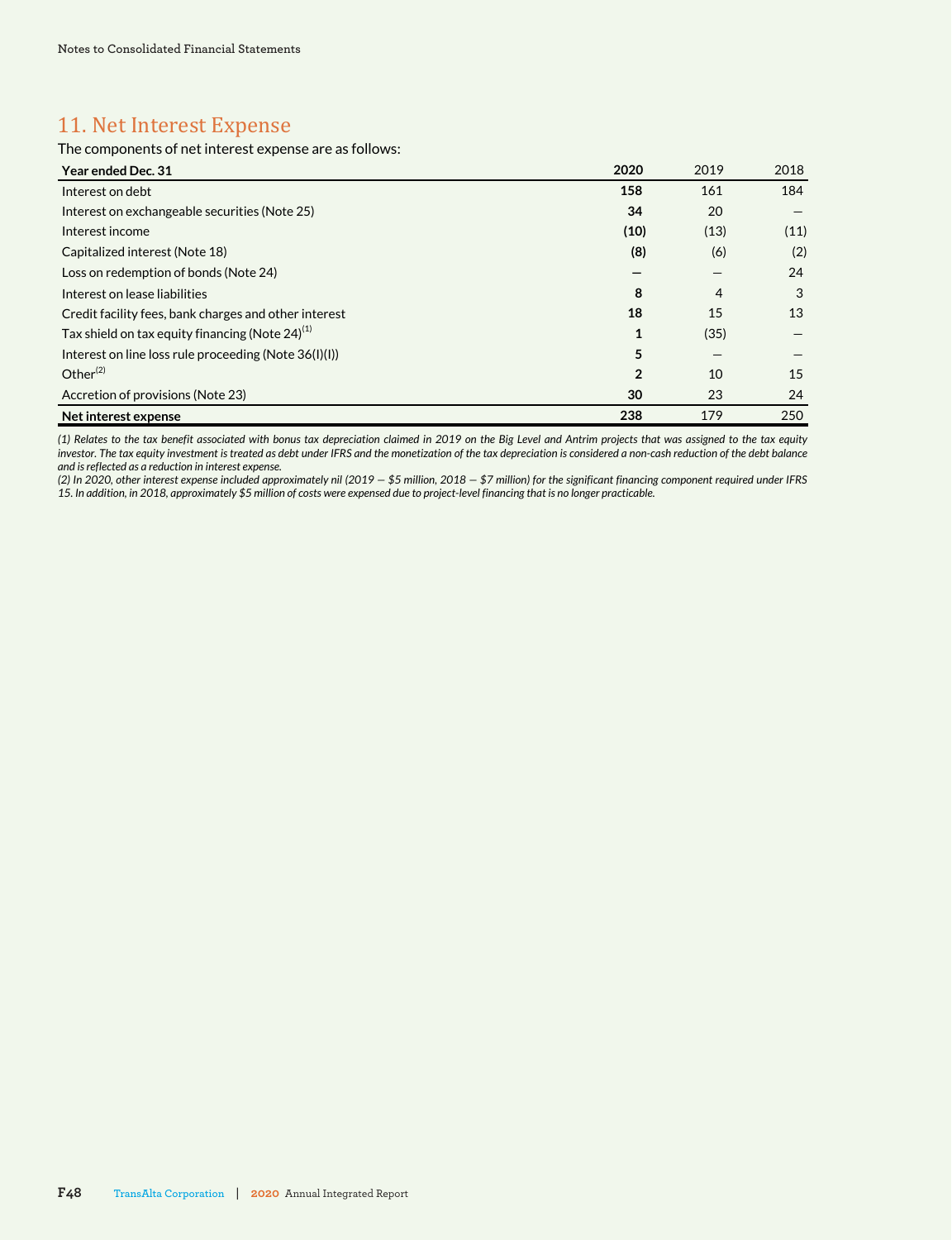# 12. Income Taxes

## A. Consolidated Statements of Earnings

## **I. Rate Reconciliations**

| Year ended Dec. 31                                                                           | 2020  | 2019  | 2018  |
|----------------------------------------------------------------------------------------------|-------|-------|-------|
| Earnings (loss) before income taxes                                                          | (303) | 193   | (96)  |
| Net earnings (loss) attributable to non-controlling interests not subject to tax             | 2     | (26)  | (19)  |
| Adjusted earnings (loss) before income taxes                                                 | (301) | 167   | (115) |
| Statutory Canadian federal and provincial income tax rate (%)                                | 24.5% | 26.5% | 26.8% |
| Expected income tax expense (recovery)                                                       | (74)  | 44    | (31)  |
| Increase (decrease) in income taxes resulting from:                                          |       |       |       |
| Differences in effective foreign tax rates                                                   | 3     | 5     | (3)   |
| Deferred income tax expense related to temporary difference on investment in<br>subsidiaries | 9     |       |       |
| Writedown (reversal of writedown) of deferred income tax assets                              | 8     | (9)   | 27    |
| Statutory and other rate differences                                                         | (7)   | (31)  |       |
| Other                                                                                        | 11    | 8     | 1     |
| Income tax expense (recovery)                                                                | (50)  | 17    | (6)   |
| Effective tax rate (%)                                                                       | 17%   | 10%   | 5%    |

#### **II. Components of Income Tax Expense**

The components of income tax expense are as follows:

| Year ended Dec. 31                                                                                                                     | 2020 | 2019 | 2018 |
|----------------------------------------------------------------------------------------------------------------------------------------|------|------|------|
| Current income tax expense                                                                                                             | 35   | 35   | 28   |
| Deferred income tax expense (recovery) related to the origination and reversal of<br>temporary differences                             | (95) | 22   | (61) |
| Deferred income tax expense related to temporary difference on investment in<br>subsidiary                                             | 9    |      |      |
| Deferred income tax recovery resulting from changes in tax rates or laws <sup>(1)</sup>                                                | (7)  | (31) |      |
| Deferred income tax expense (recovery) arising from the writedown (reversal of writedown) of deferred income tax assets <sup>(2)</sup> | 8    | (9)  | 27   |
| Income tax expense (recovery)                                                                                                          | (50) | 17   | (6)  |
|                                                                                                                                        |      |      |      |
| Year ended Dec. 31                                                                                                                     | 2020 | 2019 | 2018 |
| Current income tax expense                                                                                                             | 35   | 35   | 28   |
| Deferred income tax recovery                                                                                                           | (85) | (18) | (34) |
| Income tax expense (recovery)                                                                                                          | (50) | 17   | (6)  |

*(1) In 2020 the Corporation recognized a deferred income tax recovery of \$7 million (2019 —\$31 million) related to a decrease in the Alberta corporate tax rate from 11 per cent to 8 per cent. The tax decrease was originally scheduled as follows: 11 per cent effective July 1, 2019, 10 per cent effective Jan. 1, 2020, 9 per cent effective Jan. 1, 2021, and 8 per cent effective Jan. 1, 2022. The Government of Alberta enacted the rate to decrease to 8 per cent effective Dec. 9, 2020. (2) During the year ended Dec. 31, 2020, the Corporation recorded a writedown of deferred tax assets of \$8 million (2019 — \$9 million writedown reversal, 2018 —* 

*\$27 million writedown). In the current year additional deferred tax assets were created from the recognition of other comprehensive losses in the US. The deferred income tax assets mainly relate to the tax benefits of losses associated with the Corporation's directly owned US operations. The Corporation evaluates at each period end, whether it is probable that sufficient future taxable income would be available from the Corporation's directly owned US operations to utilize the underlying tax losses.*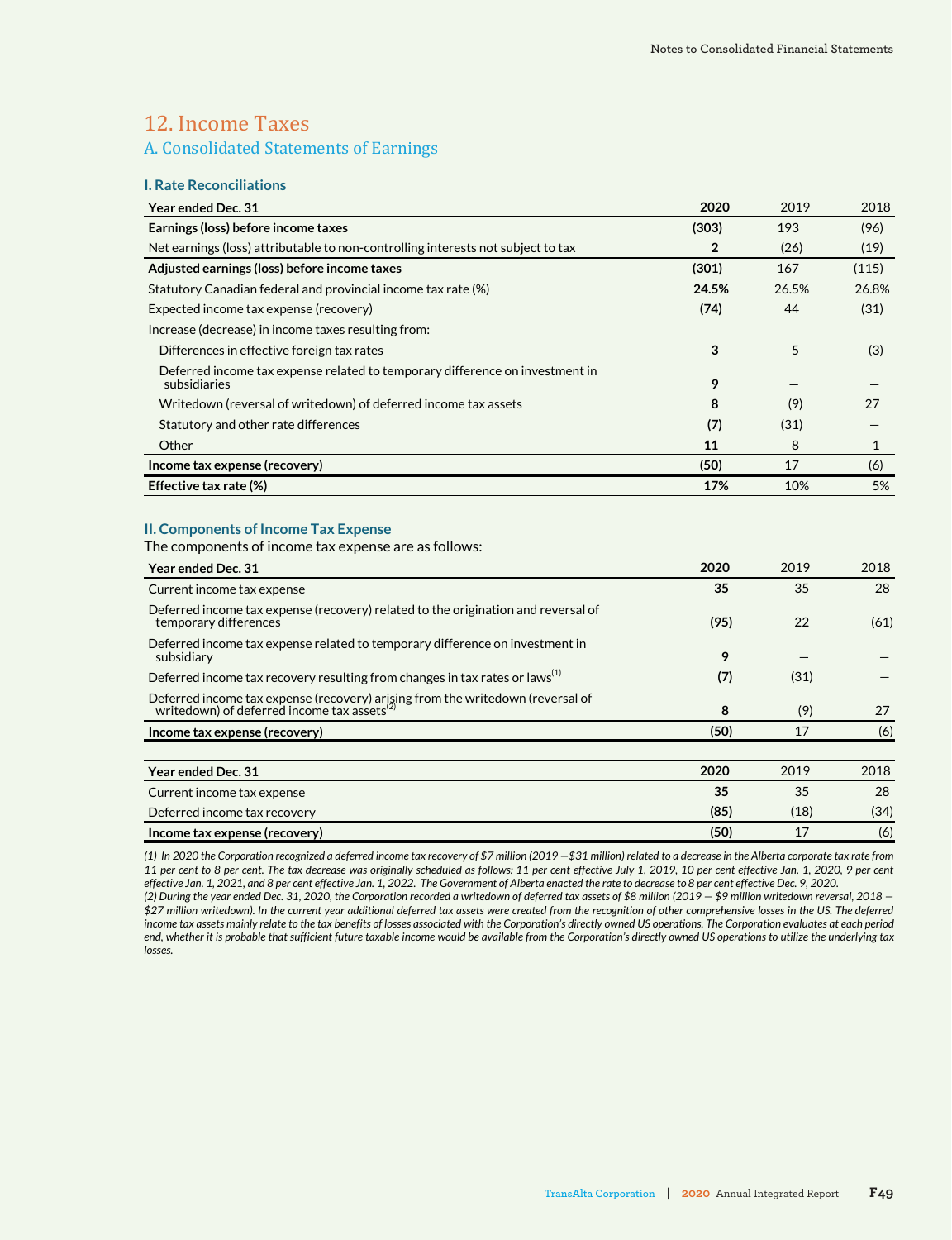## B. Consolidated Statements of Changes in Equity

The aggregate current and deferred income tax related to items charged or credited to equity are as follows:

| Year ended Dec. 31                        | 2020 | 2019 | 2018 |
|-------------------------------------------|------|------|------|
| Income tax expense (recovery) related to: |      |      |      |
| Net impact related to cash flow hedges    | (23) |      | (12) |
| Net actuarial gains (losses)              | (3)  | די   |      |
| Income tax expense reported in equity     | (26) | (1   | (7)  |

## C. Consolidated Statements of Financial Position

Significant components of the Corporation's deferred income tax assets (liabilities) are as follows:

| As at Dec. 31                                                                     | 2020           | 2019           |
|-----------------------------------------------------------------------------------|----------------|----------------|
| Net operating loss carryforwards <sup>(1)</sup>                                   | 469            | 494            |
| Future decommissioning and restoration costs                                      | 140            | 122            |
| Property, plant and equipment                                                     | (717)          | (828)          |
| Risk management assets and liabilities, net                                       | (107)          | (141)          |
| Employee future benefits and compensation plans                                   | 62             | 56             |
| Interest deductible in future periods                                             | 22             | 42             |
| Foreign exchange differences on US-denominated debt                               | 31             | 40             |
| Other deductible temporary differences                                            | $\overline{2}$ | $\overline{4}$ |
| Net deferred income tax liability, before writedown of deferred income tax assets | (98)           | (211)          |
| Writedown of deferred income tax assets                                           | (247)          | (243)          |
| Net deferred income tax liability, after writedown of deferred income tax assets  | (345)          | (454)          |

*(1) Net operating losses expire between 2029 and 2039.*

The net deferred income tax liability is presented in the Consolidated Statements of Financial Position as follows:

| As at Dec. 31                       | 2020  | 2019  |
|-------------------------------------|-------|-------|
| Deferred income tax assets $^{(1)}$ |       | 18    |
| Deferred income tax liabilities     | (396) | (472) |
| Net deferred income tax liability   | (345) | (454) |

*(1) The deferred income tax assets presented on the Consolidated Statements of Financial Position are recoverable based on estimated future earnings and tax planning strategies. The assumptions used in the estimate of future earnings are based on the Corporation's long-range forecasts.*

## D. Contingencies

As of Dec. 31, 2020, the Corporation had recognized a net liability of nil (2019 *—* \$1 million) related to uncertain tax positions.

# 13. Non-Controlling Interests

The Corporation's subsidiaries and operations that have non-controlling interests are as follows:

| Subsidiary/Operation        | Non-controlling interest as at Dec. 31, 2020 |
|-----------------------------|----------------------------------------------|
| TransAlta Cogeneration L.P. | 49.99% - Canadian Power Holdings Inc.        |
| TransAlta Renewables        | 39.9% - Public shareholders                  |
| Kent Hills Wind $LP^{(1)}$  | 17% - Natural Forces Technologies Inc.       |
|                             |                                              |

*(1) Owned by TransAlta Renewables.*

TransAlta Cogeneration, L.P. ("TA Cogen") operates a portfolio of cogeneration facilities in Canada and owns 50 per cent of a dual-fuel generating facility. TransAlta Renewables owns and operates a portfolio of gas and renewable power generation facilities in Canada and owns economic interests in various other gas and renewable facilities of the Corporation.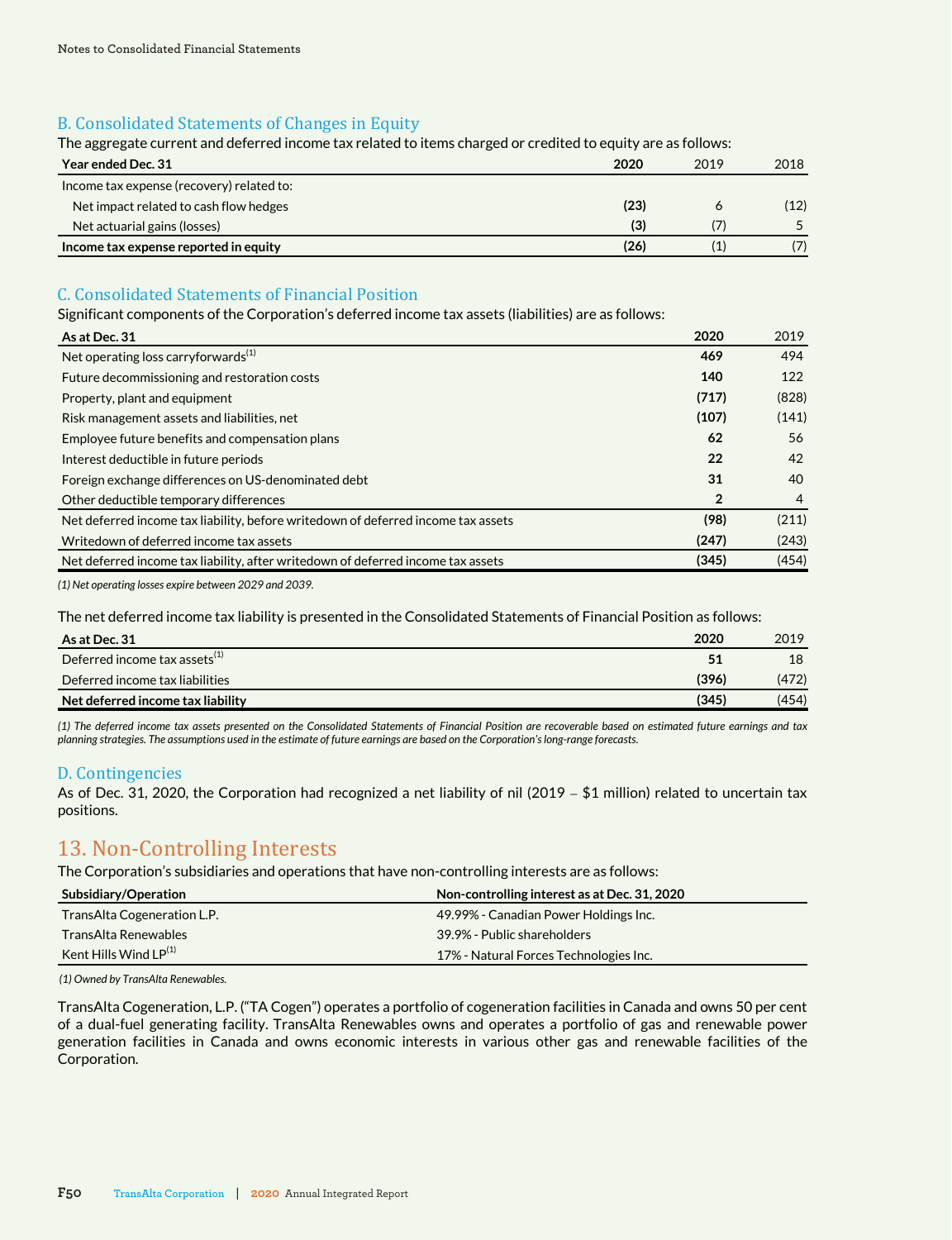Summarized financial information relating to subsidiaries with significant non-controlling interests is as follows:

## A. TransAlta Renewables

The net earnings, distributions and equity attributable to non-controlling interests include the 17 per cent noncontrolling interest in the 167 MW Kent Hills wind facility located in New Brunswick.

On May 31, 2018, TransAlta Renewables implemented a dividend reinvestment plan ("DRIP") for Canadian holders of common shares of TransAlta Renewables. Commencing with the dividend paid on July 31, 2018, eligible shareholders could elect to automatically reinvest monthly dividends into additional common shares of the Corporation. The Corporation does not participate in the DRIP.

In the fourth quarter of 2020, TransAlta Renewables suspended the DRIP in respect of any future declared dividends. The dividend paid on Oct. 30, 2020, to shareholders of record on Oct. 15, 2020, was the last dividend payment eligible for reinvestment by participating shareholders. Subsequent dividends will be paid only in cash.

As a result of the DRIP and the Share Offering described in Note 4(W), the Corporation's share of ownership and equity participation in TransAlta Renewables has changed as follows:

| Period                         | Ownership and voting<br>rights percentage | <b>Equity participation</b><br>percentage |
|--------------------------------|-------------------------------------------|-------------------------------------------|
| Aug. 1, 2017 to June 21, 2018  | 64.0                                      | 64.0                                      |
| June 22, 2018 to July 30, 2018 | 61.1                                      | 61.1                                      |
| July 31, 2018 to Nov. 29, 2018 | 61.0                                      | 61.0                                      |
| Nov. 30, 2018 to Dec. 31, 2018 | 60.9                                      | 60.9                                      |
| Jan. 1. 2019 to Mar. 31, 2019  | 60.8                                      | 60.8                                      |
| April 1, 2019 to June 30, 2019 | 60.6                                      | 60.6                                      |
| July 1, 2019 to Sept. 30, 2019 | 60.5                                      | 60.5                                      |
| Oct. 1. 2019 to Dec. 31, 2019  | 60.4                                      | 60.4                                      |
| Jan. 1, 2020 to Mar. 31, 2020  | 60.3                                      | 60.3                                      |
| April 1, 2020 to June 30, 2020 | 60.2                                      | 60.2                                      |
| July 1, 2020 to Dec. 31, 2020  | 60.1                                      | 60.1                                      |

| Year ended Dec. 31                                     | 2020 | 2019    | 2018    |
|--------------------------------------------------------|------|---------|---------|
| Revenues                                               | 436  | 446     | 462     |
| Net earnings                                           | 97   | 183     | 241     |
| Total comprehensive income                             | 223  | 138     | 281     |
| Amounts attributable to the non-controlling interests: |      |         |         |
| Net earnings                                           | 40   | 73      | 94      |
| Total comprehensive income                             | 90   | 56      | 110     |
| Distributions paid to non-controlling interests        | 80   | 69      | 79      |
| As at Dec. 31                                          |      | 2020    | 2019    |
| Current assets                                         |      | 743     | 293     |
| Long-term assets                                       |      | 2,913   | 3,409   |
| <b>Current liabilities</b>                             |      | (364)   | (152)   |
| Long-term liabilities                                  |      | (987)   | (1,237) |
| Total equity                                           |      | (2,305) | (2,313) |
| Equity attributable to non-controlling interests       |      | (948)   | (941)   |
| Non-controlling interests' share (per cent)            |      | 39.9    | 39.6    |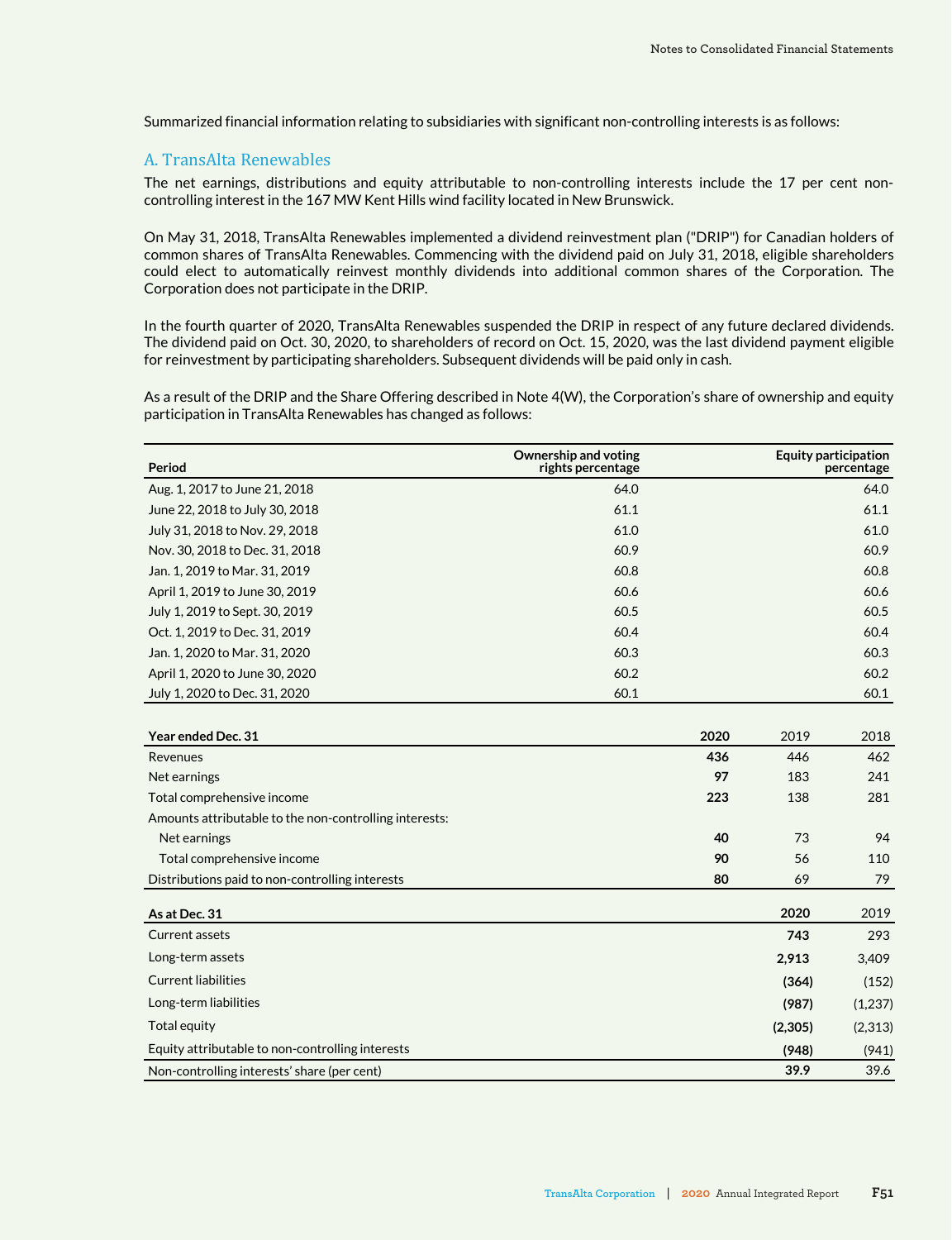# B. TA Cogen

| <b>Year ended Dec. 31</b>                             | 2020 | 2019 | 2018 |
|-------------------------------------------------------|------|------|------|
| <b>Results of operations</b>                          |      |      |      |
| Revenues                                              | 146  | 181  | 185  |
| Net earnings (loss)                                   | (13) | 43   | 29   |
| Total comprehensive income (loss)                     | (13) | 43   | 29   |
| Amounts attributable to the non-controlling interest: |      |      |      |
| Net earnings (loss)                                   | (6)  | 21   | 14   |
| Total comprehensive income (loss)                     | (6)  | 21   | 14   |
| Distributions paid to Canadian Power Holdings Inc.    | 17   | 37   | 86   |

| As at Dec. 31                                       | 2020  | 2019  |
|-----------------------------------------------------|-------|-------|
| Current assets                                      | 69    | 41    |
| Long-term assets                                    | 323   | 328   |
| <b>Current liabilities</b>                          | (78)  | (27)  |
| Long-term liabilities                               | (37)  | (19)  |
| Total equity                                        | (277) | (323) |
| Equity attributable to Canadian Power Holdings Inc. | (136) | (160) |
| Non-controlling interest share (per cent)           | 49.99 | 49.99 |

# 14. Trade and Other Receivables

| As at Dec. 31                                         | 2020 | 2019 |
|-------------------------------------------------------|------|------|
| Trade accounts receivable                             | 488  | 399  |
| Collateral paid (Note 16)                             | 49   | 42   |
| Current portion of finance lease receivables (Note 8) | 36   | 15   |
| Income taxes receivable                               | 10   | 6    |
| Trade and other receivables                           | 583  | 462  |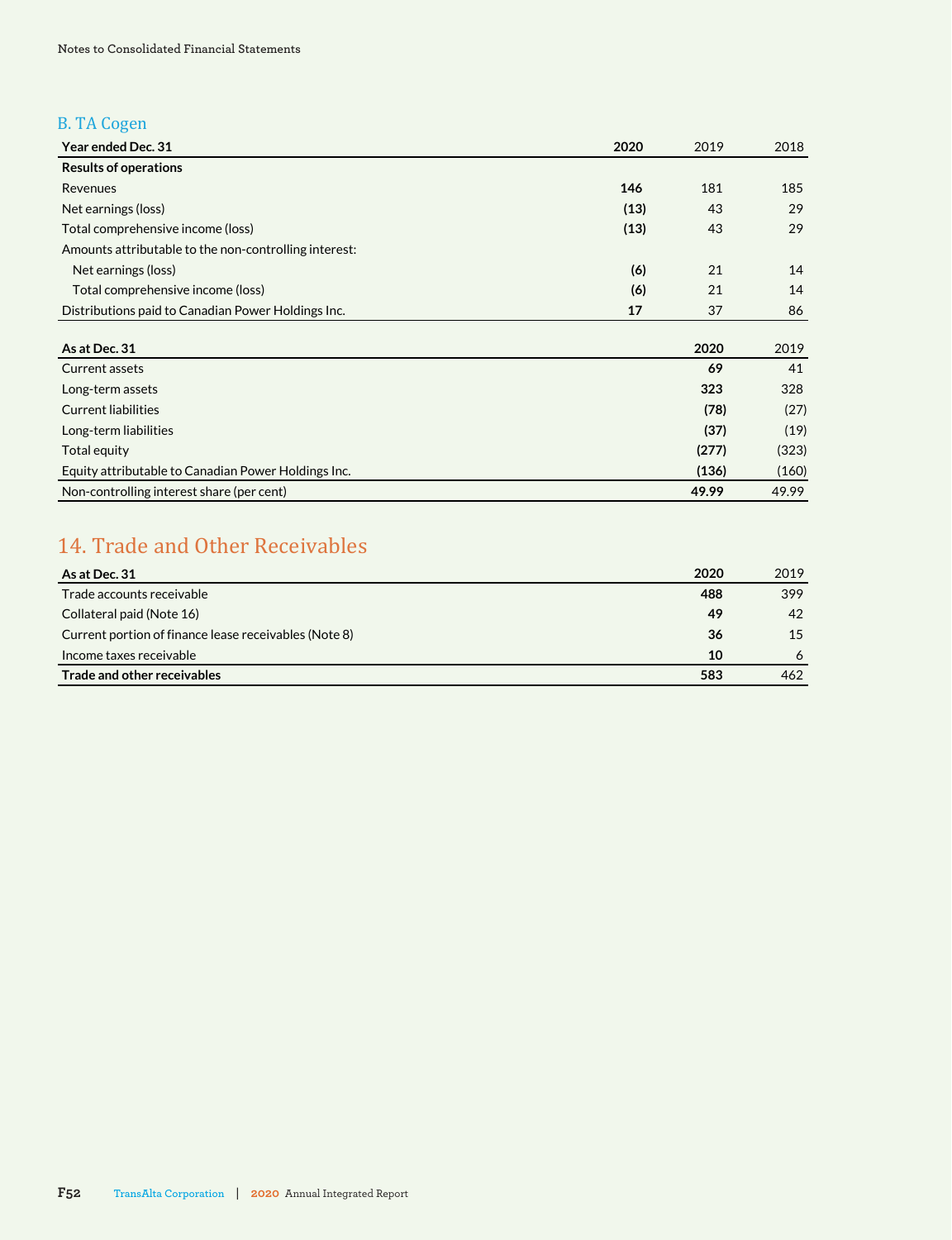# 15. Financial Instruments

## A. Financial Assets and Liabilities – Classification and Measurement

Financial assets and financial liabilities are measured on an ongoing basis at cost, fair value or amortized cost. The following table outlines the carrying amounts and classifications of the financial assets and liabilities:

|                                                                        | <b>Derivatives</b><br>used for<br>hedging | <b>Derivatives</b><br>held for<br>trading<br>(FVTPL) | Amortized<br>cost | <b>Total</b> |
|------------------------------------------------------------------------|-------------------------------------------|------------------------------------------------------|-------------------|--------------|
| <b>Financial assets</b>                                                |                                           |                                                      |                   |              |
| Cash and cash equivalents <sup>(1)</sup>                               |                                           |                                                      | 703               | 703          |
| Restricted cash                                                        |                                           |                                                      | 71                | 71           |
| Trade and other receivables                                            |                                           |                                                      | 583               | 583          |
| Long-term portion of finance lease receivable                          |                                           |                                                      | 228               | 228          |
| Risk management assets                                                 |                                           |                                                      |                   |              |
| Current                                                                | 102                                       | 69                                                   |                   | 171          |
| Long-term                                                              | 471                                       | 50                                                   |                   | 521          |
| Other assets (Note 22)                                                 |                                           |                                                      | 52                | 52           |
| <b>Financial liabilities</b>                                           |                                           |                                                      |                   |              |
| Accounts payable and accrued liabilities                               |                                           |                                                      | 599               | 599          |
| Dividends payable                                                      |                                           |                                                      | 59                | 59           |
| Risk management liabilities                                            |                                           |                                                      |                   |              |
| Current                                                                | 10                                        | 84                                                   |                   | 94           |
| Long-term                                                              |                                           | 68                                                   |                   | 68           |
| Credit facilities, long-term debt and lease liabilities <sup>(2)</sup> |                                           |                                                      | 3,361             | 3,361        |
| Exchangeable securities (Note 25)                                      |                                           |                                                      | 730               | 730          |

**Carrying value as at Dec. 31, 2020**

*(1) Includes cash equivalents of nil.*

*(2) Includes current portion.*

## Carrying value as at Dec. 31, 2019

|                                                                        | <b>Derivatives</b>  | <b>Derivatives</b><br>held for |                   |       |
|------------------------------------------------------------------------|---------------------|--------------------------------|-------------------|-------|
|                                                                        | used for<br>hedging | trading<br>(FVTPL)             | Amortized<br>cost | Total |
| <b>Financial assets</b>                                                |                     |                                |                   |       |
| Cash and cash equivalents <sup>(1)</sup>                               |                     |                                | 411               | 411   |
| Restricted cash                                                        |                     |                                | 32                | 32    |
| Trade and other receivables                                            |                     |                                | 462               | 462   |
| Long-term portion of finance lease receivables                         |                     |                                | 176               | 176   |
| Risk management assets                                                 |                     |                                |                   |       |
| Current                                                                | 71                  | 95                             |                   | 166   |
| Long-term                                                              | 607                 | 33                             |                   | 640   |
| Other assets (Note 22)                                                 |                     |                                | 47                | 47    |
| <b>Financial liabilities</b>                                           |                     |                                |                   |       |
| Accounts payable and accrued liabilities                               |                     |                                | 413               | 413   |
| Dividends payable                                                      |                     |                                | 37                | 37    |
| Risk management liabilities                                            |                     |                                |                   |       |
| Current                                                                | 1                   | 80                             |                   | 81    |
| Long-term                                                              | 1                   | 28                             |                   | 29    |
| Credit facilities, long-term debt and lease liabilities <sup>(2)</sup> |                     |                                | 3,212             | 3,212 |
| Exchangeable securities (Note 25)                                      |                     |                                | 326               | 326   |

*(1) Includes cash equivalents of nil.*

*(2) Includes current portion.*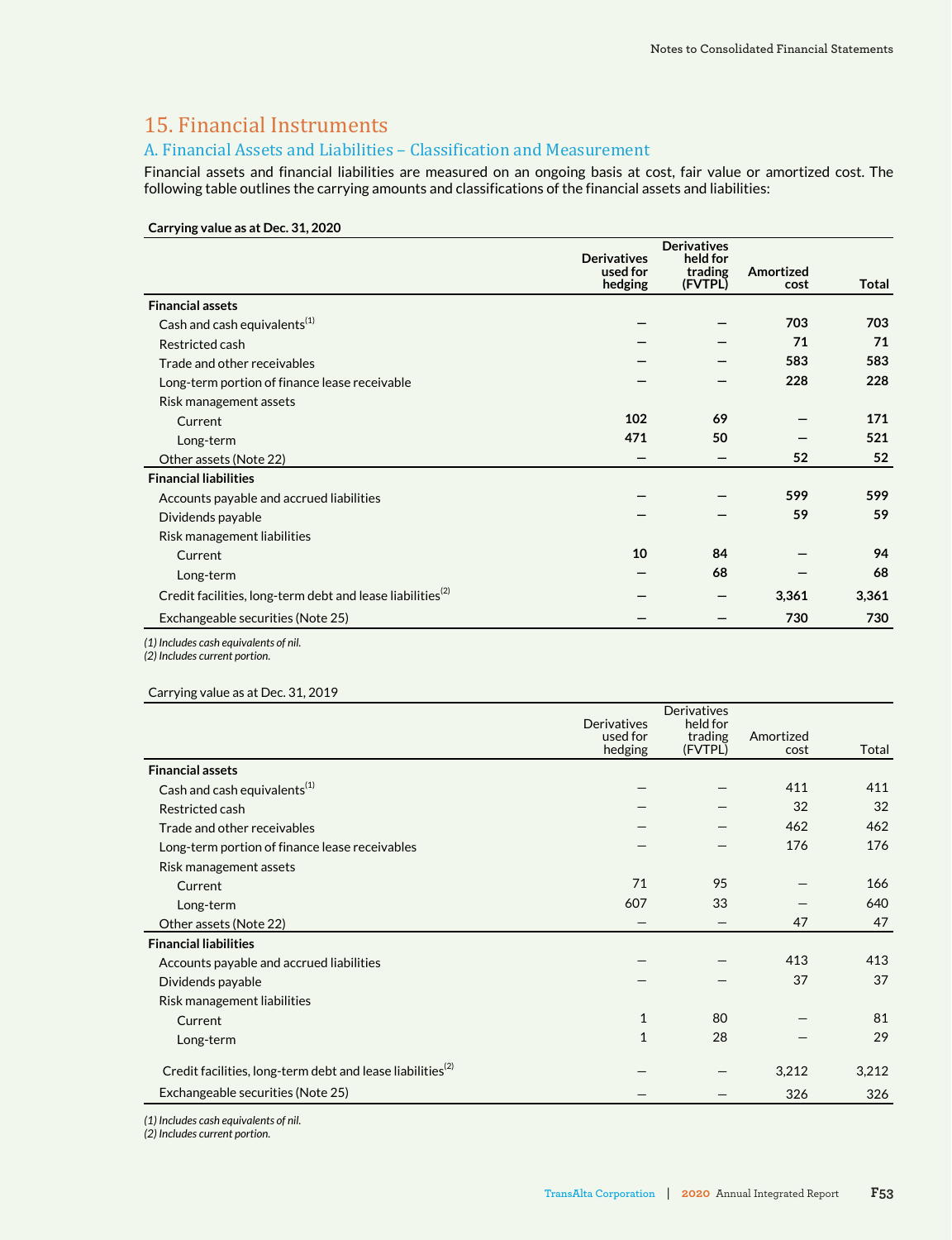## B. Fair Value of Financial Instruments

The fair value of a financial instrument is the price that would be received to sell an asset or paid to transfer a liability in an orderly transaction between market participants at the measurement date. Fair values can be determined by reference to prices for that instrument in active markets to which the Corporation has access. In the absence of an active market, the Corporation determines fair values based on valuation models or by reference to other similar products in active markets.

Fair values determined using valuation models require the use of assumptions. In determining those assumptions, the Corporation looks primarily to external readily observable market inputs. However, if not available, the Corporation uses inputs that are not based on observable market data.

### **I. Level I, II and III Fair Value Measurements**

The Level I, II and III classifications in the fair value hierarchy utilized by the Corporation are defined below. The fair value measurement of a financial instrument is included in only one of the three levels, the determination of which is based on the lowest level input that is significant to the derivation of the fair value.

### *a. Level I*

Fair values are determined using inputs that are quoted prices (unadjusted) in active markets for identical assets or liabilities that the Corporation has the ability to access at the measurement date. In determining Level I fair values, the Corporation uses quoted prices for identically traded commodities obtained from active exchanges such as the New York Mercantile Exchange.

### *b. Level II*

Fair values are determined, directly or indirectly, using inputs that are observable for the asset or liability.

Fair values falling within the Level II category are determined through the use of quoted prices in active markets, which in some cases are adjusted for factors specific to the asset or liability, such as basis, credit valuation and location differentials.

The Corporation's commodity risk management Level II financial instruments include over-the-counter derivatives with values based on observable commodity futures curves and derivatives with inputs validated by broker quotes or other publicly available market data providers. Level II fair values are also determined using valuation techniques, such as option pricing models and interpolation formulas, where the inputs are readily observable.

In determining Level II fair values of other risk management assets and liabilities, the Corporation uses observable inputs other than unadjusted quoted prices that are observable for the asset or liability, such as interest rate yield curves and currency rates. For certain financial instruments where insufficient trading volume or lack of recent trades exists, the Corporation relies on similar interest or currency rate inputs and other third-party information such as credit spreads.

#### *c. Level III*

Fair values are determined using inputs for the assets or liabilities that are not readily observable.

The Corporation may enter into commodity transactions for which market-observable data is not available. In these cases, Level III fair values are determined using valuation techniques such as mark-to-forecast and mark-to-model. For mark-to-model valuations, derivative pricing models, regression-based models and historical bootstrap models may be employed. The model inputs may be based on historical data such as unit availability, transmission congestion, demand profiles for individual non-standard deals and structured products, and/or volatilities and correlations between products derived from historical price relationships.

The Corporation also has various commodity contracts with terms that extend beyond a liquid trading period. As forward market prices are not available for the full period of these contracts, the value of these contracts is derived by reference to a forecast that is based on a combination of external and internal fundamental modelling, including discounting. As a result, these contracts are classified in Level III.

The Corporation has a Commodity Exposure Management Policy that governs both the commodity transactions undertaken in its proprietary trading business and those undertaken to manage commodity price exposures in its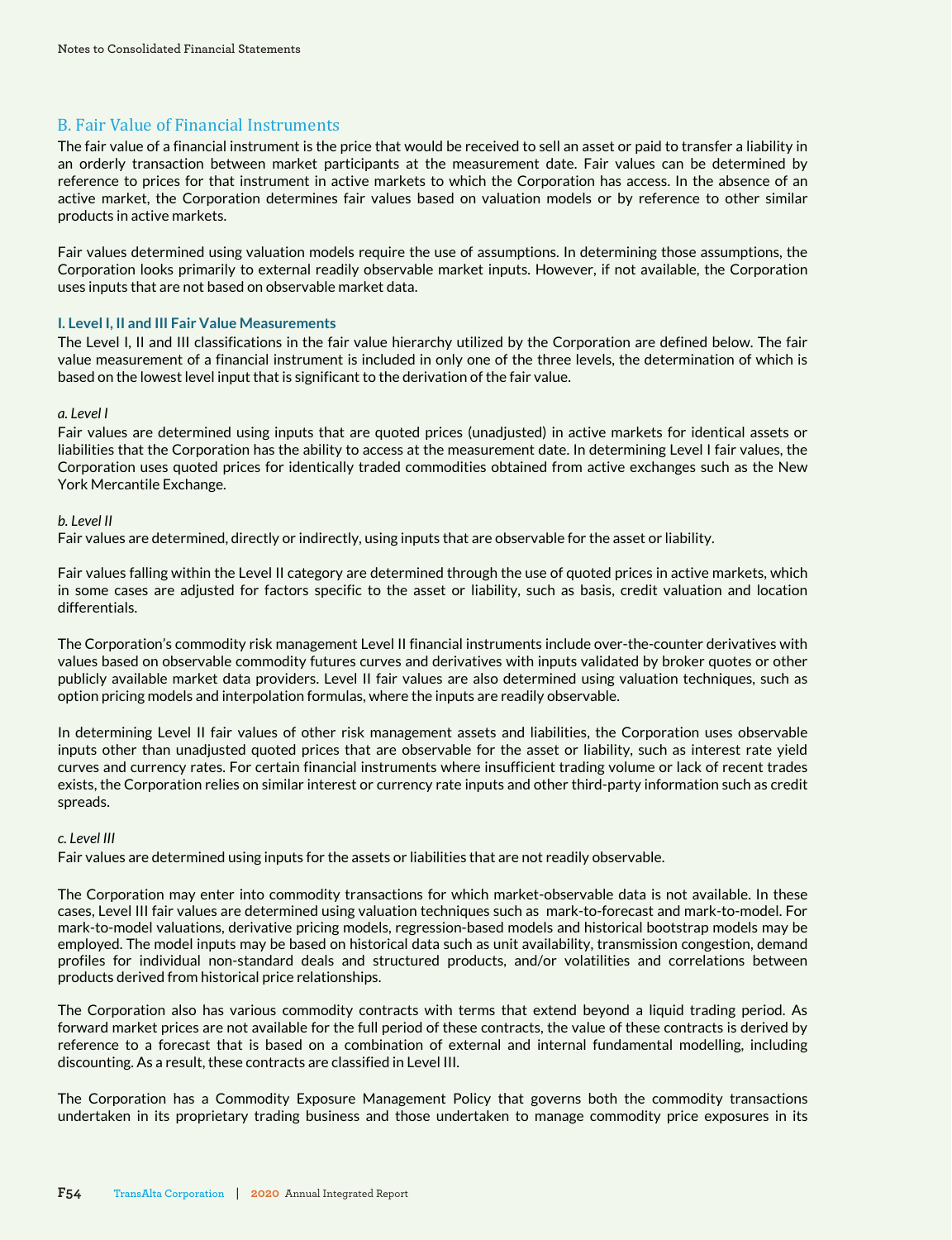generation business. This Policy defines and specifies the controls and management responsibilities associated with commodity trading activities, as well as the nature and frequency of required reporting of such activities.

Methodologies and procedures regarding commodity risk management Level III fair value measurements are determined by the Corporation's risk management department. Level III fair values are primarily calculated within the Corporation's energy trading risk management system. These calculations are based on underlying contractual data as well as observable and non-observable inputs. Development of non-observable inputs requires the use of judgment. To ensure reasonability, system-generated Level III fair value measurements are reviewed and validated by the risk management and finance departments. Review occurs formally on a quarterly basis or more frequently if daily review and monitoring procedures identify unexpected changes to fair value or changes to key parameters.

Information on risk management contracts or groups of risk management contracts that are included in Level III measurements and the related unobservable inputs and sensitivities, is as follows, and excludes the effects on fair value of certain unobservable inputs such as liquidity and credit discount (described as "base fair values"), as well as inception gains or losses. Sensitivity ranges for the base fair values are determined using reasonably possible alternative assumptions for the key unobservable inputs, which may include forward commodity prices, commodity volatilities and correlations, delivery volumes and shapes.

| As at                        |                           |                |                               | Dec. 31, 2020                             |                  |                                                          |
|------------------------------|---------------------------|----------------|-------------------------------|-------------------------------------------|------------------|----------------------------------------------------------|
| <b>Description</b>           | <b>Base fair</b><br>value | Sensitivity    | <b>Valuation</b><br>technique | Unobservable input                        | Range            | Reasonable<br>possible change                            |
| Long-term power<br>sale - US | 598                       | $+35$<br>$-59$ | Long-term price<br>forecast   | Illiquid future power<br>prices (per MWh) | US\$24 to US\$32 | Price decrease of<br>US\$3 or price<br>increase of US\$5 |
|                              |                           |                |                               | Illiquid future power<br>prices (per MWh) | US\$24 to US\$32 | Price decrease of<br>US\$3 or price<br>increase of US\$5 |
| Coal<br>transportation -     |                           | $+3$           | Numerical<br>derivative       | Volatility                                | 15% to 40%       | 80% to 120%                                              |
| <b>US</b>                    | (16)                      | $-5$           | valuation                     | Rail rate escalation                      | US\$21 to US\$24 | zero to 4%                                               |
| <b>Full requirements</b>     |                           | $+3$           | <b>Historical</b>             | Volume                                    |                  | 95% to 105%                                              |
| – Eastern US                 | 11                        | $-3$           | bootstrap                     | Cost of supply                            |                  | (+/-) US\$1 per MWh                                      |
| Long-term wind               |                           | $+22$          |                               | Illiquid future power<br>prices (per MWh) | US\$35 to US\$52 | Price increase or<br>decrease of US\$6                   |
| energy sale –<br>Eastern US  | (29)                      | $-22$          | Long-term price<br>forecast   | Illiquid future REC<br>prices (per unit)  | US\$11           | Price increase or<br>decrease of US\$1                   |
|                              |                           | $+5$           |                               |                                           |                  |                                                          |
| <b>Others</b>                | (4)                       | $-5$           |                               |                                           |                  |                                                          |

| As at                                   |                    |                 |                                                                                    | Dec. 31, 2019                             |                  |                                                            |
|-----------------------------------------|--------------------|-----------------|------------------------------------------------------------------------------------|-------------------------------------------|------------------|------------------------------------------------------------|
| Description                             | Base fair<br>value | Sensitivity     | Valuation<br>technique                                                             | Unobservable input                        | Range            | Reasonable possible<br>change                              |
| Long-term power<br>sale – $US$          | 737                | $+46$<br>$-139$ | Long-term price<br>forecast                                                        | Illiquid future power<br>prices (per MWh) | US\$20 to US\$28 | Price decrease of<br>US\$3 or a price<br>increase of US\$9 |
| Structured                              |                    | $+2$            | Option valuation<br>techniques,<br>historical<br>bootstrap and<br>historical price | Basis relationship                        | 91% to 112%      | 4% to 6%                                                   |
| products -<br>Eastern US                | 7                  | $-2$            | regression<br>analysis                                                             | Non-standard shape<br>factors             | 63% to 116%      | 4% to 10%                                                  |
| <b>Full requirements</b><br>-Eastern US | 10                 | $+3$<br>$-3$    | <b>Historical</b><br>bootstrap                                                     | Volume<br>Cost of supply                  |                  | 95% to 105%<br>$(+/-)$ US\$1 per MWh                       |
| Long-term wind                          |                    | $+20$           |                                                                                    | Illiquid future power<br>prices (per MWh) | US\$38 to US\$60 | Price increase or<br>decrease of US\$6                     |
| energy sale -<br>Eastern US             | (28)               | $-20$           | Long-term price<br>forecast                                                        | Illiquid future REC<br>prices (per unit)  | <b>US\$9</b>     | Price increase or<br>decrease of US\$1                     |
|                                         |                    | $+8$            |                                                                                    |                                           |                  |                                                            |
| <b>Others</b>                           | (6)                | $-8$            |                                                                                    |                                           |                  |                                                            |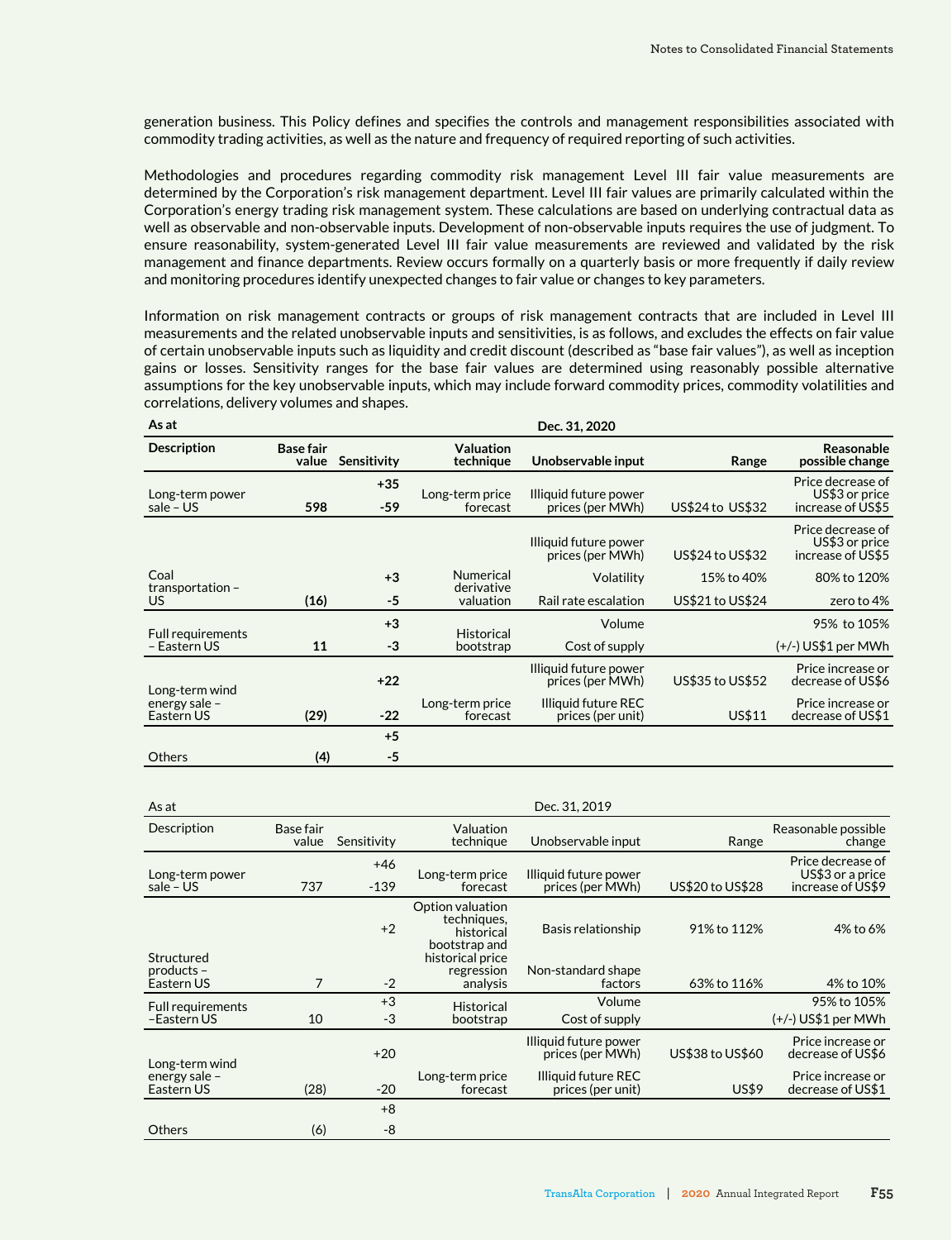### *i. Long-Term Power Sale – US*

The Corporation has a long-term fixed price power sale contract in the US for delivery of power at the following capacity levels: 380 MW through Dec. 31, 2024, and 300 MW through Dec. 31, 2025. The contract is designated as an all-in-one cash flow hedge.

For periods beyond 2022, market forward power prices are not readily observable. For these periods, fundamentalbased forecasts and market indications have been used to determine proxies for base, high and low power price scenarios. The base price forecast has been developed by using a fundamental-based forecast (the provider is an independent and widely accepted industry expert for scenario and planning views). Prior to the second quarter of 2018, the base price forecast was developed using an additional independent industry forecast.

The contract is denominated in US dollars. With the weakening of the US dollar relative to the Canadian dollar from Dec. 31, 2019, to Dec. 31, 2020, the base fair value and the sensitivity values have decreased by approximately \$14 million and \$1 million, respectively.

## *ii. Structured Products – Eastern US*

The Corporation has structured fixed priced power in the eastern United States. Under these contracts, the Corporation has agreed to buy or sell power at non-liquid locations or during non-standard hours. As at Dec. 31, 2020, the Corporation did not have any material open positions on structured fixed priced power contracts.

The key unobservable inputs in the valuation of the fixed priced power contracts are market forward spreads and nonstandard shape factors. A historical regression analysis has been performed to model the spreads between non-liquid and liquid hubs. The non-standard shape factors have been determined using the historical data.

## *iii. Coal Transportation - US*

The Corporation has a coal rail transport agreement that includes an upside sharing mechanism, with a contract start date of Jan. 1, 2021, and extending until Dec. 31, 2025. Option pricing techniques have been utilized to value the obligation associated with this component of the deal.

The key unobservable inputs used in the valuation include non-liquid power prices, option volatility and rail rate escalation. Reasonably possible alternative inputs were used to determine sensitivity on the fair value measurements.

For periods beyond 2022, market forward power prices are not readily observable. For these periods, fundamentalbased forecasts and market indications have been used to determine proxies for base, high and low power price scenarios. The base price forecast has been developed by using a fundamental-based forecast (the provider is an independent and widely accepted industry expert for scenario and planning views). Option volatility and rail rate escalation ranges have been determined based on historical data and professional judgement.

#### *iv. Full Requirements – Eastern US*

The Corporation has a portfolio of full requirement service contracts, whereby the Corporation agrees to supply specific utility customer needs for a range of products that may include electrical energy, capacity, transmission, ancillary services, renewable energy credits and independent system operator costs.

The key unobservable inputs used in the portfolio valuation include delivered volume and supply cost. Hourly shaping of consumption will result in a realized cost that may be at a premium (or discount) relative to the average settled price. Reasonable possible alternative inputs are used to determine sensitivity on the fair value measurement.

## *v. Long-Term Wind Energy Sale – Eastern US*

In relation to the Big Level, the Corporation has a long-term contract for differences whereby the Corporation receives a fixed price per MWh and pays the prevailing real-time energy market price per MWh as well as the physical delivery of renewable energy credits ("RECs") based on proxy generation. Commercial operation of the facility was achieved in December 2019, with the contract commencing on July 1, 2019, and extending for 15 years after the commercial operation date. The contract is accounted for at fair value through profit or loss.

The key unobservable inputs used in the valuation of the contract are expected proxy generation volumes and nonliquid forward prices for power and RECs.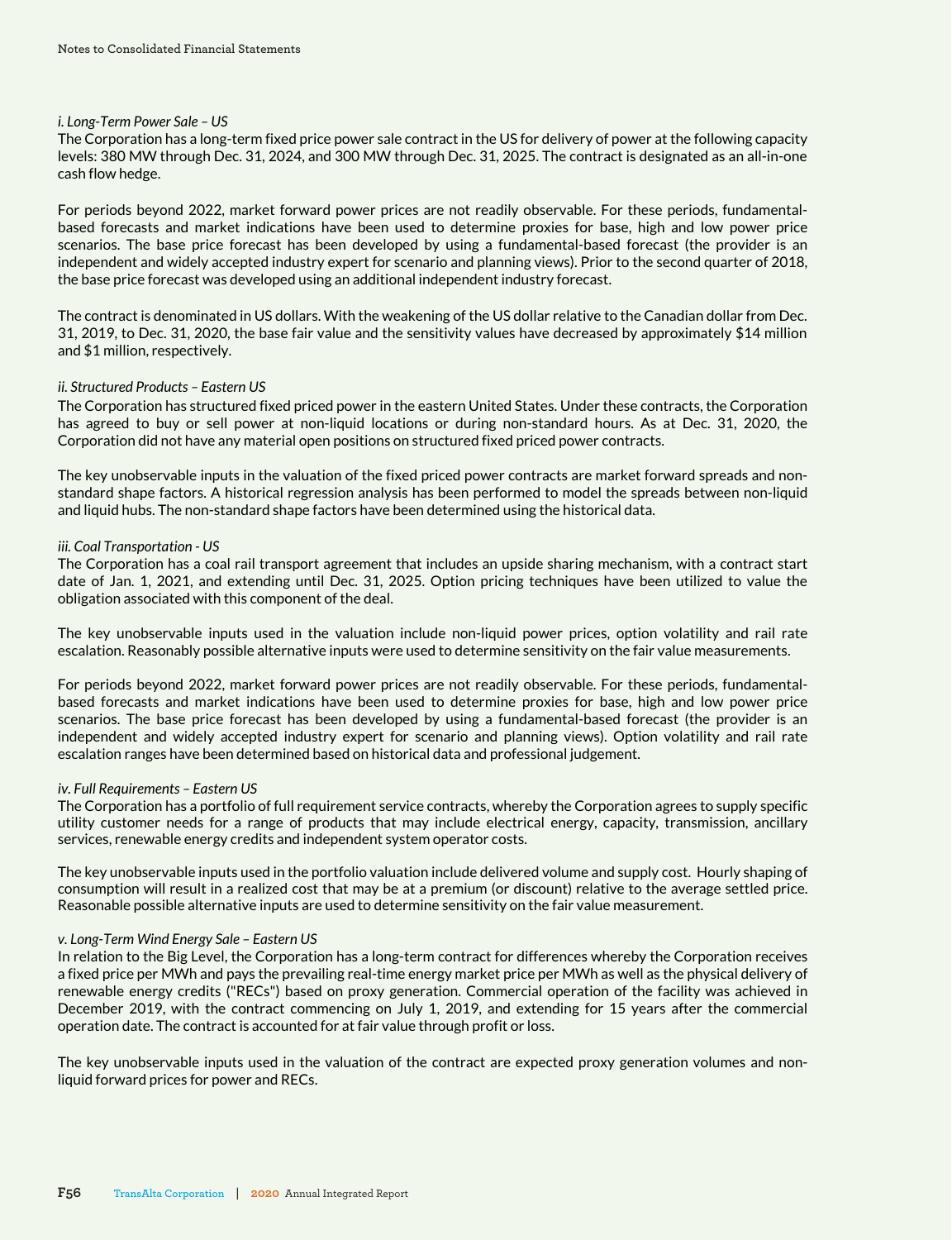## **II. Commodity Risk Management Assets and Liabilities**

Commodity risk management assets and liabilities include risk management assets and liabilities that are used in the energy marketing and generation businesses in relation to trading activities and certain contracting activities. To the extent applicable, changes in net risk management assets and liabilities for non-hedge positions are reflected within earnings of these businesses.

Commodity risk management assets and liabilities classified by fair value levels as at Dec. 31, 2020, are as follows: Level I *—* \$13 million net liability (Dec. 31, 2019 *—* \$3 million net liability), Level II *—* \$27 million net liability (Dec. 31, 2019 *—* \$9 million net asset) and Level III *—* \$582 million net asset (Dec. 31, 2019 *—* \$686 million net asset).

Significant changes in commodity net risk management assets (liabilities) during the year ended Dec. 31, 2020, are primarily attributable to contract settlements, unfavourable changes in market prices and unfavourable changes in foreign exchange rates.

The following tables summarize the key factors impacting the fair value of the Level III commodity risk management assets and liabilities by classification level during the years ended Dec. 31, 2020 and 2019, respectively:

|                                                                                                        | <b>Year ended Dec. 31, 2020</b> |                 |       |      | Year ended Dec. 31, 2019 |       |
|--------------------------------------------------------------------------------------------------------|---------------------------------|-----------------|-------|------|--------------------------|-------|
|                                                                                                        |                                 | Hedge Non-hedge | Total |      | Hedge Non-hedge          | Total |
| Opening balance                                                                                        | 678                             | 8               | 686   | 689  | 6                        | 695   |
| Changes attributable to:                                                                               |                                 |                 |       |      |                          |       |
| Market price changes on existing contracts                                                             | (18)                            | 3               | (15)  | 77   | 8                        | 85    |
| Market price changes on new contracts                                                                  |                                 | 7               | 7     |      | 14                       | 14    |
| Contracts settled                                                                                      | (71)                            | (10)            | (81)  | (57) | (19)                     | (76)  |
| Change in foreign exchange rates                                                                       | (16)                            | 1               | (15)  | (31) | (1)                      | (32)  |
| Transfers into (out of) Level III                                                                      |                                 |                 |       |      |                          |       |
| Net risk management assets at end of period                                                            | 573                             | 9               | 582   | 678  | 8                        | 686   |
| <b>Additional Level III information:</b>                                                               |                                 |                 |       |      |                          |       |
| Gains (losses) recognized in other comprehensive<br>income                                             | (34)                            |                 | (34)  | 46   |                          | 46    |
| Total gains included in earnings before income taxes                                                   | 71                              | 11              | 82    | 57   | 21                       | 78    |
| Unrealized gains included in earnings before income<br>taxes relating to net assets held at period end |                                 | 1               | 1     |      | 2                        |       |

## **III. Other Risk Management Assets and Liabilities**

Other risk management assets and liabilities primarily include risk management assets and liabilities that are used in managing exposures on non-energy marketing transactions such as interest rates, the net investment in foreign operations and other foreign currency risks. Hedge accounting is not always applied.

Other risk management assets and liabilities with a total net liability fair value of \$12 million as at Dec. 31, 2020 (Dec. 31, 2019 – \$4 million net asset) are classified as Level II fair value measurements. The significant changes in other net risk management assets and liabilities during the year ended Dec. 31, 2020, are primarily attributable to favorable market prices on existing contracts.

## **IV. Other Financial Assets and Liabilities**

The fair value of financial assets and liabilities measured at other than fair value is as follows:

|                                          | Fair value $(1)$ |          |           |              | <b>Total</b><br>carrying |
|------------------------------------------|------------------|----------|-----------|--------------|--------------------------|
|                                          | Level I          | Level II | Level III | <b>Total</b> | value <sup>(1)</sup>     |
|                                          |                  |          |           |              |                          |
| Exchangeables securities - Dec. 31, 2020 |                  | 769      |           | 769          | 730                      |
| Long-term debt - Dec. 31, 2020           |                  | 3,480    |           | 3,480        | 3,227                    |
| Exchangeable securities - Dec. 31, 2019  | —                | 342      |           | 342          | 326                      |
| Long-term debt - Dec. 31, 2019           |                  | 3,157    |           | 3,157        | 3,070                    |

*(1) Includes current portion.*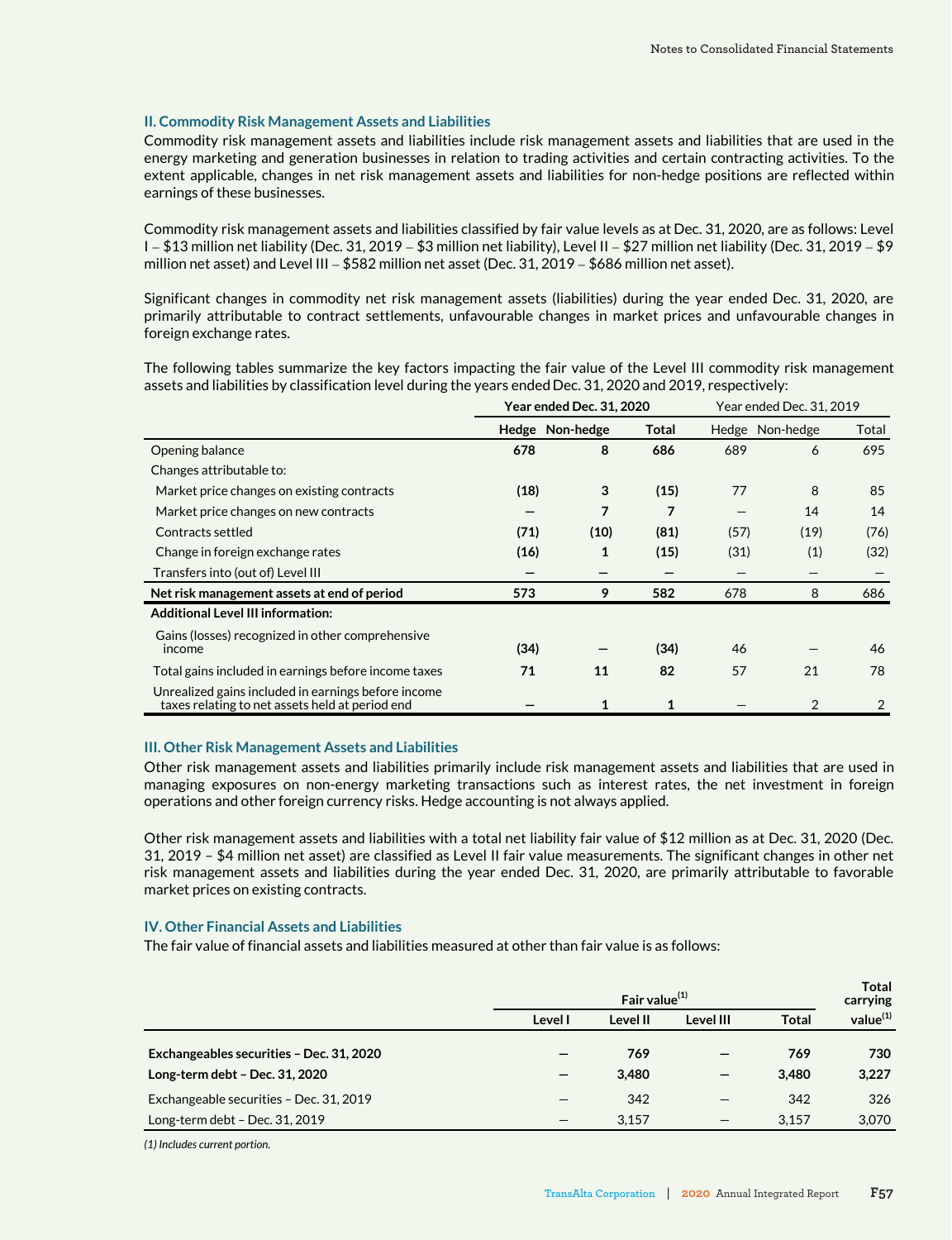The fair values of the Corporation's debentures, senior notes and exchangeable securities are determined using prices observed in secondary markets. Non-recourse and other long-term debt fair values are determined by calculating an implied price based on a current assessment of the yield to maturity.

The carrying amount of other short-term financial assets and liabilities (cash and cash equivalents, restricted cash, trade accounts receivable, collateral paid, accounts payable and accrued liabilities, collateral received and dividends payable) approximates fair value due to the liquid nature of the asset or liability. The fair values of the loan receivable (see Note 22) and the finance lease receivables (see Note 8) approximate the carrying amounts.

## C. Inception Gains and Losses

The majority of derivatives traded by the Corporation are based on adjusted quoted prices on an active exchange or extend beyond the time period for which exchange-based quotes are available. The fair values of these derivatives are determined using inputs that are not readily observable. Refer to section B of this Note 15 above for fair value Level III valuation techniques used. In some instances, a difference may arise between the fair value of a financial instrument at initial recognition (the "transaction price") and the amount calculated through a valuation model. This unrealized gain or loss at inception is recognized in net earnings (loss) only if the fair value of the instrument is evidenced by a quoted market price in an active market, observable current market transactions that are substantially the same, or a valuation technique that uses observable market inputs. Where these criteria are not met, the difference is deferred on the Consolidated Statements of Financial Position in risk management assets or liabilities, and is recognized in net earnings (loss) over the term of the related contract. The difference between the transaction price and the fair value determined using a valuation model, yet to be recognized in net earnings, and a reconciliation of changes is as follows:

| As at Dec. 31                                         | 2020 | 2019 | 2018 |
|-------------------------------------------------------|------|------|------|
| Unamortized net gain at beginning of year             | 9    | 49   | 105  |
| New inception gains (losses) $(1)$                    | (13) | 3    | (14) |
| Change in foreign exchange rates                      |      |      | .5   |
| Amortization recorded in net earnings during the year | (29) | (43) | (47) |
| Unamortized net gain (loss) at end of year $^{(2)}$   | (33) |      | 49   |

*(1) During 2020, the Corporation entered into a coal rail transportation agreement that includes an upside sharing mechanism. Option pricing techniques have been utilized to value the obligation associated with this component of the deal.*

*(2) During 2020, the net inception gain on the long-term fixed price power sale contract in the US changed to a loss position based on the day 1 forward price curve at inception of the contract.*

# 16. Risk Management Activities

## A. Risk Management Strategy

The Corporation is exposed to market risk from changes in commodity prices, foreign exchange rates, interest rates, credit risk and liquidity risk. These risks affect the Corporation's earnings and the value of associated financial instruments that the Corporation holds. In certain cases, the Corporation seeks to minimize the effects of these risks by using derivatives to hedge its risk exposures. The Corporation's risk management strategy, policies and controls are designed to ensure that the risks it assumes comply with the Corporation's internal objectives and its risk tolerance.

The Corporation has two primary streams of risk management activities: i) financial exposure management and ii) commodity exposure management. Within these activities, risks identified for management include commodity risk, interest rate risk, liquidity risk, equity price risk and foreign currency risk.

The Corporation seeks to minimize the effects of commodity risk, interest rate risk and foreign currency risk by using derivative financial instruments to hedge risk exposures. Of these derivatives, the Corporation may apply hedge accounting to those hedging commodity price risk and foreign currency risk.

The use of financial derivatives is governed by the Corporation's policies approved by the Board, which provide written principles on commodity risk, interest rate risk, liquidity risk, equity price risk and foreign currency risk, as well as the use of financial derivatives and non-derivative financial instruments.

Liquidity risk, credit risk and equity price risk are managed through means other than derivatives or hedge accounting.

The Corporation enters into various derivative transactions as well as other contracting activities that do not qualify for hedge accounting or where a choice was made not to apply hedge accounting. As a result, the related assets and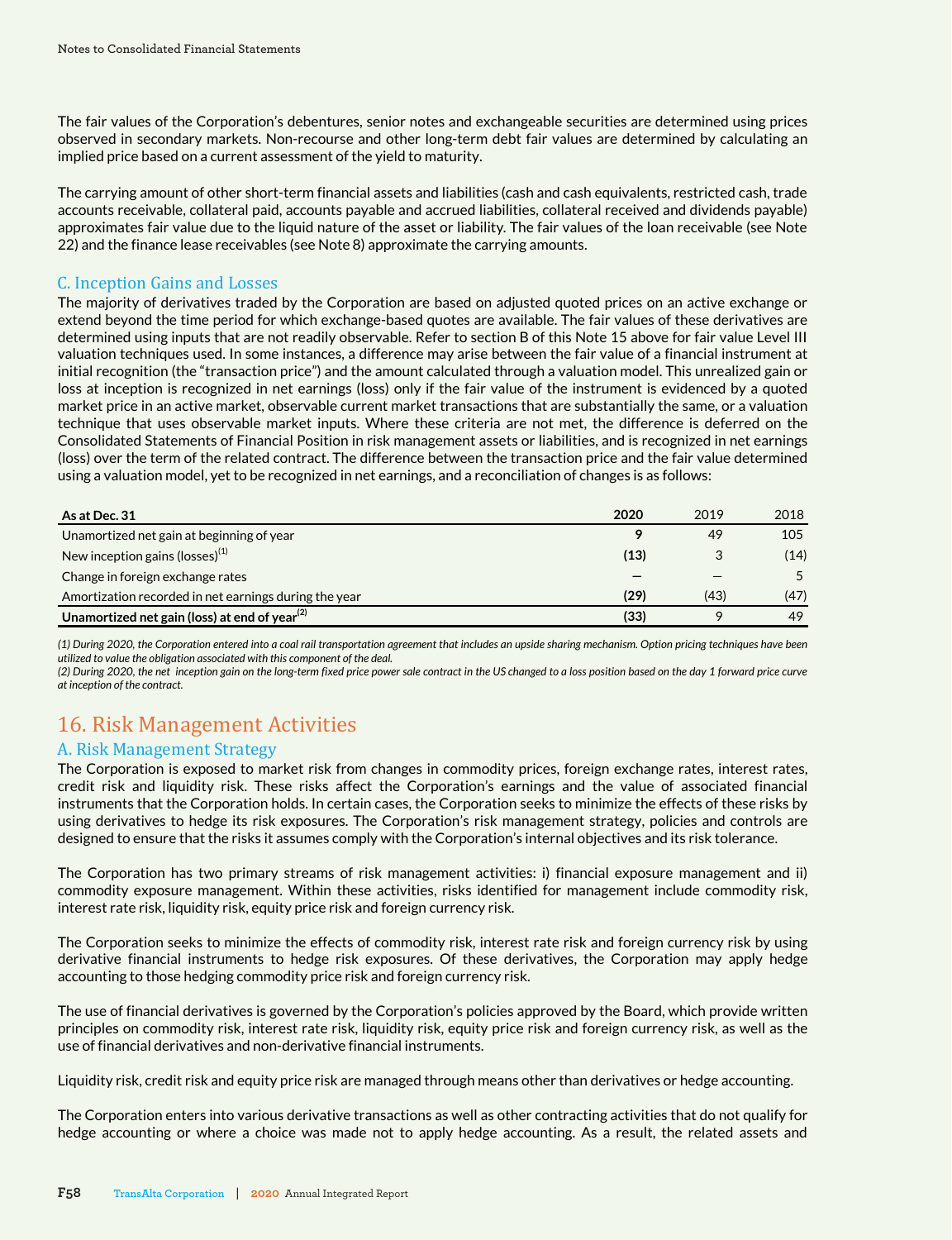liabilities are classified as derivatives at fair value through profit and loss. The net realized and unrealized gains or losses from changes in the fair value of these derivatives are reported in net earnings in the period the change occurs.

The Corporation designates certain derivatives as hedging instruments to hedge commodity price risk, foreign currency exchange risk in cash flow hedges, and hedges of net investments in foreign operations. Hedges of foreign exchange risk on firm commitments are accounted for as cash flow hedges.

At the inception of the hedge relationship, the Corporation documents the relationship between the hedging instrument and the hedged item, along with its risk management objectives and its strategy for undertaking various hedge transactions. At the inception of the hedge and on an ongoing basis, the Corporation also documents whether the hedging instrument is effective in offsetting changes in fair values or cash flows of the hedged item attributable to the hedged risk, which is when the hedging relationships meet all of the following hedge effectiveness requirements:

- There is an economic relationship between the hedged item and the hedging instrument;
- The effect of credit risk does not dominate the value changes that result from that economic relationship; and
- The hedge ratio of the hedging relationship is the same as that resulting from the quantity of the hedged item that the Corporation actually hedges and the quantity of the hedging instrument that the entity actually uses to hedge that quantity of hedged item.

If a hedging relationship ceases to meet the hedge effectiveness requirement relating to the hedge ratio, but the risk management objective for that designated hedging relationship remains the same, the Corporation adjusts the hedge ratio of the hedging relationship so that it continues to meet the qualifying criteria.

## B. Net Risk Management Assets and Liabilities

Aggregate net risk management assets and (liabilities) are as follows:

| As at Dec. 31, 2020                                |                     |                                        |              |
|----------------------------------------------------|---------------------|----------------------------------------|--------------|
|                                                    | Cash flow<br>hedges | <b>Not</b><br>designated<br>as a hedge | <b>Total</b> |
| <b>Commodity risk management</b>                   |                     |                                        |              |
| Current                                            | 101                 | (11)                                   | 90           |
| Long-term                                          | 471                 | (19)                                   | 452          |
| Net commodity risk management assets (liabilities) | 572                 | (30)                                   | 542          |
| Other                                              |                     |                                        |              |
| Current                                            | (9)                 | (4)                                    | (13)         |
| Long-term                                          |                     | 1                                      | 1            |
| Net other risk management liabilities              | (9)                 | (3)                                    | (12)         |
| Total net risk management assets (liabilities)     | 563                 | (33)                                   | 530          |

| As at Dec. 31, 2019 |  |
|---------------------|--|
|---------------------|--|

|                                      | Cash flow<br>hedges | <b>Not</b><br>designated<br>as a hedge | Total          |
|--------------------------------------|---------------------|----------------------------------------|----------------|
| Commodity risk management            |                     |                                        |                |
| Current                              | 70                  | 15                                     | 85             |
| Long-term                            | 606                 |                                        | 607            |
| Net commodity risk management assets | 676                 | 16                                     | 692            |
| Other                                |                     |                                        |                |
| Current                              |                     |                                        |                |
| Long-term                            |                     | $\overline{4}$                         | $\overline{4}$ |
| Net other risk management assets     |                     | $\overline{4}$                         | $\overline{4}$ |
|                                      |                     |                                        |                |
| Total net risk management assets     | 676                 | 20                                     | 696            |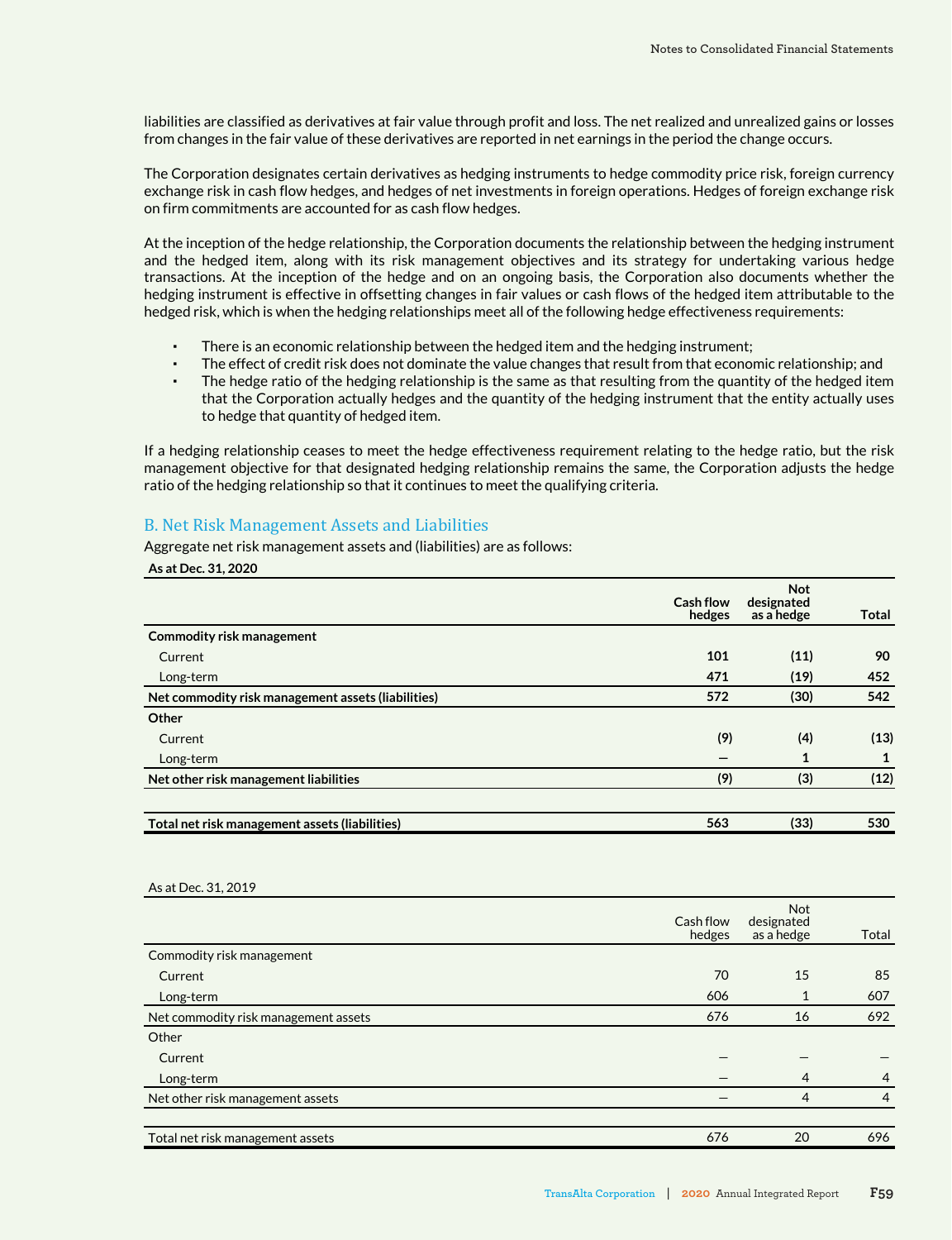### **I. Netting Arrangements**

Information about the Corporation's financial assets and liabilities that are subject to enforceable master netting arrangements or similar agreements is as follows:

| As at Dec. 31                                                                             |                                |                                  | 2019<br>2020                        |                                       |                                |                                  |                                     |                                       |
|-------------------------------------------------------------------------------------------|--------------------------------|----------------------------------|-------------------------------------|---------------------------------------|--------------------------------|----------------------------------|-------------------------------------|---------------------------------------|
|                                                                                           | Current<br>financial<br>assets | Long-term<br>financial<br>assets | Current<br>financial<br>liabilities | Long-term<br>financial<br>liabilities | Current<br>financial<br>assets | Long-term<br>financial<br>assets | Current<br>financial<br>liabilities | Long-term<br>financial<br>liabilities |
| Gross amounts recognized                                                                  | 120                            | 69                               | (132)                               | (104)                                 | 316                            | 631                              | (191)                               | (100)                                 |
| Gross amounts set-off                                                                     | (69)                           | (10)                             | 69                                  | 10                                    | (140)                          | (42)                             | 140                                 | 42                                    |
| Net amounts as included in the<br>Consolidated Statements of<br><b>Financial Position</b> | 51                             | 59                               | (63)                                | (94)                                  | 176                            | 589                              | (51)                                | (58)                                  |

## C. Nature and Extent of Risks Arising from Financial Instruments

## **I. Market Risk**

## *a. Commodity Price Risk Management*

The Corporation has exposure to movements in certain commodity prices in both its electricity generation and proprietary trading businesses, including the market price of electricity and fuels used to produce electricity. Most of the Corporation's electricity generation and related fuel supply contracts are considered to be contracts for delivery or receipt of a non-financial item in accordance with the Corporation's expected own use requirements and are not considered to be financial instruments. As such, the discussion related to commodity price risk is limited to the Corporation's proprietary trading business and commodity derivatives used in hedging relationships associated with the Corporation's electricity generating activities.

To mitigate the risk of adverse commodity price changes, the Corporation uses three tools:

- A framework of risk controls;
- A pre-defined hedging plan, including fixed price financial power swaps and long-term physical power sale contracts to hedge commodity price for electricity generation; and
- A committee dedicated to overseeing the risk and compliance program in trading and ensuring the existence of appropriate controls, processes, systems and procedures to monitor adherence to the program.

The Corporation has executed commodity price hedges for its Centralia thermal facility and for its portfolio of merchant power exposure in Alberta, including a long-term physical power sale contract at Centralia and fixed price financial swaps for the Alberta portfolio to hedge the prices. Both hedging strategies fall under the Corporation's risk management strategy used to hedge commodity price risk.

There is no source of hedge ineffectiveness for the merchant power exposure in Alberta.

Market risk exposures are measured using Value at Risk ("VaR") supplemented by sensitivity analysis. There has been no change to the Corporation's exposure to market risks or the manner in which these risks are managed or measured.

## *i. Commodity Price Risk Management – Proprietary Trading*

The Corporation's Energy Marketing segment conducts proprietary trading activities and uses a variety of instruments to manage risk, earn trading revenue and gain market information.

In compliance with the Commodity Exposure Management Policy, proprietary trading activities are subject to limits and controls, including VaR limits. The Board approves the limit for total VaR from proprietary trading activities. VaR is the most commonly used metric employed to track and manage the market risk associated with trading positions. A VaR measure gives, for a specific confidence level, an estimated maximum pre-tax loss that could be incurred over a specified period of time. VaR is used to determine the potential change in value of the Corporation's proprietary trading portfolio, over a three-day period within a 95 per cent confidence level, resulting from normal market fluctuations. VaR is estimated using the historical variance/covariance approach. VaR is a measure that has certain inherent limitations. The use of historical information in the estimate assumes that price movements in the past will be indicative of future market risk. As such, it may only be meaningful under normal market conditions. Extreme market events are not addressed by this risk measure. In addition, the use of a three-day measurement period implies that positions can be unwound or hedged within three days, although this may not be possible if the market becomes illiquid.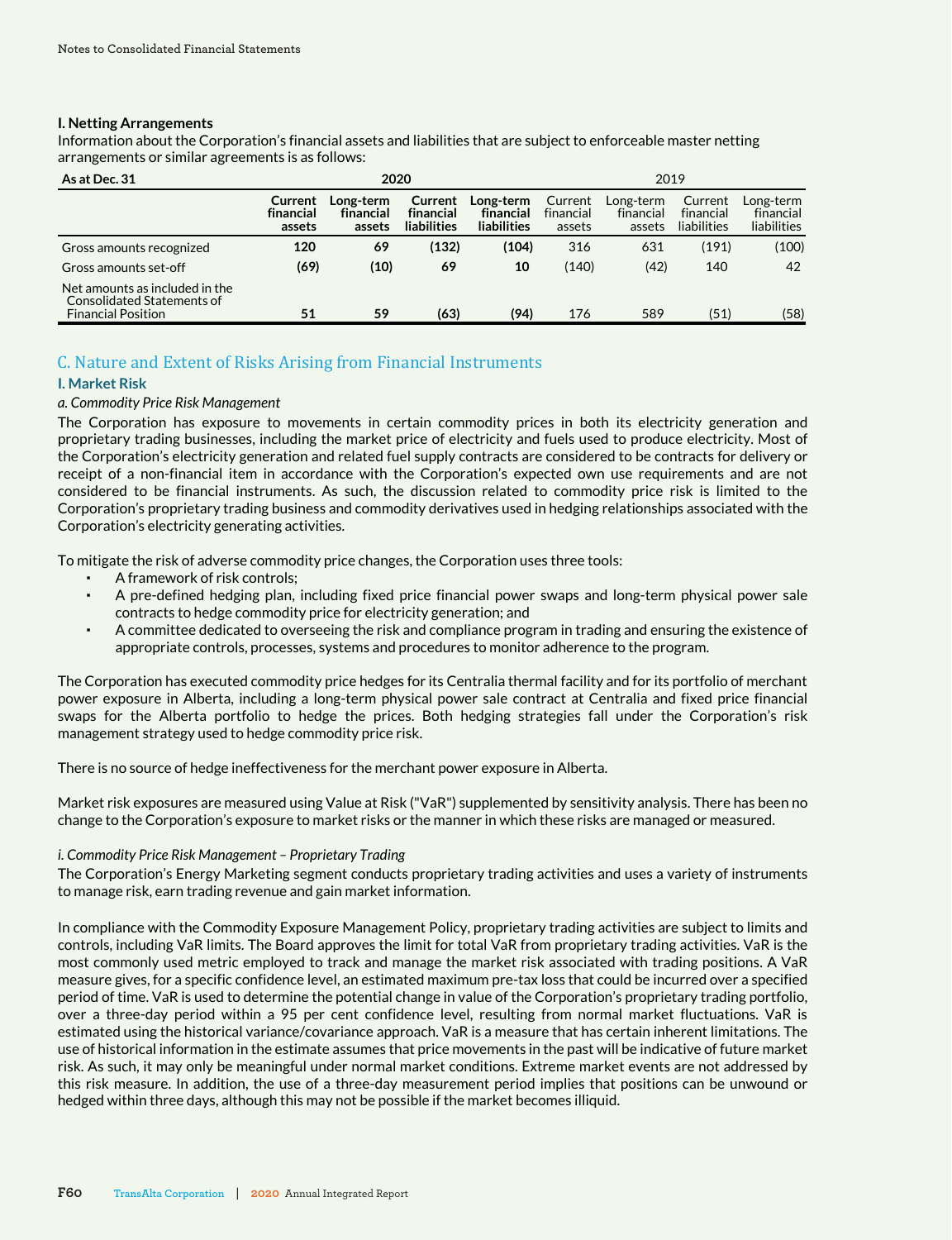Changes in market prices associated with proprietary trading activities affect net earnings in the period that the price changes occur. VaR at Dec. 31, 2020, associated with the Corporation's proprietary trading activities was \$1 million (2019 — \$1 million, 2018 — \$2 million).

#### *ii. Commodity Price Risk – Generation*

The generation segments utilize various commodity contracts to manage the commodity price risk associated with electricity generation, fuel purchases, emissions and byproducts, as considered appropriate. A Commodity Exposure Management Policy is prepared and approved annually, which outlines the intended hedging strategies associated with the Corporation's generation assets and related commodity price risks. Controls also include restrictions on authorized instruments, management reviews on individual portfolios and approval of asset transactions that could add potential volatility to the Corporation's reported net earnings.

TransAlta has entered into various contracts with other parties whereby the other parties have agreed to pay a fixed price for electricity to TransAlta. While not all of the contracts create an obligation for the physical delivery of electricity to other parties, the Corporation has the intention and believes it has sufficient electrical generation available to satisfy these contracts and, where able, has designated these as cash flow hedges for accounting purposes. As a result, changes in market prices associated with these cash flow hedges do not affect net earnings in the period in which the price change occurs. Instead, changes in fair value are deferred until settlement through AOCI, at which time the net gain or loss resulting from the combination of the hedging instrument and hedged item affects net earnings.

VaR at Dec. 31, 2020, associated with the Corporation's commodity derivative instruments used in generation hedging activities was \$12 million (2019 – \$25 million, 2018 – \$18 million). For positions and economic hedges that do not meet hedge accounting requirements or for short-term optimization transactions such as buybacks entered into to offset existing hedge positions, these transactions are marked to the market value with changes in market prices associated with these transactions affecting net earnings in the period in which the price change occurs. VaR at Dec. 31, 2020, associated with these transactions was \$15 million (2019 - \$8 million, 2018  $-$  \$13 million).

#### *iii. Commodity Price Risk Management – Hedges*

The Corporation's outstanding commodity derivative instruments designated as hedging instruments are as follows:

| As at Dec. 31                                                                                                             | 2020                              |                                        | 2019                       |                                 |
|---------------------------------------------------------------------------------------------------------------------------|-----------------------------------|----------------------------------------|----------------------------|---------------------------------|
| Type<br>(thousands)                                                                                                       | <b>Notional</b><br>amount<br>sold | <b>Notional</b><br>amount<br>purchased | Notional<br>amount<br>sold | Notional<br>amount<br>purchased |
| Electricity $(MWh)^{(1)}$                                                                                                 | 95                                |                                        | 222                        |                                 |
| (4) Fuch dealers have to we warranted a till continued Fourfundhous details an this contuent usfaute Nets 4 F(D)(I)(a)(i) |                                   |                                        |                            |                                 |

*(1) Excludes the long-term power sale - US contract. For further details on this contract, refer to Note 15(B)(I)(c)(i).*

During 2020, unrealized pre-tax gains of \$1 million (2019 — \$1 million, 2018 — \$4 million) related to certain power hedging relationships that were previously de-designated and deemed ineffective for accounting purposes were released from AOCI and recognized in net earnings.

### *iv. Commodity Price Risk Management – Non-Hedges*

The Corporation's outstanding commodity derivative instruments not designated as hedging instruments are as follows:

| As at Dec. 31              | 2020                              |                                        | 2019                       |                                 |
|----------------------------|-----------------------------------|----------------------------------------|----------------------------|---------------------------------|
| <b>Type</b><br>(thousands) | <b>Notional</b><br>amount<br>sold | <b>Notional</b><br>amount<br>purchased | Notional<br>amount<br>sold | Notional<br>amount<br>purchased |
| Electricity (MWh)          | 12.944                            | 8.258                                  | 16,097                     | 7,204                           |
| Natural gas $(GJ)$         | 23,035                            | 177.448                                | 38.062                     | 55,023                          |
| Transmission (MWh)         | $\overline{\phantom{m}}$          | 1,578                                  | —                          | 1,818                           |
| Emissions (MWh)            | 1,831                             | 2,112                                  | 184                        | 138                             |
| Emissions (tonnes)         | 2,160                             | 2,365                                  | 2.436                      | 2,446                           |

#### *b. Interest Rate Risk Management*

Interest rate risk arises as the fair value of future cash flows from a financial instrument fluctuates because of changes in market interest rates. Changes in interest rates can impact the Corporation's borrowing costs and the capacity payments received under the Alberta coal PPAs. Changes in the cost of capital may also affect the feasibility of new growth initiatives.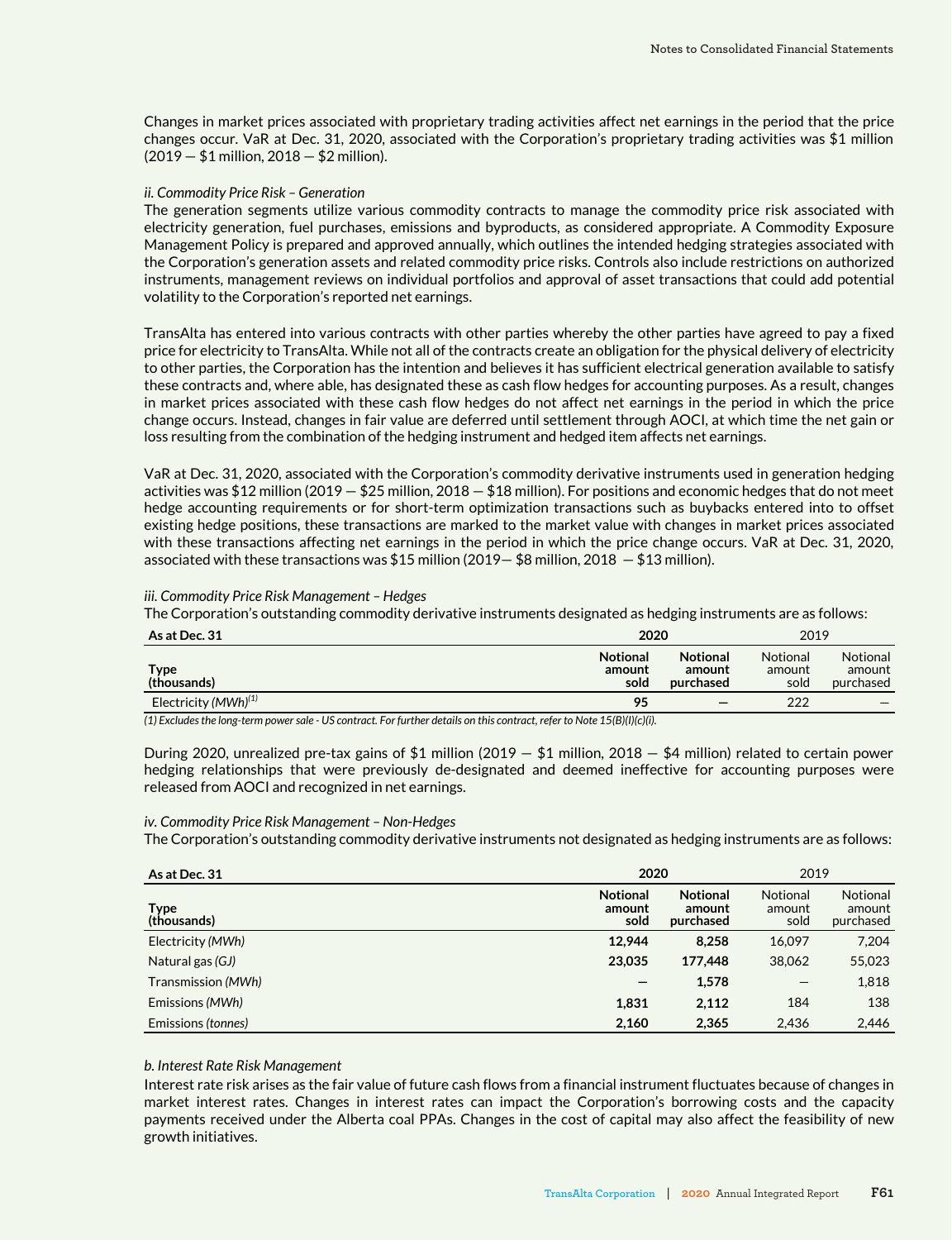The Corporation's credit facility and the Poplar Creek non-recourse bond are the only debt instruments subject to floating interest rates, which represent 7 per cent of the Corporation's debt as at Dec. 31, 2020 (2019 – 11 per cent). Interest rate risk is managed with the use of derivatives. The Corporation's outstanding interest rate derivative instruments are as follows.

At Dec. 31, 2020, the Corporation had interest rate swap agreements in place with a notional amount of US\$150 million whereby the Corporation receives a variable rate of interest equal to the three-month LIBOR rate and pays interest at a fixed rate equal to 0.94 per cent on the notional amount. The swap is being used to hedge interest rate exposure on a highly probable future US\$400 million fixed rate debt issuance.

At Dec. 31, 2020, the Corporation had a bond lock agreement in place with a notional amount of \$75 million whereby on the pricing date, if the difference between the underlying 5.75 per cent Government of Canada bond and the forward bond price of \$150 million (forward yield 1.20 per cent) is positive, the Corporation receives settlement. If the difference is negative, the Corporation pays settlement. The swap is being used to hedge interest rate exposure on a highly probable future \$150 million fixed rate debt issuance.

There were no interest rate derivative instruments outstanding in 2019 or 2018.

IBOR reform could impact interest rate risk with respect to the Corporation's credit facilities and the Poplar Creek nonrecourse bond held by a TransAlta subsidiary. The facility references LIBOR for US dollar drawings and Canadian Dollar Offer Rate ("CDOR") for Canadian dollar drawings: in addition the non-recourse bond references the three month CDOR. To date, no US dollar drawings have been made on the facility and there is currently a plan to discontinue the sixtwelve month CDOR, which does not impact the facility or the non-recourse bond.

Outstanding forward starting interest rate swaps in both Canadian and US dollars should not be affected as they are set to settle in 2021 prior to any IBOR changes being made. The Corporation is monitoring the reform and does not expect any material impacts.

## *c. Currency Rate Risk*

The Corporation has exposure to various currencies, such as the US dollar and the Australian dollar, as a result of investments and operations in foreign jurisdictions, the net earnings from those operations and the acquisition of equipment and services from foreign suppliers.

The Corporation may enter into the following hedging strategies to mitigate currency rate risk, including:

- Foreign exchange forward contracts to mitigate adverse changes in foreign exchange rates on project-related expenditures and distributions received in foreign currencies;
- Foreign exchange forward contracts and cross-currency swaps to manage foreign exchange exposure on foreign-denominated debt not designated as a net investment hedge; and
- Designating foreign currency debt as a hedge of the net investment in foreign operations to mitigate the risk due to fluctuating exchange rates related to certain foreign subsidiaries.

The Corporation's target is to hedge a minimum of 60 per cent of our forecasted foreign operating cash flows over a four-year period, with a minimum of 90 per cent in the current year, 70 per cent in the next year, 50 per cent in the third year and 30 per cent in the fourth year. The US exposure will be managed with a combination of interest expense on our US-denominated debt and forward foreign exchange contracts and the Australian exposure will be managed with a combination of interest expense on our Australian-dollar denominated debt and forward foreign exchange contracts.

## *i. Net Investment Hedges*

When designating foreign currency debt as a hedge of the Corporation's net investment in foreign subsidiaries, the Corporation has determined that the hedge is effective if the foreign currency of the net investment is the same as the currency of the hedge, and therefore an economic relationship is present.

The Corporation's hedges of its net investment in foreign operations were comprised of US-dollar-denominated longterm debt with a face value of US\$370 million (2019 — US\$370 million).

## *ii. Cash Flow Hedges*

The Corporation uses foreign exchange forward contracts to hedge a portion of its future foreign-denominated receipts and expenditures, and both foreign exchange forward contracts and cross-currency swaps to manage foreign exchange exposure on foreign-denominated debt not designated as a net investment hedge.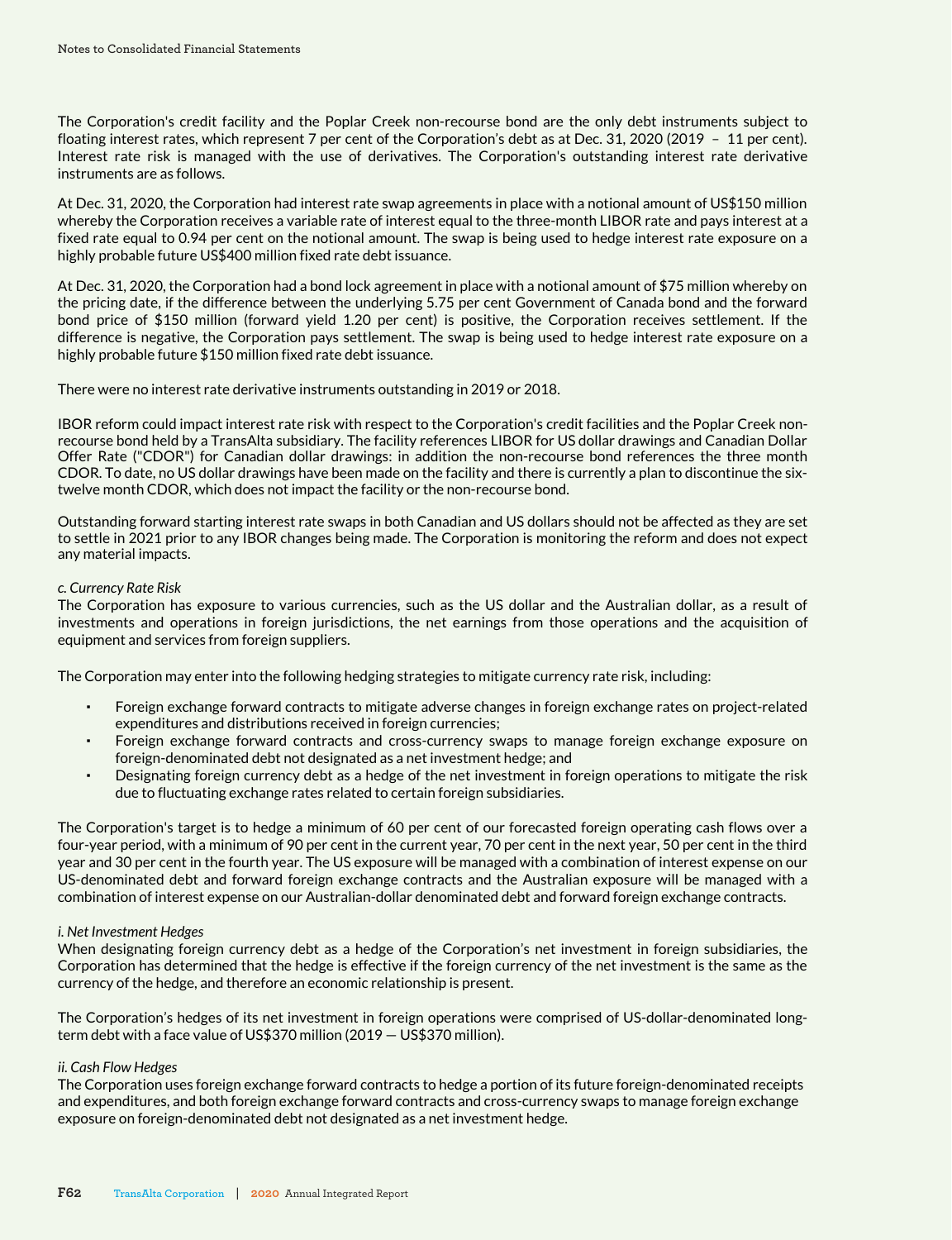| As at Dec. 31                                                                  |                                        | 2020                           | 2019            |                            |                                 |                     |           |
|--------------------------------------------------------------------------------|----------------------------------------|--------------------------------|-----------------|----------------------------|---------------------------------|---------------------|-----------|
| <b>Notional</b><br>amount<br>sold                                              | <b>Notional</b><br>amount<br>purchased | <b>Fair value</b><br>liability | <b>Maturity</b> | Notional<br>amount<br>sold | Notional<br>amount<br>purchased | Fair value<br>asset | Maturity  |
| Foreign Exchange Forward Contracts - foreign-denominated receipts/expenditures |                                        |                                |                 |                            |                                 |                     |           |
| CAD71                                                                          | USD54                                  | (2)                            | 2021            | CAD <sub>124</sub>         | USD95                           |                     | 2020-2021 |

## *iii. Non-Hedges*

As part of the sale of the Corporation's economic interest in the Australian Assets to TransAlta Renewables, the Corporation agreed to mitigate the risks to TransAlta Renewables' shareholders of adverse changes in the US and Australian in respect of cash flows from the Australian Assets in relation to the Canadian dollar to June 30, 2020. The financial effects of the agreements eliminate on consolidation.

In order to mitigate some of the risk that is attributable to non-controlling interests, the Corporation entered into foreign currency contracts with third parties to the extent of the non-controlling interest percentage of the expected cash flow over five years to June 30, 2020. Hedge accounting was not applied to these foreign currency contracts.

The Corporation also uses foreign currency contracts to manage its expected foreign operating cash flows. Hedge accounting is not applied to these foreign currency contracts.

| As at Dec. 31                                                                  |                                        | 2020                                      |                 | 2019                       |                                 |                                    |             |
|--------------------------------------------------------------------------------|----------------------------------------|-------------------------------------------|-----------------|----------------------------|---------------------------------|------------------------------------|-------------|
| <b>Notional</b><br>amount<br>sold                                              | <b>Notional</b><br>amount<br>purchased | <b>Fair value</b><br>asset<br>(liability) | <b>Maturity</b> | Notional<br>amount<br>sold | Notional<br>amount<br>purchased | Fair value<br>asset<br>(liability) | Maturity    |
| Foreign exchange forward contracts - foreign-denominated receipts/expenditures |                                        |                                           |                 |                            |                                 |                                    |             |
| <b>AUD197</b>                                                                  | <b>CAD181</b>                          | (14)                                      | 2021-2024       | <b>AUD286</b>              | CAD <sub>266</sub>              |                                    | 2020 - 2023 |
| <b>USD47</b>                                                                   | CAD72                                  | 9                                         | 2021-2024       | <b>USD108</b>              | <b>CAD139</b>                   | (4)                                | 2020 - 2023 |
| AUD <sub>4</sub>                                                               | USD <sub>3</sub>                       |                                           | 2021            |                            |                                 |                                    |             |
| CAD <sub>1</sub>                                                               | EUR <sub>1</sub>                       |                                           | 2021            |                            |                                 |                                    |             |
| Foreign exchange forward contracts - foreign-denominated debt                  |                                        |                                           |                 |                            |                                 |                                    |             |
| <b>CAD191</b>                                                                  | <b>USD150</b>                          | 2                                         | 2022            | CAD191                     | <b>USD150</b>                   | 6                                  | 2022        |

#### *iv. Impacts of currency rate risk*

The possible effect on net earnings and OCI, due to changes in foreign exchange rates associated with financial instruments denominated in currencies other than the Corporation's functional currency, is outlined below. The sensitivity analysis has been prepared using management's assessment that an average three cent (2019 — three cent, 2018 — four cent) increase or decrease in these currencies relative to the Canadian dollar is a reasonable potential change over the next quarter.

| Year ended Dec. 31 | 2020                     |                                                 | 2019         |                                                     | 2018                     |                    |
|--------------------|--------------------------|-------------------------------------------------|--------------|-----------------------------------------------------|--------------------------|--------------------|
| Currency           | Net earnings<br>increase | $(\text{decrease})^{(1)}$ OCI gain $^{(1),(2)}$ | Net earnings | increase <sup>(1)</sup> OCI gain <sup>(1),(2)</sup> | Net earnings<br>decrease | OCI gain $(1),(2)$ |
| <b>USD</b>         | (8)                      |                                                 | (18)         |                                                     | (13)                     |                    |
| <b>AUD</b>         | (4)                      | –                                               | (6)          |                                                     |                          | —                  |
| <b>Total</b>       | (12)                     |                                                 | (24)         |                                                     | (20)                     |                    |

*(1) These calculations assume an increase in the value of these currencies relative to the Canadian dollar. A decrease would have the opposite effect. (2) The foreign exchange impact related to financial instruments designated as hedging instruments in net investment hedges has been excluded.*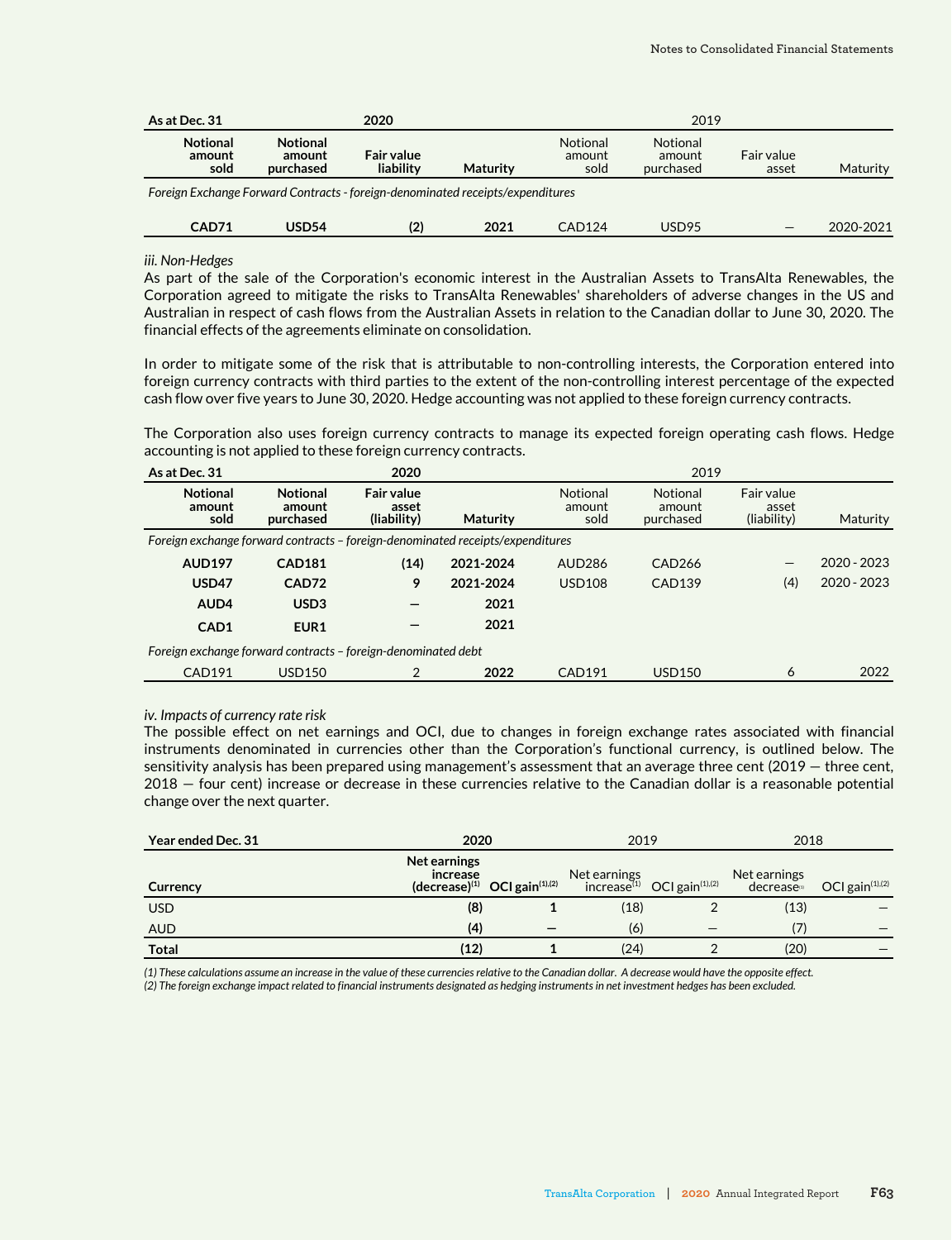## **II. Credit Risk**

Credit risk is the risk that customers or counterparties will cause a financial loss for the Corporation by failing to discharge their obligations, and the risk to the Corporation associated with changes in creditworthiness of entities with which commercial exposures exist. The Corporation actively manages its exposure to credit risk by assessing the ability of counterparties to fulfil their obligations under the related contracts prior to entering into such contracts. The Corporation makes detailed assessments of the credit quality of all counterparties and, where appropriate, obtains corporate guarantees, cash collateral, third-party credit insurance and/or letters of credit to support the ultimate collection of these receivables. For commodity trading and origination, the Corporation sets strict credit limits for each counterparty and monitors exposures on a daily basis. TransAlta uses standard agreements that allow for the netting of exposures and often include margining provisions. If credit limits are exceeded, TransAlta will request collateral from the counterparty or halt trading activities with the counterparty.

The Corporation uses external credit ratings, as well as internal ratings in circumstances where external ratings are not available, to establish credit limits for customers and counterparties. The following table outlines the Corporation's maximum exposure to credit risk without taking into account collateral held, including the distribution of credit ratings, as at Dec. 31, 2020:

|                                            | Investment<br>grade<br>(Per cent) | Non-<br>investment<br>grade<br>(Per cent) | <b>Total</b><br>(Per cent) | <b>Total</b><br>amount |
|--------------------------------------------|-----------------------------------|-------------------------------------------|----------------------------|------------------------|
| Trade and other receivables <sup>(1)</sup> | 92                                | 8                                         | 100                        | 583                    |
| Long-term finance lease receivable         | 100                               |                                           | 100                        | 228                    |
| Risk management assets <sup>(1)</sup>      | 93                                |                                           | 100                        | 692                    |
| Loan receivable <sup>(2)</sup>             |                                   | 100                                       | 100                        | 52                     |
| <b>Total</b>                               |                                   |                                           |                            | 1,555                  |

*(1) Letters of credit and cash and cash equivalents are the primary types of collateral held as security related to these amounts.* 

*(2) The counterparty has no external credit rating. Refer to Note 22 for further details.* 

An impairment analysis is performed at each reporting date using a provision matrix to measure expected credit losses. The provision rates are based on segment historical rates of default of trade receivables as well as incorporating forward-looking credit ratings and forecasted default rates. In addition to the calculation of expected credit losses, TransAlta monitors key forward-looking information as potential indicators that historical bad debt percentages, forward-looking S&P credit ratings and forecasted default rates would no longer be representative of future expected credit losses. The calculation reflects the probability-weighted outcome, the time value of money and reasonable and supportable information that is available at the reporting date about past events, current conditions and forecasts of future economic conditions. TransAlta evaluates the concentration of risk with respect to trade receivables as low, as its customers are located in several jurisdictions and industries. The Corporation did not have significant expected credit losses as at Dec. 31, 2020.

The Corporation's maximum exposure to credit risk at Dec. 31, 2020, without taking into account collateral held or right of set-off, is represented by the current carrying amounts of receivables and risk management assets as per the Consolidated Statements of Financial Position. Letters of credit and cash are the primary types of collateral held as security related to these amounts. The maximum credit exposure to any one customer for commodity trading operations and hedging, including the fair value of open trading, net of any collateral held, at Dec. 31, 2020, was \$22 million (2019  $-$  \$5 million).

Amidst the current economic conditions resulting from the COVID-19 pandemic, TransAlta has implemented the following additional measures to monitor its counterparties for changes in their ability to meet obligations:

- Daily monitoring of events impacting counterparty creditworthiness and counterparty credit downgrades;
- Weekly oversight and follow-up, if applicable, of accounts receivables; and
- Review and monitoring of key suppliers, counterparties and customers (i.e., off-takers).

As needed, additional risk mitigation tactics will be taken to reduce the risk to TransAlta. These risk mitigation tactics may include, but are not limited to, immediate follow-up on overdue amounts, adjusting payment terms to ensure a portion of funds are received sooner, requiring additional collateral, reducing transaction terms and working closely with impacted counterparties on negotiated solutions.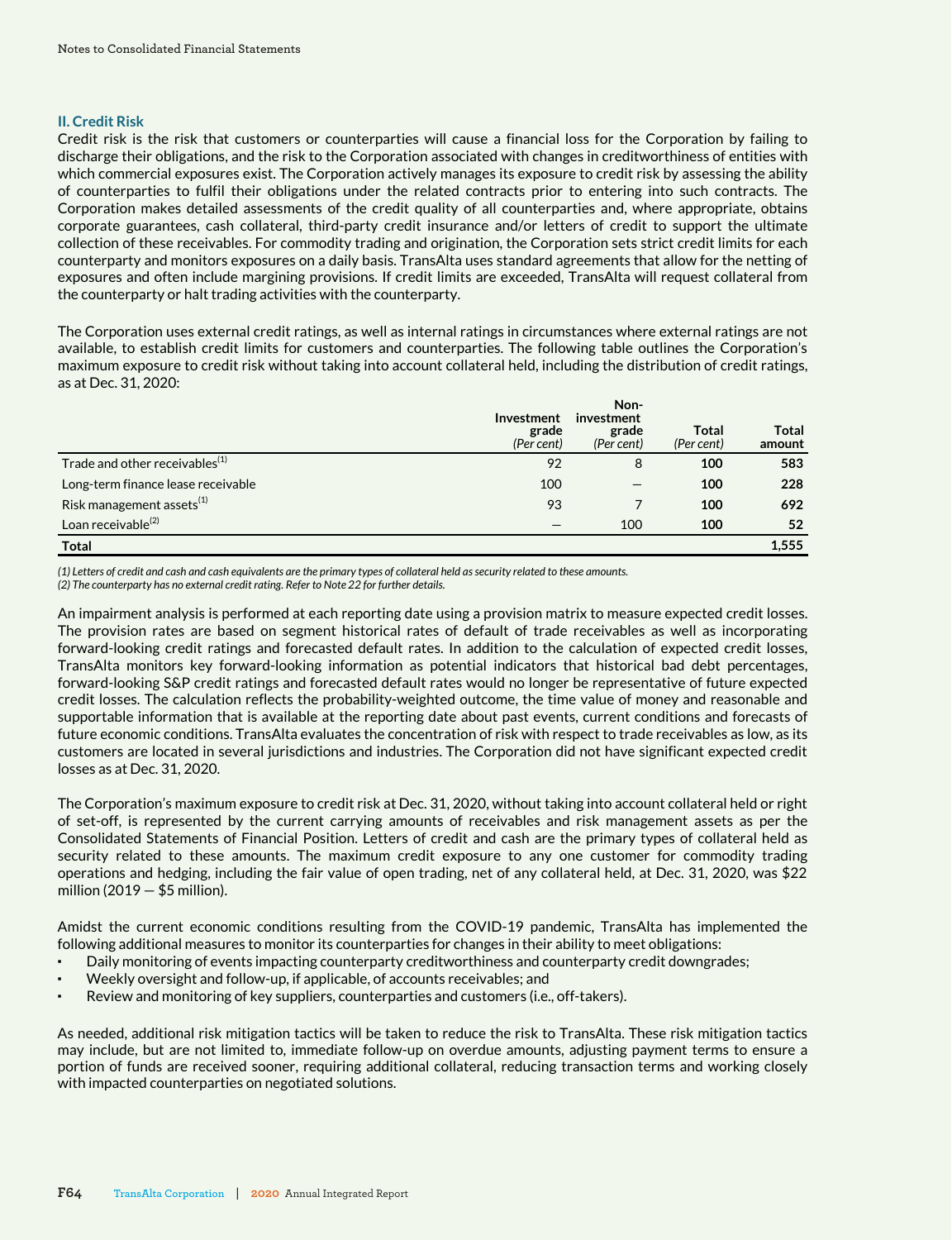#### **III. Liquidity Risk**

Liquidity risk relates to the Corporation's ability to access capital to be used for proprietary trading activities, commodity hedging, capital projects, debt refinancing and general corporate purposes. As at Dec. 31, 2020, TransAlta maintains an investment grade rating from one credit rating agency and below investment grade ratings from two credit rating agencies. Between 2021 and 2023, the Corporation has approximately \$1 billion of debt maturing, comprised of approximately \$631 million of recourse debt, with the balance mainly related to scheduled non-recourse debt repayments. We expect to refinance the debt maturing in 2022.

Collateral is posted based on negotiated terms with counterparties, which can include the Corporation's senior unsecured credit rating as determined by certain major credit rating agencies. Certain of the Corporation's derivative instruments contain financial assurance provisions that require collateral to be posted only if a material adverse creditrelated event occurs.

TransAlta manages liquidity risk by monitoring liquidity on trading positions; preparing and revising longer-term financing plans to reflect changes in business plans and the market availability of capital; reporting liquidity risk exposure for proprietary trading activities on a regular basis to the Risk Management Committee, senior management and the Board; and maintaining sufficient undrawn committed credit lines to support potential liquidity requirements. The Corporation does not use derivatives or hedge accounting to manage liquidity risk.

**2021 2022 2023 2024 2025 2026 and thereafter Total** Accounts payable and accrued liabilities  $599 - 20 = -20$   $- 599 - 599$ Long-term debt<sup>(1)</sup> 8,264 626 96 626 277 119 136 2,010 3,264 Exchangeable securities<sup>(2)</sup> — — — — 750 — 750 Commodity risk management (assets) liabilities (92) (87) (131) (131) (103) 2 (542) Other risk management (assets) liabilities 14 — 1 (2) — (1) 12 Lease liabilities<sup>(3)</sup> 118 134 Interest on long-term debt and lease<br>liabilities<sup>(4)</sup> liabilities(4) 161 153 126 119 113 893 1,565 Interest on exchangeable securities<sup> $(2, 4)$ </sup> 53 52 53 52  $-$  210 Dividends payable  $59 - - - - - - - - - 59$ **Total 885 750 331 162 901 3,022 6,051** 

A maturity analysis of the Corporation's financial liabilities is as follows:

*(1) Excludes impact of hedge accounting and derivatives.*

*(2) Assumes the exchangeable securities will be exchanged on Jan. 1, 2025. Refer to Note 25 for further details.* 

*(3) Lease liabilities include a lease incentive of \$13 million, expected to be received in 2021.*

*(4) Not recognized as a financial liability on the Consolidated Statements of Financial Position.*

#### **IV. Equity Price Risk**

*a. Total Return Swaps* 

The Corporation has certain compensation, deferred and restricted share unit programs, the values of which depend on the common share price of the Corporation. The Corporation has fixed a portion of the settlement cost of these programs by entering into a total return swap for which hedge accounting has not been applied. The total return swap is cash settled every quarter based upon the difference between the fixed price and the market price of the Corporation's common shares at the end of each quarter.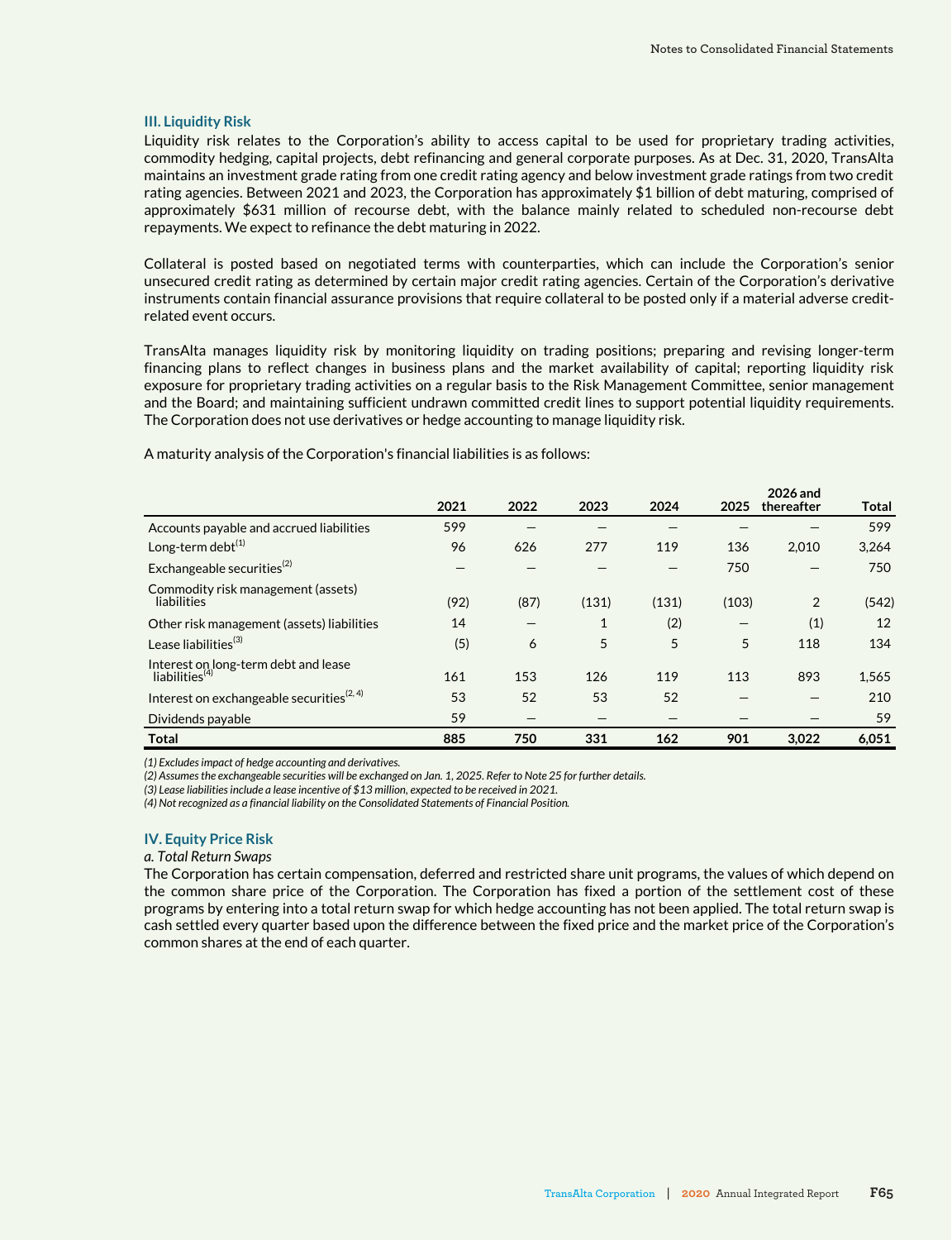## D. Hedging Instruments – Uncertainty of Future Cash Flows

The following table outlines the terms and conditions of derivative hedging instruments and how they affect the amount, timing and uncertainty of future cash flows:

|                                    | <b>Maturity</b> |       |       |       |       |                        |
|------------------------------------|-----------------|-------|-------|-------|-------|------------------------|
|                                    | 2021            | 2022  | 2023  | 2024  | 2025  | 2026 and<br>thereafter |
| Cash flow hedges <sup>(1)</sup>    |                 |       |       |       |       |                        |
| Foreign currency forward contracts |                 |       |       |       |       |                        |
| Notional amount (\$ millions)      |                 |       |       |       |       |                        |
| CAD/USD                            | 54              |       |       |       |       |                        |
| Average Exchange Rate              |                 |       |       |       |       |                        |
| CAD/USD                            | 0.7648          |       |       |       |       |                        |
| Commodity derivative instruments   |                 |       |       |       |       |                        |
| Electricity                        |                 |       |       |       |       |                        |
| Notional amount (thousands MWh)    | 3,424           | 3,329 | 3,329 | 3,338 | 2,628 |                        |
| Average Price (\$ per MWh)         | 69.51           | 71.91 | 73.72 | 75.56 | 77.44 |                        |

*(1) The interest rate swaps detailed above both settle in 2021.*

## E. Effects of Hedge Accounting on the Financial Position and Performance

## **I. Effect of Hedges**

The impact of the hedging instruments on the statement of financial position is as follows:

**As at Dec. 31, 2020**

|                          | <b>Notional</b><br>amount | Carrying<br>amount | Line item in the statement<br>of financial position        | Change in fair<br>value used for<br>measuring<br><b>ineffectiveness</b> |
|--------------------------|---------------------------|--------------------|------------------------------------------------------------|-------------------------------------------------------------------------|
| Commodity price risk     |                           |                    |                                                            |                                                                         |
| Cash flow hedges         |                           |                    |                                                            |                                                                         |
| Physical power sales     | 16 MMWh                   | 573                | Risk management assets                                     | (33)                                                                    |
| Interest rate risk       |                           |                    |                                                            |                                                                         |
| Cash flow hedges         |                           |                    |                                                            |                                                                         |
| Interest rate swap       | <b>USD150</b>             | (3)                | <b>Risk management liabilities</b>                         | 3                                                                       |
| Interest rate swap       | CAD75                     | (4)                | <b>Risk management liabilities</b>                         | 4                                                                       |
| Foreign currency risk    |                           |                    |                                                            |                                                                         |
| Net investment hedges    |                           |                    |                                                            |                                                                         |
| Foreign-denominated debt | <b>USD370</b>             | <b>CAD472</b>      | Credit facilities, long-term<br>debt and lease liabilities | 11                                                                      |
|                          |                           |                    |                                                            |                                                                         |

As at Dec. 31, 2019

|                          | Notional<br>amount | Carrying<br>amount | Line item in the statement<br>of financial position        | Change in fair<br>value used for<br>measuring<br>ineffectiveness |
|--------------------------|--------------------|--------------------|------------------------------------------------------------|------------------------------------------------------------------|
| Commodity price risk     |                    |                    |                                                            |                                                                  |
| Cash flow hedges         |                    |                    |                                                            |                                                                  |
| Physical power sales     | 19 MMWh            | 678                | Risk management assets                                     | 47                                                               |
| Foreign currency risk    |                    |                    |                                                            |                                                                  |
| Net investment hedges    |                    |                    |                                                            |                                                                  |
| Foreign-denominated debt | USD370             | CAD483             | Credit facilities, long-term<br>debt and lease liabilities | 21                                                               |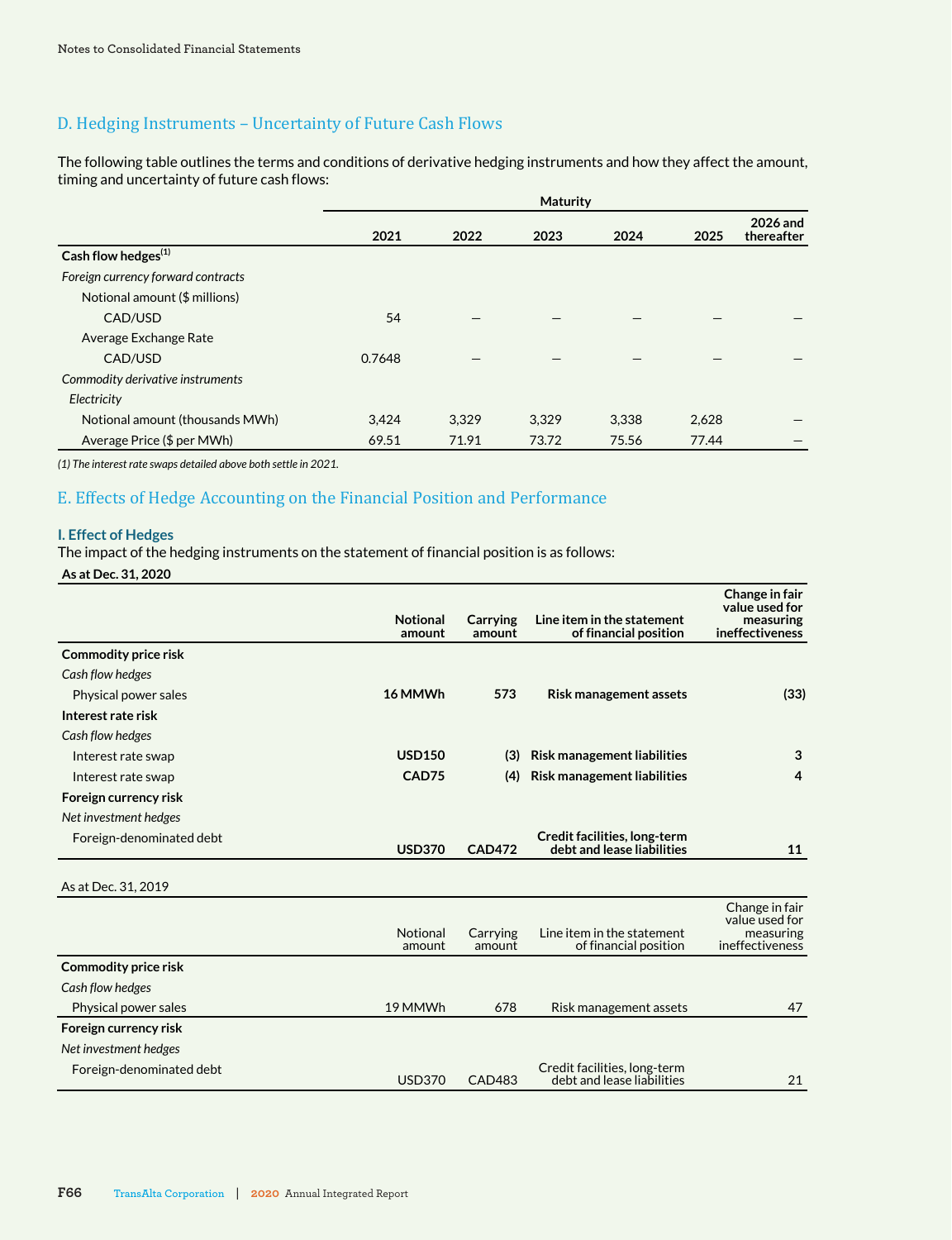The impact of the hedged items on the statement of financial position is as follows:

| As at Dec. 31                             | 2020                                                       |                                     | 2019                                                                   |                                                    |
|-------------------------------------------|------------------------------------------------------------|-------------------------------------|------------------------------------------------------------------------|----------------------------------------------------|
|                                           | Change in fair value used for<br>measuring ineffectiveness | Cash flow hedge<br>$reserve^{(1)}$  | Change in fair value used for<br>measuring ineffectiveness             | Cash flow hedge<br>$reserve^{(1)}$                 |
| Commodity price risk                      |                                                            |                                     |                                                                        |                                                    |
| Cash flow hedges                          |                                                            |                                     |                                                                        |                                                    |
| Power forecast sales - Centralia          | (33)                                                       | 417                                 | 47                                                                     | 527                                                |
| Interest rate risk                        |                                                            |                                     |                                                                        |                                                    |
| Cash flow hedges                          |                                                            |                                     |                                                                        |                                                    |
| Interest expense on long-term<br>debt     | 7                                                          | 19                                  |                                                                        |                                                    |
|                                           | Change in fair value used for<br>measuring ineffectiveness | Foreign currency<br>$reserve^{(1)}$ | translation Change in fair value used for<br>measuring ineffectiveness | Foreign currency<br>translation<br>$reserve^{(1)}$ |
| Foreign currency risk                     |                                                            |                                     |                                                                        |                                                    |
| Net investment hedges                     |                                                            |                                     |                                                                        |                                                    |
| Net investment in foreign<br>subsidiaries | 11                                                         | (21)                                | 21                                                                     | (21)                                               |

*(1) Included in AOCI.*

The hedging gain recognized in OCI before tax is equal to the change in fair value used for measuring effectiveness for the net investment hedge. There is no ineffectiveness recognized in profit or loss.

**Year ended Dec. 31, 2020**

The impact of hedged items designated in hedging relationships on OCI and net earnings is:

| Pre-tax<br>(gain) loss<br>recognized in<br>earnings |
|-----------------------------------------------------|
|                                                     |
|                                                     |
|                                                     |
|                                                     |
|                                                     |

Over the next 12 months, the Corporation estimates that approximately \$72 million of after-tax gains will be reclassified from AOCI to net earnings. These estimates assume constant natural gas and power prices, interest rates and exchange rates over time; however, the actual amounts that will be reclassified may vary based on changes in these factors.

|                                                      |                                                | Year ended Dec. 31, 2019                               |                                                    |                                                     |                                                     |  |
|------------------------------------------------------|------------------------------------------------|--------------------------------------------------------|----------------------------------------------------|-----------------------------------------------------|-----------------------------------------------------|--|
|                                                      |                                                | Effective portion                                      |                                                    | Ineffective portion                                 |                                                     |  |
| Derivatives in cash<br>flow hedging<br>relationships | Pre-tax<br>gain (loss)<br>recognized in<br>OCI | Location of (gain)<br>loss<br>reclassified<br>from OCI | Pre-tax<br>(gain) loss<br>reclassified<br>from OCI | Location of (gain) loss<br>reclassified<br>from OCI | Pre-tax<br>(gain) loss<br>recognized in<br>earnings |  |
| Commodity contracts                                  | 77                                             | Revenue                                                | (59)                                               | Revenue                                             |                                                     |  |
| Forward starting interest rate<br>swaps              |                                                | Interest expense                                       | 6                                                  | Interest expense                                    |                                                     |  |
| OCI impact                                           |                                                | OCI impact                                             | (53)                                               | Net earnings impact                                 |                                                     |  |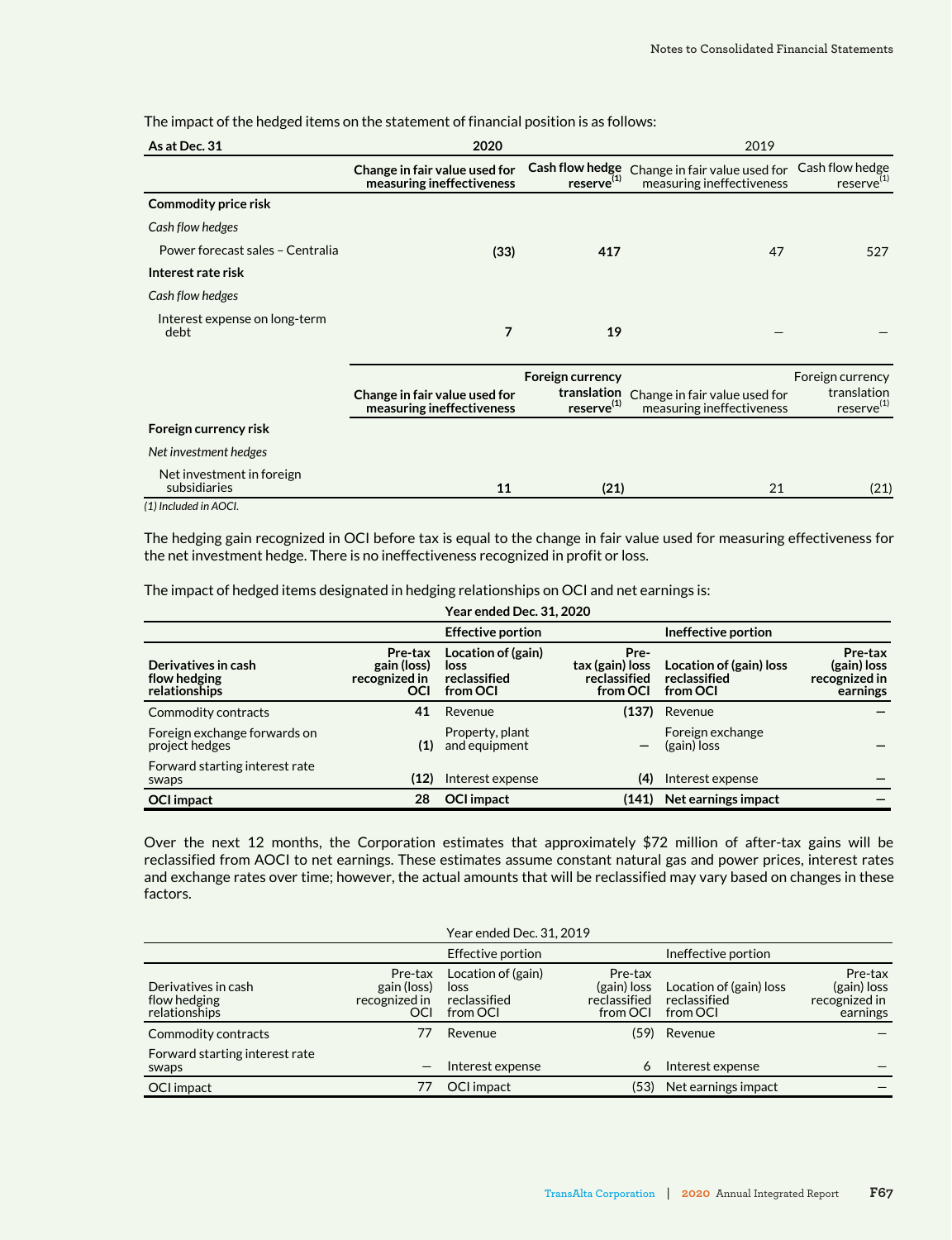|                                                      |                                                | Year ended Dec. 31, 2018                         |                                                    |                                                  |                                                     |
|------------------------------------------------------|------------------------------------------------|--------------------------------------------------|----------------------------------------------------|--------------------------------------------------|-----------------------------------------------------|
|                                                      |                                                | Effective portion                                |                                                    | Ineffective portion                              |                                                     |
| Derivatives in cash<br>flow hedging<br>relationships | Pre-tax<br>gain (loss)<br>recognized<br>in OCI | Location of (gain) loss<br>reclassified from OCI | Pre-tax<br>(gain) loss<br>reclassified<br>from OCI | Location of (gain) loss<br>reclassified from OCI | Pre-tax<br>(gain) loss<br>recognized in<br>earnings |
| Commodity contracts                                  | (9)                                            | Revenue                                          | (67)                                               | Revenue                                          |                                                     |
| Foreign exchange forwards on<br>US debt              |                                                | Foreign exchange<br>(gain) loss                  | 3                                                  | Foreign exchange<br>(gain) loss                  |                                                     |
| Forward starting interest rate<br>swaps              |                                                | Interest expense                                 |                                                    | Interest expense                                 |                                                     |
| OCI impact                                           | (9)                                            | OCI impact                                       | (57)                                               | Net earnings impact                              |                                                     |
|                                                      |                                                |                                                  |                                                    |                                                  |                                                     |

# **II. Effect of Non-Hedges**

For the year ended Dec. 31, 2020, the Corporation recognized a net unrealized gain of \$43 million (2019 — gain of \$33 million, 2018 — loss of \$29 million) related to commodity derivatives.

For the year ended Dec. 31, 2020, a gain of \$11 million (2019 — gain of \$24 million, 2018 —gain of \$3 million) related to foreign exchange and other derivatives was recognized, which is comprised of net unrealized loss of \$2 million (2019 gains of \$6 million, 2018 – gains of \$4 million) and net realized gains of \$13 million (2019 – gains of \$18 million, 2018 – losses of \$1 million).

## F. Collateral

## **I. Financial Assets Provided as Collateral**

At Dec. 31, 2020, the Corporation provided \$49 million (2019 – \$42 million) in cash and cash equivalents as collateral to regulated clearing agents as security for commodity trading activities. These funds are held in segregated accounts by the clearing agents. Collateral provided is included in accounts receivable in the Consolidated Statements of Financial Position.

## **II. Financial Assets Held as Collateral**

At Dec. 31, 2020, the Corporation held nil (2019 – \$3 million) in cash collateral associated with counterparty obligations. Under the terms of the contracts, the Corporation may be obligated to pay interest on the outstanding balances and to return the principal when the counterparties have met their contractual obligations or when the amount of the obligation declines as a result of changes in market value. Interest payable to the counterparties on the collateral received is calculated in accordance with each contract. Collateral held is included in accounts payable in the Consolidated Statements of Financial Position.

## **III. Contingent Features in Derivative Instruments**

Collateral is posted in the normal course of business based on the Corporation's senior unsecured credit rating as determined by certain major credit rating agencies. Certain of the Corporation's derivative instruments contain financial assurance provisions that require collateral to be posted only if a material adverse credit-related event occurs.

As at Dec. 31, 2020, the Corporation had posted collateral of \$163 million (Dec. 31, 2019 – \$112 million) in the form of letters of credit on derivative instruments in a net liability position. Certain derivative agreements contain credit-riskcontingent features, which if triggered could result in the Corporation having to post an additional \$85 million (Dec. 31, 2019 – \$51 million) of collateral to its counterparties.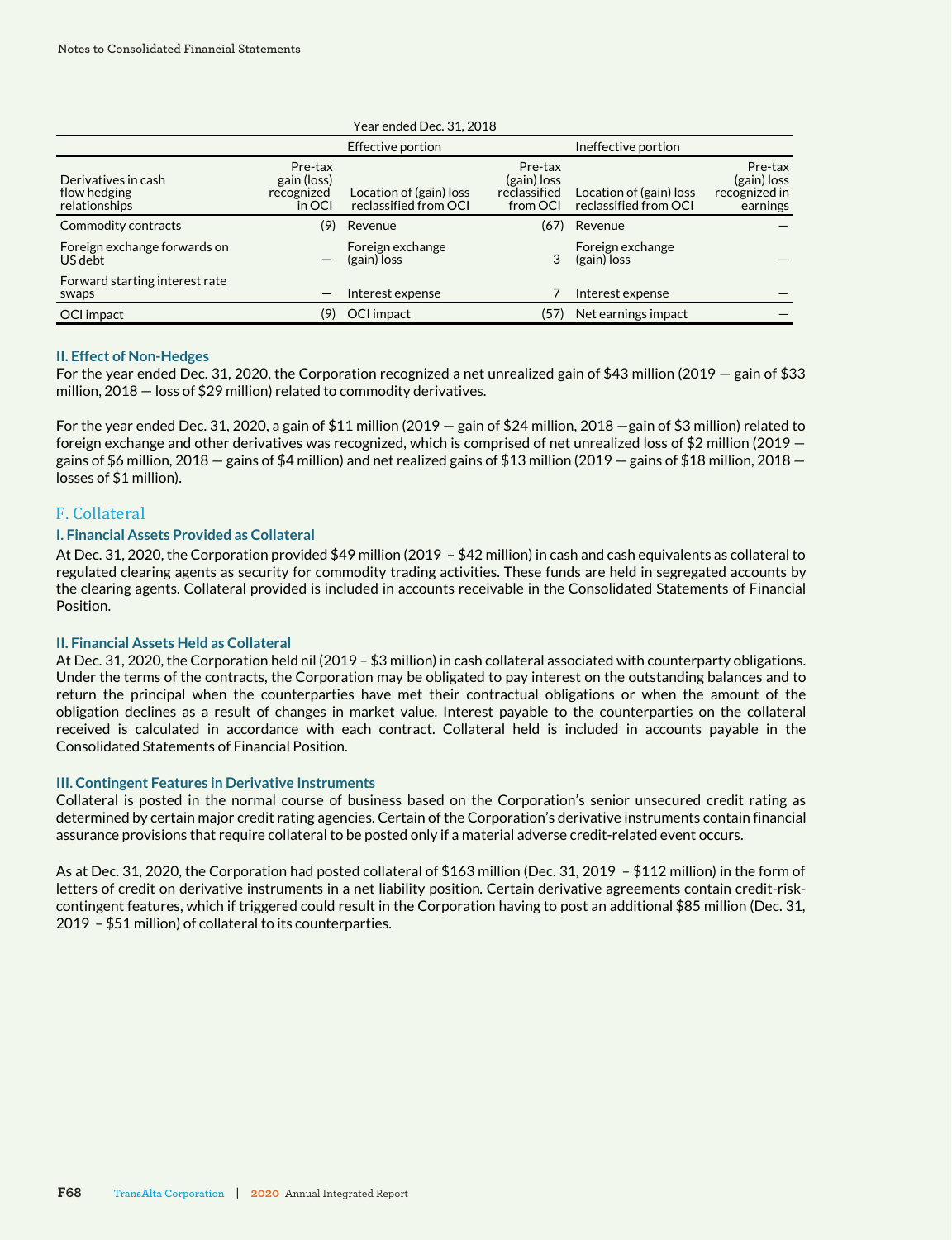# 17. Inventory

Inventory held in the normal course of business, which includes coal, emission credits, parts and materials, and natural gas, is valued at the lower of cost and net realizable value. Inventory held for trading, which includes natural gas and emission credits and allowances, is valued at fair value less costs to sell.

In the third quarter of 2020, the Corporation adjusted the useful life of its Highvale mine assets to align with the Corporation's conversion to gas plans. The standard cost of coal has increased as a result of the increased depreciation costs, in addition to reduced coal consumption. As the cost is not expected to be recovered based on current power pricing, the Corporation recognized a \$37 million writedown to net realizable value on its internally produced coal inventory for the year ended Dec. 31, 2020.

The components of inventory are as follows:

| As at Dec. 31                             | 2020           | 2019           |
|-------------------------------------------|----------------|----------------|
| Parts and materials                       | 107            | 108            |
| Coal                                      | 83             | 130            |
| Deferred stripping costs                  | 8              | 6              |
| Natural gas                               | $\overline{2}$ | $\mathbf{3}$   |
| Purchased emission credits <sup>(1)</sup> | 38             | $\overline{4}$ |
| <b>Total</b>                              | 238            | 251            |

*(1) Purchased emissions credits increased due to trading and compliance credits purchased, including those for Alberta compliance under the Technology Innovation and Emissions Reduction program.*

The change in inventory is as follows:

| Balance, Dec. 31, 2018           | 242  |
|----------------------------------|------|
| Net addition                     | 12   |
| Change in foreign exchange rates | (3)  |
| Balance, Dec. 31, 2019           | 251  |
| Net addition                     | 26   |
| Writedowns                       | (37) |
| Change in foreign exchange rates | (2)  |
| <b>Balance, Dec. 31, 2020</b>    | 238  |
|                                  |      |

No inventory is pledged as security for liabilities.

The Corporation purchases emissions credits and also generates emissions credits from its Wind and Solar and Hydro segments. Emission credits generated from our business have no recorded book value but will be used to offset other emissions obligations in the future, resulting in reduced fuel compliance costs. At Dec. 31, 2020, we currently hold 1,434,761 purchased emission credits (2019 — 388,155) recorded at \$38 million (2019 — \$4 million) and approximately 502,653 (2019 — 411,115) emission credits with no recorded book value.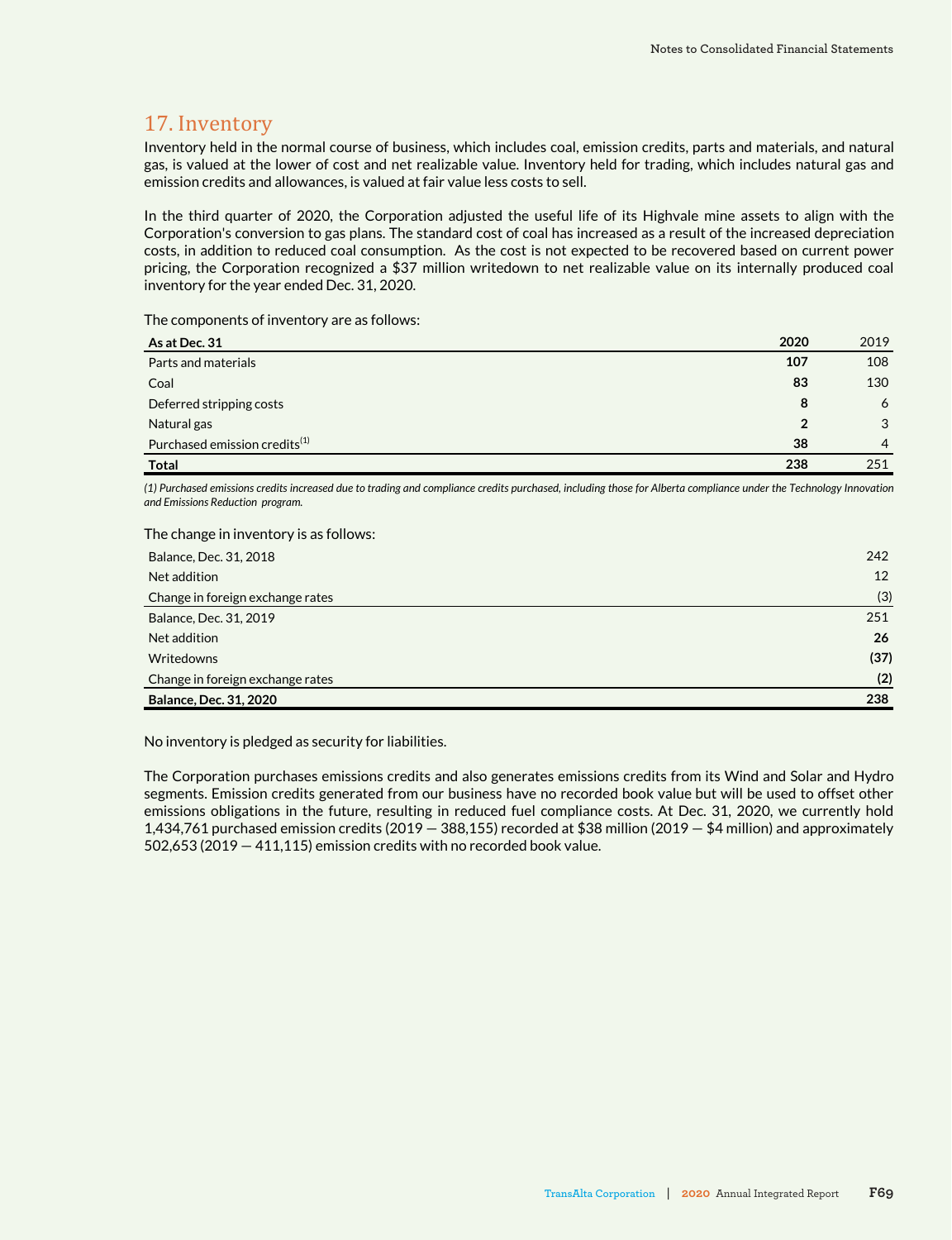# 18. Property, Plant and Equipment

A reconciliation of the changes in the carrying amount of PP&E is as follows:

|                                                                               | Land                     | Coal<br>generation       | Gas<br>generation        | Renewable<br>generation | Mining property<br>and equipment | Assets under<br>construction | <b>Capital spares</b><br>and other <sup>(1)</sup> | Total        |
|-------------------------------------------------------------------------------|--------------------------|--------------------------|--------------------------|-------------------------|----------------------------------|------------------------------|---------------------------------------------------|--------------|
| Cost                                                                          |                          |                          |                          |                         |                                  |                              |                                                   |              |
| As at Dec. 31, 2018                                                           | 94                       | 5,937                    | 1,964                    | 3,286                   | 1,338                            | 200                          | 383                                               | 13,202       |
| Adjustments on implementation of IFRS 16                                      | $\overline{\phantom{0}}$ |                          |                          | (7)                     | (101)                            | $\overline{\phantom{0}}$     | $\overline{\phantom{0}}$                          | (108)        |
| Additions                                                                     | $\overline{\phantom{0}}$ | ۳                        |                          |                         | $\overline{\phantom{0}}$         | 407                          | 115                                               | 522          |
| Acquisitions (Note $4(R)$ and $4(T)^{(2)}$                                    | $\overline{\phantom{0}}$ | 300                      | $\overline{\phantom{0}}$ |                         | $\overline{\phantom{0}}$         | 139                          | $\overline{\phantom{0}}$                          | 439          |
| Disposals <sup>(3)</sup>                                                      | (2)                      | (389)                    | (260)                    |                         | (34)                             |                              | (19)                                              | (704)        |
| (Impairment) reversals (Note 7)                                               | $\overline{\phantom{0}}$ | 448                      |                          | (2)                     | (15)                             |                              |                                                   | 431          |
| Revisions and additions to decommissioning<br>and restoration costs (Note 23) |                          | (62)                     | 11                       | $\overline{2}$          | 26                               |                              |                                                   | (23)         |
| Retirement of assets                                                          |                          | (158)                    | (26)                     | (7)                     | (10)                             |                              |                                                   | (201)        |
| Change in foreign exchange rates                                              | (1)                      | (63)                     | (40)                     | (17)                    | (3)                              | (4)                          | (6)                                               | (134)        |
| Transfers <sup>(4)</sup>                                                      | -                        | 103                      | 22                       | 319                     | 25                               | (514)                        | 16                                                | (29)         |
| As at Dec. 31, 2019                                                           | 91                       | 6,116                    | 1,671                    | 3,574                   | 1,226                            | 228                          | 489                                               | 13,395       |
| <b>Additions</b>                                                              | $\overline{\phantom{0}}$ |                          |                          |                         |                                  | 478                          | 8                                                 | 486          |
| Acquisitions (Note 4(K))                                                      | -                        |                          | $\mathbf{1}$             |                         |                                  |                              | —                                                 | $\mathbf{1}$ |
| <b>Disposals</b>                                                              | (2)                      | (1)                      |                          |                         |                                  |                              | (2)                                               | (5)          |
| Impairment (Note 7)                                                           | (9)                      | (69)                     |                          | (2)                     |                                  |                              | (1)                                               | (81)         |
| Revisions and additions to decommissioning<br>and restoration costs (Note 23) |                          | 21                       | (11)                     | 8                       | 76                               |                              |                                                   | 94           |
| <b>Retirement of assets</b>                                                   |                          | (35)                     | (12)                     | (7)                     | (3)                              |                              | (1)                                               | (58)         |
| Change in foreign exchange rates                                              | (1)                      | (37)                     | 45                       | (14)                    | (2)                              |                              | 6                                                 | (3)          |
| Transfers <sup>(4)</sup>                                                      | 17                       | 142                      | (263)                    | 33                      | (29)                             | (211)                        | (120)                                             | (431)        |
| As at Dec. 31, 2020                                                           | 96                       | 6,137                    | 1,431                    | 3,592                   | 1,268                            | 495                          | 379                                               | 13,398       |
|                                                                               |                          |                          |                          |                         |                                  |                              |                                                   |              |
| <b>Accumulated depreciation</b>                                               |                          |                          |                          |                         |                                  |                              |                                                   |              |
| As at Dec. 31, 2018                                                           |                          | 3,765                    | 1,128                    | 1,161                   | 830                              |                              | 154                                               | 7,038        |
| Adjustments on implementation of IFRS 16                                      |                          | $\overline{\phantom{0}}$ | $\overline{\phantom{0}}$ | (3)                     | (43)                             |                              | $\overline{\phantom{0}}$                          | (46)         |
| Depreciation                                                                  |                          | 304                      | 77                       | 136                     | 97                               |                              | 16                                                | 630          |
| Retirement of assets                                                          |                          | (158)                    | (23)                     | (3)                     | (6)                              |                              |                                                   | (190)        |
| Disposals <sup>(3)</sup>                                                      |                          | (170)                    | (255)                    |                         | (14)                             |                              |                                                   | (439)        |
| Impairment reversal (Note 7)                                                  |                          | 297                      | $\overline{\phantom{0}}$ |                         | $\overline{\phantom{0}}$         |                              | $\overline{\phantom{0}}$                          | 297          |
| Change in foreign exchange rates                                              |                          | (52)                     | (16)                     | (4)                     | (2)                              |                              | (2)                                               | (76)         |
| Transfers                                                                     |                          | 10                       | (11)                     | (3)                     | (22)                             |                              | $\overline{\phantom{0}}$                          | (26)         |
| As at Dec. 31, 2019                                                           | ۳                        | 3,996                    | 900                      | 1,284                   | 840                              |                              | 168                                               | 7,188        |
| <b>Depreciation</b>                                                           | -                        | 352                      | 76                       | 142                     | 133                              |                              | 14                                                | 717          |
| <b>Retirement of assets</b>                                                   |                          | (31)                     | (10)                     | (6)                     | (4)                              |                              |                                                   | (51)         |
| <b>Disposals</b>                                                              |                          | (1)                      | -                        |                         |                                  |                              | (1)                                               | (2)          |
| Change in foreign exchange rates                                              |                          | (35)                     | 18                       | (4)                     | (2)                              |                              | $\overline{2}$                                    | (21)         |
| <b>Transfers</b>                                                              | -                        |                          | (212)                    |                         | (29)                             |                              | (14)                                              | (255)        |
| As at Dec. 31, 2020                                                           |                          | 4,281                    | 772                      | 1,416                   | 938                              |                              | 169                                               | 7,576        |
|                                                                               |                          |                          |                          |                         |                                  |                              |                                                   |              |
| Carrying amount                                                               |                          |                          |                          |                         |                                  |                              |                                                   |              |
| As at Dec. 31, 2018                                                           | 94                       | 2,172                    | 836                      | 2,125                   | 508                              | 200                          | 229                                               | 6,164        |
| As at Dec. 31, 2019                                                           | 91                       | 2.120                    | 771                      | 2,290                   | 386                              | 228                          | 321                                               | 6,207        |
| As at Dec. 31, 2020                                                           | 96                       | 1.856                    | 659                      | 2.176                   | 330                              | 495                          | 210                                               | 5.822        |

*(1) Includes major spare parts and stand-by equipment available, but not in service, and spare parts used for routine, preventive or planned maintenance, and the Australian gas pipeline.*

*(2) 2019 includes \$308 million related to the acquisition of the Keephills 3 facility with \$300 million included in coal generation and the remainder in assets under construction.*

*(3) In 2019, we sold the Genesee 3 facility and sold the major components of the Mississauga facility. In addition, Centralia sold boiler parts included in capital spares*  and other for a net loss of \$17 million. The Highvale mine also sold trucks included in mining property and equipment for a net loss of \$18 million. Both were *recognized in other gains on the statement of earnings (loss).*

*(4) 2020 transfers out of PP&E mainly relate to removing the Southern Cross assets from PP&E to a finance lease receivable and moving the Pioneer Pipeline and mine*  equipment to assets held for sale. 2020 transfers between the classifications of PP&E relate to the Centralia land purchase, the Sundance Unit 6 conversion to gas, the WindCharger project and planned major maintenance. 2019 transfers mainly relate to transferring the Pioneer Pipeline and US Wind Projects from assets under *construction to coal generation and renewable generation, respectively.*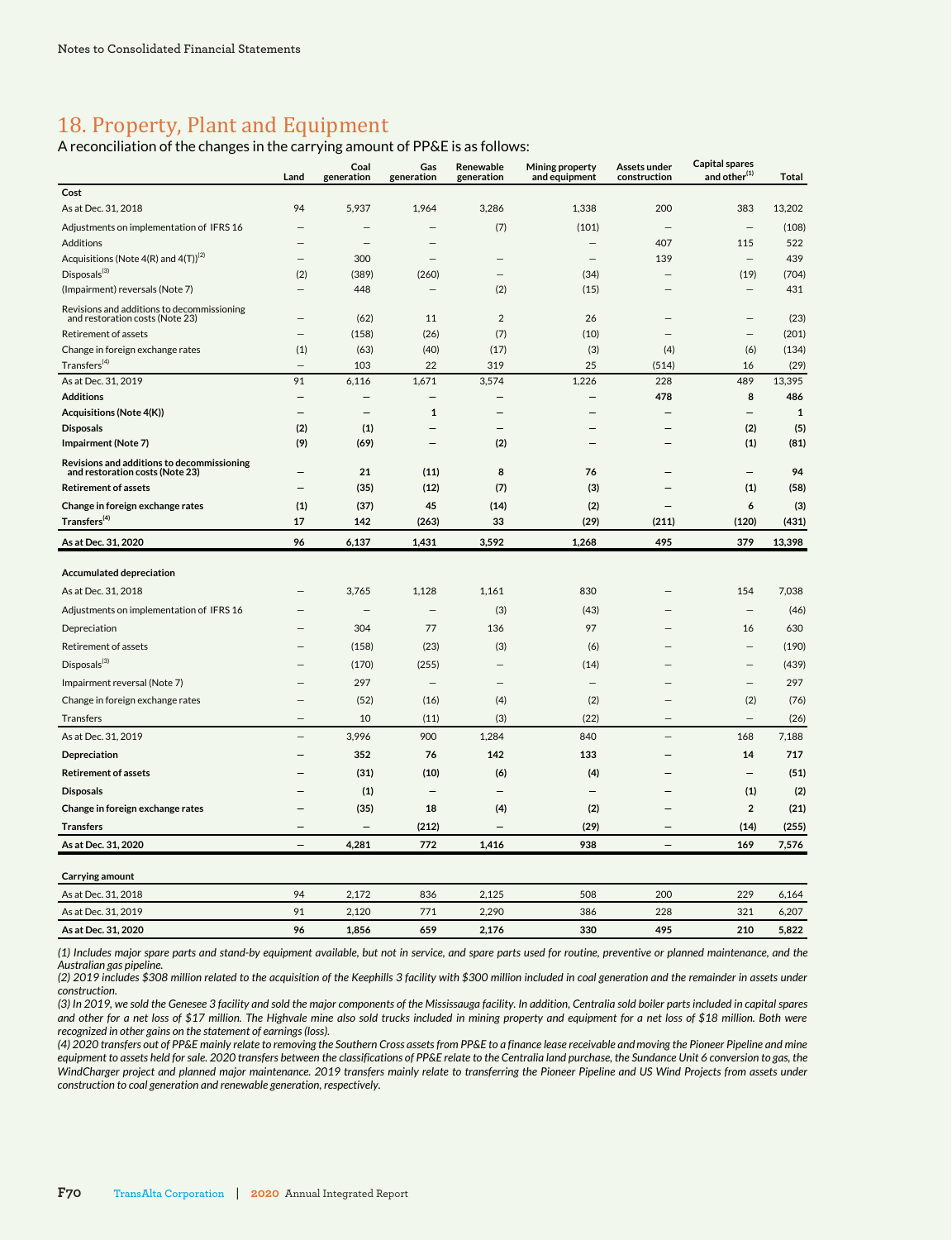Additions in 2020 included cash additions related to the conversions to gas of \$93 million, the Windrise wind project of \$156 million, the WindCharger battery storage project of \$6 million, the Kaybob cogeneration project of \$31 million, Centralia mine land of \$17 million and planned major maintenance expenditures. Additions in 2019 included cash additions of \$417 million (including \$169 million related to the construction of the US Wind Projects), \$100 million related to the Pioneer Pipeline (including \$15 million transferred from other assets) and \$5 million related to the Keephills 3 and Genesee 3 asset swap. Refer to Note 4 for further details of these transactions.

Depreciation expense increased mainly as a result of decisions to accelerate the Highvale mine shutdown to align with our conversion to gas plans, reflecting our transition away from coal. Depreciation expense also increased due to the Keephills 3 and Genesee 3 swap, the reversal of the impairment at Centralia and the changes in useful lives, all of which were effective in the second half of 2019. For further details on these changes, refer to Note 3(A)(III) and Note 4(R).

In 2020, the Corporation capitalized \$8 million (2019 — \$6 million) of interest to PP&E in at a weighted average rate of 6.0 per cent (2019 —5.9 per cent).

# 19. Right-of-Use Assets

The Corporation leases various properties and types of equipment. Lease contracts are typically made for fixed periods. Leases are negotiated on an individual basis and contain a wide range of terms and conditions. The lease agreements do not impose covenants, but leased assets may not be used as security for borrowing purposes.

|                                                      | Land | <b>Buildings</b> | <b>Vehicles</b> | Equipment | Pipeline | <b>Total</b> |
|------------------------------------------------------|------|------------------|-----------------|-----------|----------|--------------|
| New leases recognized Jan. 1, 2019                   | 29   | 22               |                 |           |          | 52           |
| Adjustments on recognition <sup>(1)</sup>            | (1)  | (4)              |                 |           |          | (5)          |
| Transfers from PP&E, intangibles<br>and other assets |      |                  | 3               | 35        |          | 38           |
| As at Jan. 1, 2019                                   | 28   | 18               | 4               | 35        |          | 85           |
| Additions                                            | 32   | 2                |                 | 2         | 45       | 81           |
| Depreciation                                         | (1)  | (4)              | (2)             | (11)      |          | (18)         |
| Changes in foreign exchange rates                    | (1)  |                  |                 |           |          | (1)          |
| <b>Transfers</b>                                     |      |                  |                 | (1)       |          | (1)          |
| As at Dec. 31, 2019                                  | 58   | 16               | $\mathfrak{D}$  | 25        | 45       | 146          |
| <b>Additions</b>                                     | 3    | 13               |                 |           |          | 16           |
| <b>Depreciation</b>                                  | (3)  | (5)              | (1)             | (9)       | (3)      | (21)         |
| As at Dec. 31, 2020                                  | 58   | 24               |                 | 16        | 42       | 141          |

A reconciliation of the changes in the carrying amount of the right-of-use assets is as follows:

*(1) Adjusted by the amount of any prepaid or accrued lease payments, onerous contract provisions and lease inducements.* 

In November 2019, the Corporation recognized a right-of-use asset and corresponding lease liability related to the initial 15-year term of its contract for transporting natural gas on the Pioneer Pipeline. The transportation contract provides the Corporation with the right to extend the contract for up to eight additional renewal periods of 24-months each. The amounts recognized represent the 50 per cent of the pipeline that is not owned by the Corporation.

In December 2019, the Corporation recognized an additional \$31 million of right-of-use assets and \$31 million of lease liabilities for land leases at certain wind facilities as a result of revised interpretations of the unit of account identified asset concepts present in IFRS 16.

For the year ended Dec. 31, 2020, TransAlta paid \$33 million (2019 — \$25 million) related to recognized lease liabilities, consisting of \$8 million in interest (2019 – \$4 million) and \$25 million (2019 – \$21 million) in principal repayments.

For the year ended Dec. 31, 2020, the Corporation expensed nil related to short-term (2019 — \$2 million) and nil related to low-value leases (2019  $-$  \$1 million). Short-term leases (term of less than 12 months) and leases with total lease payments below the Corporation's capitalization threshold do not require recognition as lease liabilities and right-ofuse assets.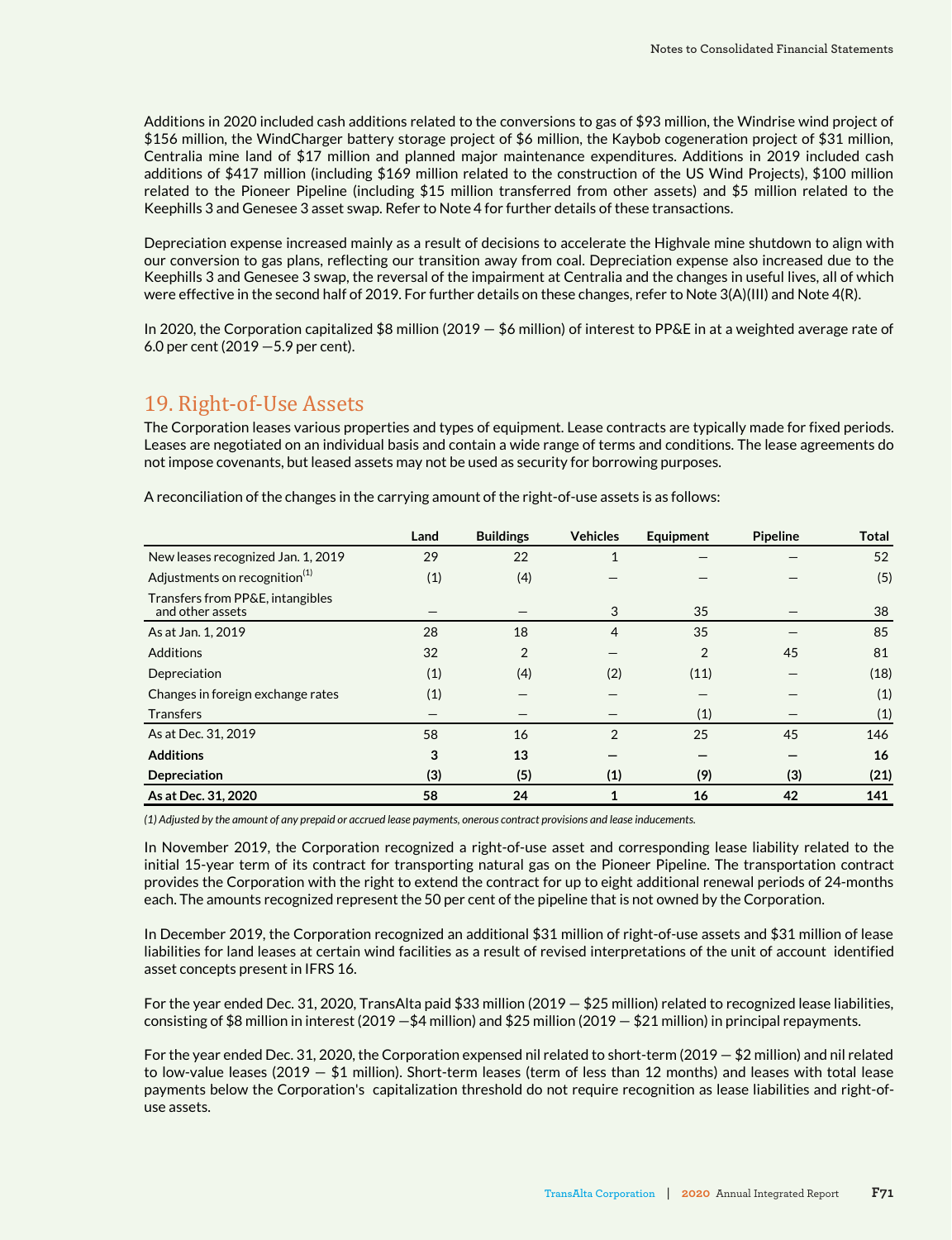Some of the Corporation's land leases that met the definition of a lease were not recognized as they require variable payments based on production or revenue. Additionally, certain land leases require payments to be made on the basis of the greater of the minimum fixed payments and variable payments based on production or revenue. For these leases, lease liabilities have been recognized on the basis of the minimum fixed payments. For the year ended Dec. 31, 2020, the Corporation expensed \$7 million (2019 — \$6 million) in variable land lease payments for these leases. For further information regarding leases refer to Note 5, 11, 24 and 36.

# 20. Intangible Assets

A reconciliation of the changes in the carrying amount of intangible assets is as follows:

|                                                                                     | Coal rights  | <b>Software</b><br>and other | <b>Power</b><br>sale<br>contracts | Intangibles<br>under<br>development | <b>Total</b> |
|-------------------------------------------------------------------------------------|--------------|------------------------------|-----------------------------------|-------------------------------------|--------------|
| Cost                                                                                |              |                              |                                   |                                     |              |
| As at Dec. 31, 2018                                                                 | 185          | 339                          | 237                               | 46                                  | 807          |
| Assets transferred to right-of-use assets on<br>implementation of IFRS 16 (Note 19) |              | (5)                          |                                   |                                     | (5)          |
| Additions                                                                           |              |                              |                                   | 14                                  | 14           |
| Acquisition                                                                         |              | $\mathbf{1}$                 |                                   | 15                                  | 16           |
| Disposals (Note 4(R))                                                               | (37)         | (1)                          |                                   |                                     | (38)         |
| Change in foreign exchange rates                                                    |              | (4)                          | (1)                               | (1)                                 | (6)          |
| <b>Transfers</b>                                                                    | $\mathbf{1}$ | 48                           | 14                                | (63)                                |              |
| As at Dec. 31, 2019                                                                 | 149          | 378                          | 250                               | 11                                  | 788          |
| <b>Additions</b>                                                                    |              |                              |                                   | 14                                  | 14           |
| Acquisition (Note 4(K))                                                             |              |                              | 37                                |                                     | 37           |
| <b>Disposals</b>                                                                    |              | (1)                          |                                   |                                     | (1)          |
| Change in foreign exchange rates                                                    |              |                              | (2)                               |                                     | (2)          |
| <b>Transfers</b>                                                                    |              | 35                           | (16)                              | (22)                                | (3)          |
| As at Dec. 31, 2020                                                                 | 149          | 412                          | 269                               | 3                                   | 833          |
|                                                                                     |              |                              |                                   |                                     |              |
| <b>Accumulated amortization</b>                                                     |              |                              |                                   |                                     |              |
| As at Dec. 31, 2018                                                                 | 117          | 221                          | 96                                |                                     | 434          |
| Assets transferred to right-of-use assets on<br>implementation of IFRS 16 (Note 19) |              | (3)                          |                                   |                                     | (3)          |
| Amortization                                                                        | 8            | 31                           | 11                                |                                     | 50           |
| Disposals (Note 4(R))                                                               | (9)          | (1)                          |                                   |                                     | (10)         |
| Change in foreign exchange rates                                                    |              | (1)                          |                                   |                                     | (1)          |
| <b>Transfers</b>                                                                    | $\mathbf{1}$ | (1)                          |                                   |                                     |              |
| As at Dec. 31, 2019                                                                 | 117          | 246                          | 107                               | —                                   | 470          |
| Amortization                                                                        | 8            | 28                           | 15                                |                                     | 51           |
| <b>Disposals</b>                                                                    |              | (1)                          |                                   |                                     | (1)          |
| <b>Transfers</b>                                                                    |              | (1)                          | $\mathbf{1}$                      |                                     |              |
| As at Dec. 31, 2020                                                                 | 125          | 272                          | 123                               | $\overline{\phantom{0}}$            | 520          |
|                                                                                     |              |                              |                                   |                                     |              |
| <b>Carrying amount</b>                                                              |              |                              |                                   |                                     |              |
| As at Dec. 31, 2018                                                                 | 68           | 118                          | 141                               | 46                                  | 373          |
| As at Dec. 31, 2019                                                                 | 32           | 132                          | 143                               | 11                                  | 318          |
| As at Dec. 31, 2020                                                                 | 24           | 140                          | 146                               | 3                                   | 313          |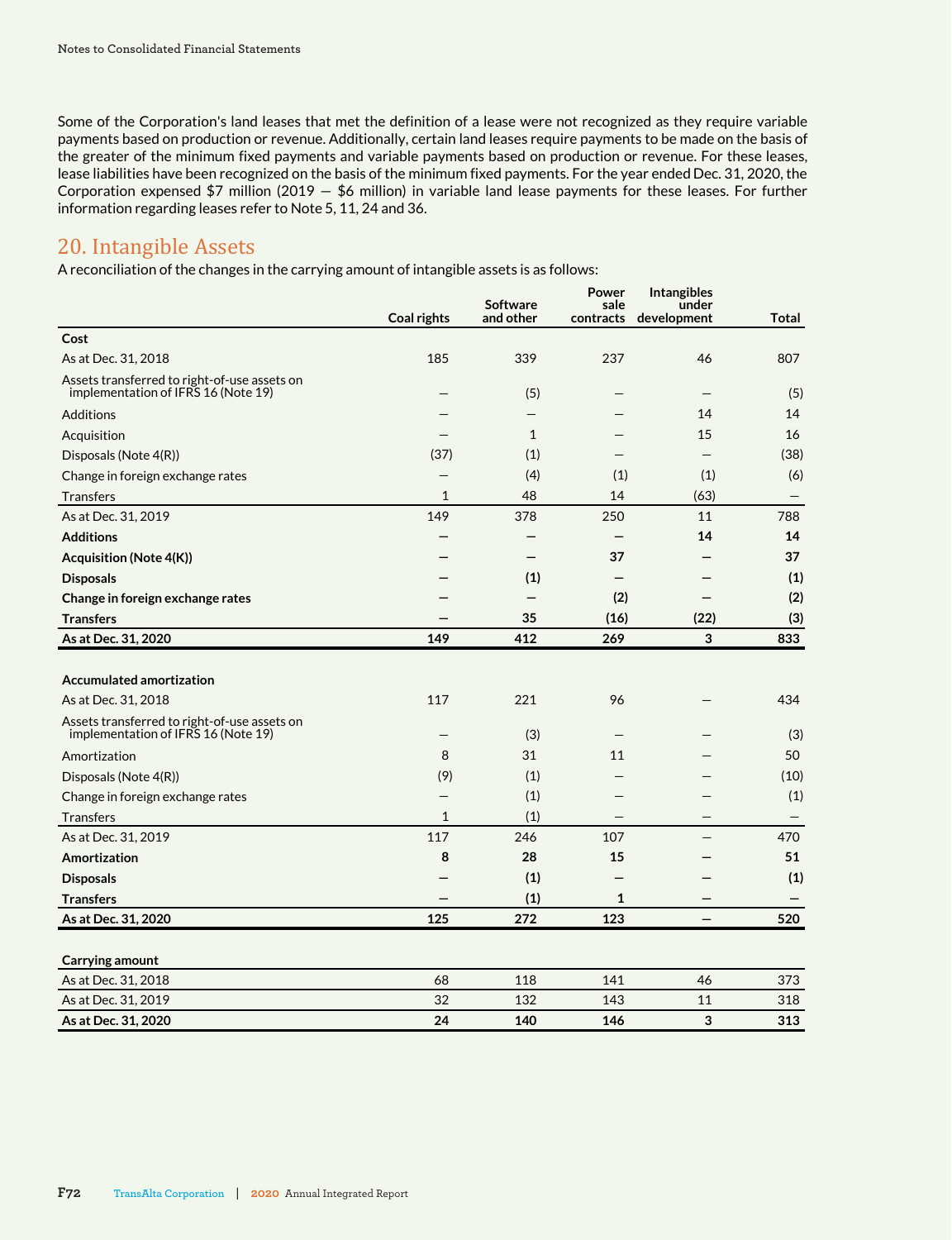# 21. Goodwill

Goodwill acquired through business combinations has been allocated to CGUs that are expected to benefit from the synergies of the acquisitions. Goodwill by segments are as follows:

| As at Dec. 31           | 2020 | 2019 |
|-------------------------|------|------|
| Hydro                   | 258  | 258  |
| Wind and Solar          | 175  | 176  |
| <b>Energy Marketing</b> | 30   | 30   |
| <b>Total goodwill</b>   | 463  | 464  |

For the purposes of the 2020 annual goodwill impairment review, the Corporation determined the recoverable amounts of the Wind and Solar segment by calculating the fair value less costs of disposal using discounted cash flow projections based on the Corporation's long-range forecasts for the period extending to the last planned asset retirement in 2073. The resulting fair value measurement is categorized within Level III of the fair value hierarchy. No impairment of goodwill arose for any segment. In 2020, the Corporation relied on the recoverable amounts determined in 2019 for the Hydro and Energy Marketing segments in performing the 2020 annual goodwill impairment review. No impairment of goodwill arose for any segment.

The key assumptions impacting the determination of fair value for the Wind and Solar and Hydro segments are electricity production and sales prices. Forecasts of electricity production for each facility are determined taking into consideration contracts for the sale of electricity, historical production, regional supply-demand balances and capital maintenance and expansion plans. Forecasted sales prices for each facility are determined by taking into consideration contract prices for facilities subject to long- or short-term contracts, forward price curves for merchant plants and regional supply-demand balances. Where forward price curves are not available for the duration of the facility's useful life, prices are determined by extrapolation techniques using historical industry and company-specific data. Electricity prices used in these 2020 models ranged between \$6 to \$160 per MWh during the forecast period (2019 – \$5 to \$183 per MWh). Discount rates used for the goodwill impairment calculation in 2020 ranged from 4.8 per cent to 6.3 per cent (2019 – 3.6 per cent to 7.0 per cent). No reasonable possible change in the assumptions would have resulted in an impairment of goodwill.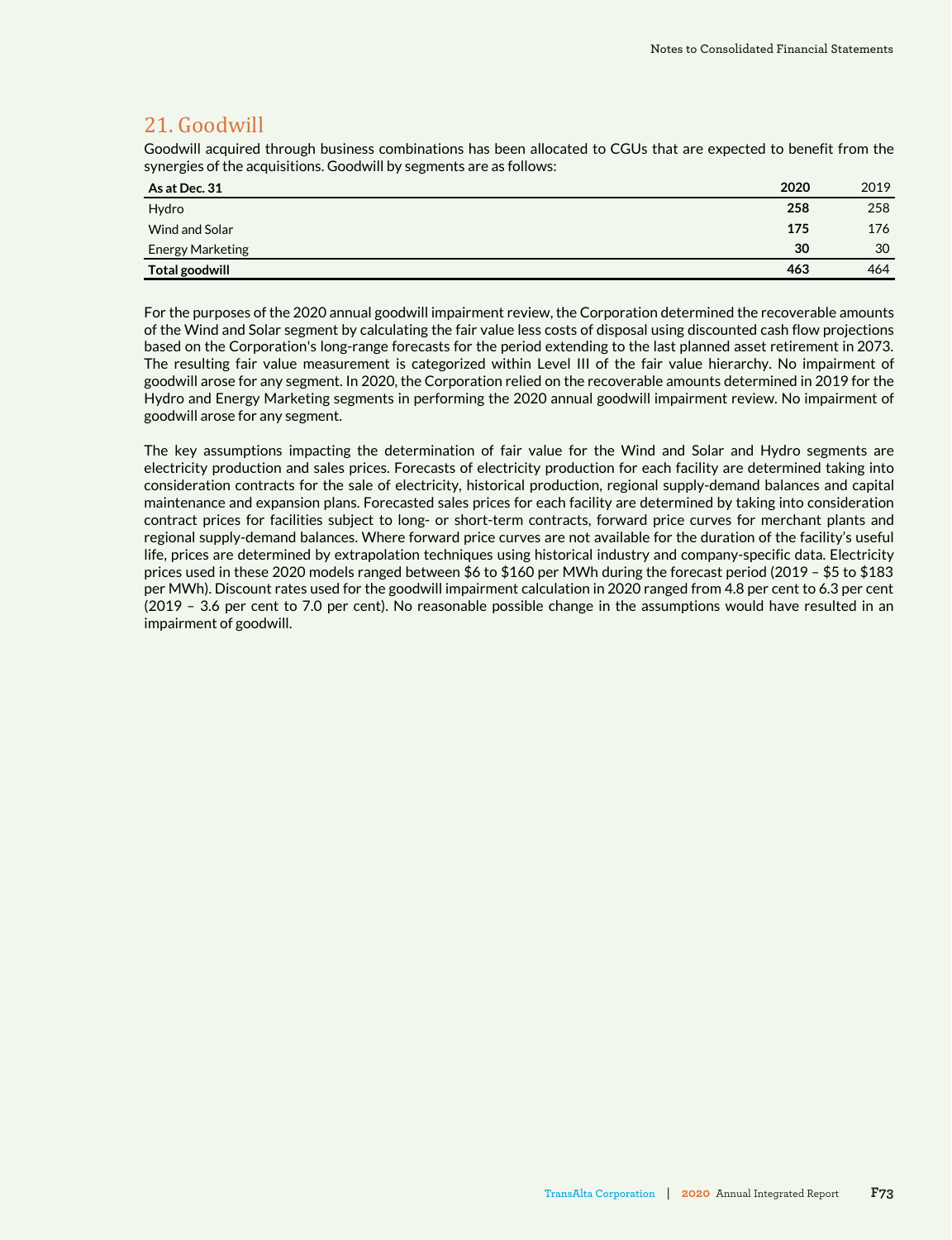# 22. Other Assets

The components of other assets are as follows:

| As at Dec. 31                                                    | 2020 | 2019 |
|------------------------------------------------------------------|------|------|
| South Hedland prepaid transmission access and distribution costs | 70   | 67   |
| Deferred licence fees                                            |      | 9    |
| Project development costs                                        | 25   | 19   |
| Long-term prepaids and other assets                              | 59   | 56   |
| Loan receivable                                                  | 52   | 47   |
| <b>Total other assets</b>                                        | 206  | 198  |

South Hedland prepaid transmission access and distribution costs are costs that are amortized on a straight-line basis over the South Hedland PPA contract life.

Deferred licence fees consist primarily of licences to lease the land on which certain generating assets are located, and are amortized on a straight-line basis over the useful life of the generating assets to which the licences relate.

Project development costs primarily include the project costs for US wind development projects (Note 4(F)) and an Alberta Hydro development project. Some projects were written off in 2019 and 2018 as they are no longer proceeding (see Note 7(D)).

Long-term prepaids and other assets includes: the funded portion of rail transportation commitments discussed in Note 36(C), the funded portion of the TransAlta Energy Transition Bill commitments discussed in Note 36(G) and other contractually required prepayments and deposits.

The loan receivable relates to the advancement by the Corporation's subsidiary, Kent Hills Wind LP, of \$52 million (2019 – \$47 million) (net) of the Kent Hills Wind bond financing proceeds to its 17 per cent partner. The loan bears interest at 4.55 per cent, with interest payable quarterly, commencing on Dec. 31, 2017, is unsecured and matures on Oct. 2, 2022.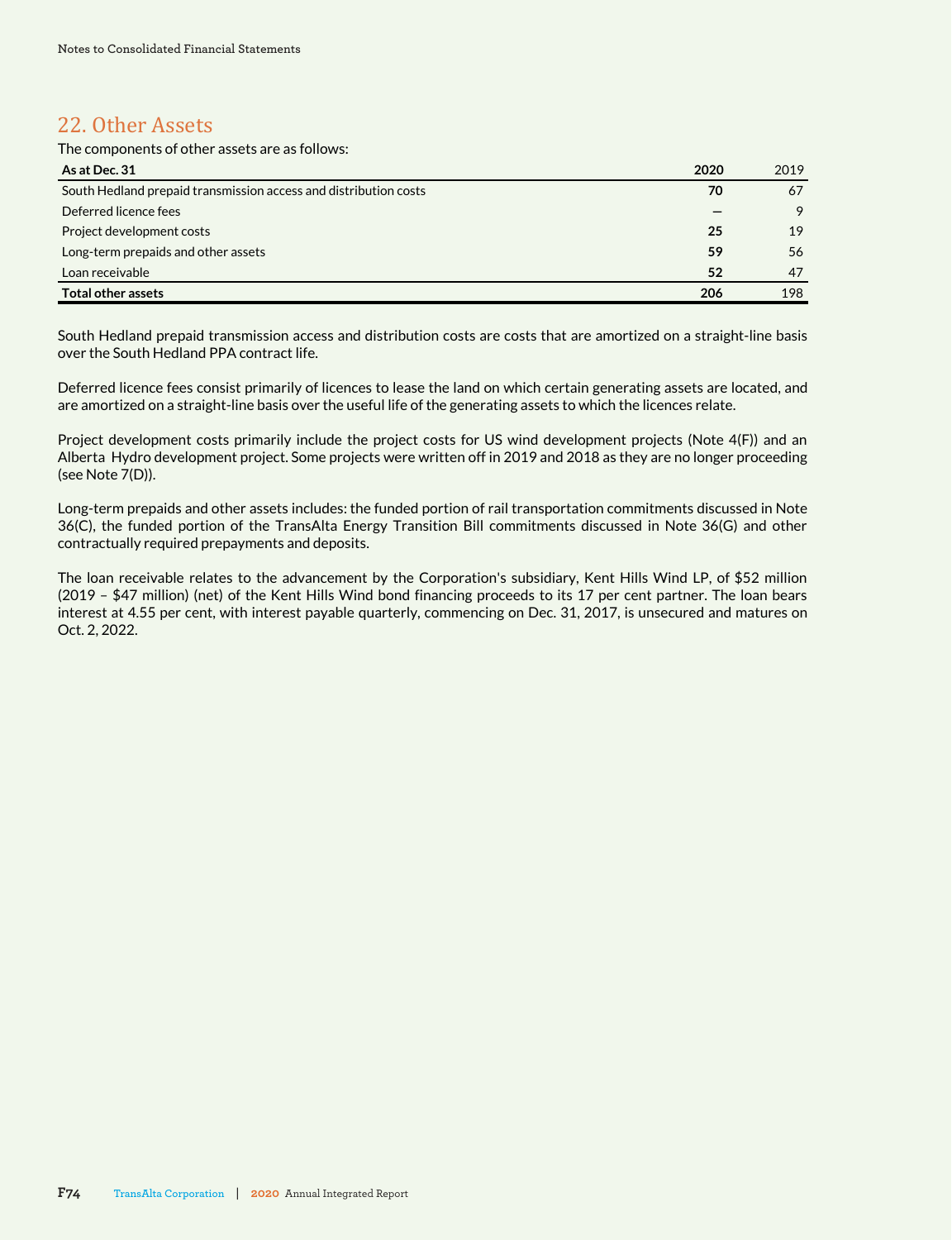# 23. Decommissioning and Other Provisions

The change in decommissioning and other provision balances is as follows:

|                                                  | Decommissioning and<br>restoration | Other | <b>Total</b> |
|--------------------------------------------------|------------------------------------|-------|--------------|
| Balance, Dec. 31, 2018                           | 407                                | 49    | 456          |
| IFRS 16 transition adjustment                    |                                    | (2)   | (2)          |
| Liabilities incurred                             | 7                                  | 7     | 14           |
| Liabilities settled                              | (34)                               | (9)   | (43)         |
| Accretion                                        | 23                                 |       | 23           |
| Acquisition of liabilities                       | 16                                 | 3     | 19           |
| Disposition of liabilities                       | (23)                               | (9)   | (32)         |
| Revisions in estimated cash flows <sup>(1)</sup> | 96                                 | 7     | 103          |
| Revisions in discount rates <sup>(1)</sup>       | 16                                 |       | 16           |
| Reversals                                        |                                    | (1)   | (1)          |
| Change in foreign exchange rates                 | (7)                                |       | (7)          |
| Balance, Dec. 31, 2019                           | 501                                | 45    | 546          |
| Liabilities incurred                             | 1                                  | 34    | 35           |
| Liabilities settled                              | (18)                               | (19)  | (37)         |
| Accretion                                        | 30                                 |       | 30           |
| Acquisition of liabilities                       | 1                                  |       | $\mathbf{1}$ |
| Revisions in estimated cash flows <sup>(2)</sup> | 61                                 | 11    | 72           |
| Revisions in discount rates <sup>(3)</sup>       | 36                                 |       | 36           |
| <b>Reversals</b>                                 |                                    | (6)   | (6)          |
| Change in foreign exchange rates                 | (4)                                |       | (4)          |
| <b>Balance, Dec. 31, 2020</b>                    | 608                                | 65    | 673          |

*(1) During 2019, the Corporation adjusted the Centralia mine decommissioning and restoration provision as management no longer believes that the fine coal*  recovery and reclamation work will occur as originally proposed. Refer to Note 3(A)(III) for further details. In addition, due to the changes in estimated useful lives, the *discount rates used for the Alberta Thermal and mining operations decommissioning provisions were changed. The use of a lower inflation rate decreased the corresponding liabilities.* 

*(2) During 2020, the Corporation adjusted the Highvale mine decommissioning and restoration provision to reflect the mine closure advancement, an updated mine plan and current mining activity including increased volume of material movement. Refer to Note 3(A)(III) for further details. This increase was partially offset by a decrease in the Sarnia decommissioning and restoration provision as a result of an updated engineering study.*

*(3) Discount rates at Dec. 31, 2020 are generally lower than those at Dec. 31, 2019, due to decreases in the underlying risk-free US and Canadian benchmark yields and changes in credit spreads due to volatility within the market as a result of COVID-19. On average, these rates decreased by approximately 0.3 to 0.9 per cent.* 

|                               | Decommissioning and |       |              |
|-------------------------------|---------------------|-------|--------------|
|                               | restoration         | Other | <b>Total</b> |
| Balance, Dec. 31, 2019        | 501                 | 45    | 546          |
| Current portion               | 36                  | 22    | 58           |
| Non-current portion           | 465                 | 23    | 488          |
| <b>Balance, Dec. 31, 2020</b> | 608                 | 65    | 673          |
| Current portion               | 21                  | 38    | 59           |
| Non-current portion           | 587                 | 27    | 614          |

### A. Decommissioning and Restoration

A provision has been recognized for all generating facilities and mines for which TransAlta is legally, or constructively, required to remove the facilities at the end of their useful lives and restore the sites to their original condition. TransAlta estimates that the undiscounted amount of cash flow required to settle these obligations is approximately \$1.4 billion, which will be incurred between 2021 and 2073. The majority of the costs will be incurred between 2025 and 2050. At Dec. 31, 2020, the Corporation had provided a surety bond in the amount of US\$147 million (2019 – US\$147 million) in support of future decommissioning obligations at the Centralia coal mine. At Dec. 31, 2020, the Corporation had provided letters of credit in the amount of \$131 million (2019 – \$128 million) in support of future decommissioning obligations at the Alberta Highvale mine.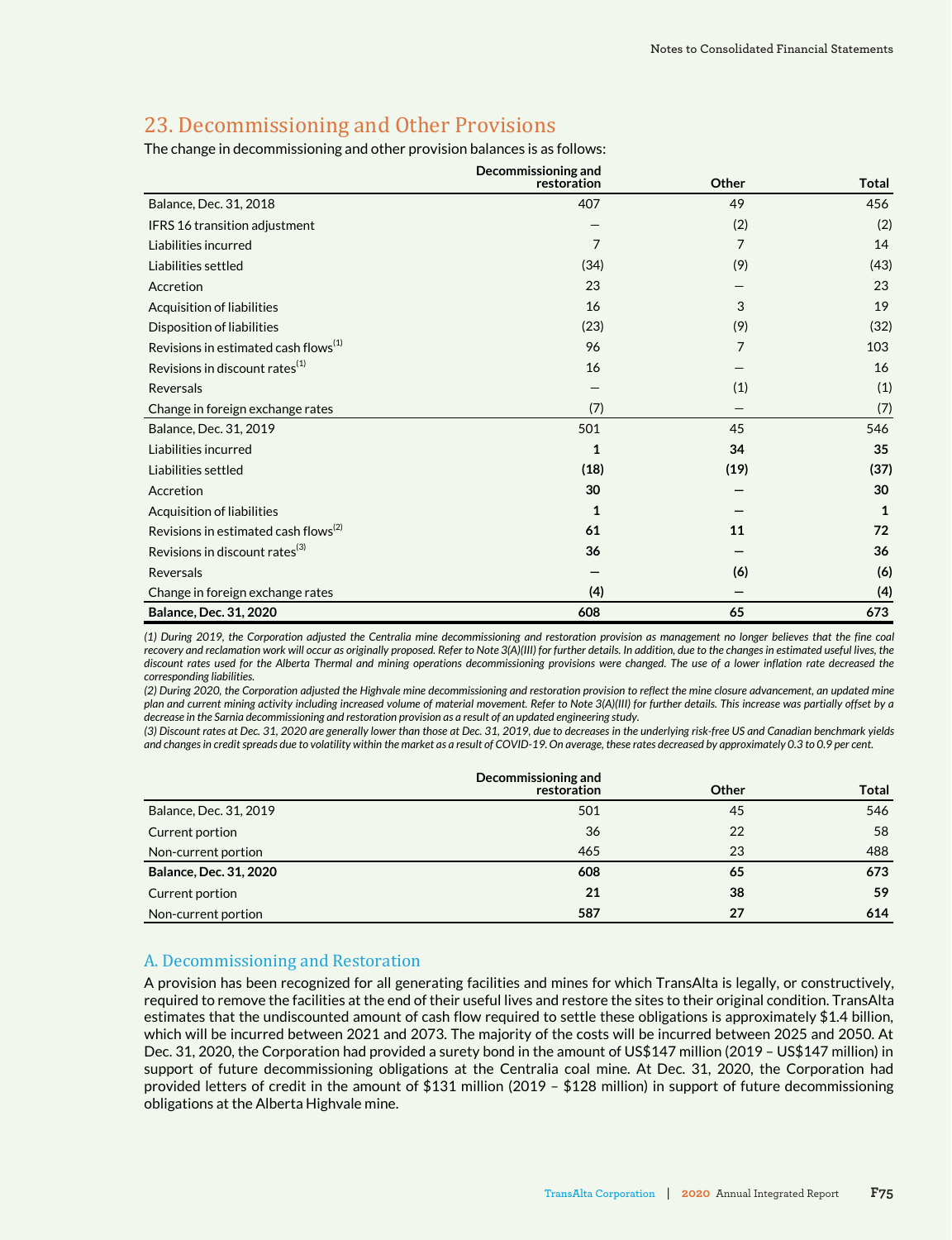## B. Other Provisions

Other provisions also include provisions arising from ongoing business activities and include amounts related to commercial disputes between the Corporation and customers or suppliers. Information about the expected timing of settlement and uncertainties that could impact the amount or timing of settlement has not been provided as this may impact the Corporation's ability to settle the provisions in the most favourable manner.

In addition, during the fourth quarter of 2020 an onerous contract provision of \$29 million was recognized as a result of a decision to accelerate our plans to eliminate coal as a fuel source at the Sheerness facility by the end of 2021. The last coal shipment is expected to be received during the first quarter of 2021, while payments required under the contract will continue until 2025.

# 24. Credit Facilities, Long-Term Debt and Lease Liabilities

## A. Amounts Outstanding

### The amounts outstanding are as follows:

| As at Dec. 31                                                    |                   | 2020          |                         |                   | 2019          |                         |
|------------------------------------------------------------------|-------------------|---------------|-------------------------|-------------------|---------------|-------------------------|
|                                                                  | Carrying<br>value | Face<br>value | Interest <sup>(1)</sup> | Carrying<br>value | Face<br>value | Interest <sup>(1)</sup> |
| Credit facilities <sup>(2)</sup>                                 | 114               | 114           | 2.7%                    | 220               | 220           | 3.5%                    |
| <b>Debentures</b>                                                | 249               | 251           | 7.1%                    | 647               | 651           | 5.8%                    |
| Senior notes <sup>(3)</sup>                                      | 886               | 894           | 5.4%                    | 905               | 914           | 5.4%                    |
| Non-recourse <sup>(4)</sup>                                      | 1,837             | 1,858         | 4.1%                    | 1,144             | 1,157         | 4.3%                    |
| Other <sup>(5)</sup>                                             | 141               | 147           | 7.1%                    | 154               | 162           | 7.1%                    |
|                                                                  | 3,227             | 3,264         |                         | 3,070             | 3,104         |                         |
| Lease liabilities                                                | 134               |               |                         | 142               |               |                         |
|                                                                  | 3,361             |               |                         | 3,212             |               |                         |
| Less: current portion of long-term debt                          | (97)              |               |                         | (494)             |               |                         |
| Less: current portion of lease liabilities                       | (8)               |               |                         | (19)              |               |                         |
| Total current long-term debt and lease liabilities               | (105)             |               |                         | (513)             |               |                         |
| Total credit facilities, long-term debt and lease<br>liabilities | 3,256             |               |                         | 2.699             |               |                         |

*(1) Interest is an average rate weighted by principal amounts outstanding before the effect of hedging.*

*(2) Composed of bankers' acceptances and other commercial borrowings under long-term committed credit facilities.*

*(3) US face value at Dec. 31, 2020 — US\$700 million (Dec. 31, 2019 — US\$700 million).*

*(4) Includes AU\$800 million TEC offering.*

*(5) Includes US\$110 million at Dec. 31, 2020 (Dec. 31, 2019 — US\$117 million) of tax equity financing.*

#### The Corporation's credit facilities are summarized in the table below:

|                                                               |                         | <b>Utilized</b>                     |                        |                              |                         |
|---------------------------------------------------------------|-------------------------|-------------------------------------|------------------------|------------------------------|-------------------------|
| As at Dec. 31, 2020                                           | <b>Facility</b><br>size | Outstanding<br>letters of credit(1) | <b>Actual drawings</b> | <b>Available</b><br>capacity | <b>Maturity</b><br>date |
| <b>TransAlta Corporation</b>                                  |                         |                                     |                        |                              |                         |
| Committed syndicated bank facility $^{(2)}$                   | 1,250                   | 379                                 | 114                    | 757                          | Q <sub>2</sub> 2023     |
| Canadian committed bilateral credit facilities <sup>(3)</sup> | 240                     | 150                                 |                        | 90                           | Q2 2021 & 2022          |
| <b>TransAlta Renewables</b>                                   |                         |                                     |                        |                              |                         |
| Committed credit facility <sup>(2)</sup>                      | 700                     | 92                                  |                        | 608                          | Q <sub>2</sub> 2023     |
| Total                                                         | 2.190                   | 621                                 | 114                    | 1.455                        |                         |

*(1) TransAlta has obligations to issue letters of credit and cash collateral to secure potential liabilities to certain parties, including those related to potential environmental obligations, commodity risk management and hedging activities, pension plan obligations, construction projects and purchase obligations. At Dec. 31, 2020, we provided cash collateral of \$49 million.*

*(2) TransAlta has letters of credit of \$89 million and TransAlta Renewables has letters of credit of \$92 million issued from uncommitted demand facilities; these obligations are backstopped and reduce the available capacity on the committed credit facilities.* 

*(3) One of the bilateral \$80 million credit facilities has a maturity date of Q2 2021;the remaining two bilateral credit facilities has a maturity date of Q2, 2022.*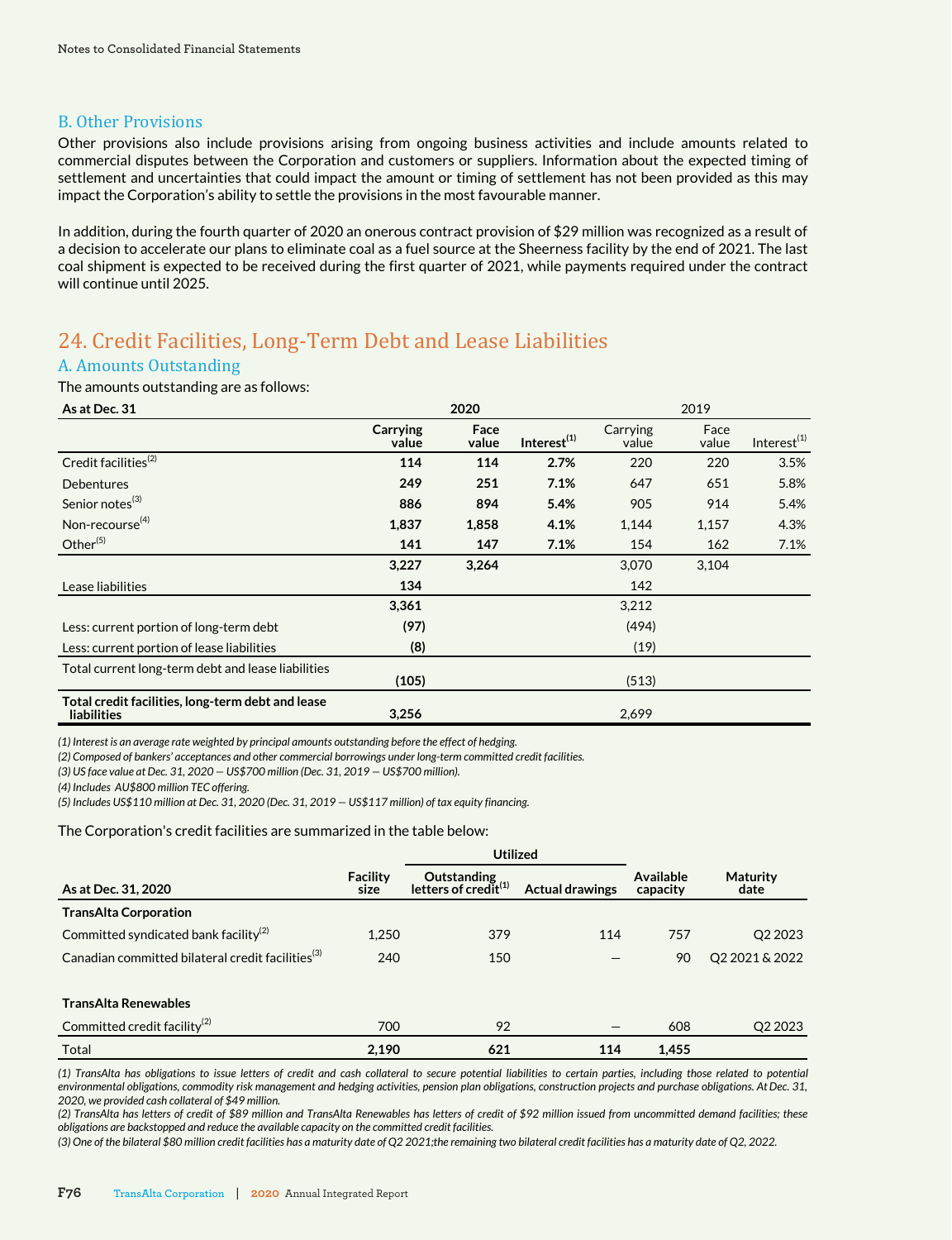The \$1.95 billion (Dec. 31, 2019 – \$1.95 billion) committed syndicated bank facilities are the primary source for shortterm liquidity after the cash flow generated from the Corporation's business. Interest rates on the credit facilities vary depending on the option selected – Canadian prime, bankers' acceptances, US LIBOR or US base rate – in accordance with a pricing grid that is standard for such facilities.

In 2019, the Corporation renewed these credit facilities and TransAlta Renewables' facility was increased by \$200 million to \$700 million.

The Corporation is in compliance with the terms of the credit facilities and all undrawn amounts are fully available. In addition to the \$1.5 billion available under the credit facilities, the Corporation also has \$703 million of available cash and cash equivalents and \$17 million (\$11 million principal portion) in cash restricted for repayment of the OCP bonds (refer to section E below).

Debentures bear interest at fixed rates ranging from 6.9 per cent to 7.3 per cent and have maturity dates ranging from 2029 to 2030.

On Nov. 25, 2020, the Corporation redeemed \$400 million of its then due 5.0 per cent medium term notes.

On Aug. 2, 2018, the Corporation early redeemed all of its outstanding 6.40 per cent debentures, which were due Nov. 18, 2019, for the principal amount of \$400 million. The redemption price was \$425 million in aggregate, including a \$19 million prepayment premium recognized in net interest expense and \$6 million in accrued and unpaid interest to the redemption date.

Senior notes bear interest at rates ranging from 4.5 per cent to 6.5 per cent and have maturity dates ranging from 2022 to 2040.

During 2018, the Corporation early redeemed its outstanding 6.650 per cent US\$500 million senior notes due May 15, 2018. The repayment was hedged with foreign exchange forwards and cross-currency swaps. The redemption price for the notes was approximately \$617 million (US\$516 million), including a \$5 million early redemption premium, recognized in net interest expense, and \$14 million in accrued and unpaid interest to the redemption date.

A total of US\$370 million (2019 — US\$370 million) of the senior notes has been designated as a hedge of the Corporation's net investment in US foreign operations.

Non-recourse debt consists of bonds and debentures that have maturity dates ranging from 2023 to 2042 and bear interest at rates ranging from 2.95 per cent to 4.51 per cent.

On Oct. 22, 2020, TEC closed an AU\$800 million senior secured note offering, by way of a private placement, which is secured by, among other things, a first ranking charge over all assets of TEC. The notes bear interest at 4.07 per cent per annum, payable quarterly and matures on June 30, 2042,with principal payments starting on March 31, 2022. Funds were used repay indebtedness on the credit facility and to fund future growth opportunities within TransAlta Renewables.

During 2018, the Corporation:

- Paid out the US\$25 million non-recourse debt related to its Mass Solar projects.
- Monetized the OCA and closed a \$345 million bond offering through its indirect wholly owned subsidiary TransAlta OCP by way of private placement. The non-recourse amortizing bonds bear interest from their date of issuance at a rate of 4.509 per cent per annum, payable semi-annually and maturing on Aug. 5, 2030.

Other consists of an unsecured commercial loan obligation that bears interest at 5.9 per cent and matures in 2023, requiring annual payments of interest and principal, and tax equity financings related to Big Level and Antrim of \$112 million (2019 *—* \$122 million) and Lakeswind of \$22 million (2019 *—* \$23 million).

During 2019, coinciding with Antrim and Big Level each achieving commercial operation, TransAlta received tax equity funding of approximately US\$41 million and US\$85 million, respectively. Refer to Note 4(T) for further details.

Tax equity financings are typically represented by the initial equity investments made by the project investors at each project (net of financing costs incurred), except for the Lakeswind acquired tax equity which was initially recognized at its fair value. Tax equity financing balances are reduced by the value of tax benefits (production tax credits and tax depreciation) allocated to the investor and by cash distributions paid to the investor for their share of net earnings and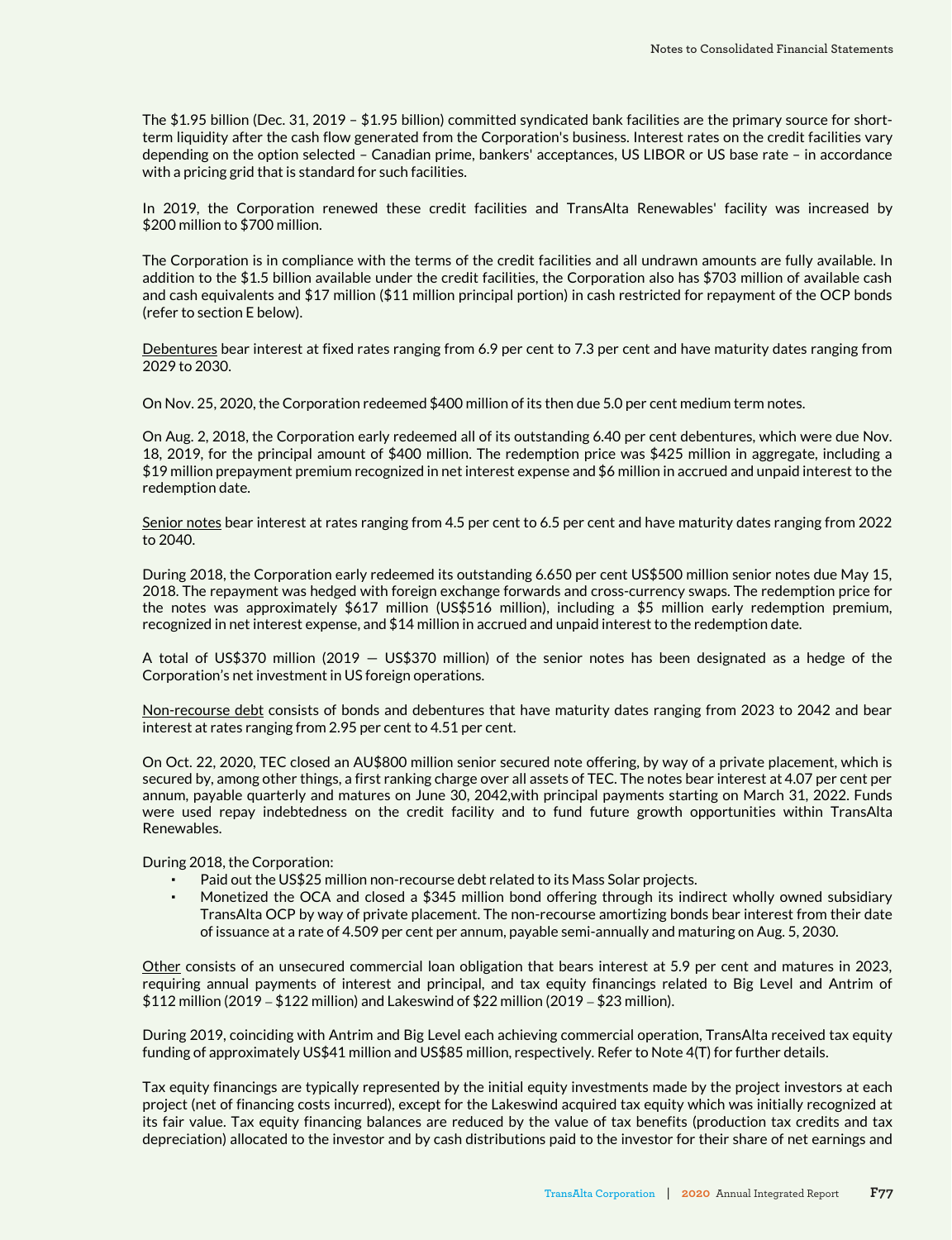cash flow generated at each project. Tax equity financing balances are increased by interest recognized at the implicit interest rate. In 2019, the Big Level and Antrim projects claimed accelerated (bonus) tax depreciation of \$35 million in total, which was allocated to the tax equity investor, and had the effect of reducing the tax equity financing balance. The maturity dates of each financing are subject to change and primarily dependent upon when the project investor achieves the agreed upon targeted rate of return. The Corporation anticipates the maturity dates of the tax equity financings will be: Big Level and Antrim - in December 2029, 10 years from commercial operation of the projects; and Lakeswind - March 31, 2029.

TransAlta's debt has terms and conditions, including financial covenants, that are considered normal and customary. As at Dec. 31, 2020, the Corporation was in compliance with all debt covenants.

# B. Restrictions related to Non-Recourse Debt and Other Debt

The Melancthon Wolfe Wind, Pingston, TAPC Holdings LP, New Richmond, KHWLP, TEC Hedland and TransAlta OCP non-recourse bonds with a carrying value of \$1.8 billion as at Dec. 31, 2020 (Dec. 31, 2019 - \$1.1 billion) are subject to customary financing conditions and covenants that may restrict the Corporation's ability to access funds generated by the facilities' operations. Upon meeting certain distribution tests, typically performed once per quarter, the funds are able to be distributed by the subsidiary entities to their respective parent entity. These conditions include meeting a debt service coverage ratio prior to distribution, which was met by these entities in the third quarter of 2020. However, funds in these entities that have accumulated since the third quarter test will remain there until the next debt service coverage ratio can be calculated in the first quarter of 2021. At Dec. 31, 2020, \$73 million (Dec. 31, 2019 –\$42 million) of cash was subject to these financial restrictions.

Proceeds received from the TEC Notes in the amount of AU\$7 million are not able to be accessed by other Corporate entities as the funds must be solely used by the project entities for the purpose of paying major maintenance costs.

Additionally, certain non-recourse bonds require that certain reserve accounts be established and funded through cash held on deposit and/or by providing letters of credit.

## C. Security

Non-recourse debts totalling \$1,441 million as at Dec. 31, 2020 (Dec. 31, 2019 – \$719 million) are each secured by a first ranking charge over all of the respective assets of the Corporation's subsidiaries that issued the bonds, which include PPE with total carrying amounts of \$1,277 million at Dec. 31, 2020 (Dec. 31, 2019 – \$967 million) and intangible assets with total carrying amounts of \$88 million (Dec. 31, 2019 – \$63 million). At Dec. 31, 2020, a non-recourse bond of approximately \$111 million (Dec. 31, 2019 – \$119 million) was secured by a first ranking charge over the equity interests of the issuer that issued the non-recourse bond.

The TransAlta OCP bonds have a carrying value of \$285 million (Dec. 31, 2019 – \$305 million) and are secured by the assets of TransAlta OCP, including the right to annual capital contributions and OCA payments from the Government of Alberta. Under the OCA, the Corporation receives annual cash payments on or before July 31 of approximately \$40 million (approximately \$37 million, net to the Corporation), commencing Jan. 1, 2017, and terminating at the end of 2030.

## D. Principal Repayments

|                                  | 2021 | 2022 | 2023                 | 2024                     | 2025 | 2026 and<br>thereafter | <b>Total</b> |
|----------------------------------|------|------|----------------------|--------------------------|------|------------------------|--------------|
| Principal repayments $(1)$       | 96   | 626  | クフフ<br>$\mathcal{L}$ | 119                      | 136  | 2.010                  | 3,264        |
| Lease liabilities <sup>(2)</sup> |      |      |                      | $\overline{\phantom{0}}$ |      | 118                    | 134          |

*(1) Excludes impact of hedge accounting and derivatives.*

*(2) Lease liabilities include a lease incentive of \$13 million, expected to be received in 2021.*

### E. Restricted Cash

At Dec. 31, 2020, the Corporation had \$9 million (Dec. 31, 2019 – \$15 million) in restricted cash related to the Big Level tax equity financing that is held in a construction reserve account. The proceeds will be released from the construction reserve account upon certain conditions being met, which are expected to be finalized in 2021.

The Corporation had \$17 million (Dec. 31, 2019 – \$17 million) of restricted cash related to the TransAlta OCP bonds, which is required to be held in a debt service reserve account to fund the next scheduled debt repayment in February 2021.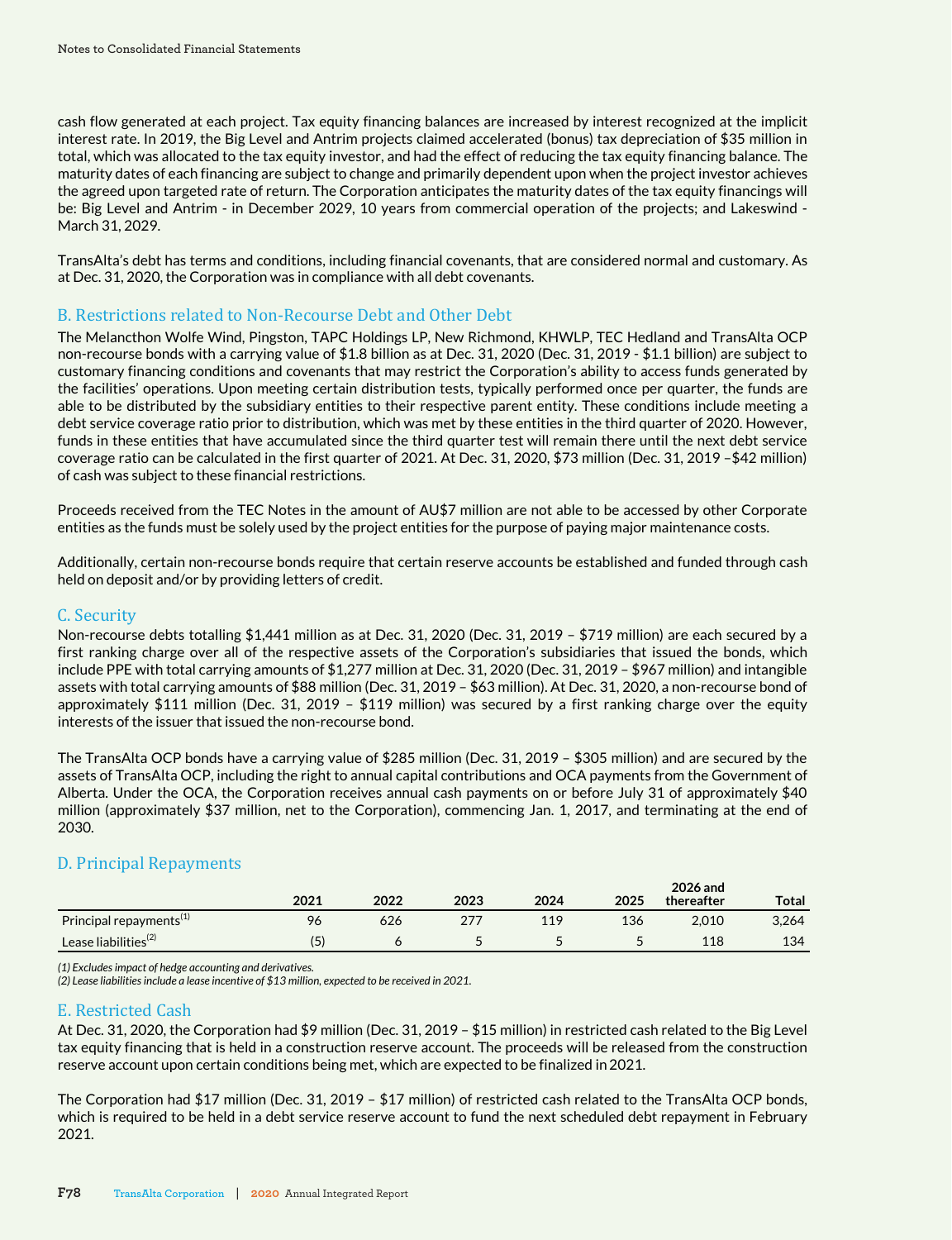The Corporation also had \$45 million (Dec. 31, 2019 – nil) of restricted cash related to the TEC Notes; reserves are required to be held under TEC commercial arrangements and for debt service. Cash reserves may be replaced by letters of credit in the future.

### F. Letters of Credit

Letters of credit issued by TransAlta are drawn on its committed syndicated credit facility, its \$240 million bilateral committed credit facilities and its two uncommitted \$100 million demand letters of credit facilities. Letters of credit issued by TransAlta Renewables are drawn on its uncommitted \$100 million demand letter of credit facility.

Letters of credit are issued to counterparties under various contractual arrangements with the Corporation and certain subsidiaries of the Corporation. If the Corporation or its subsidiary does not perform under such contracts, the counterparty may present its claim for payment to the financial institution through which the letter of credit was issued. Any amounts owed by the Corporation or its subsidiaries under these contracts are reflected in the Consolidated Statements of Financial Position. All letters of credit expire within one year and are expected to be renewed, as needed, in the normal course of business. The total outstanding letters of credit as at Dec. 31, 2020, was \$621 million (2019 – \$690 million) with no (2019 – nil) amounts exercised by third parties under these arrangements.

# 25. Exchangeable Securities

On March 22, 2019, the Corporation entered into an Investment Agreement whereby Brookfield agreed to invest \$750 million in TransAlta through the purchase of exchangeable securities, which are exchangeable into an equity ownership interest in TransAlta's Alberta Hydro Assets in the future at a value based on a multiple of the Alberta Hydro Assets' future-adjusted EBITDA ("Option to Exchange"). On May 1, 2019, Brookfield invested the initial tranche of \$350 million in exchange for seven per cent unsecured subordinated debentures due May 1, 2039. On Oct. 30, 2020, Brookfield invested the second tranche of \$400 million in exchange for redeemable, retractable first preferred shares.

# A. \$750 million Exchangeable Securities

| As at                                     | Dec. 31, 2020     |                   |          |          | Dec. 31, 2019    |                 |  |
|-------------------------------------------|-------------------|-------------------|----------|----------|------------------|-----------------|--|
|                                           | Carrying<br>value | <b>Face value</b> | Interest | Carrying | value Face value | <b>Interest</b> |  |
| Exchangeable debentures - due May 1, 2039 | 330               | 350               | 7 %      | 326      | 350              | 7 %             |  |
| Exchangeable preferred shares $(1)$       | 400               | 400               | 7 %      |          |                  | 7 %             |  |
| Total long term debt                      | 730               | 750               |          | 326      | 350              |                 |  |

*(1) Exchangeable preferred share dividends are reported as interest expense.*

If Brookfield chooses not to exercise its Option to Exchange as outlined below, TransAlta has the right after Dec. 31, 2028 to redeem for cash all or any portion of the Exchangeable Securities for the original subscription price, plus any accrued but unpaid interest or dividends payable, provided the minimum proceeds to Brookfield for each redemption (other than the final redemption) is not less than \$100 million and provided all Exchangeable Securities must be redeemed within 36 months of the first optional redemption.

## B. Option to Exchange

| As at                                    | Dec. 31, 2020          |              | Dec. 31, 2019   |                    |  |
|------------------------------------------|------------------------|--------------|-----------------|--------------------|--|
| Description                              | <b>Base fair value</b> | Sensitivity  | Base fair value | <b>Sensitivity</b> |  |
| Option to exchange – embedded derivative |                        | nil<br>$-33$ |                 | nil<br>$-27$       |  |

The Investment Agreement allows Brookfield the Option to Exchange all of the outstanding exchangeable securities into an equity ownership interest of up to a maximum 49 per cent in an entity formed to hold TransAlta's Alberta Hydro Assets after Dec. 31, 2024. The fair value of the Option to Exchange is considered a Level III fair value measurement as there is no available market-observable data. It is therefore valued using a mark-to-forecast model with inputs that are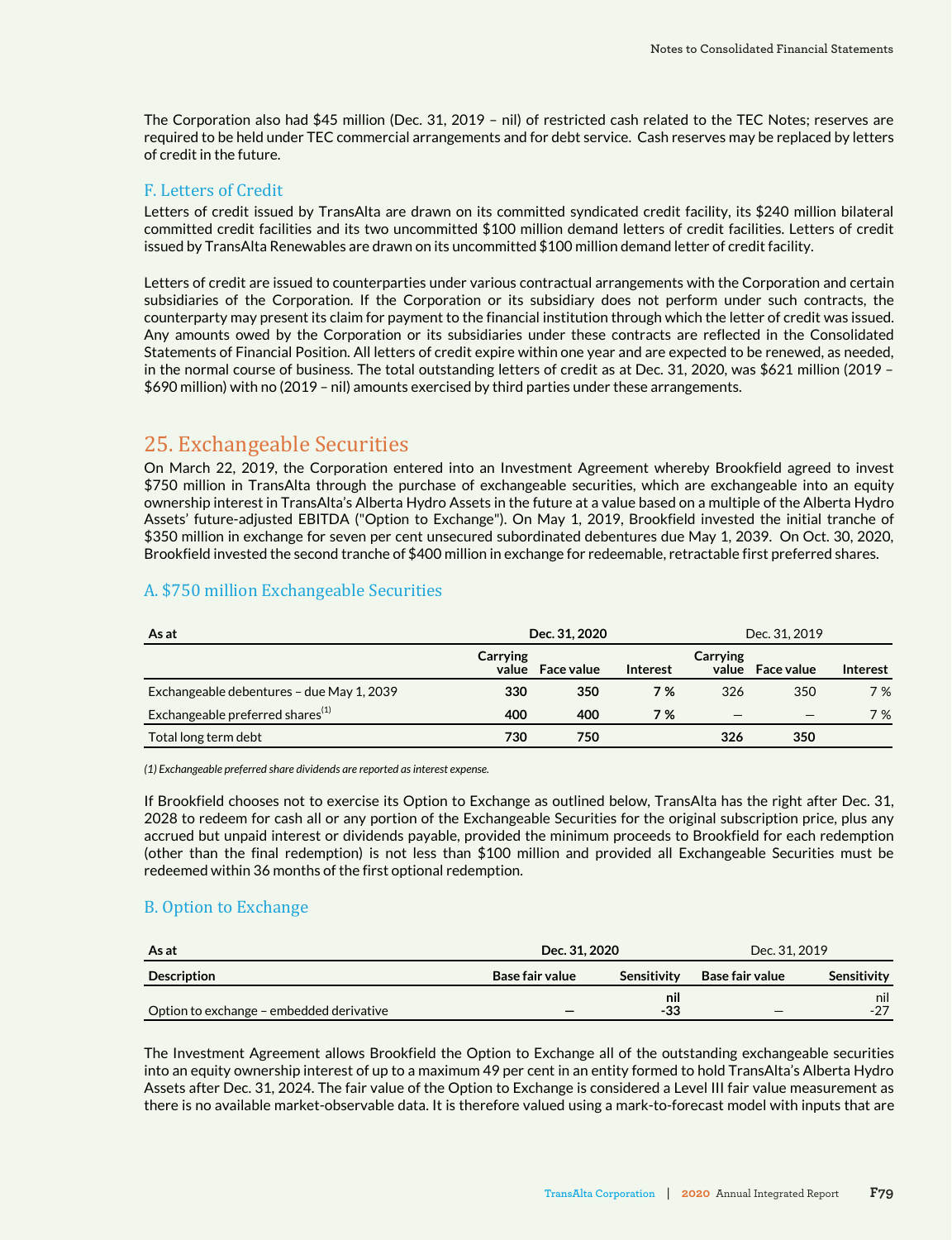based on historical data and changes in underlying discount rates only when it represents a long-term change in the value of the Option to Exchange.

Sensitivity ranges for the base fair value are determined using reasonably possible alternative assumptions for key unobservable inputs, which is mainly the change in the implied discount rate of the future cash flow. The sensitivity analysis has been prepared using the Corporation's assessment that a change in the implied discount rate of the future cash flow of 1 per cent is a reasonably possible change.

The maximum equity interest Brookfield can own with respect to the Hydro Assets is 49 per cent. If Brookfield's ownership interest is less than 49 per cent at conversion, Brookfield has a one-time option payable in cash to increase its ownership to up to 49 per cent, exercisable up until Dec. 31, 2028, and provided Brookfield holds at least 8.5 per cent of TransAlta's common shares. Under this top-up option, Brookfield will be able to acquire an additional 10 per cent interest in the entity holding the Hydro Assets, provided the 20-day volume-weighted average price ("VWAP") of TransAlta's common shares is not less than \$14 per share prior to the exercise of the option, and up to the full 49 per cent if the 20-day VWAP of TransAlta's common shares at that time is not less than \$17 per share. To the extent the value of the Investment would exceed a 49 equity interest, Brookfield will be entitled to receive the balance of the redemption price in cash.

# 26. Defined Benefit Obligation and Other Long-Term Liabilities

The components of defined benefit obligation and other long-term liabilities are as follows:

| As at Dec. 31                          | 2020 | 2019           |
|----------------------------------------|------|----------------|
| Defined benefit obligation (Note 31)   | 282  | 268            |
| Long-term incentive accruals (Note 30) | 4    | $\overline{4}$ |
| Other                                  | 12   | 29             |
| <b>Total</b>                           | 298  | 301            |

# 27. Common Shares

## A. Issued and Outstanding

TransAlta is authorized to issue an unlimited number of voting common shares without nominal or par value.

| As at Dec. 31                             | 2020                                  |                          | 2019                           |                |  |
|-------------------------------------------|---------------------------------------|--------------------------|--------------------------------|----------------|--|
|                                           | <b>Common</b><br>shares<br>(millions) | Amount                   | Common<br>shares<br>(millions) | Amount         |  |
| Issued and outstanding, beginning of year | 277.0                                 | 2.978                    | 284.6                          | 3,059          |  |
| Purchased and cancelled under the NCIB    | (7.3)                                 | (79)                     | (7.7)                          | (83)           |  |
| Effects of share-based payment plans      |                                       | (3)                      |                                |                |  |
| Stock options exercised                   | 0.1                                   | $\overline{\phantom{0}}$ | 0.1                            | $\mathfrak{D}$ |  |
| Issued and outstanding, end of year       | 269.8                                 | 2.896                    | 277.0                          | 2.978          |  |

## B. NCIB Program

Shares purchased by the Corporation under the NCIB are recognized as a reduction to share capital equal to the average carrying value of the common shares. Any difference between the aggregate purchase price and the average carrying value of the common shares is recorded in deficit.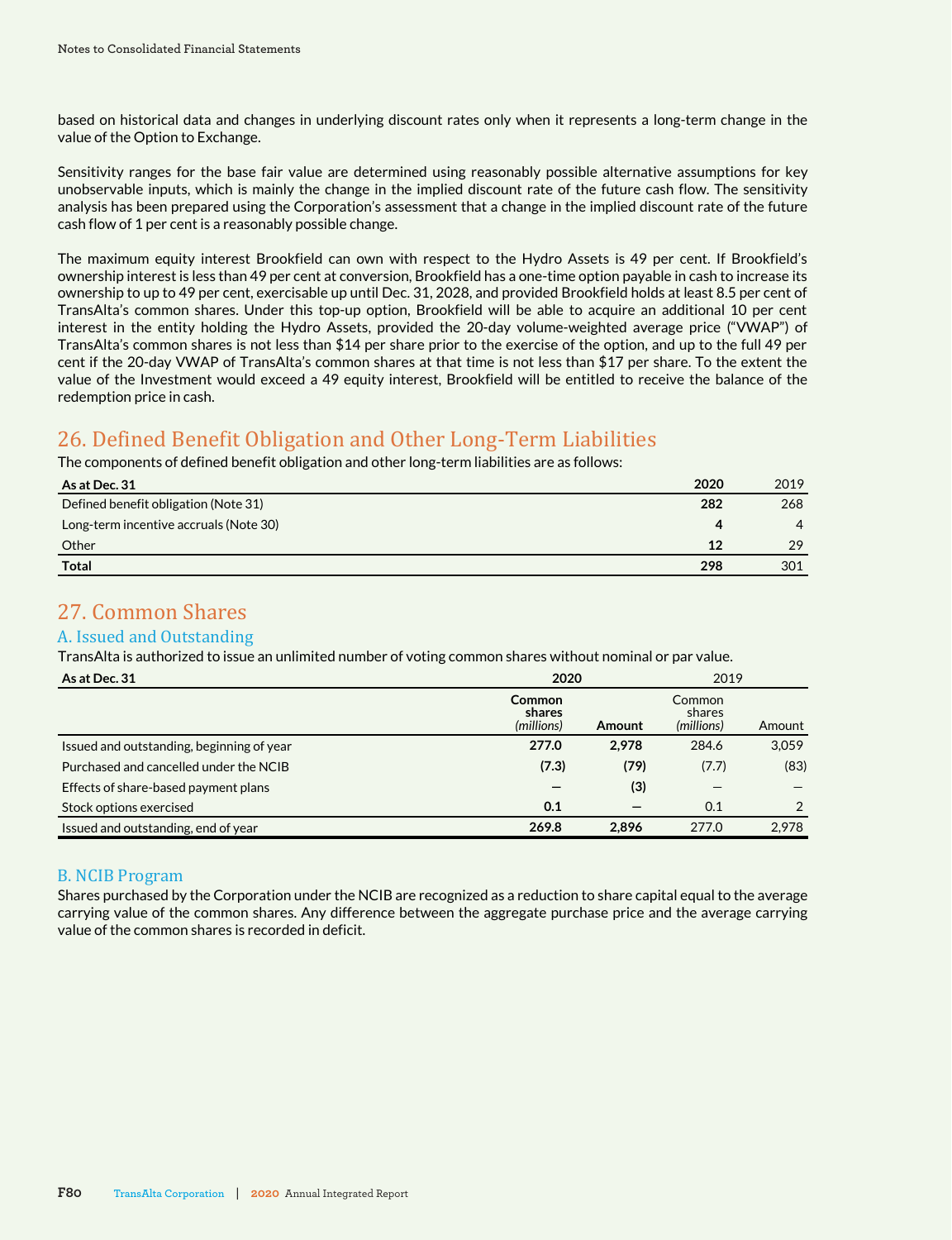The following are the effects of the Corporation's purchase and cancellation of the common shares during the year:

| For the year ended Dec. 31                      | 2020              | 2019      |
|-------------------------------------------------|-------------------|-----------|
| Total shares purchased <sup>(1)</sup>           | 7,352,600         | 7,716,300 |
| Average purchase price per share                | $8.33~\text{\AA}$ | 8.80      |
| <b>Total cost</b>                               | 61                | 68        |
| Weighted average book value of shares cancelled | 79                | 83        |
| Amount recorded in deficit                      | 18                | 15        |

*(1) As at Dec. 31, 2020, includes 456,200 (2019 -189,900) shares that were repurchased but were not cancelled due to timing differences between the transaction date and settlement date.*

### C. Shareholder Rights Plan

The Corporation initially adopted the Shareholder Rights Plan in 1992, which was amended and restated on April 26, 2019, to reflect current market practice and to reflect changes to the take-over bid regime. As required, the Shareholder Rights Plan must be put before the Corporation's shareholders every three years for approval, and it was last approved on April 26, 2019. The primary objective of the Shareholder Rights Plan is to encourage a potential acquirer to meet certain minimum standards designed to promote the fair and equal treatment of all common shareholders. When an acquiring shareholder acquires 20 per cent or more of the Corporation's common shares, except in limited circumstances including by way of a "permitted bid" or a "competing permitted bid" (as defined in the Shareholder Rights Plan), the rights granted under the Shareholder Rights Plan become exercisable by all shareholders except those held by the acquiring shareholder. Each right will entitle a shareholder, other than the acquiring shareholder, to purchase additional common shares at a significant discount to market, thus exposing the person acquiring 20 per cent or more of the shares to substantial dilution of their holdings.

### D. Earnings per Share

| Year ended Dec. 31                                                                   | 2020   | 2019 | 2018   |
|--------------------------------------------------------------------------------------|--------|------|--------|
| Net earnings (loss) attributable to common shareholders                              | (336)  | 52   | (248)  |
| Basic and diluted weighted average number of common shares outstanding (millions)    | 275    | 283  | 287    |
| Net earnings (loss) per share attributable to common shareholders, basic and diluted | (1.22) | 0.18 | (0.86) |

### E. Dividends

On Dec. 23, 2020, the Corporation declared a quarterly dividend of \$0.0450 per common share, payable on April 1, 2021. On Nov. 3, 2020, the Corporation declared a quarterly dividend of \$0.0425 per common share, payable on Jan. 1, 2021.

There have been no other transactions involving common shares between the reporting date and the date of completion of these consolidated financial statements.

# 28. Preferred Shares

### A. Issued and Outstanding

All preferred shares issued and outstanding are non-voting cumulative redeemable fixed or floating rate first preferred shares.

| As at Dec. 31                       | 2020                              |        | 2019                              |        |
|-------------------------------------|-----------------------------------|--------|-----------------------------------|--------|
| <b>Series</b>                       | Number of<br>shares<br>(millions) | Amount | Number of<br>shares<br>(millions) | Amount |
| Series A                            | 10.2                              | 248    | 10.2                              | 248    |
| Series B                            | 1.8                               | 45     | 1.8                               | 45     |
| Series C                            | 11.0                              | 269    | 11.0                              | 269    |
| Series E                            | 9.0                               | 219    | 9.0                               | 219    |
| Series G                            | 6.6                               | 161    | 6.6                               | 161    |
| Issued and outstanding, end of year | 38.6                              | 942    | 38.6                              | 942    |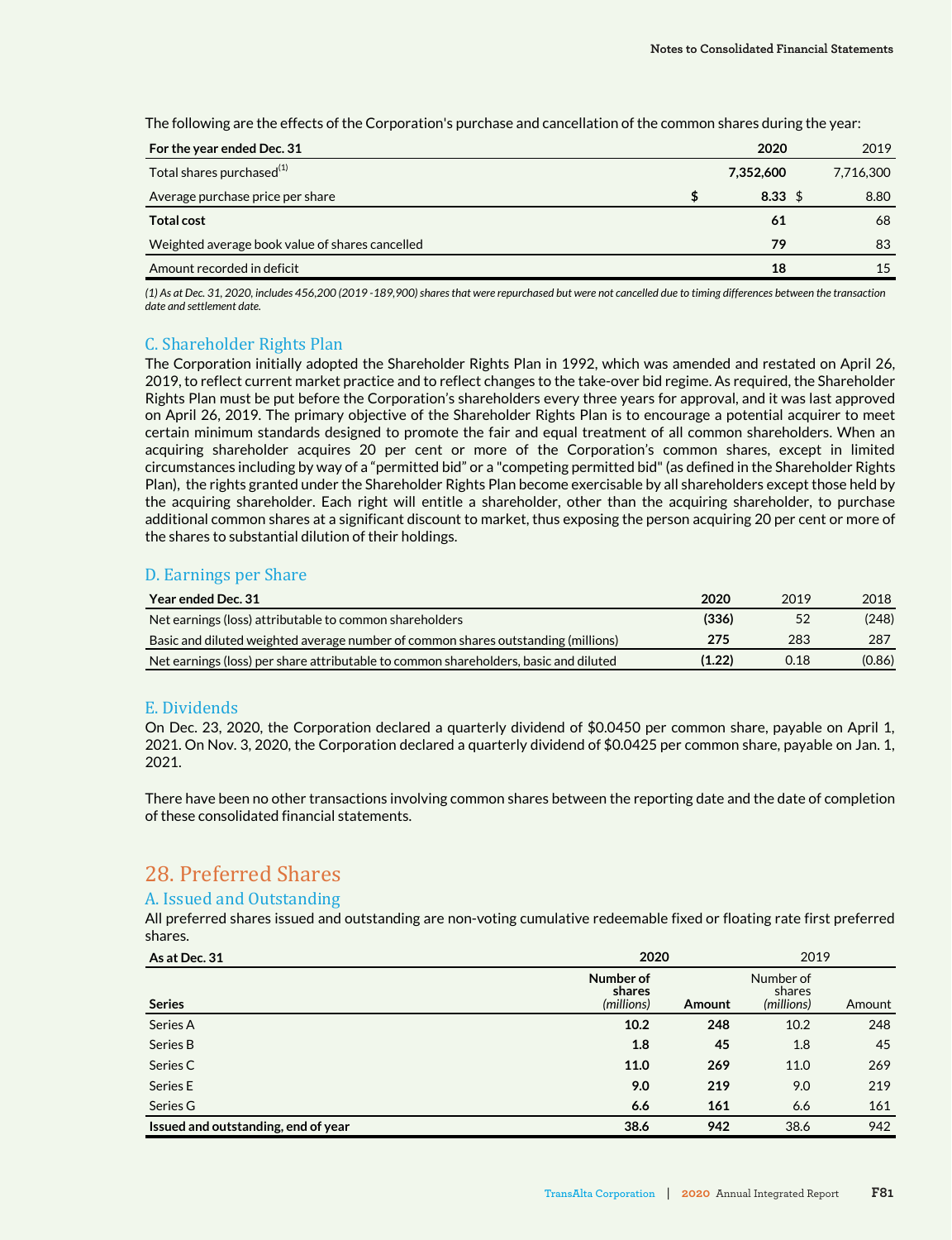#### **I. Series G Cumulative Redeemable Rate Reset Preferred Shares Conversion**

On Aug. 30, 2019, the Corporation announced that, after taking into account all election notices received by the Sept. 15, 2019, deadline for the conversion of the Cumulative Redeemable Rate Reset Preferred Shares, Series G (the "Series G Shares") into Cumulative Redeemable Floating Rate Preferred Shares Series H (the "Series H Shares"), there were 140,730 Series G Shares tendered for conversion, which was less than the one million shares required to give effect to conversions into Series H Shares. Therefore, none of the Series G Shares were converted into Series H Shares on Sept. 30, 2019. As a result, the Series G Shares will be entitled to receive quarterly fixed cumulative preferential cash dividends, if, as and when declared by the Board. The annual dividend rate for the Series G Shares for the five-year period from and including Sept. 30, 2019, to, but excluding, Sept. 30, 2024, will be 4.988 per cent, which is equal to the five-year Government of Canada bond yield of 1.188 per cent, determined as of Aug. 30, 2019, plus 3.80 per cent, in accordance with the terms of the Series G Shares.

#### **II. Series E Cumulative Redeemable Rate Reset Preferred Shares Conversion**

On Sept. 17, 2017, the Corporation announced that, after taking into account all election notices received by the Sept. 15, 2017, deadline for the conversion of the Cumulative Redeemable Rate Reset Preferred Shares, Series E (the "Series E Shares") into Cumulative Redeemable Floating Rate Preferred Shares Series F (the "Series F Shares"), there were 133,969 Series E Shares tendered for conversion, which was less than the one million shares required to give effect to conversions into Series F Shares. Therefore, none of the Series E Shares were converted into Series F Shares on Sept. 30, 2017. As a result, the Series E Shares will be entitled to receive quarterly fixed cumulative preferential cash dividends, if, as and when declared by the Board. The annual dividend rate for the Series E Shares for the five-year period from and including Sept. 30, 2017, to, but excluding, Sept. 30, 2022, will be 5.194 per cent, which is equal to the five-year Government of Canada bond yield of 1.544 per cent, determined as of Aug. 31, 2017, plus 3.65 per cent, in accordance with the terms of the Series E Shares.

### **III. Series C Cumulative Redeemable Rate Reset Preferred Shares Conversion**

On June 16, 2017, the Corporation announced that, after taking into account all election notices received by the June 15, 2017, deadline for the conversion of the Cumulative Redeemable Rate Reset Preferred Shares, Series C (the "Series C Shares") into Cumulative Redeemable Floating Rate Preferred Shares Series D (the "Series D Shares"), there were 827,628 Series C Shares tendered for conversion, which was less than the one million shares required to give effect to conversions into Series D Shares. Therefore, none of the Series C Shares were converted into Series D Shares on June 30, 2017. As a result, the Series C Shares will be entitled to receive quarterly fixed cumulative preferential cash dividends, if, as and when declared by the Board. The annual dividend rate for the Series C Shares for the five-year period from and including June 30, 2017, to, but excluding, June 30, 2022, will be 4.027 per cent, which is equal to the five-year Government of Canada bond yield of 0.927 per cent, determined as of May 31, 2017, plus 3.10 per cent, in accordance with the terms of the Series C Shares.

#### **IV. Series A Cumulative Fixed Redeemable Rate Reset Preferred Shares Conversion**

On March 17, 2016, the Corporation announced that 1,824,620 of its 12.0 million Series A Cumulative Fixed Redeemable Rate Reset Preferred Shares ("Series A Shares") were tendered for conversion, on a one-for-one basis, into Series B Cumulative Redeemable Floating Rate Preferred Shares ("Series B Shares") after having taken into account all election notices. As a result of the conversion, the Corporation had 10.2 million Series A Shares and 1.8 million Series B Shares issued and outstanding at Dec. 31, 2020.

The Series A Shares pay fixed cumulative preferential cash dividends on a quarterly basis for the five-year period from and including March 31, 2016, to, but excluding, March 31, 2021, if, as and when declared by the Board based on an annual fixed dividend rate of 2.709 per cent.

The Series B Shares pay quarterly floating rate cumulative preferential cash dividends for the five-year period from and including March 31, 2016, to, but excluding, March 31, 2021, if, as and when declared by the Board based on the 90-day Treasury Bill rate plus 2.03 per cent.

On March 1, 2021, the Corporation announced that it does not intend to exercise its right to redeem all or any part of the currently outstanding Series A Shares and Series B Shares. The Corporation has provided a notice to the registered shareholders of Series A Shares of the conversion right, on a one-for-one basis, into Series B Shares, and vice versa, providing Series B shareholders the right to exchange Series B Shares, on a one-for-one basis, into Series A Shares. Series A shareholders may elect to retain any or all of their current share holdings and continue to receive a fixed rate quarterly dividend. Series B shareholder may also elect to retain any or all of their current share holdings and continue to receive a floating rate quarterly dividend. After exercising conversion rights, if the balance that remains for either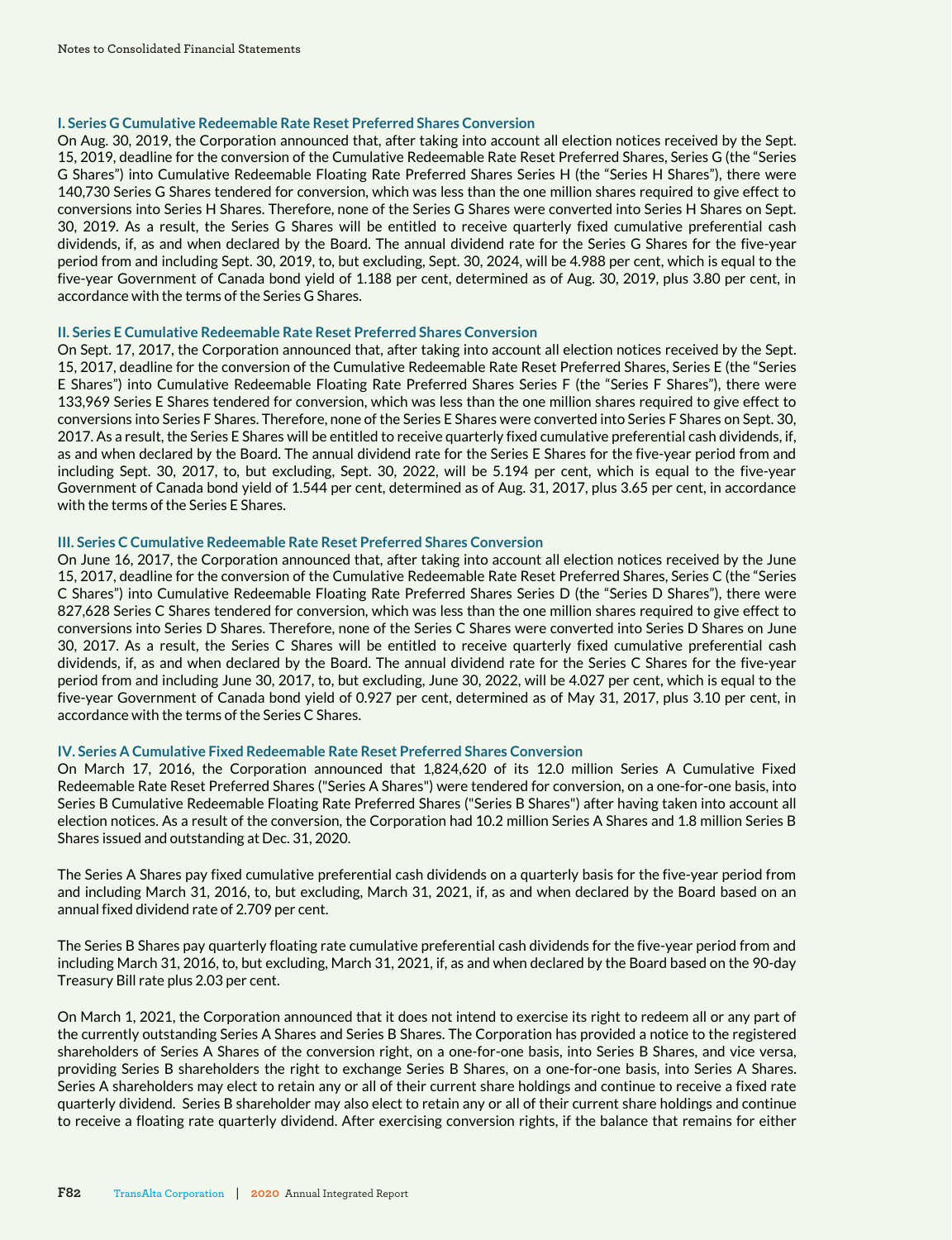Series A Shares or Series B Shares is less than 1 million, that remaining balance of will automatically convert to the other Series. Shareholders' notice of intention to convert must be received by the transfer agent no later than March 16, 2021 and the conversion date will be effective March 31, 2021. The annual dividend rate for the Series A Shares for the fiveyear period from and including March 31, 2021, to, but excluding, March 31, 2026, will be 2.877 per cent, which is equal to the five-year Government of Canada Bond yield of 0.847 per cent, determined as of March 1, 2021, plus 2.03 per cent. The annual dividend rate for the Series B Shares for the three month floating rate period from and including March 31, 2021, to, but excluding, June 30, 2021, will be 2.103 per cent based on the most recent auction of 90-day Government of Canada Treasury Bills of 0.073 per cent plus 2.03 per cent. The Floating Quarterly Dividend Rate will be reset every quarter.

#### **V. Preferred Share Series Information**

The holders are entitled to receive cumulative fixed quarterly cash dividends at a specified rate, as approved by the Board. After an initial period of approximately five years from issuance and every five years thereafter ("Rate Reset Date"), the fixed rate resets to the sum of the then five-year Government of Canada bond yield (the fixed rate "Benchmark") plus a specified spread. Upon each Rate Reset Date, the shares are also:

- Redeemable at the option of the Corporation, in whole or in part, for \$25.00 per share, plus all declared and unpaid dividends at the time of redemption.
- Convertible at the holder's option into a specified series of non-voting cumulative redeemable floating rate first preferred shares that pay cumulative floating rate quarterly cash dividends, as approved by the Board, based on the sum of the then Government of Canada 90-day Treasury Bill rate (the floating rate "Benchmark") plus a specified spread. The cumulative floating rate first preferred shares are also redeemable at the option of the Corporation and convertible back into each original cumulative fixed rate first preferred share series, at each subsequent Rate Reset Date, on the same terms as noted above.

**Next**

**Rate spread**

| <b>Series</b> | Rate during term | Annual dividend<br>rate per share $(\$)$ | <b>NEXT</b><br>conversion<br>date | <b>Rate spread</b><br>over Benchmark<br>(per cent) | Convertible to<br><b>Series</b> |
|---------------|------------------|------------------------------------------|-----------------------------------|----------------------------------------------------|---------------------------------|
| A             | Fixed            | 0.67724                                  | March 31, 2021                    | 2.03                                               | B                               |
| B             | <b>Floating</b>  | 0.73801                                  | March 31, 2021                    | 2.03                                               | A                               |
| C             | Fixed            | 1.00676                                  | June 30, 2022                     | 3.10                                               | D                               |
| D             | <b>Floating</b>  |                                          |                                   | 3.10                                               | C                               |
| E             | Fixed            | 1.29852                                  | Sept. 30, 2022                    | 3.65                                               | F                               |
| F             | <b>Floating</b>  |                                          |                                   | 3.65                                               | E                               |
| G             | Fixed            | 1.24700                                  | Sept. 30, 2024                    | 3.80                                               | H                               |
| H             | <b>Floating</b>  |                                          |                                   | 3.80                                               | G                               |
|               |                  |                                          |                                   |                                                    |                                 |

Characteristics specific to each first preferred share series as at Dec. 31, 2020, are as follows:

### B. Dividends

The following table summarizes the value of the preferred share dividends declared in 2020, 2019 and 2018:

|                    | Total dividends declared |              |      |
|--------------------|--------------------------|--------------|------|
| <b>Series</b>      | 2020                     | $2019^{(1)}$ | 2018 |
| A                  |                          |              | 9    |
| $B^{(2)}$          |                          |              |      |
| C                  | 14                       | 8            | 14   |
| E                  | 15                       | 9            | 15   |
| G                  | 10                       |              | 11   |
| Total for the year | 49                       | 30           | 50   |

*(1) No dividends were declared in the first quarter of 2019 as the quarterly dividend related to the period covering the first quarter of 2019 was declared in December 2018.*

*(2) Series B Preferred Shares pay quarterly dividends at a floating rate based on the 90-day Government of Canada Treasury Bill rate, plus 2.03 per cent.* 

On Dec. 23, 2020, the Corporation declared a quarterly dividend of \$0.16931 per share on the Series A preferred shares, \$0.13186 per share on the Series B preferred shares, \$0.25169 per share on the Series C preferred shares, \$0.32463 per share on the Series E preferred shares, and \$0.31175 per share on the Series G preferred shares, all payable on March 31, 2021.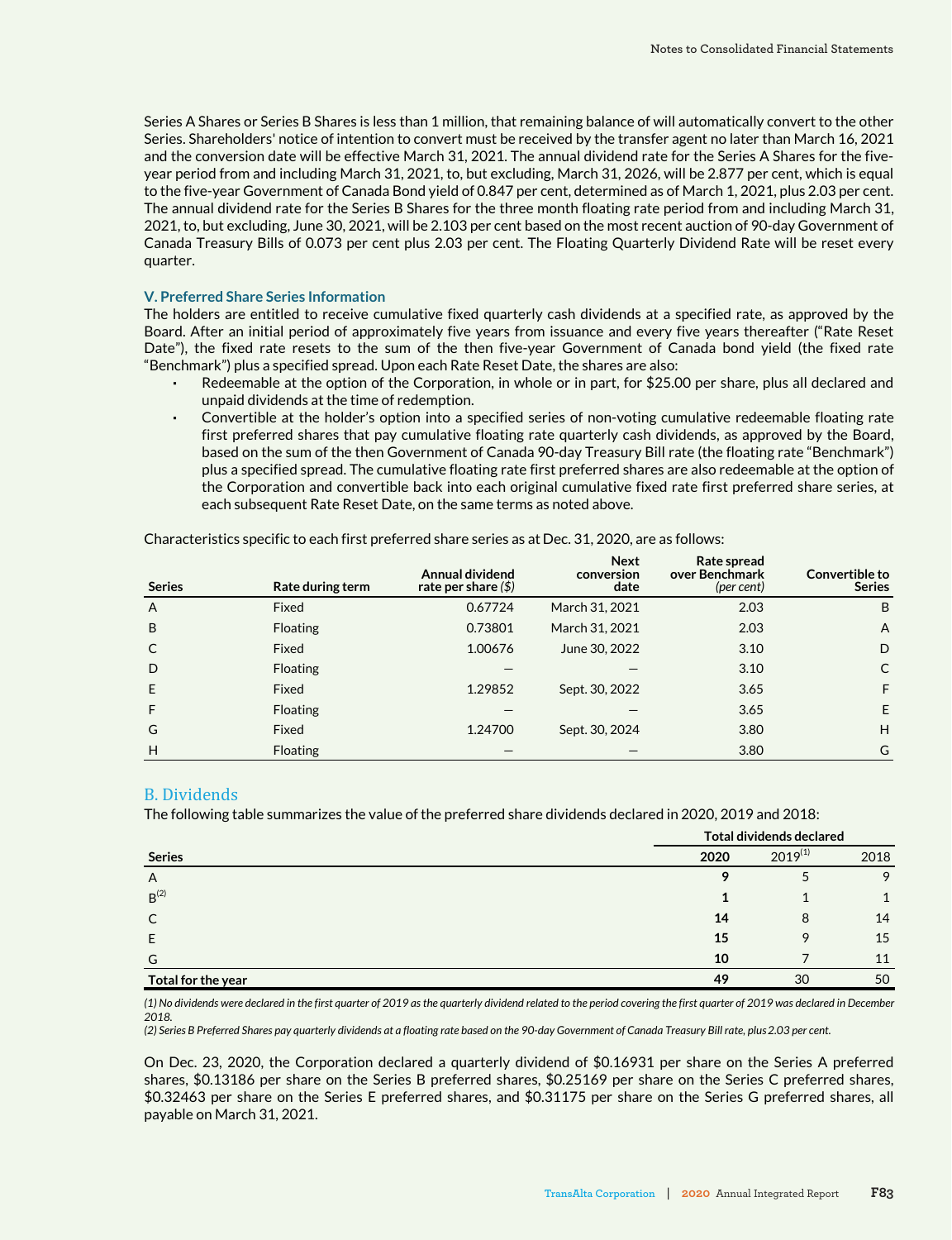# 29. Accumulated Other Comprehensive Income

The components of, and changes in, accumulated other comprehensive income (loss) are as follows:

|                                                                                                                                                                 | 2020 | 2019         |
|-----------------------------------------------------------------------------------------------------------------------------------------------------------------|------|--------------|
| <b>Currency translation adjustment</b>                                                                                                                          |      |              |
| Opening balance, Jan. 1                                                                                                                                         | (21) | 17           |
| Gains (losses) on translating net assets of foreign operations, net of reclassifications to net earnings,<br>net of tax                                         | (11) | (59)         |
| Gains (losses) on financial instruments designated as hedges of foreign operations, net of<br>reclassifications to net earnings, net of tax                     | 11   | 21           |
| Balance, Dec. 31                                                                                                                                                | (21) | (21)         |
| <b>Cash flow hedges</b>                                                                                                                                         |      |              |
| Opening balance, Jan. 1                                                                                                                                         | 527  | 508          |
| Gains (losses) on derivatives designated as cash flow hedges, net of reclassifications to net earnings and<br>to non-financial assets, net of tax <sup>(1</sup> | (91) | 19           |
| Balance, Dec. 31                                                                                                                                                | 436  | 527          |
|                                                                                                                                                                 |      |              |
| <b>Employee future benefits</b>                                                                                                                                 |      |              |
| Opening balance, Jan. 1                                                                                                                                         | (55) | (29)         |
| Net actuarial gains (losses) on defined benefit plans, net of tax $^{(2)}$                                                                                      | (11) | (26)         |
| Balance, Dec. 31                                                                                                                                                | (66) | (55)         |
| Other                                                                                                                                                           |      |              |
| Opening balance, Jan. 1                                                                                                                                         | 3    | (15)         |
| Change in ownership of TransAlta Renewables                                                                                                                     |      | $\mathbf{1}$ |
| Intercompany investments at FVOCI                                                                                                                               | (50) | 17           |
| Balance, Dec. 31                                                                                                                                                | (47) | 3            |
| Accumulated other comprehensive income                                                                                                                          | 302  | 454          |

*(1) Net of income tax of \$23 million for the year ended Dec. 31, 2020 (2019 — \$6 million). (2) Net of income tax of \$3 million for the year ended Dec. 31, 2020 (2019 — \$7 million).*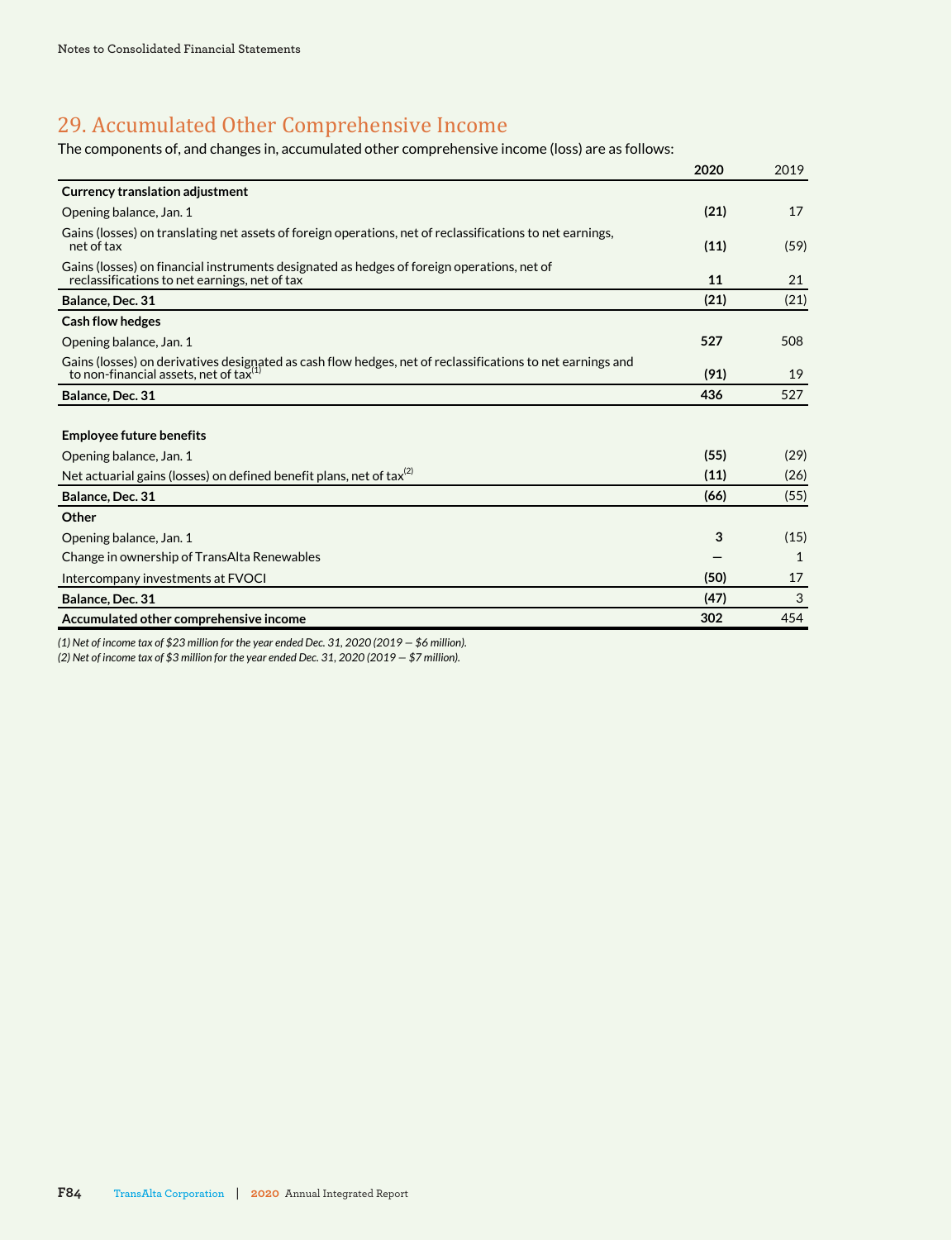# 30. Share-Based Payment Plans

The Corporation has the following share-based payment plans:

## A. Performance Share Unit ("PSU") and Restricted Share Unit ("RSU") Plan

Under the PSU and RSU Plan, grants may be made annually, but are measured and assessed over a three-year performance period. Grants are determined as a percentage of participants' base pay and are converted to PSUs or RSUs on the basis of the Corporation's common share price at the time of grant. Vesting of PSUs is subject to achievement over a three-year period of two to three performance measures that are established at the time of each grant. RSUs are subject to a three-year cliff-vesting requirement. RSUs and PSUs track the Corporation's share price over the three-year period and accrue dividends as additional units at the same rate as dividends paid on the Corporation's common shares.

During 2019, as a result of the Corporation's change in its intended settlement policy, the accounting classification of the RSUs and PSUs changed from cash-settled to equity-settled. The RSUs and PSUs have been accounted for as equitysettled grants from the dates of the policy change, with fair values determined as at that date. On average, the fair value of outstanding grants used in accounting for the change was \$8.29, measured using the Black-Scholes option pricing model. As a result of this change, the liability for the cash-settled grants (\$25 million) has been derecognized and the equity-settled fair value (\$24 million) has been recognized in contributed surplus, with the net difference of \$1 million representing the cumulative change in compensation expense. No changes were made to the vesting or performance conditions associated with the awards. The Human Resources Committee of the Board has the discretion to determine whether payments on settlement are made through purchase of shares on the open market or in cash. The expenses related to this plan are recognized during the period earned, with the corresponding amounts due under the plan recorded in contributed surplus (2018 *—* liabilities). Prior to this change, the liability was valued at the end of each reporting period using the closing price of the Corporation's common shares on the TSX.

The pre-tax compensation expense related to PSUs and RSUs in 2020 was \$15 million (2019 *—* \$19 million, 2018 *—* \$8 million), which is included in operations, maintenance and administration expense in the Consolidated Statements of Earnings (Loss).

### B. Deferred Share Unit ("DSU") Plan

Under the DSU Plan, members of the Board and executives may, at their option, purchase DSUs using certain components of their fees or pay. A DSU is a notional share that has the same value as one common share of the Corporation and fluctuates based on the changes in the value of the Corporation's common shares in the marketplace. DSUs accrue dividends as additional DSUs at the same rate as dividends are paid on the Corporation's common shares. DSUs are redeemable in cash and may not be redeemed until the termination or retirement of the director or executive from the Corporation.

The Corporation accrues a liability and expense for the appreciation in the common share value in excess of the DSU's purchase price and for dividend equivalents earned. The pre-tax compensation expense related to the DSUs was \$1 million in 2020 (2019 *—* \$2 million, 2018 *—* nil).

### C. Stock Option Plans

The Corporation is authorized to grant options to purchase up to an aggregate of 16.5 million common shares at prices based on the market price of the shares on the TSX as determined on the grant date. The plan provides for grants of options to all full-time employees, including executives, designated by the Human Resources Committee from time to time.

In 2020, the Corporation granted executive officers of the Corporation a total of 0.7 million stock options with a weighted average exercise price of \$9.17 that vest after a three-year period and expire seven years after issuance (2019 *—* 1.4 million stock options at \$5.65; 2018 *—* 0.7 million stock options at \$7.45). The expense recognized relating to these grants during 2020 was approximately \$2 million (2019 *—* approximately \$1 million, 2018 *—* approximately \$1 million).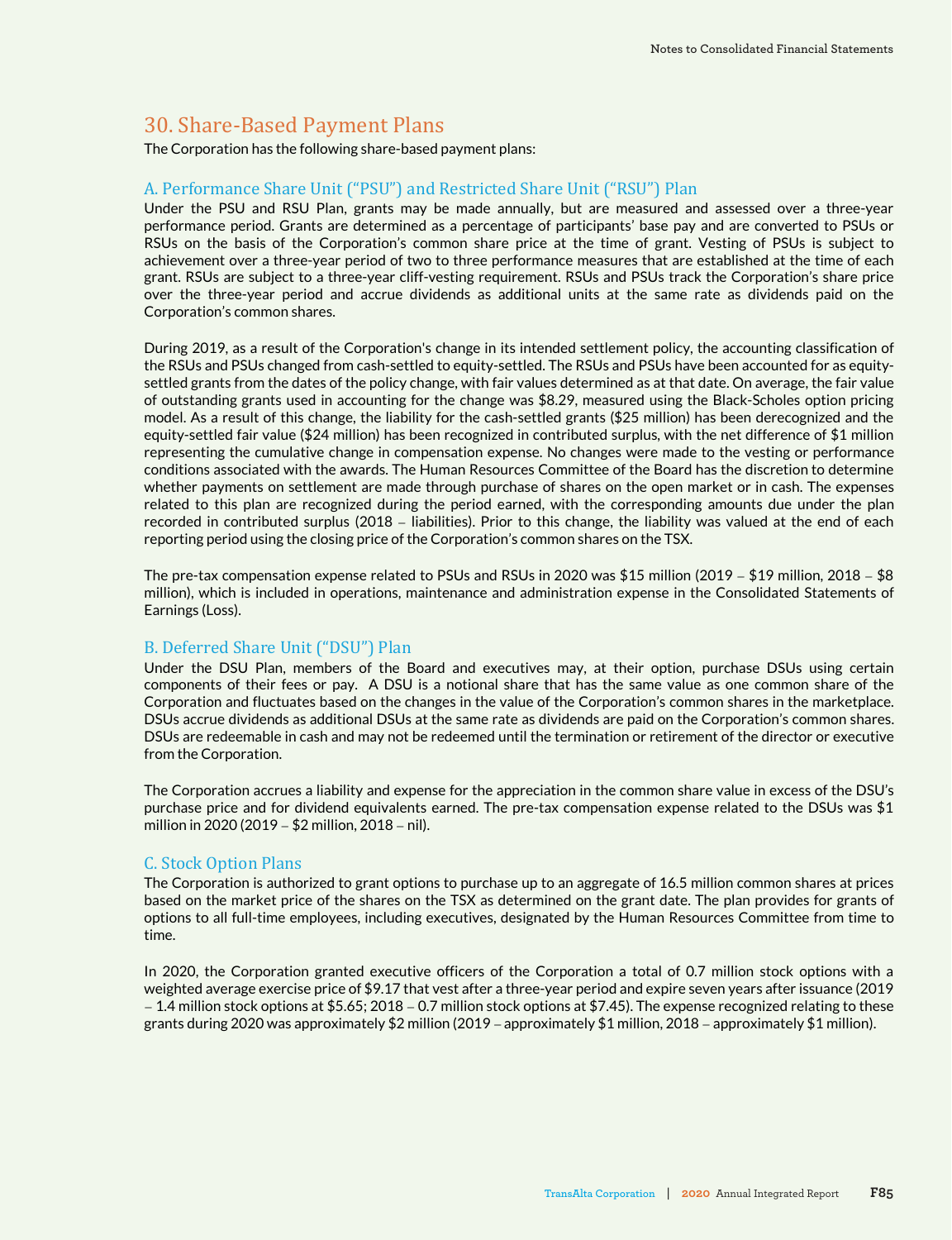The total options outstanding and exercisable under these stock option plans at Dec. 31, 2020, are outlined below:

|                                                         |                                    | <b>Options outstanding</b>                                             |                                                            |  |
|---------------------------------------------------------|------------------------------------|------------------------------------------------------------------------|------------------------------------------------------------|--|
| Range of exercise prices <sup>(1)</sup><br>\$per share) | Number of<br>options<br>(millions) | Weighted<br>average<br>remaining<br>contractual<br><b>life</b> (years) | Weighted<br>average<br>exercise<br>price<br>$$$ per share) |  |
| $5.00 - 10.00$                                          | 4.0                                | 4.2                                                                    | 6.85                                                       |  |

 *(1) Options currently exercisable as at Dec. 31, 2020.*

# 31. Employee Future Benefits

## A. Description

The Corporation sponsors registered pension plans in Canada and the US covering substantially all employees of the Corporation in these countries and specific named employees working internationally. These plans have defined benefit and defined contribution options, and in Canada there is an additional non-registered supplemental plan for eligible employees whose annual earnings exceed the Canadian income tax limit. Except for the Highvale pension plan acquired in 2013, the Canadian and US defined benefit pension plans are closed to new entrants. The US defined benefit pension plan was frozen effective Dec. 31, 2010, resulting in no future benefits being earned. The supplemental pension plan was closed as of Dec. 31, 2015, and a new defined contribution supplemental pension plan commenced for executive members effective Jan. 1, 2016. Current executives as of Dec. 31, 2015, were grandfathered into the old supplemental plan.

The latest actuarial valuation for accounting purposes of the US pension plan was at Jan. 1, 2020. The latest actuarial valuation for accounting purposes of the Highvale and Canadian pension plans was at Dec. 31, 2019. The measurement date used for all plans to determine the fair value of plan assets and the present value of the defined benefit obligation was Dec. 31, 2020.

Funding of the registered pension plans complies with applicable regulations that require actuarial valuations of the pension funds at least once every three years in Canada, or more, depending on funding status, and every year in the US. The supplemental pension plan is solely the obligation of the Corporation. The Corporation is not obligated to fund the supplemental plan but is obligated to pay benefits under the terms of the plan as they come due. The Corporation posted a letter of credit in March 2020 for the amount of \$89 million to secure the obligations under the supplemental plan.

The Corporation provides other health and dental benefits to the age of 65 for both disabled members and retired members through its other post-employment benefits plans. The latest actuarial valuations for accounting purposes of the Canadian and US plans were as at Dec. 31, 2019, and Jan. 1, 2020, respectively. The measurement date used to determine the present value obligation for both plans was Dec. 31, 2020.

The Corporation provides several defined contribution plans, including an Australian superannuation plan and a US 401(k) savings plan, that provide for company contributions from 5 per cent to 10 per cent, depending on the plan. Optional employee contributions are allowed for all the defined contribution plans.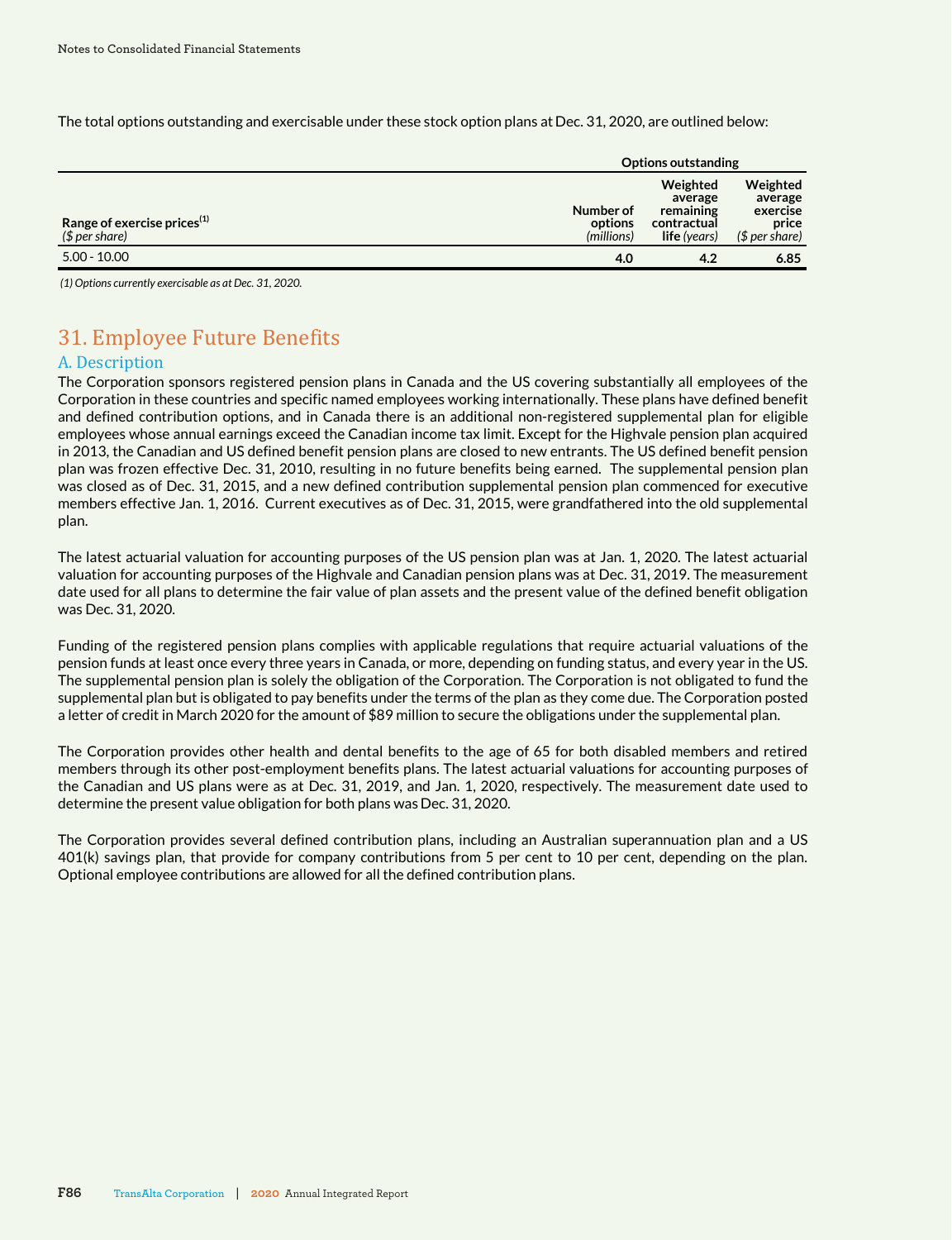# B. Costs Recognized

The costs recognized in net earnings during the year on the defined benefit, defined contribution and other postemployment benefits plans are as follows:

| <b>Year ended Dec. 31, 2020</b>             | Registered     | Supplemental   | Other          | <b>Total</b> |
|---------------------------------------------|----------------|----------------|----------------|--------------|
| Current service cost                        | 5              | $\overline{2}$ | 1              | 8            |
| Administration expenses                     | 1              |                |                | 1            |
| Interest cost on defined benefit obligation | 16             | 3              | 1              | 20           |
| Interest on plan assets                     | (11)           | (1)            |                | (12)         |
| Curtailment and amendment gain              | (2)            |                |                | (2)          |
| Defined benefit expense                     | 9              | 4              | $\overline{2}$ | 15           |
| Defined contribution expense                | 9              |                |                | 9            |
| Net expense                                 | 18             | 4              | $\overline{2}$ | 24           |
|                                             |                |                |                |              |
| Year ended Dec. 31, 2019                    | Registered     | Supplemental   | Other          | Total        |
| Current service cost                        | $\overline{7}$ | 2              | $\mathbf{1}$   | 10           |
| Administration expenses                     | 2              |                |                | 2            |
| Interest cost on defined benefit obligation | 19             | 3              | $\mathbf{1}$   | 23           |
| Interest on plan assets                     | (12)           | (1)            |                | (13)         |
| Curtailment and amendment gain              | (3)            |                |                | (3)          |
| Defined benefit expense                     | 13             | $\overline{4}$ | $\overline{2}$ | 19           |
| Defined contribution expense                | 9              |                |                | 9            |
| Net expense                                 | 22             | $\overline{4}$ | $\overline{2}$ | 28           |
|                                             |                |                |                |              |
| Year ended Dec. 31, 2018                    | Registered     | Supplemental   | Other          | Total        |
| Current service cost                        | 9              | 2              | $\mathbf{1}$   | 12           |
| Administration expenses                     | $\mathbf{1}$   |                |                | $\mathbf{1}$ |
| Interest cost on defined benefit obligation | 18             | 3              | 1              | 22           |
| Interest on plan assets                     | (13)           |                |                | (13)         |
| Defined benefit expense                     | 15             | 5              | $\overline{2}$ | 22           |
| Defined contribution expense                | 10             |                |                | 10           |
| Net expense                                 | 25             | 5              | $\overline{2}$ | 32           |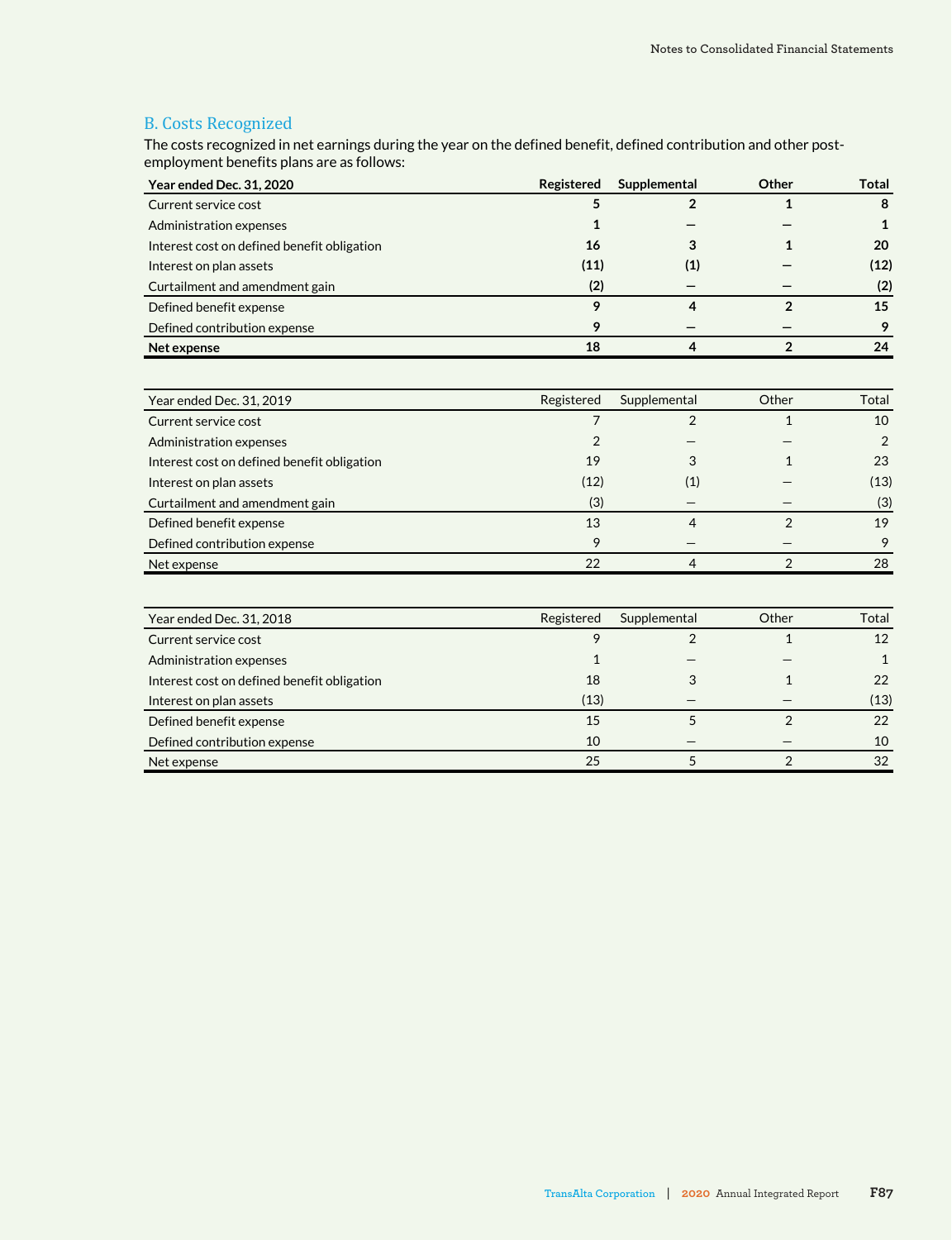# C. Status of Plans

The status of the defined benefit pension and other post-employment benefit plans is as follows:

| <b>Year ended Dec. 31, 2020</b>                             | Registered | Supplemental | Other | Total |
|-------------------------------------------------------------|------------|--------------|-------|-------|
| Fair value of plan assets                                   | 367        | 14           |       | 381   |
| Present value of defined benefit obligation                 | (542)      | (109)        | (24)  | (675) |
| Funded status - plan deficit                                | (175)      | (95)         | (24)  | (294) |
| Amount recognized in the consolidated financial statements: |            |              |       |       |
| Accrued current liabilities                                 | (5)        | (5)          | (2)   | (12)  |
| Other long-term liabilities                                 | (170)      | (90)         | (22)  | (282) |
| Total amount recognized                                     | (175)      | (95)         | (24)  | (294) |
|                                                             |            |              |       |       |
| Year ended Dec. 31, 2019                                    | Registered | Supplemental | Other | Total |
| Fair value of plan assets                                   | 373        | 13           |       | 386   |
| Present value of defined benefit obligation                 | (543)      | (99)         | (22)  | (664) |
| Funded status - plan deficit                                | (170)      | (86)         | (22)  | (278) |
| Amount recognized in the consolidated financial statements: |            |              |       |       |
| Accrued current liabilities                                 | (3)        | (5)          | (2)   | (10)  |
| Other long-term liabilities                                 | (167)      | (81)         | (20)  | (268) |
| Total amount recognized                                     | (170)      | (86)         | (22)  | (278) |

# D. Plan Assets

The fair value of the plan assets of the defined benefit pension and other post-employment benefit plans is as follows:

|                                   | Registered | Supplemental   | Other | Total             |
|-----------------------------------|------------|----------------|-------|-------------------|
| As at Dec. 31, 2018               | 368        | 13             |       | 381               |
| Interest on plan assets           | 12         | $\mathbf{1}$   |       | 13                |
| Net return on plan assets         | 40         |                |       | 40                |
| Contributions                     | 6          | $\overline{4}$ | 1     | 11                |
| Benefits paid                     | (50)       | (5)            | (1)   | (56)              |
| Administration expenses           | (2)        |                |       | (2)               |
| Effect of translation on US plans | (1)        |                |       | (1)               |
| As at Dec. 31, 2019               | 373        | 13             |       | 386               |
| Interest on plan assets           | 11         | $\mathbf{1}$   |       | $12 \overline{ }$ |
| Net return on plan assets         | 25         | (1)            |       | 24                |
| Contributions                     | 6          | 6              | 1     | 13                |
| Benefits paid                     | (45)       | (5)            | (1)   | (51)              |
| Administration expenses           | (1)        |                |       | (1)               |
| Effect of translation on US plans | (2)        |                |       | (2)               |
| As at Dec. 31, 2020               | 367        | 14             |       | 381               |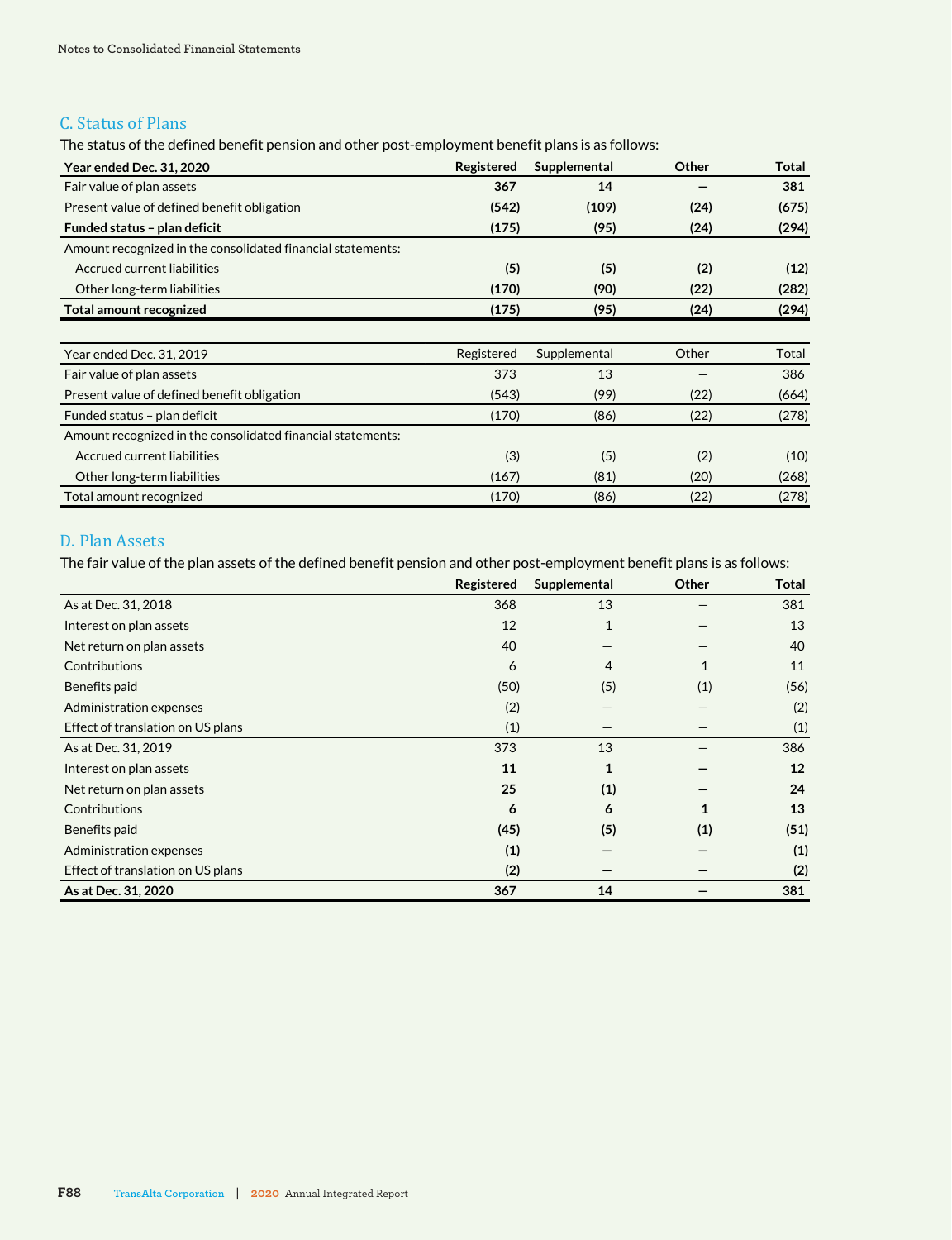| <b>Year ended Dec. 31, 2020</b>            | Level I | Level II       | Level III | Total          |
|--------------------------------------------|---------|----------------|-----------|----------------|
| <b>Equity securities</b>                   |         |                |           |                |
| Canadian                                   |         | 64             |           | 64             |
| <b>US</b>                                  |         | 30             |           | 30             |
| International                              |         | 103            |           | 103            |
| Private                                    |         |                | 1         | $\mathbf{1}$   |
| <b>Bonds</b>                               |         |                |           |                |
| AAA                                        |         | 36             |           | 36             |
| AA                                         |         | 67             |           | 67             |
| A                                          |         | 34             |           | 34             |
| <b>BBB</b>                                 | 1       | 22             |           | 23             |
| <b>Below BBB</b>                           |         | $\overline{4}$ |           | $\overline{4}$ |
| Money market and cash and cash equivalents |         | 19             |           | 19             |
| <b>Total</b>                               | 1       | 379            | 1         | 381            |

The fair value of the Corporation's defined benefit plan assets by major category is as follows:

| Year ended Dec. 31, 2019                   | Level I      | Level II | Level III    | Total |
|--------------------------------------------|--------------|----------|--------------|-------|
| Equity securities                          |              |          |              |       |
| Canadian                                   |              | 66       |              | 66    |
| <b>US</b>                                  |              | 28       |              | 28    |
| International                              |              | 102      |              | 102   |
| Private                                    |              |          | 1            | 1     |
| <b>Bonds</b>                               |              |          |              |       |
| <b>AAA</b>                                 |              | 40       |              | 40    |
| AA                                         |              | 68       |              | 68    |
| A                                          |              | 37       |              | 37    |
| <b>BBB</b>                                 | $\mathbf{1}$ | 21       |              | 22    |
| <b>Below BBB</b>                           |              | 3        |              | 3     |
| Money market and cash and cash equivalents |              | 19       |              | 19    |
| Total                                      | $\mathbf{1}$ | 384      | $\mathbf{1}$ | 386   |

Plan assets do not include any common shares of the Corporation at Dec. 31, 2020 and Dec. 31, 2019. The Corporation charged the registered plan nil for administrative services provided for the year ended Dec. 31, 2020 (2019 *—* nil).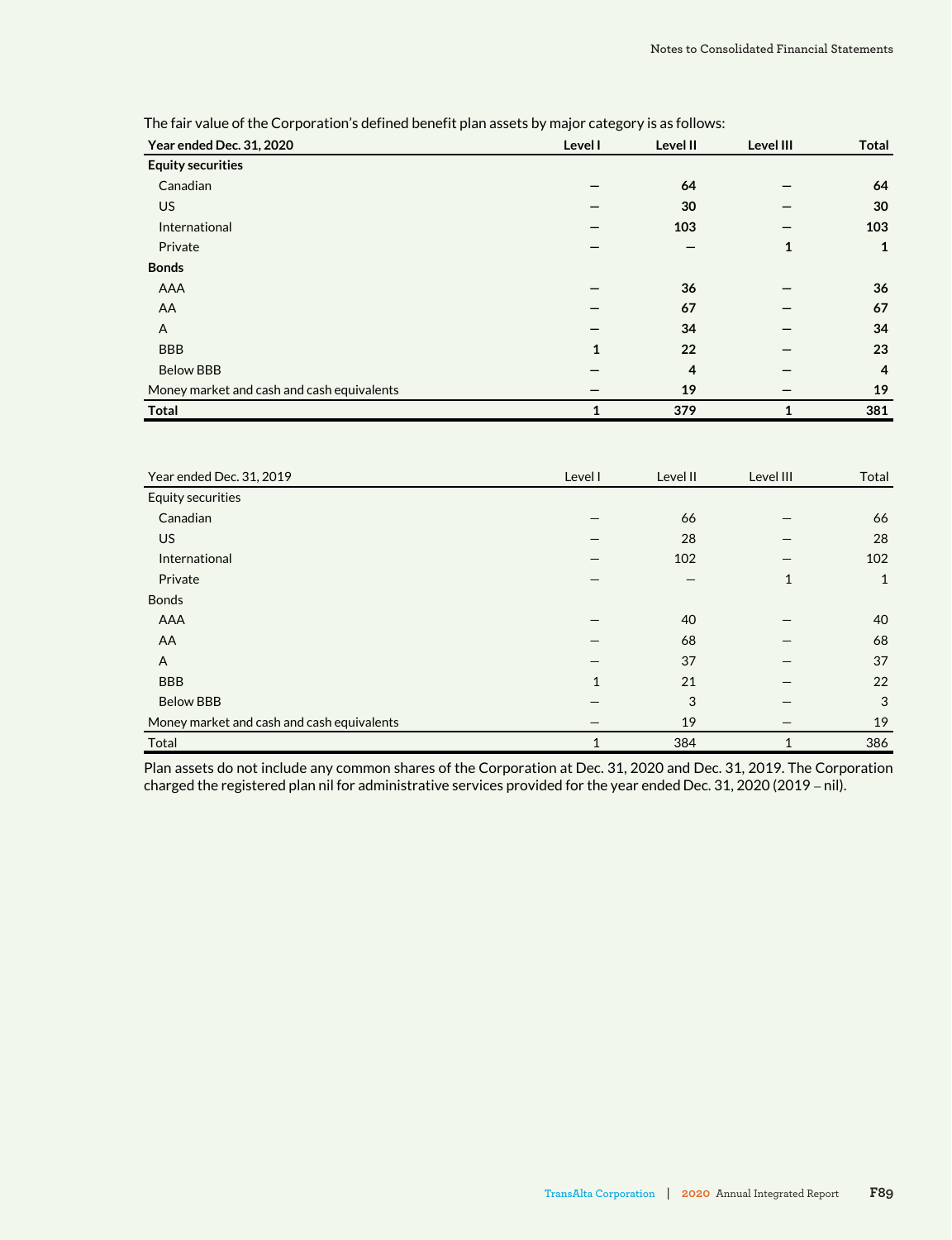# E. Defined Benefit Obligation

The present value of the obligation for the defined benefit pension and other post-employment benefit plans is as follows:

|                                                                 | Registered | Supplemental   | Other          | <b>Total</b> |
|-----------------------------------------------------------------|------------|----------------|----------------|--------------|
| Present value of defined benefit obligation as at Dec. 31, 2018 | 514        | 80             | 25             | 619          |
| Current service cost                                            | 7          | 2              | $\mathbf{1}$   | 10           |
| Interest cost                                                   | 19         | 3              | 1              | 23           |
| Benefits paid                                                   | (51)       | (4)            | (1)            | (56)         |
| Curtailment                                                     | (3)        |                |                | (3)          |
| Actuarial gain arising from demographic assumptions             |            |                | (2)            | (2)          |
| Actuarial loss arising from financial assumptions               | 57         | 9              | $\overline{2}$ | 68           |
| Actuarial gain (loss) arising from experience adjustments       | 2          | 9              | (4)            | 7            |
| Effect of translation on US plans                               | (2)        |                |                | (2)          |
| Present value of defined benefit obligation as at Dec. 31, 2019 | 543        | 99             | 22             | 664          |
| Current service cost                                            | 5          | $\overline{2}$ | 1              | 8            |
| Interest cost                                                   | 16         | 3              | 1              | 20           |
| Benefits paid                                                   | (45)       | (5)            | (1)            | (51)         |
| Curtailment                                                     | (2)        |                |                | (2)          |
| Actuarial loss arising from demographic assumptions             |            |                |                |              |
| Actuarial loss arising from financial assumptions               | 43         | 10             | 2              | 55           |
| Actuarial gain arising from experience adjustments              | (17)       |                |                | (17)         |
| Effect of translation on US plans                               | (1)        |                | (1)            | (2)          |
| Present value of defined benefit obligation as at Dec. 31, 2020 | 542        | 109            | 24             | 675          |

The weighted average duration of the defined benefit plan obligation as at Dec. 31, 2020 is 14.4 years.

### F. Contributions

The expected employer contributions for 2021 for the defined benefit pension and other post-employment benefit plans are as follows:

|                                 | Registered | Supplemental | Other | $\tau$ otal      |
|---------------------------------|------------|--------------|-------|------------------|
| Expected emplover contributions |            |              |       | $\sqrt{2}$<br>-- |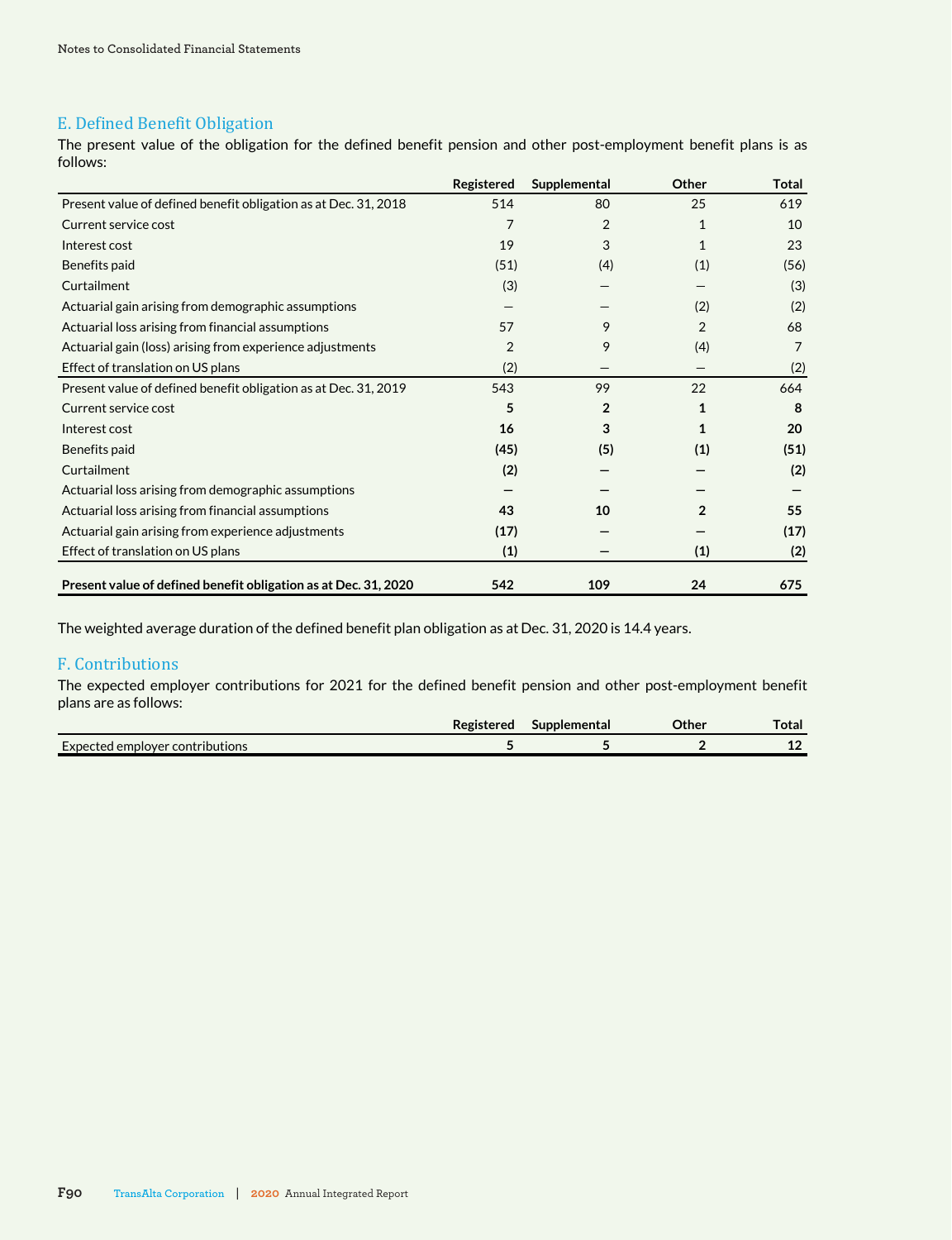## G. Assumptions

The significant actuarial assumptions used in measuring the Corporation's defined benefit obligation for the defined benefit pension and other post-employment benefit plans are as follows:

|                                               | As at Dec. 31, 2020 | As at Dec. 31, 2019 |     |            |              |       |
|-----------------------------------------------|---------------------|---------------------|-----|------------|--------------|-------|
| (per cent)                                    | Registered          | Supplemental Other  |     | Registered | Supplemental | Other |
| Accrued benefit obligation                    |                     |                     |     |            |              |       |
| Discount rate                                 | 2.4                 | 2.3                 | 2.3 | 3.0        | 3.0          | 3.0   |
| Rate of compensation increase                 | 2.9                 | 3.0                 |     | 2.8        | 3.0          |       |
| Assumed health-care cost trend rate           |                     |                     |     |            |              |       |
| Health-care cost escalation <sup>(1)(3)</sup> |                     |                     | 6.8 |            |              | 7.0   |
| Dental-care cost escalation                   |                     |                     | 4.0 |            |              | 4.0   |
| Benefit cost for the year                     |                     |                     |     |            |              |       |
| Discount rate                                 | 3.0                 | 3.0                 | 3.0 | 3.9        | 3.8          | 3.9   |
| Rate of compensation increase                 | 2.9                 | 3.0                 |     | 2.5        | 3.0          |       |
| Assumed health-care cost trend rate           |                     |                     |     |            |              |       |
| Health-care cost escalation $(2)(4)$          |                     |                     | 7.1 |            |              | 7.4   |
| Dental-care cost escalation                   |                     |                     | 4.0 |            |              | 4.0   |

*(1) 2020 Post- and pre-65 rates: decreasing gradually to 4.5% by 2029 and remaining at that level thereafter for the US and decreasing gradually by 0.3% per year to 4.5% in 2030 for Canada.*

*(2) 2020 Post- and pre-65 rates: decreasing gradually to 4.5% by 2029 and remaining at that level thereafter for the US and decreasing gradually by 0.3% per year to 4.5% in 2030 for Canada.*

*(3) 2019 Post- and pre-65 rates: decreasing gradually to 4.5% by 2030 and remaining at that level thereafter for the US and decreasing gradually by 0.3% per year to 4.5% in 2027 for Canada.*

*(4) 2019 Post- and pre-65 rates: decreasing gradually to 4.5% by 2027 and remaining at that level thereafter for the US and decreasing gradually by 0.3% per year to 4.5% in 2027 for Canada.*

## H. Sensitivity Analysis

The following table outlines the estimated increase in the net defined benefit obligation assuming certain changes in key assumptions:

|                                                | Canadian plans |                          |       | <b>US plans</b> |       |
|------------------------------------------------|----------------|--------------------------|-------|-----------------|-------|
| <b>Year ended Dec. 31, 2020</b>                | Registered     | Supplemental             | Other | Pension         | Other |
| 1% decrease in the discount rate               | 74             | 17                       |       |                 |       |
| 1% increase in the salary scale                |                |                          |       |                 |       |
| 1% increase in the health-care cost trend rate |                | $\overline{\phantom{0}}$ |       | -               |       |
| 10% improvement in mortality rates             | 20             | $\overline{a}$           |       |                 |       |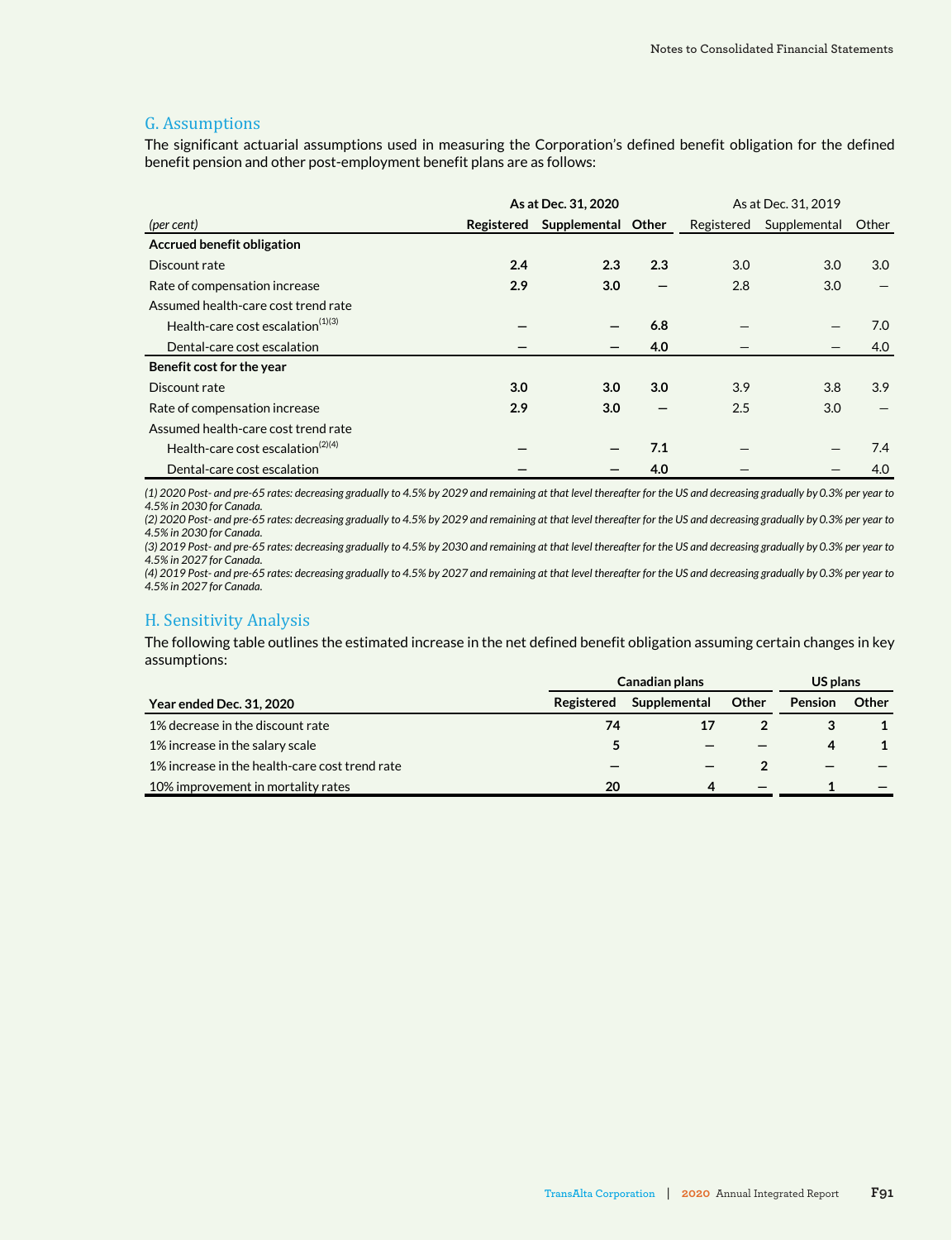# 32. Joint Arrangements

Joint arrangements at Dec. 31, 2020, included the following:

| Joint operations                              | Segment            | Ownership<br>(per cent) | <b>Description</b>                                                                                                                                                |
|-----------------------------------------------|--------------------|-------------------------|-------------------------------------------------------------------------------------------------------------------------------------------------------------------|
| <b>Sheerness</b>                              | Alberta Thermal    | 50                      | Dual-fuel facility in Alberta, of which TA Cogen has a 50 per cent interest,<br>operated by Heartland Generation Ltd., an affiliate of Energy Capital<br>Partners |
| <b>Pioneer Pipeline</b>                       | Alberta Thermal    | 50                      | Natural gas pipeline in Alberta operated by TMI                                                                                                                   |
| Goldfields Power                              | Australian Gas     | 50                      | Gas-fired facility in Australia operated by TransAlta                                                                                                             |
| Fort Saskatchewan                             | North American Gas | 60                      | Cogeneration facility in Alberta, of which TA Cogen has a 60 per cent<br>interest, operated by TransAlta                                                          |
| <b>Fortescue River</b><br><b>Gas Pipeline</b> | Australian Gas     | 43                      | Natural gas pipeline in Western Australia, operated by DBP Development<br>Group                                                                                   |
| McBride Lake                                  | Wind and Solar     | 50                      | Wind generation facility in Alberta operated by TransAlta                                                                                                         |
| Soderglen                                     | Wind and Solar     | 50                      | Wind generation facility in Alberta operated by TransAlta                                                                                                         |
| Pingston                                      | Hydro              | 50                      | Hydro facility in British Columbia operated by TransAlta                                                                                                          |

| Joint ventures | Segment        | Ownership<br>(per cent) | <b>Description</b>                                                |
|----------------|----------------|-------------------------|-------------------------------------------------------------------|
| Skookumchuck   | Wind and Solar | 49                      | Wind generation facility in Washington operated by Southern Power |

# 33. Cash Flow Information

# A. Change in Non-Cash Operating Working Capital

| Year ended Dec. 31                                   | 2020 | 2019  | 2018 |
|------------------------------------------------------|------|-------|------|
| (Use) source:                                        |      |       |      |
| Accounts receivable                                  | (79) | 261   | 58   |
| Prepaid expenses                                     | 2    |       | 19   |
| Income taxes receivable                              | (4)  | (6)   |      |
| Inventory                                            | 6    | (13)  | (21) |
| Accounts payable, accrued liabilities and provisions | 160  | (130) | (97) |
| Income taxes payable                                 | 4    | 9     | (3)  |
| Change in non-cash operating working capital         | 89   | 121   | (44) |

# B. Changes in Liabilities from Financing Activities

|                                             | <b>Balance</b><br>Dec. 31.<br>2019 | Net cash<br>flows | <b>New</b><br>leases | <b>Dividends</b><br>declared | Foreign<br>exchange<br>impact | Other                    | <b>Balance</b><br>Dec. 31,<br>2020 |
|---------------------------------------------|------------------------------------|-------------------|----------------------|------------------------------|-------------------------------|--------------------------|------------------------------------|
| Long-term debt and lease<br>obligations     | 3.212                              | 133               | 16                   |                              | 5                             | (5)                      | 3,361                              |
| Exchangeable securities                     | 326                                | 400               |                      |                              |                               | 4                        | 730                                |
| Dividends payable (common and<br>preferred) | 37                                 | (86)              |                      | 107                          |                               |                          | 59                                 |
| Total liabilities from financing activities | 3.575                              | 447               | 16                   | 107                          |                               | $\overline{\phantom{m}}$ | 4,150                              |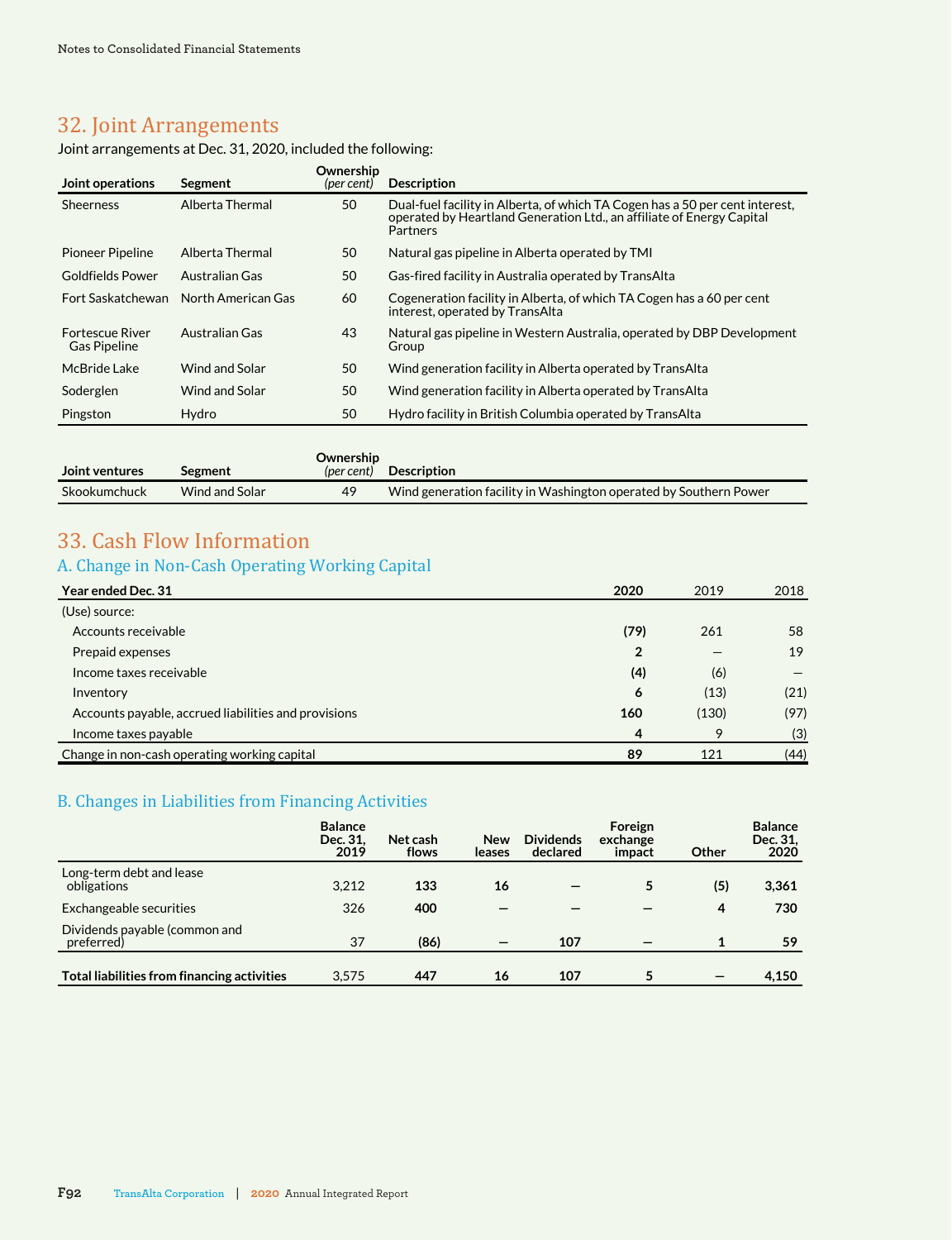|                                                | <b>Balance</b><br>Dec. 31.<br>2018 | Net cash<br>flows | <b>New</b><br>leases | Tax shield on<br>tax equity<br>financing | <b>Dividends</b><br>declared | Foreign<br>exchange<br>impact | Other | <b>Balance</b><br>Dec. 31,<br>2019 |
|------------------------------------------------|------------------------------------|-------------------|----------------------|------------------------------------------|------------------------------|-------------------------------|-------|------------------------------------|
| Long-term debt and lease<br>liabilities        | 3.267                              | (70)              | 133                  | (35)                                     |                              | (42)                          | (41)  | 3,212                              |
| Exchangeable securities                        |                                    | 350               |                      |                                          |                              |                               | (24)  | 326                                |
| Dividends payable (common and<br>preferred)    | 58                                 | (85)              |                      |                                          | 64                           |                               |       | 37                                 |
| Total liabilities from financing<br>activities | 3,325                              | 195               | 133                  | (35)                                     | 64                           | (42)                          | (65)  | 3,575                              |

# 34. Capital

TransAlta's capital is comprised of the following:

| As at Dec. 31                                                                    | 2020    | 2019    | Increase/<br>(decrease) |
|----------------------------------------------------------------------------------|---------|---------|-------------------------|
| Long-term debt <sup>(1)</sup>                                                    | 3,361   | 3.212   | 149                     |
| Exchangeable securities                                                          | 730     | 326     | 404                     |
| Equity                                                                           |         |         |                         |
| Common shares                                                                    | 2,896   | 2,978   | (82)                    |
| Preferred shares                                                                 | 942     | 942     |                         |
| Contributed surplus                                                              | 38      | 42      | (4)                     |
| <b>Deficit</b>                                                                   | (1,826) | (1,455) | (371)                   |
| Accumulated other comprehensive income                                           | 302     | 454     | (152)                   |
| Non-controlling interests                                                        | 1,084   | 1,101   | (17)                    |
| Less: available cash and cash equivalents $^{(2)}$                               | (703)   | (411)   | (292)                   |
| Less: principal portion of restricted cash on TransAlta OCP bonds <sup>(3)</sup> | (11)    | (10)    | (1)                     |
| Less: fair value asset of hedging instruments on long-term debt <sup>(4)</sup>   | (2)     | (7)     | 5                       |
| <b>Total capital</b>                                                             | 6,811   | 7,172   | (361)                   |

*(1) Includes lease liabilities, amounts outstanding under credit facilities, tax equity liabilities and current portion of long-term debt.*

*(2) The Corporation includes available cash and cash equivalents as a reduction in the calculation of capital, as capital is managed internally and evaluated by management using a net debt position. In this regard, these funds may be available and used to facilitate repayment of debt.*

*(3) The Corporation includes the principal portion of restricted cash on TransAlta OCP bonds because this cash is restricted specifically to repay outstanding debt.* 

*(4) The Corporation includes the fair value of economic and designated hedging instruments on debt in an asset, or liability, position as a reduction, or increase, in the calculation of capital, as the carrying value of the related debt has either increased, or decreased, due to changes in foreign exchange rates.*

The Corporation's overall capital management strategy and its objectives in managing capital are as follows:

## A. Maintain a Strong Financial Position

The Corporation operates in a long-cycle and capital-intensive commodity business, and it is therefore a priority to maintain a strong financial position that enables the Corporation to access capital markets at reasonable interest rates.

Maintaining a strong balance sheet also allows its commercial team to contract the Corporation's portfolio with a variety of counterparties on terms and prices that are favourable to the Corporation's financial results and provides the Corporation with better access to capital markets through commodity and credit cycles. The Corporation has an investment-grade credit rating from DBRS (stable outlook). During 2020, Moody's reaffirmed its issuer rating of Ba1 with a stable outlook; DBRS reaffirmed the Corporation's Unsecured Debt rating and Medium-Term Notes rating of BBB (low), the Preferred Shares rating of Pfd-3 (low) and Issuer Rating of BBB (low) with a stable outlook; and Standard and Poor's reaffirmed the Corporation's Unsecured Debt rating and Issuer Rating of BB+ with stable outlook. The Corporation remains focused on strengthening its financial position and cash flow coverage ratios. Credit ratings provide information relating to the Corporation's financing costs, liquidity and operations and affect the Corporation's ability to obtain short-term and long-term financing and/or the cost of such financing.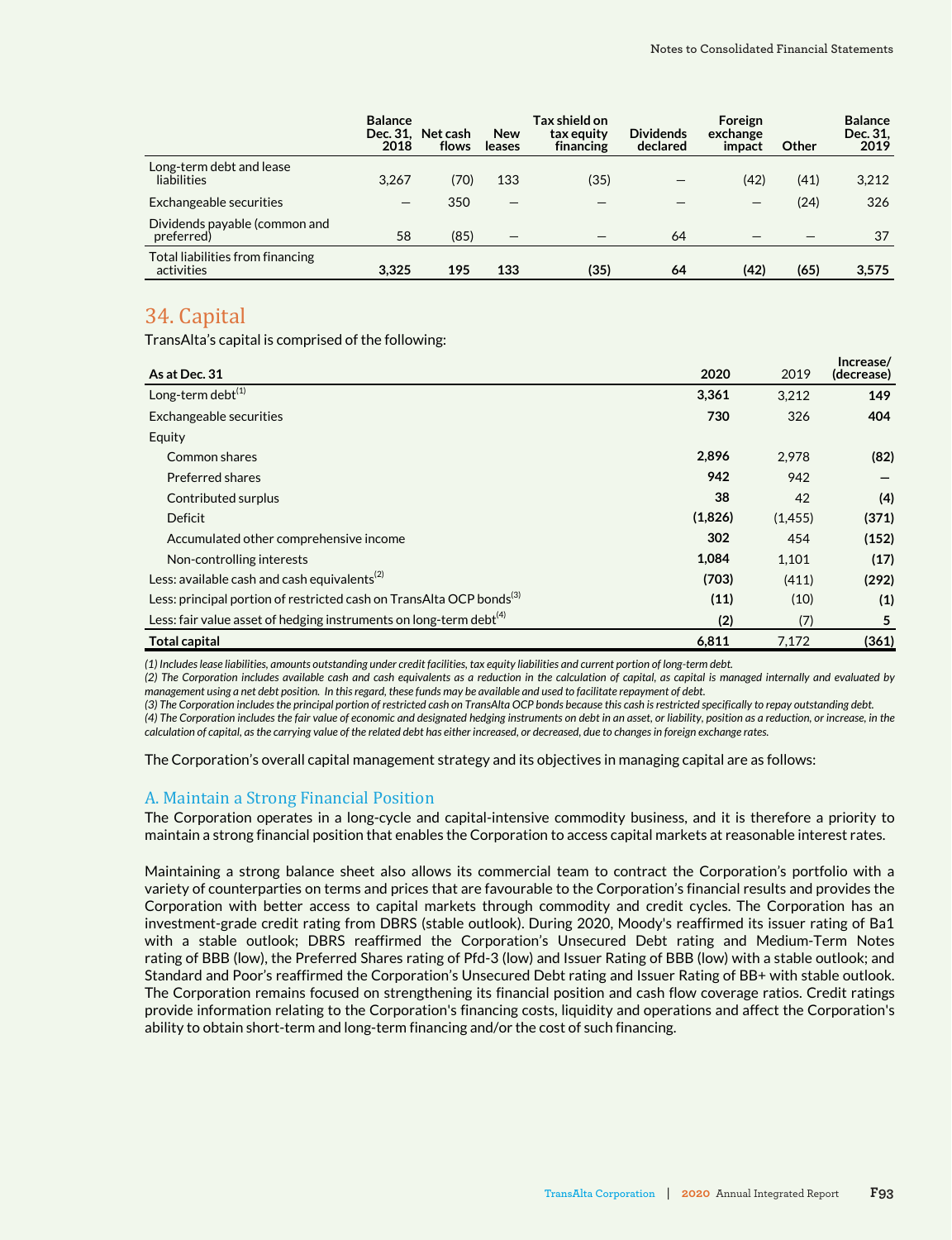Key rating agencies assess TransAlta's credit rating using a variety of methodologies, including financial ratios. The methodologies and ratios used by rating agencies to assess our credit rating are not publicly disclosed. We have developed our own definitions of ratios and targets to help evaluate the strength of our financial position. These metrics and ratios are not defined under IFRS and may not be comparable to those used by other entities or by rating agencies. These ratios are summarized in the table below:

| As at Dec. 31                                                                                                      | 2020 | 2019 | Target                |
|--------------------------------------------------------------------------------------------------------------------|------|------|-----------------------|
| Funds from operations before interest to adjusted interest coverage (times)                                        | 4.2  | 4.5  | $4$ to 5              |
| Adjusted funds from operations to adjusted net debt (%)                                                            | 18.3 | 19.0 | $20$ to $25$          |
| Adjusted net debt to adjusted comparable earnings before interest,<br>taxes, depreciation and amortization (times) | 3.9  | 3.9  | $3.0 \text{ to } 3.5$ |
| Deconsolidated net debt to deconsolidated comparable EBITDA (times)                                                | 4.6  | 4.2  | $2.5$ to $3.0$        |

**Funds from Operations ("FFO") before Interest to Adjusted Interest Coverage** is calculated as FFO less the termination payments for the Sundance B and C PPAs plus interest on debt, exchangeable securities and lease liabilities (net of capitalized interest) divided by interest on debt, exchangeable securities and lease liabilities (net of capitalized interest) plus 50 per cent of dividends paid on preferred shares. The exchangeable preferred shares (see Note 25) are considered equity with dividend payments for credit purposes. FFO is calculated as cash flow from operating activities before changes in working capital and is adjusted for transactions and amounts that the Corporation believes are not representative of ongoing cash flows from operations. The Corporation's goal is to maintain this ratio in a range of four to five times.

**Adjusted FFO to Adjusted Net Debt** is calculated as FFO less the termination payments for the Sundance B and C PPAs less 50 per cent of dividends paid on preferred shares divided by adjusted net debt (current and long-term debt plus exchangeable securities plus 50 per cent of outstanding preferred shares less available cash and cash equivalents less principal portion of TransAlta OCP restricted cash and including fair value assets of hedging instruments on debt). The exchangeable preferred shares (see Note 25) are considered equity with dividend payments for credit purposes. The Corporation's goal is to maintain this ratio in a range of 20 to 25 per cent.

**Adjusted Net Debt to Adjusted Comparable EBITDA** is calculated as adjusted net debt divided by adjusted comparable EBITDA. Adjusted comparable EBITDA is calculated as earnings before interest, taxes, depreciation and amortization and is adjusted for transactions and amounts that the Corporation believes are not representative of ongoing business operations as well as the termination payments for the Sundance B and C PPAs. The exchangeable preferred shares (see Note 25) are considered equity with dividend payments for credit purposes. The Corporation's goal is to maintain this ratio in a range of 3.0 to 3.5 times.

**Deconsolidated net debt to deconsolidated comparable EBITDA** is calculated as deconsolidated net debt (long-term debt, lease liabilities and exchangeable debentures including current portion and fair value (asset) liability of hedging instruments on debt plus 50 per cent issued preferred shares less cash and cash equivalents less principal portion of TransAlta OCP restricted cash less TransAlta Renewables long-term debt and lease liabilities including current portion less tax equity financing) divided by deconsolidated comparable EBITDA (comparable EBITDA less TransAlta Renewables comparable EBITDA less TA Cogen comparable EBITDA plus dividends received from TransAlta Renewables plus dividends received from TA Cogen). The exchangeable preferred shares (see Note 25) are considered equity with dividend payments for credit purposes. The Corporation's goal is to maintain this ratio in a range of 2.5 to 3.0 times.

At times, the credit ratios may be outside of the specified ranges while the Corporation executes its conversion to gas and growth strategy, but we remain focused on maintaining a strong balance sheet.

Management routinely monitors forecasted net earnings, cash flows, capital expenditures and scheduled repayment of debt with a goal of meeting the above ratio targets and to meet dividend and PP&E expenditure requirements.

# B. Ensure Sufficient Cash and Credit is Available to Fund Operations, Pay Dividends, Distribute Payments to Subsidiaries' Non-Controlling Interests, Invest in PP&E and Make Acquisitions

For the years ended Dec. 31, 2020 and 2019, cash inflows and outflows are summarized below. The Corporation manages variations in working capital using existing liquidity under credit facilities.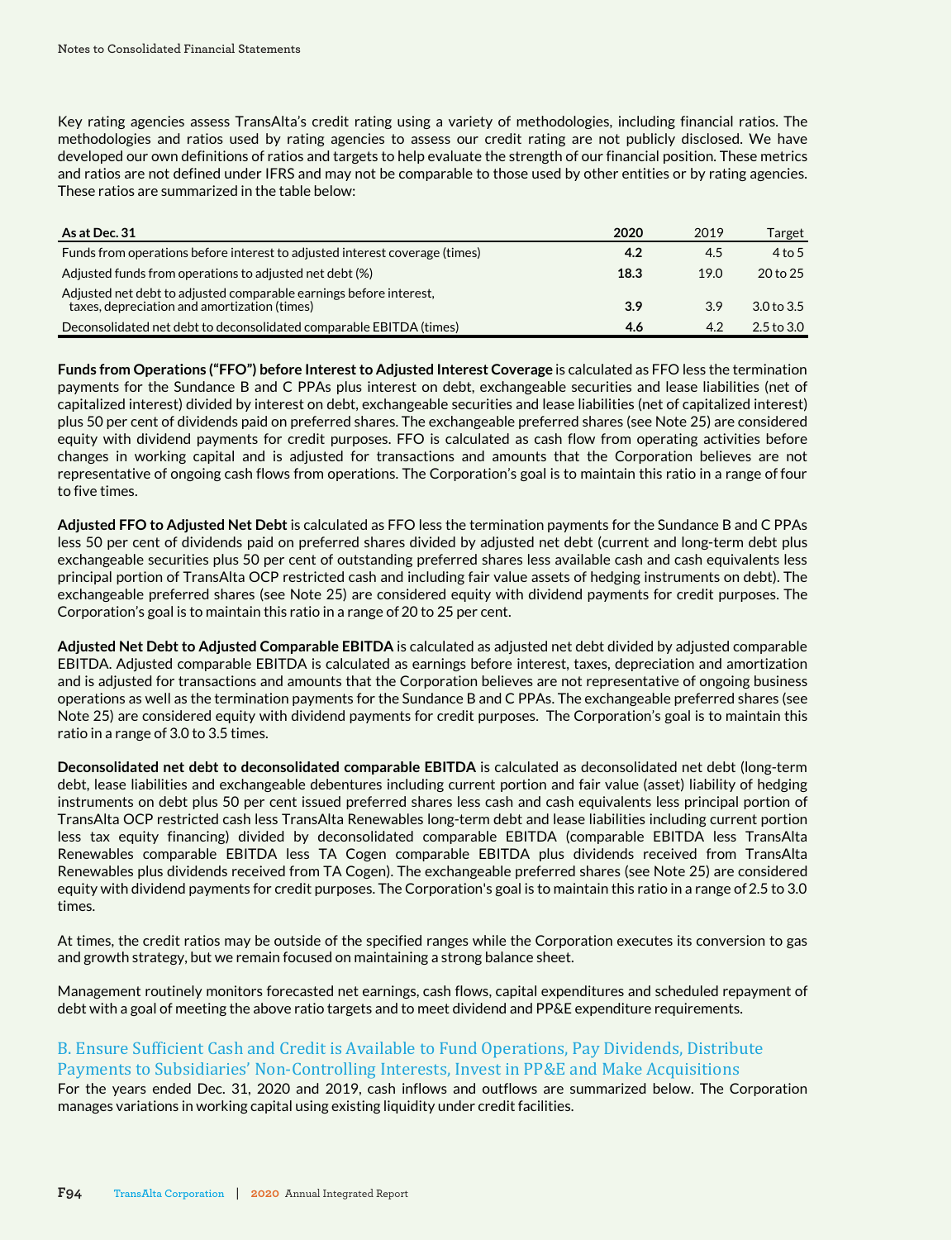| Year ended Dec. 31                                            | 2020  | 2019  | Increase<br>(decrease) |
|---------------------------------------------------------------|-------|-------|------------------------|
| Cash flow from operating activities                           | 702   | 849   | (147)                  |
| Change in non-cash working capital                            | (89)  | (121) | 32                     |
| Cash flow from operations before changes in working capital   | 613   | 728   | (115)                  |
| Dividends paid on common shares                               | (47)  | (45)  | (2)                    |
| Dividends paid on preferred shares                            | (39)  | (40)  | 1                      |
| Distributions paid to subsidiaries' non-controlling interests | (97)  | (106) | 9                      |
| Property, plant and equipment expenditures                    | (486) | (417) | (69)                   |
| Inflow (outflow)                                              | (56)  | 120   | (176)                  |

TransAlta maintains sufficient cash balances and committed credit facilities to fund periodic net cash outflows related to its business. At Dec. 31, 2020, \$1.5 billion (2019 *—* \$1.3 billion) of the Corporation's credit facilities were fully available.

From time to time, TransAlta accesses capital markets, as required, to help fund some of these periodic net cash outflows, to maintain its available liquidity, and to maintain its capital structure and credit metrics within targeted ranges.

# 35. Related-Party Transactions

Details of the Corporation's principal operating subsidiaries at Dec. 31, 2020, are as follows:

| <b>Subsidiary</b>                        | Country   | Ownership<br>(per cent) | <b>Principal activity</b>          |
|------------------------------------------|-----------|-------------------------|------------------------------------|
| <b>TransAlta Generation Partnership</b>  | Canada    | 100                     | Generation and sale of electricity |
| TransAlta Cogeneration, L.P.             | Canada    | 50.01                   | Generation and sale of electricity |
| TransAlta Centralia Generation, LLC      | US        | 100                     | Generation and sale of electricity |
| TransAlta Energy Marketing Corp.         | Canada    | 100                     | Energy marketing                   |
| Trans Alta Energy Marketing (U.S.), Inc. | US        | 100                     | Energy marketing                   |
| TransAlta Energy (Australia), Pty Ltd.   | Australia | 100                     | Generation and sale of electricity |
| TransAlta Renewables Inc.                | Canada    | 60.1                    | Generation and sale of electricity |
|                                          |           |                         |                                    |

| Associate or joint venture      | Countrv | Ownership<br>(per cent) | <b>Principal activity</b>                                       |
|---------------------------------|---------|-------------------------|-----------------------------------------------------------------|
| SP Skookumchuck Investment, LLC | US      | 49                      | Generation and sale of electricity                              |
| <b>EMG International, LLC</b>   | US      | 30                      | Wastewater treatment and biogas fuel to generate<br>electricity |

Transactions between the Corporation and its subsidiaries have been eliminated on consolidation and are not disclosed. Associates and joint ventures have been equity accounted for by the Corporation.

### **Transactions with Key Management Personnel**

TransAlta's key management personnel include the President and CEO and members of the senior management team that report directly to the President and CEO, and the members of the Board. Key management personnel compensation is as follows:

| Year ended Dec. 31           | 2020 | 2019 | 2018           |
|------------------------------|------|------|----------------|
| Total compensation           | 27   | 30   | 17             |
| Comprised of:                |      |      |                |
| Short-term employee benefits | 12   | 13   | 11             |
| Post-employment benefits     | 2    |      | 2              |
| <b>Termination benefits</b>  |      |      |                |
| Share-based payments         | 13   | 13   | $\overline{4}$ |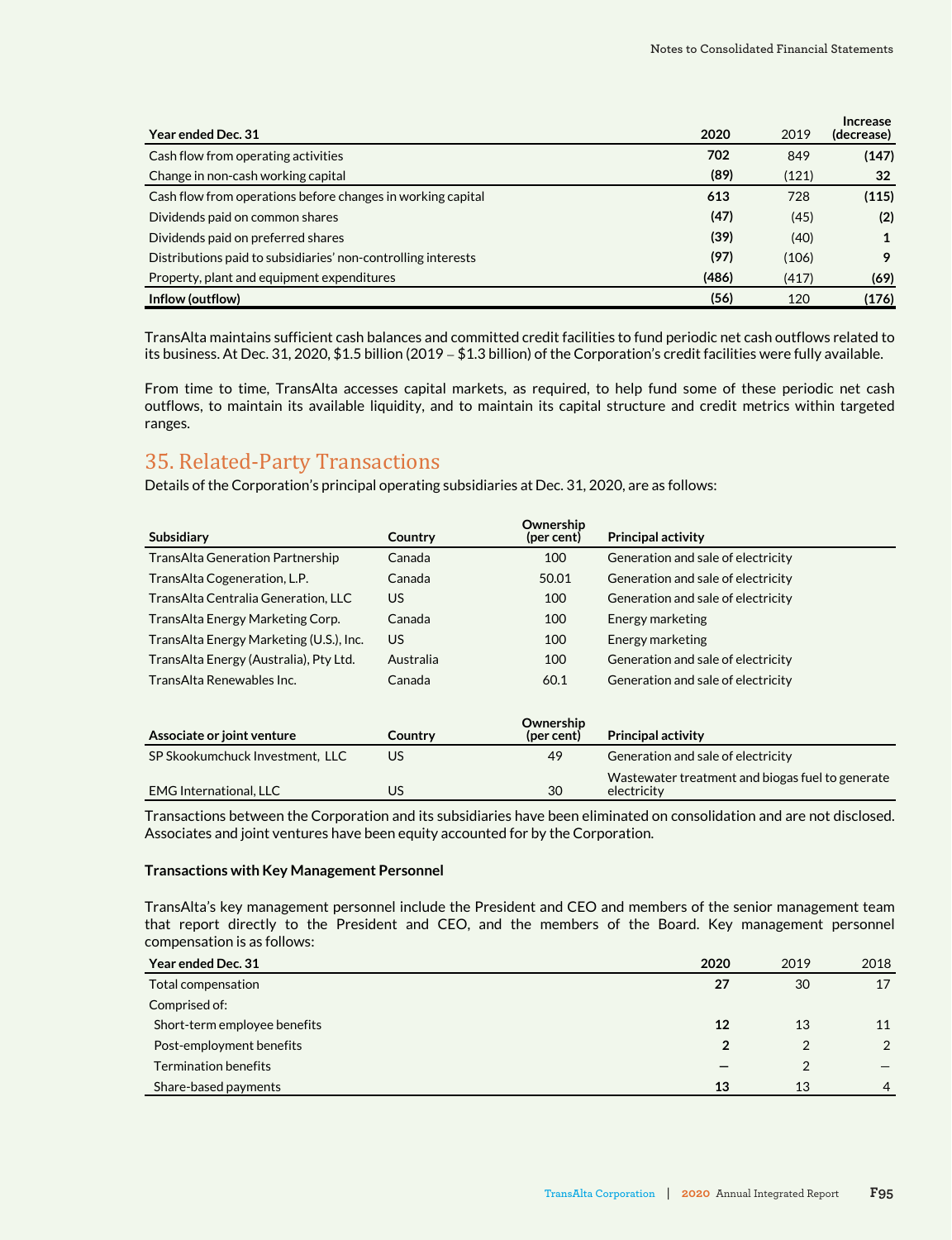# 36. Commitments and Contingencies

In addition to commitments disclosed elsewhere in the financial statements, the Corporation has incurred the following additional contractual commitments, either directly or through its interests in joint operations. Approximate future payments under these agreements are as follows:

|                                                    | 2021           | 2022 | 2023 | 2024         | 2025         | 2026 and<br>thereafter | <b>Total</b> |
|----------------------------------------------------|----------------|------|------|--------------|--------------|------------------------|--------------|
| Natural gas, transportation and<br>other contracts | 141            | 149  | 137  | 134          | 134          | 1,353                  | 2,048        |
| Transmission                                       | 8              | 8    | 8    | 5            | 5            | 1                      | 35           |
| Coal supply and mining<br>agreements               | 81             | 105  | 101  | 67           | 56           |                        | 410          |
| Long-term service agreements                       | 31             | 37   | 22   | 18           | 10           | 55                     | 173          |
| Operating leases                                   | $\overline{4}$ | 2    | 2    | $\mathbf{1}$ | $\mathbf{1}$ | 26                     | 36           |
| Growth                                             | 509            | 411  | 93   |              |              |                        | 1,013        |
| <b>TransAlta Energy Transition Bill</b>            | 6              | 6    | 6    |              |              |                        | 18           |
| <b>Total</b>                                       | 780            | 718  | 369  | 225          | 206          | 1.435                  | 3,733        |

## A. Natural Gas, Transportation and Other Contracts

The Corporation has fixed price or volume natural gas purchase and transportation contracts. In addition to the commitments shown above, upon closing the sale of the Pioneer Pipeline, a 15-year transportation agreement will provide an additional 275 TJ per day of natural gas on a firm basis by 2023, bringing the total firm natural gas transportation contracts to 400 TJ per day by 2023. This agreement would replace the Corporation's existing 15-year commitment to purchase 139 TJ per day of natural gas on the Pioneer Pipeline, which remains in place until the closing of the Transaction. Other contracts relate to commitments for goods and services.

## B. Transmission

The Corporation has several agreements to purchase transmission network capacity in the Pacific Northwest. Provided certain conditions for delivering the service are met, the Corporation is committed to the transmission at the supplier's tariff rate whether it is awarded immediately or delivered in the future after additional facilities are constructed.

# C. Coal Supply and Mining Agreements

Various coal supply and associated rail transport contracts are in place to provide coal for use in production at the Centralia thermal facility. The coal supply agreements allow TransAlta to take delivery of coal at fixed volumes with dates extending to 2025. In 2020, a new rail transportation service contract was entered into and pricing is reflective of current market conditions. As a result, there is an increase in expected rail transportation costs over the service period.

Commitments related to mining agreements include the Corporation's share of commitments for mining agreements related to its Sheerness joint operation and certain other mining royalty agreements. Some of these commitments have been reduced due to the accelerated plans to eliminate coal as a fuel source at the Sheerness facility by the end of 2021.

## D. Long-Term Service Agreements

TransAlta has various service agreements in place, primarily for inspections and repairs and maintenance that may be required on natural gas facilities, coal facilities and turbines at various wind facilities.

### E. Operating Leases

Includes lease commitments not recognized under IFRS 16 and lease commitments that have not yet commenced, mainly related to buildings, vehicles and land.

Prior to the adoption of IFRS 16, operating lease expenses were recognized as incurred in the statement of earnings. During the year ended Dec. 31, 2018, \$8 million was recognized as an expense in respect of operating leases. Sublease payments received during 2020 were \$2 million (2019 and 2018 *—* were less than \$1 million). No contingent rental payments were made in respect of operating leases.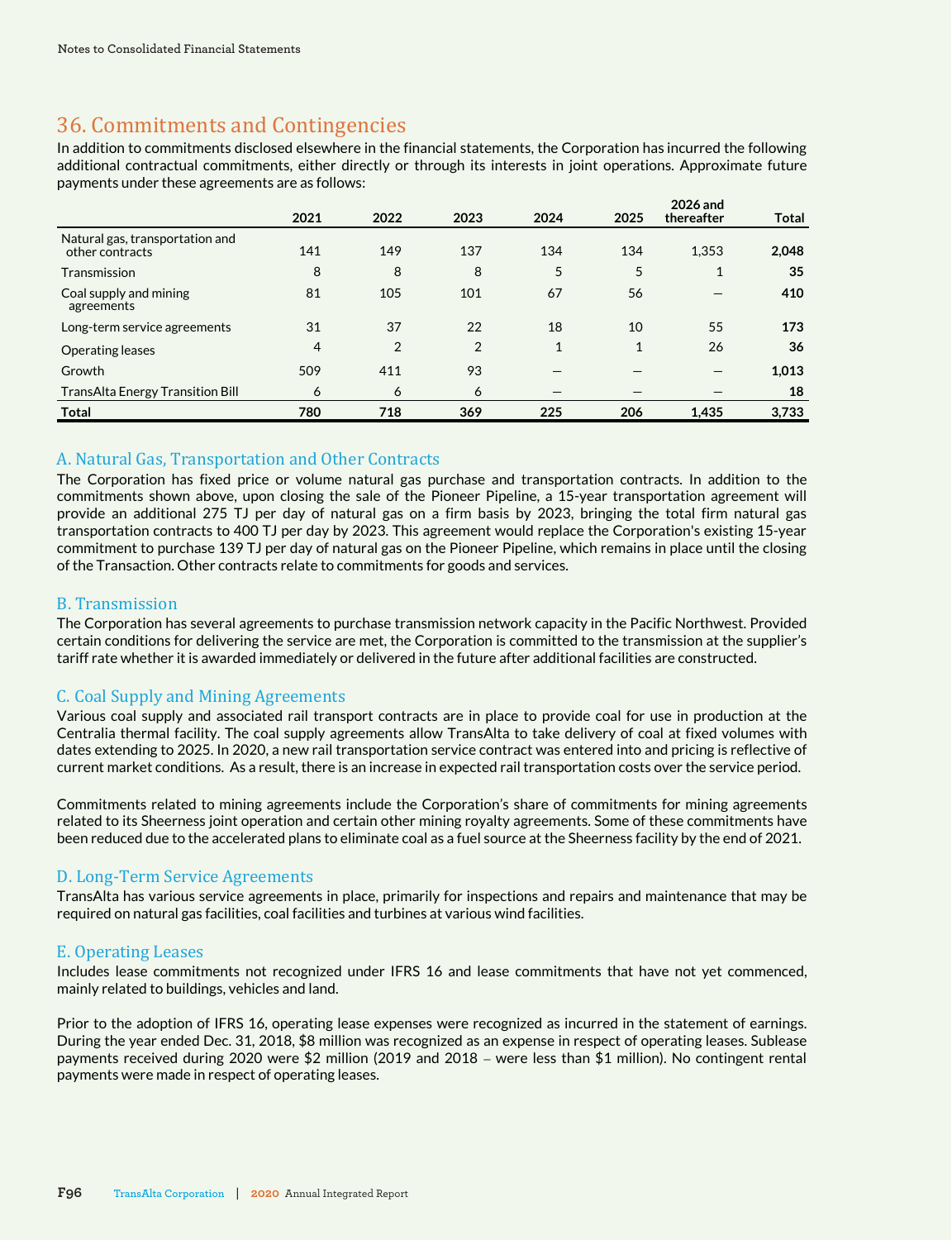### F. Growth

Commitments for growth relate to the following projects: conversion to gas and repowering Sundance Unit 5, Kaybob cogeneration project, Windrise project and any final costs associated with the Big Level and Antrim wind projects. Refer to Note 4 for further details on these projects.

## G. TransAlta Energy Transition Bill Commitments

As part of the TransAlta Energy Transition Bill signed into law in the State of Washington and the subsequent MOA, we have committed to fund US\$55 million in total over the remaining life of the Centralia coal plant to support economic and community development, promote energy efficiency and develop energy technologies related to the improvement of the environment. The MoA contains certain provisions for termination and in the event of the termination and certain circumstances, this funding or part thereof would no longer be required. As of Dec. 31, 2020, the Corporation has funded approximately US\$41 million of the commitment, which is recognized in other assets in the Consolidated Statements of Financial Position.

### H. Other

A significant portion of the Corporation's electricity and thermal production are subject to PPAs and long-term contracts. The majority of these contracts include terms and conditions customary to the industry in which the Corporation operates. The nature of commitments related to these contracts includes: electricity and thermal capacity, availability and production targets; reliability and other plant-specific performance measures; specified payments for deliveries during peak and off-peak time periods; specified prices per MWh; risk sharing of fuel costs; and retention of heat rate risk.

### I. Contingencies

TransAlta is occasionally named as a party in various claims and legal and regulatory proceedings that arise during the normal course of its business. TransAlta reviews each of these claims, including the nature of the claim, the amount in dispute or claimed, and the availability of insurance coverage. There can be no assurance that any particular claim will be resolved in the Corporation's favour or that such claims may not have a material adverse effect on TransAlta. Inquiries from regulatory bodies may also arise in the normal course of business, to which the Corporation responds as required.

### **I. Line Loss Rule Proceeding**

The Corporation has been participating in a line loss rule proceeding before the AUC. The AUC determined that it has the ability to retroactively adjust line loss charges going back to 2006 and directed the AESO to recalculate loss factors for 2006 to 2016 and issue a single invoice charging or crediting market participants for the difference in losses charges. The AESO submitted a review and variance application of this decision to implement a "pay-as-you-go" invoicing scheme rather than issue a single invoice. The AUC ruled on the AESO's request and approved a three-period invoice process (2006-2009, 2010-2013 and 2014-2016). The total liability for the loss charges was \$25 million; however, due to payments made (and received) for the first two invoices, only \$8 million of the total liability remains outstanding. The AESO issued the first invoice on Oct. 22, 2020 for \$6 million, which was paid by Dec. 30, 2020. The second invoice was issued on Dec. 21, 2020, for \$11 million. The third invoice is expected in March 2021.

In November 2020, the AESO sought direction from the AUC with respect to interest payments on the loss charges and the AUC ruled in January 2021 that simple interest rather than compound interest would apply to the loss charges.

### **II. FMG Disputes**

The Corporation is currently engaged in a dispute with Fortescue Metals Group Ltd. ("FMG") as a result of FMG's purported termination of the South Hedland PPA. TransAlta sued FMG, seeking payments of amounts invoiced and not paid under the South Hedland PPA, as well as a declaration that the PPA is valid and in force. FMG, on the other hand, seeks a declaration that the PPA was lawfully terminated. This matter has been rescheduled to proceed to trial beginning May 3, 2021, instead of June 15, 2020.

The Corporation had a second dispute involving FMG's claims against TransAlta related to the transfer of the Solomon facility to FMG. FMG claimed certain amounts related to the condition of the facility while TransAlta claimed certain outstanding costs that should be reimbursed. The dispute was settled and discontinued in the Supreme Court of Western Australia on Sept. 9, 2020.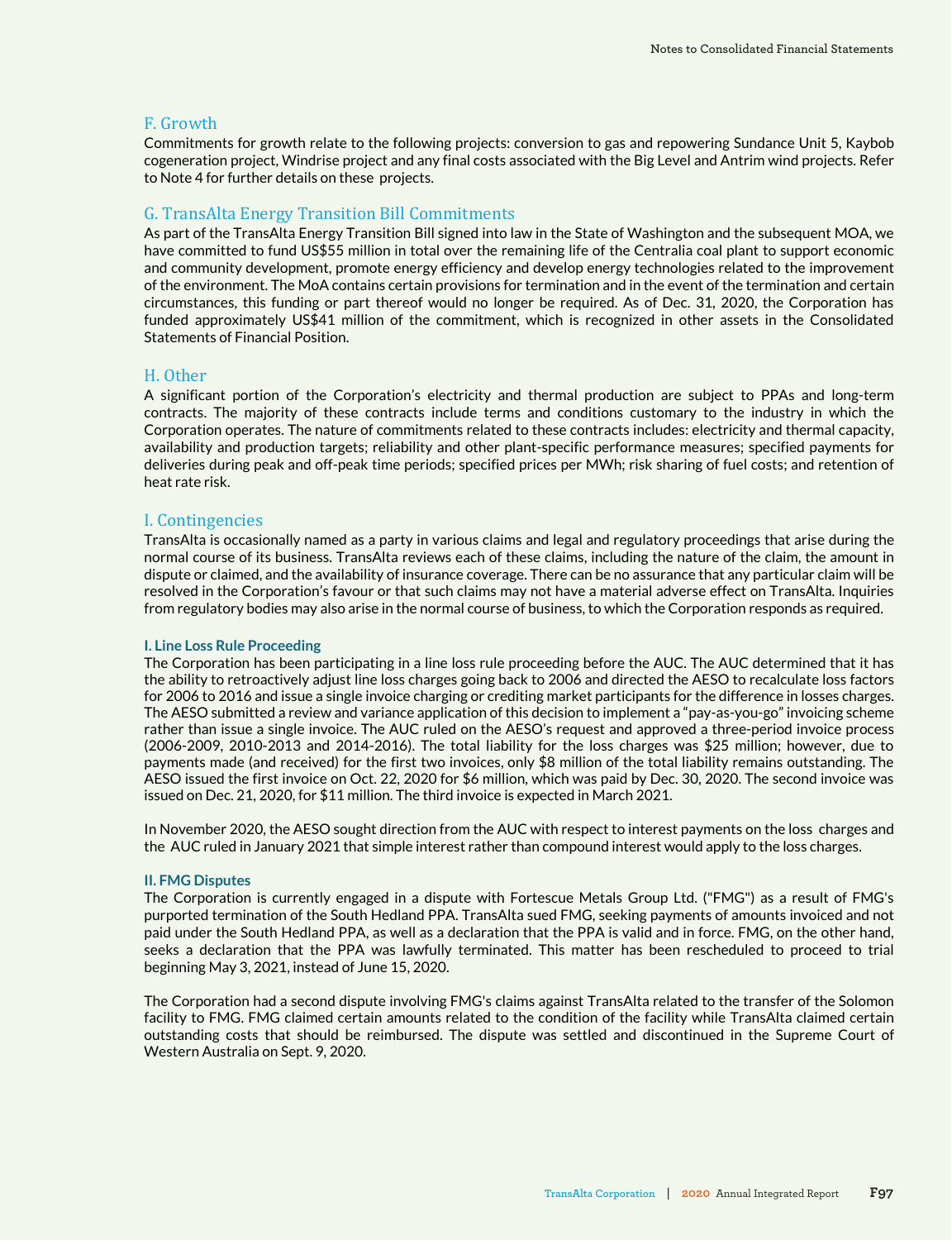#### **III. Mangrove Claim**

On April 23, 2019, Mangrove commenced an action in the Ontario Superior Court of Justice, naming the Corporation, the incumbent members of the Board of Directors of the Corporation on such date and Brookfield BRP Holdings (Canada), as defendants. Mangrove is seeking to set aside the Brookfield Investment. TransAlta believes the claim is wholly lacking in merit and is taking all steps to defend against the allegations. This matter has been rescheduled and the three-week trial will begin on April 19, 2021.

### **IV. Keephills 1 Stator Force Majeure**

The Balancing Pool and ENMAX Energy Corporation ("ENMAX") are seeking to set aside an arbitration award on the basis that they did not receive a fair hearing. The Alberta Court of Queen's Bench ("ABQB") dismissed the Balancing Pool and ENMAX's allegations of unfairness on June 26, 2019. The Balancing Pool and ENMAX, however, sought leave to appeal the ABQB's decision at the Court of Appeal, which was granted on Feb. 13, 2020. The appeal is scheduled to be heard on April 8, 2021. TransAlta believes that the Court of Appeal will affirm the ABQB decision that the arbitration proceeding was fair.

### **V. Keephills 1 Superheater Force Majeure**

Keephills Unit 1 was taken offline from March 17, 2015 to May 17, 2015, as a result of a large leak in the secondary superheater. TransAlta Generation Partnership claimed force majeure under the Keephills PPA. ENMAX, the PPA buyer under the PPA at the time, did not dispute the force majeure, but the Balancing Pool did, seeking to recover \$12 million in capacity payment charges it paid to TransAlta while the unit was offline. The Balancing Pool argued and won in the Courts that it has a right under the PPA to commence an arbitration, independent of the PPA buyer, ENMAX. An arbitration for this dispute has commenced and is set to be heard for seven days starting Dec. 6, 2021.

### **VI. Sundance A Decommissioning**

TransAlta filed an application with the AUC seeking payment from the Balancing Pool for TransAlta's decommissioning costs for Sundance A, including its proportionate share of the Highvale mine. The Balancing Pool and Utilities Consumer Advocate are participating as interveners because they take issue with the decommissioning costs claimed by TransAlta. Due to various factors including the COVID-19 pandemic and significant information requests from the Balancing Pool, the application has been delayed. While a hearing date has not been set, the application will likely be heard in late 2021 or early 2022. TransAlta expects to receive payment from the Balancing Pool for its decommissioning costs; however, the amount that the AUC will award is uncertain.

#### **VII. Hydro Power Purchase Arrangement ("Hydro PPA") Emission Performance Credits**

The Balancing Pool claims to be entitled to emissions performance credits ("EPCs"), valued at approximately \$17 million per year, earned by the Hydro facilities under the *Carbon Competitiveness Incentive Regulation* from 2018-2020. Refer to Note 2(A) and 2(F)(IV) for the accounting policies on these credits. The dispute is based on the ownership of the EPCs as a result of a change in law provision under the Hydro PPA and that TransAlta is benefiting from the purported change in law. TransAlta has not received any benefit from the EPCs and has not recognized any benefit from the EPCs within its financial statements. TransAlta believes that the Balancing Pool has no rights to these credits. An arbitration has commenced and will be likely set down for a hearing sometime in early 2022.

### **VIII. Direct Assigned Capital Deferral Account ("DACDA") Application**

AltaLink Management Ltd. ("AltaLink") filed an application before the AUC to recover its 2016-2018 DACDA costs (the "Proceeding") incurred for the 240 kV line upgrades project in the Edmonton region (the "Upgrades Project"). TransAlta is a secondary applicant in the Proceeding because it owns a portion of the 1043L Line located on Enoch Cree Nation ("ECN") Reserve that was a part of the Upgrades Project. AltaLink and TransAlta sought to have their costs (\$91 million for AltaLink and \$22 million for TransAlta) approved by the AUC as reasonable and prudent. The ECN and the Consumers' Coalition of Alberta are registered participants in the Proceeding. The AUC rendered its decision in the Proceeding on Dec. 10, 2020, and disallowed 15 per cent (approximately \$3 million) of TransAlta's portion. TransAlta believes that the AUC made errors by disallowing 15 per cent of its costs and therefore filed a permission to appeal application with the Court of Appeal (the "PTA") and a review and variance application with the AUC (the "R&V"). The PTA will be adjourned until the R&V process is completed.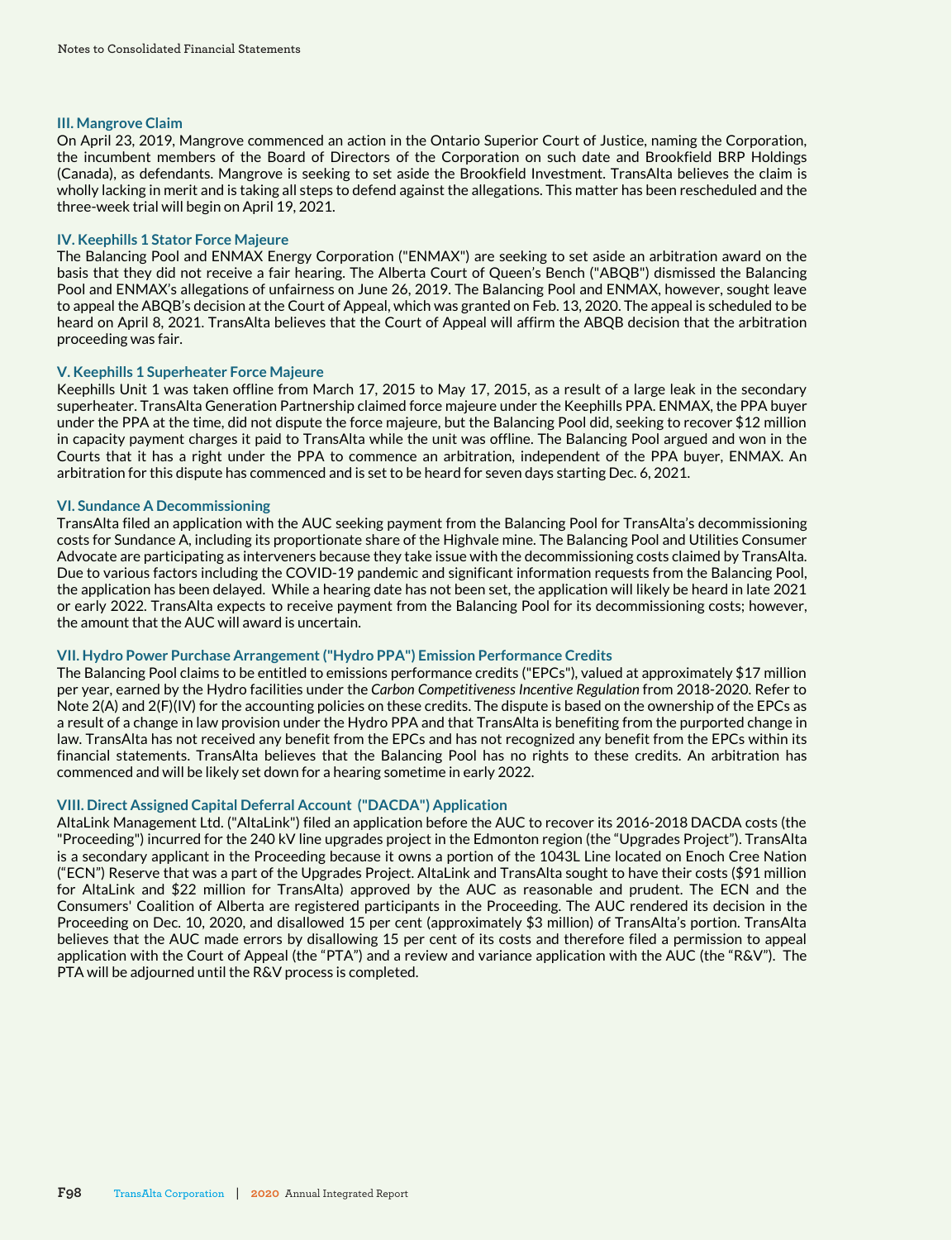# 37. Segment Disclosures

### A. Description of Reportable Segments

The Corporation has eight reportable segments as described in Note 1.

The following tables provides each segment's results in the format that management organizes its segments to make operating decisions and assess performance. For internal reporting purpose, the earnings information from the Corporation's investment in Skookumchuck has been presented in the Wind and Solar segment on a proportionate basis. Information on a proportionate basis reflects the Corporation's share of Skookumchuck's statement of earnings on a line-by-line basis. Proportionate financial information is not, and is not intended to be, presented in accordance with IFRS. Under IFRS, the investment in Skookumchuck has been accounted for as a joint venture using the equity method. The table below also shows the reconciliation of the total segmented results to the statement of earnings reported under IFRS.

### B. Reported Segment Earnings (Loss) and Segment Assets

| Year ended Dec. 31.<br>2020                       |                | Wind<br>and<br>Hydro Solar <sup>(1)</sup> | <b>North</b>   | American Australian<br>Gas <sup>(2)</sup> Gas<br>Gas | Alberta<br>Thermal <sup>(3)</sup> | Centralia <sup>(3)</sup> Marketing Corporate | <b>Energy</b>  |                |                | Equity<br>accounted<br>Total investments <sup>(1)</sup> | <b>IFRS</b><br><b>Financials</b> |
|---------------------------------------------------|----------------|-------------------------------------------|----------------|------------------------------------------------------|-----------------------------------|----------------------------------------------|----------------|----------------|----------------|---------------------------------------------------------|----------------------------------|
| Revenues                                          | 152            | 332                                       | 217            | 158                                                  | 619                               | 497                                          | 122            | $\overline{7}$ | 2,104          | (3)                                                     | 2,101                            |
| Fuel, carbon<br>compliance and<br>purchased power | 8              | 25                                        | 66             | 10                                                   | 573                               | 279                                          |                | $\overline{7}$ | 968            | —                                                       | 968                              |
| Gross margin                                      | 144            | 307                                       | 151            | 148                                                  | 46                                | 218                                          | 122            | —              | 1,136          | (3)                                                     | 1,133                            |
| Operations.<br>maintenance and<br>administration  | 37             | 53                                        | 49             | 32                                                   | 131                               | 60                                           | 30             | 80             | 472            | —                                                       | 472                              |
| Depreciation and<br>amortization                  | 28             | 136                                       | 46             | 43                                                   | 270                               | 105                                          | $\overline{2}$ | 25             | 655            | (1)                                                     | 654                              |
| Asset impairment                                  | $\overline{2}$ |                                           |                |                                                      | 75                                | $\overline{7}$                               |                |                | 84             |                                                         | 84                               |
| Taxes, other than<br>income taxes                 | $\overline{2}$ | 8                                         | $\overline{2}$ |                                                      | 15                                | 5                                            |                | $\mathbf{1}$   | 33             | —                                                       | 33                               |
| Net other operating<br>expense (income)           | -              |                                           |                |                                                      | (11)                              |                                              |                |                | (11)           |                                                         | (11)                             |
| Operating income<br>(loss)                        | 75             | 110                                       | 54             | 73                                                   | (434)                             | 41                                           | 90             | (106)          | (97)           | (2)                                                     | (99)                             |
| Equity income from<br>associate <sup>(1)</sup>    |                |                                           |                |                                                      |                                   |                                              |                |                |                | $\mathbf{1}$                                            | $\mathbf{1}$                     |
| Finance lease income                              |                |                                           | 5              | $\overline{2}$                                       |                                   |                                              |                |                | $\overline{7}$ | -                                                       | $\overline{7}$                   |
| Net interest expense                              |                |                                           |                |                                                      |                                   |                                              |                |                | (239)          | $\mathbf{1}$                                            | (238)                            |
| Foreign exchange<br>loss                          |                |                                           |                |                                                      |                                   |                                              |                |                | 17             | —                                                       | 17                               |
| Gain on sale of assets<br>and other               |                |                                           |                |                                                      |                                   |                                              |                |                | 9              |                                                         | 9                                |
| Earnings before<br>income taxes                   |                |                                           |                |                                                      |                                   |                                              |                |                | (303)          |                                                         | (303)                            |

#### **I. Earnings Information**

*(1) Skookumchuck has been included on a proportionate basis in the Wind and Solar segment.* 

*(2) This segment was previously known as the Canadian Gas segment but renamed with the acquisition of the US cogeneration facility in the second quarter of 2020. Refer to Note 4(K) for further details.* 

*(3) The Canadian Coal segment was renamed Alberta Thermal and the US Coal segment was renamed Centralia in the third quarter of 2020.*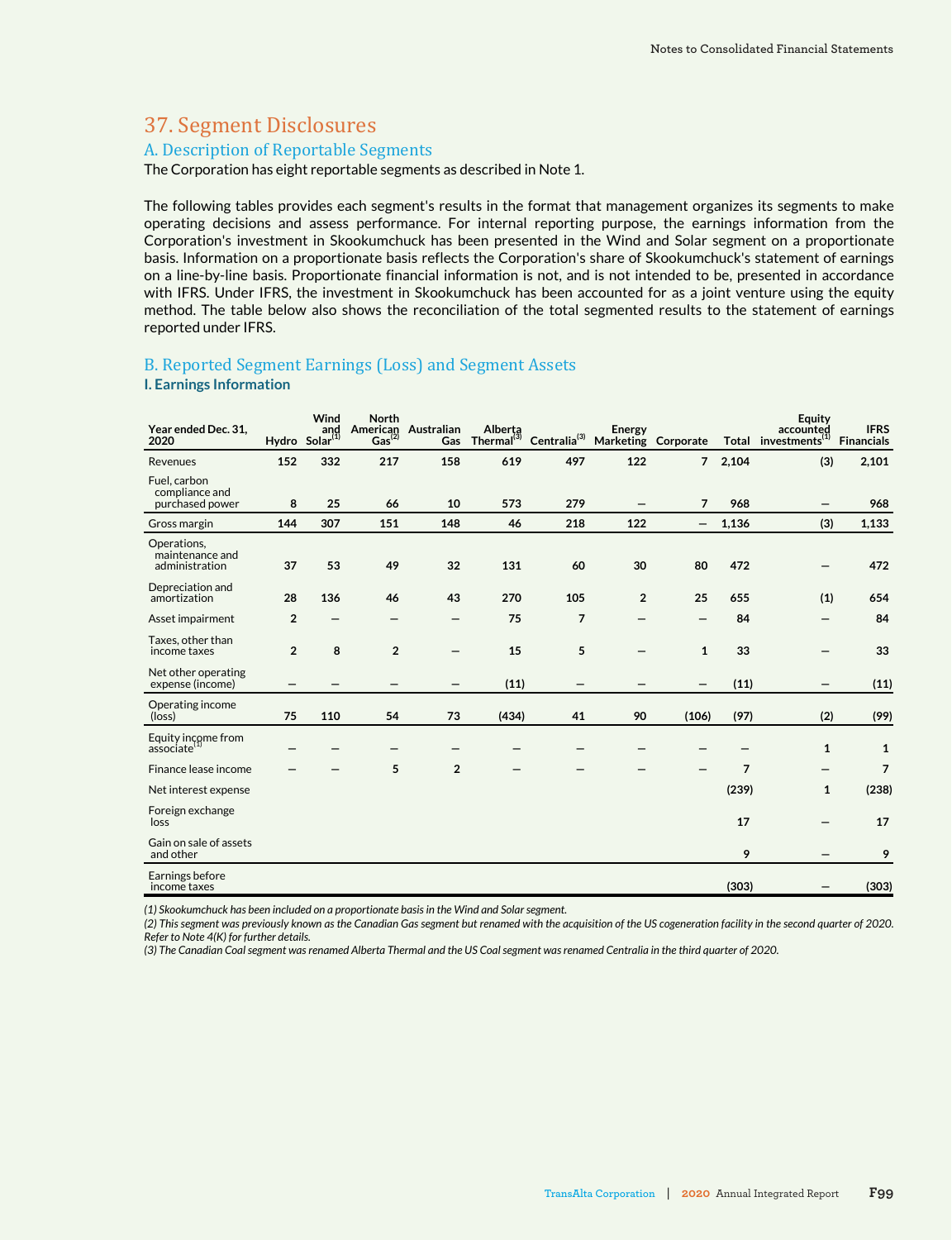|                                                                           |                | Wind<br>and | <b>North</b><br>American | Australian | Alberta          |                          | <b>Energy</b>  |                            |              |
|---------------------------------------------------------------------------|----------------|-------------|--------------------------|------------|------------------|--------------------------|----------------|----------------------------|--------------|
| Year ended Dec. 31, 2019                                                  | Hydro          | Solar       | Gas <sup>(1)</sup>       | Gas        | Thermal $^{(2)}$ | Centralia <sup>(2)</sup> |                | <b>Marketing Corporate</b> | <b>Total</b> |
| Revenues                                                                  | 156            | 312         | 209                      | 160        | 816              | 571                      | 129            | (6)                        | 2,347        |
| Fuel, carbon compliance and<br>purchased power                            | $\overline{7}$ | 16          | 74                       | 9          | 570              | 416                      |                | (6)                        | 1,086        |
| Gross margin                                                              | 149            | 296         | 135                      | 151        | 246              | 155                      | 129            | $\overline{\phantom{m}}$   | 1.261        |
| Operations, maintenance and<br>administration                             | 36             | 50          | 44                       | 37         | 138              | 67                       | 30             | 73                         | 475          |
| Depreciation and amortization                                             | 32             | 124         | 41                       | 48         | 233              | 83                       | $\overline{2}$ | 27                         | 590          |
| Asset impairment (reversal)                                               | $\overline{2}$ |             |                          |            | 15               | (10)                     |                | 18                         | 25           |
| Gain on termination of<br>Keephills 3 coal rights<br>contract (Note 4(R)) |                |             |                          |            | (88)             |                          |                |                            | (88)         |
| Taxes, other than income taxes                                            | 3              | 8           | $\mathbf{1}$             |            | 13               | 3                        |                | $\mathbf{1}$               | 29           |
| Termination of Sundance B and<br>C PPAs (Note 9)                          |                |             |                          |            | (56)             |                          |                |                            | (56)         |
| Net other operating expense<br>(income)                                   |                | (10)        | (1)                      |            | (40)             |                          |                | $\overline{2}$             | (49)         |
| Operating income (loss)                                                   | 76             | 124         | 50                       | 66         | 31               | 12                       | 97             | (121)                      | 335          |
| Finance lease income                                                      |                |             | 6                        |            |                  |                          |                |                            | 6            |
| Net interest expense                                                      |                |             |                          |            |                  |                          |                |                            | (179)        |
| Foreign exchange loss                                                     |                |             |                          |            |                  |                          |                |                            | (15)         |
| Gain on sale of assets and<br>other                                       |                |             |                          |            |                  |                          |                |                            | 46           |
| Earnings before income taxes                                              |                |             |                          |            |                  |                          |                |                            | 193          |

*(1) This segment was previously known as the Canadian Gas segment but renamed with the acquisition of the US cogeneration facility in the second quarter of 2020. Refer to Note 4(K) for further details.* 

*(2) The Canadian Coal segment was renamed Alberta Thermal and the US Coal segment was renamed Centralia in the third quarter of 2020.*

|                                                  |       | Wind<br>and | <b>North</b><br>American | Australian | Alberta                |                          | <b>Energy</b>  |                          |       |
|--------------------------------------------------|-------|-------------|--------------------------|------------|------------------------|--------------------------|----------------|--------------------------|-------|
| Year ended Dec. 31, 2018                         | Hydro | Solar       | Gas'                     | Gas        | Thermal <sup>\21</sup> | Centralia <sup>(2)</sup> |                | Marketing Corporate      | Total |
| Revenues                                         | 156   | 282         | 232                      | 165        | 912                    | 442                      | 67             | (7)                      | 2,249 |
| Fuel, carbon compliance and<br>purchased power   | 6     | 17          | 96                       | 8          | 666                    | 314                      |                | (7)                      | 1,100 |
| Gross margin                                     | 150   | 265         | 136                      | 157        | 246                    | 128                      | 67             | $\overline{\phantom{m}}$ | 1,149 |
| Operations, maintenance and<br>administration    | 38    | 50          | 48                       | 37         | 171                    | 61                       | 24             | 86                       | 515   |
| Depreciation and amortization                    | 30    | 110         | 43                       | 49         | 241                    | 74                       | $\overline{2}$ | 25                       | 574   |
| Asset impairment                                 | —     | 12          | —                        |            | 38                     |                          |                | 23                       | 73    |
| Taxes, other than income taxes                   | 3     | 8           | $\mathbf{1}$             |            | 13                     | 5                        |                | $\mathbf{1}$             | 31    |
| Termination of Sundance B and<br>C PPAs (Note 9) |       |             |                          |            | (157)                  |                          |                |                          | (157) |
| Net other operating income                       |       | (6)         |                          |            | (41)                   |                          |                |                          | (47)  |
| Operating income (loss)                          | 79    | 91          | 44                       | 71         | (19)                   | (12)                     | 41             | (135)                    | 160   |
| Finance lease income                             |       |             | 8                        |            |                        |                          |                |                          | 8     |
| Net interest expense                             |       |             |                          |            |                        |                          |                |                          | (250) |
| Foreign exchange loss                            |       |             |                          |            |                        |                          |                |                          | (15)  |
| Gain on sale of assets                           |       |             |                          |            |                        |                          |                |                          | 1     |
| Earnings before income taxes                     |       |             |                          |            |                        |                          |                |                          | (96)  |

*(1) This segment was previously known as the Canadian Gas segment but renamed with the acquisition of the US cogeneration facility in the second quarter of 2020. Refer to Note 4(K) for further details.*

*(2) The Canadian Coal segment was renamed Alberta Thermal and the US Coal segment was renamed Centralia in the third quarter of 2020.*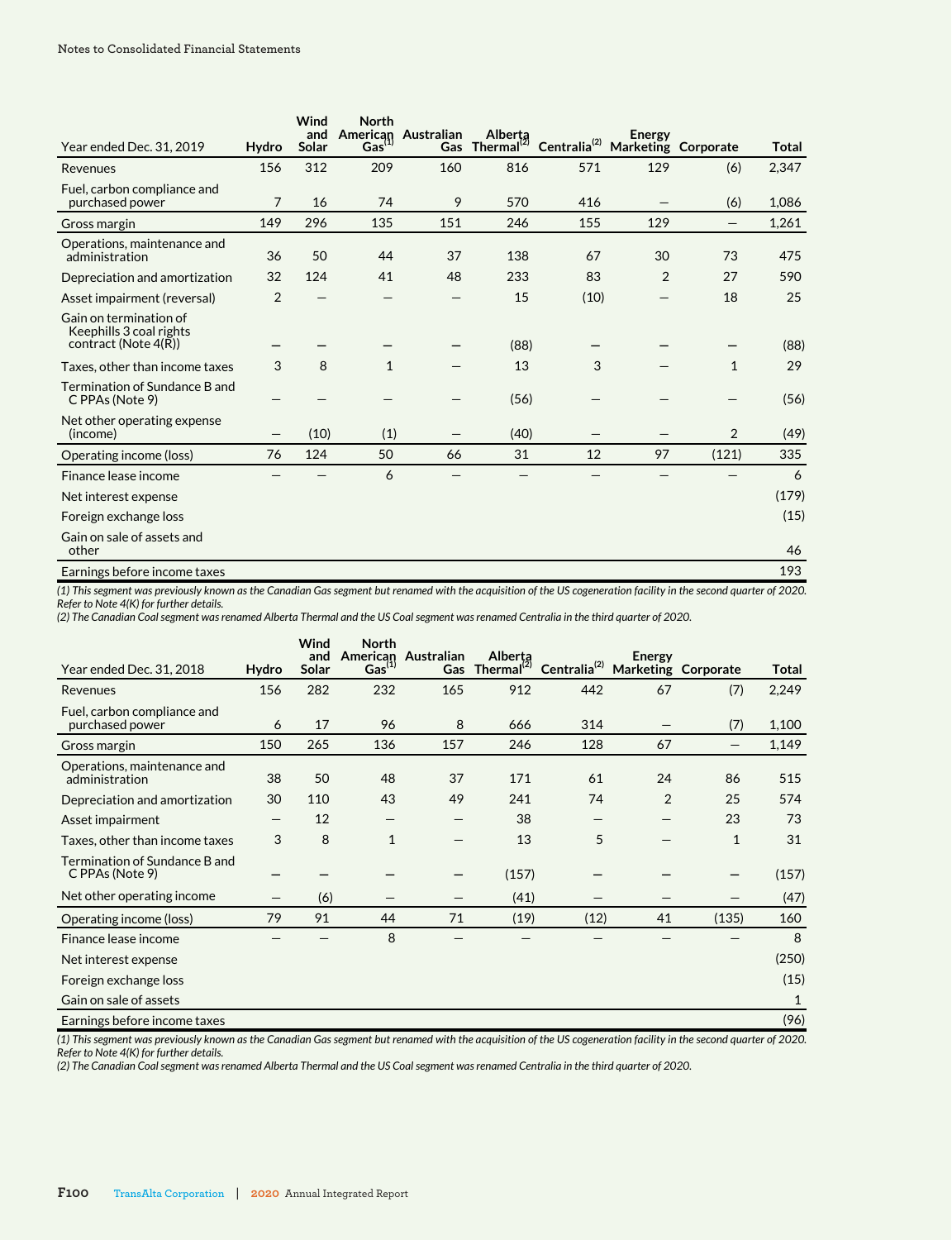| As at Dec. 31, 2020 | Hydro | Wind<br>and<br>Solar | <b>North</b><br>$Gas^{(2)}$ | American Australian | Alberta | Gas Thermal <sup>(1)</sup> Centralia <sup>(1)</sup> Marketing Corporate | Energy |    | <b>Total</b> |
|---------------------|-------|----------------------|-----------------------------|---------------------|---------|-------------------------------------------------------------------------|--------|----|--------------|
| <b>PP&amp;E</b>     | 467   | 2.005                | 382                         | 421                 | 2.271   | 260                                                                     | -      | 16 | 5,822        |
| Right-of-use assets | 6     | 55                   |                             | 4                   | 53      |                                                                         | -      | 22 | 141          |
| Intangible assets   | 4     | 159                  | 32                          | 34                  | 31      |                                                                         |        | 41 | 313          |
| Goodwill            | 258   | 175                  |                             |                     |         |                                                                         | 30     |    | 463          |

### **II. Selected Consolidated Statements of Financial Position Information**

| As at Dec. 31, 2019 | Hydro | Wind<br>and<br>Solar | <b>North</b><br>American<br>$Gas^{(2)}$ | Australian | Alberta | Gas Thermal <sup>(1)</sup> Centralia <sup>(1)</sup> Marketing Corporate | <b>Energy</b> |    | <b>Total</b> |
|---------------------|-------|----------------------|-----------------------------------------|------------|---------|-------------------------------------------------------------------------|---------------|----|--------------|
| <b>PP&amp;E</b>     | 469   | 1.947                | 392                                     | 489        | 2.540   | 352                                                                     |               |    | 6,207        |
| Right-of-use assets | 6     | 56                   |                                         | 4          | 68      |                                                                         | —             | 12 | 146          |
| Intangible assets   |       | 173                  |                                         | 37         | 41      | 6                                                                       |               | 45 | 318          |
| Goodwill            | 258   | 176                  |                                         |            | –       |                                                                         | 30            |    | 464          |

*(1) The Canadian Coal segment was renamed Alberta Thermal and the US Coal segment was renamed Centralia in the third quarter of 2020.*

*(2) This segment was previously known as the Canadian Gas segment but renamed with the acquisition of the US cogeneration facility in the second quarter of 2020. Refer to Note 4(K) for further details.* 

### **III. Selected Consolidated Statements of Cash Flows Information** Additions to non-current assets are as follows:

| <b>Year ended Dec. 31, 2020</b>  | <b>Hydro</b> | Wind<br>and<br>Solar | <b>North</b><br>American<br>$Gas^{(2)}$ | Australian | <b>Alberta</b> |    |    | Total |
|----------------------------------|--------------|----------------------|-----------------------------------------|------------|----------------|----|----|-------|
| Additions to non-current assets: |              |                      |                                         |            |                |    |    |       |
| <b>PP&amp;E</b>                  | 22           | 174                  | 39                                      | 10         | 200            | 28 | 13 | 486   |
| Intangible assets                |              |                      |                                         |            |                |    | 13 | 14    |

| Year ended Dec. 31, 2019         | <b>Hydro</b> | Wind<br>and<br>Solar | <b>North</b><br>Gas <sup>(2)</sup> | American Australian | Alberta | Gas Thermal <sup>(1)</sup> Centralia <sup>(1)</sup> Marketing Corporate | <b>Energy</b> |    | Total |
|----------------------------------|--------------|----------------------|------------------------------------|---------------------|---------|-------------------------------------------------------------------------|---------------|----|-------|
| Additions to non-current assets: |              |                      |                                    |                     |         |                                                                         |               |    |       |
| <b>PP&amp;E</b>                  | 23           | 229                  | 36                                 |                     | 114     |                                                                         |               |    | 417   |
| Intangible assets                |              |                      |                                    |                     |         |                                                                         |               | 12 |       |

| Year ended Dec. 31, 2018         | <b>Hydro</b> | Wind<br>and<br>Solar | <b>North</b><br>Gas <sup>(2)</sup> | American Australian | <b>Alberta</b> | alian Alberta   Energy<br>Gas Thermal <sup>(1)</sup> Centralia <sup>(1)</sup> Marketing Corporate Total |  |    |
|----------------------------------|--------------|----------------------|------------------------------------|---------------------|----------------|---------------------------------------------------------------------------------------------------------|--|----|
| Additions to non-current assets: |              |                      |                                    |                     |                |                                                                                                         |  |    |
| <b>PP&amp;E</b>                  | 16           | 117                  | 21                                 |                     | 101            | 14                                                                                                      |  |    |
| Intangible assets                |              |                      |                                    |                     |                |                                                                                                         |  | 20 |

*(1) The Canadian Coal segment was renamed Alberta Thermal and the US Coal segment was renamed Centralia in the third quarter of 2020.*

*(2) This segment was previously known as the Canadian Gas segment but renamed with the acquisition of the US cogeneration facility in the second quarter of 2020. Refer to Note 4(K) for further details.*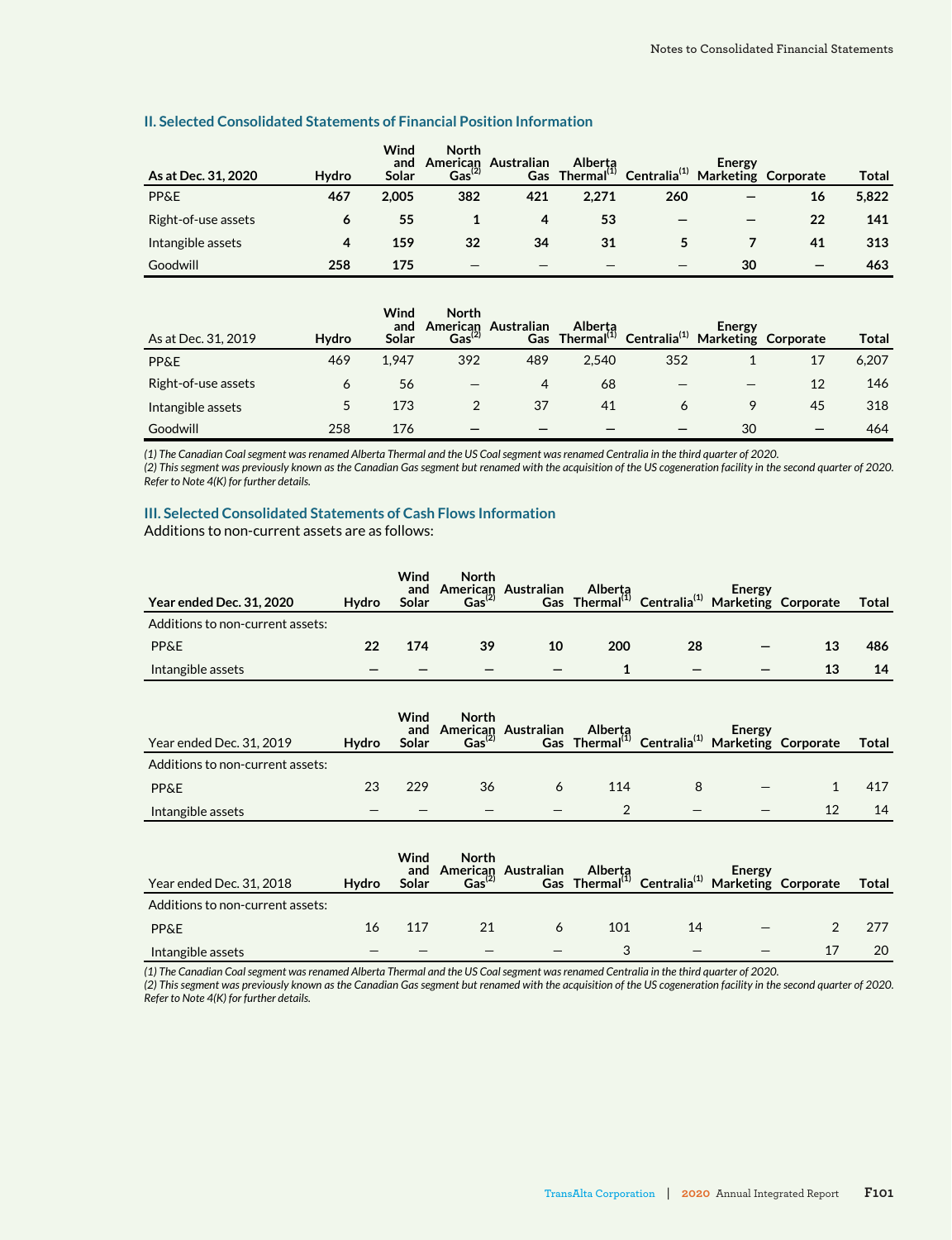### **IV. Depreciation and Amortization on the Consolidated Statements of Cash Flows**

The reconciliation between depreciation and amortization reported on the Consolidated Statements of Earnings (Loss) and the Consolidated Statements of Cash Flows is presented below:

| Year ended Dec. 31                                                                         | 2020 | 2019 | 2018 |
|--------------------------------------------------------------------------------------------|------|------|------|
| Depreciation and amortization expense on the Consolidated Statements of<br>Earnings (Loss) | 654  | 590  | 574  |
| Depreciation included in fuel, carbon compliance and purchased power (Note 6)              | 144  | 119  | 136  |
| Depreciation and amortization on the Consolidated Statements of Cash Flows                 | 798  | 709  | 710  |

# C. Geographic Information

**I. Revenues**

| Year ended Dec. 31 | 2020  | 2019  | 2018  |
|--------------------|-------|-------|-------|
| Canada             | 1,227 | 1,460 | 1,573 |
| US                 | 716   | 727   | 511   |
| Australia          | 158   | 160   | 165   |
| Total revenue      | 2.101 | 2,347 | 2,249 |

## **II. Non-Current Assets**

|               | Property, plant and<br>equipment |       | Right-of-use assets |      | Intangible assets |      | Other assets |      | Goodwill |      |
|---------------|----------------------------------|-------|---------------------|------|-------------------|------|--------------|------|----------|------|
| As at Dec. 31 | 2020                             | 2019  | 2020                | 2019 | 2020              | 2019 | 2020         | 2019 | 2020     | 2019 |
| Canada        | 4.661                            | 4.854 | 107                 | 109  | 185               | 213  | 74           | 75   | 418      | 418  |
| <b>US</b>     | 737                              | 863   | 30                  | 33   | 94                | 68   | 61           | 47   | 45       | 46   |
| Australia     | 424                              | 490   | 4                   | 4    | 34                | 37   | 71           | 76   |          |      |
| <b>Total</b>  | 5.822                            | 6.207 | 141                 | 146  | 313               | 318  | 206          | 198  | 463      | 464  |

## D. Significant Customer

During the year ended Dec. 31, 2020, no sales to any one customer was greater than 10 per cent of the Corporation's total revenue (2019 *—* one customer within the Alberta Thermal and Hydro segments represented 11 per cent of total revenue).